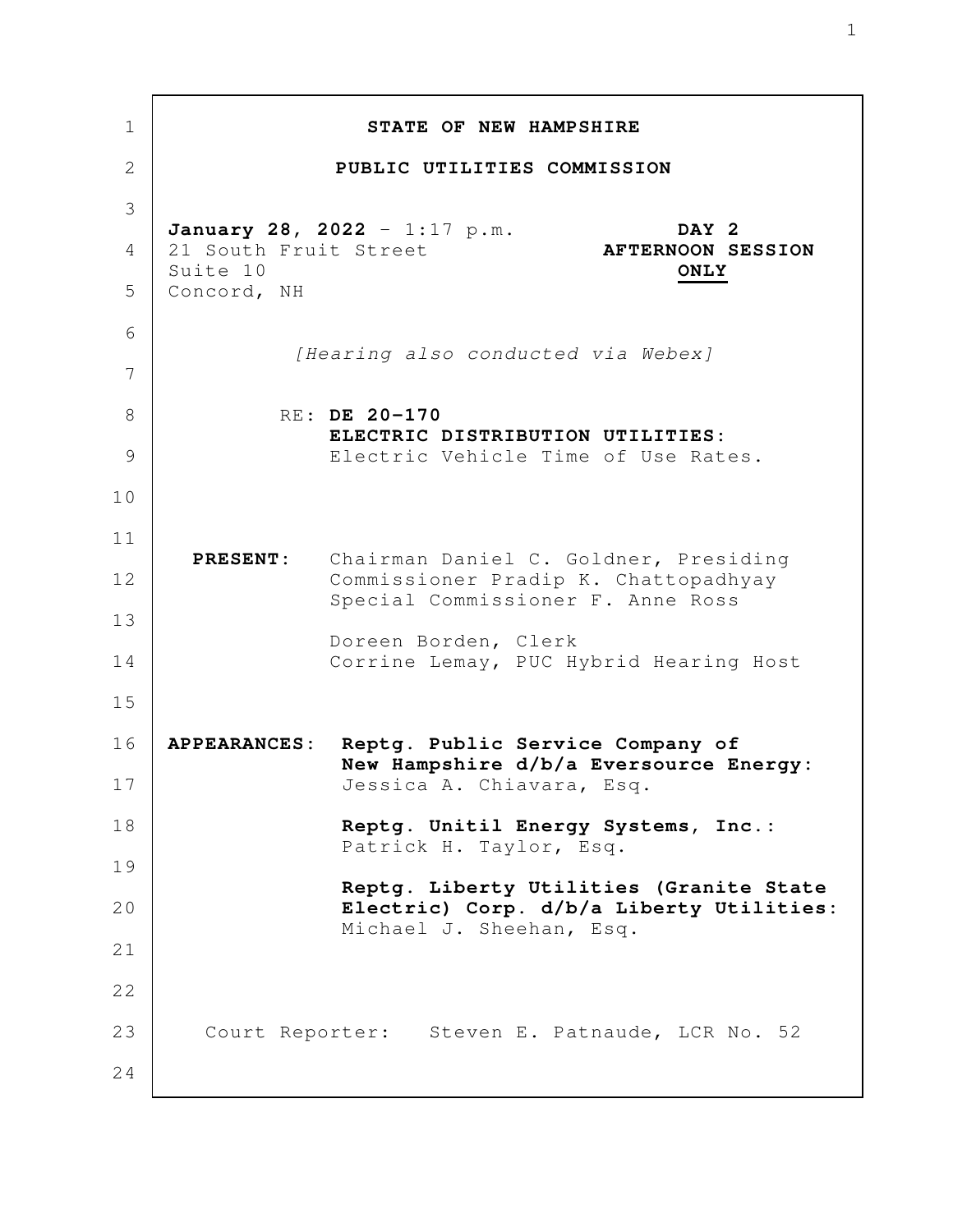| $\mathbf 1$ |                                                                   |
|-------------|-------------------------------------------------------------------|
| 2           | APPEARANCES: (C o n t i n u e d)                                  |
| 3           | Reptg. Conservation Law Foundation:<br>Nicholas Krakoff, Esq.     |
| 4           |                                                                   |
| 5           | Reptg. Clean Energy New Hampshire:<br>Christopher Skoglund        |
| 6           | Reptg. ChargePoint, Inc.:<br>Nikhil Vijaykar, Esq.                |
| 7           | (Keyes & Fox)                                                     |
| 8           | Reptg. Town of Derry, NH:<br>Jeff Moulton                         |
| 9           |                                                                   |
| 10          | Reptg. Dept. of Environmental Services:<br>Rebecca Ohler          |
| 11          | Reptg. Residential Ratepayers:<br>Julianne M. Desmet, Esq.        |
| 12          | Maureen Reno, Dir./Rates & Markets<br>Office of Consumer Advocate |
| 13          |                                                                   |
| 14          | Reptg. New Hampshire Dept. of Energy:<br>Brian D. Buckley, Esq.   |
| 15          | (Requlatory Support Division)                                     |
| 16          |                                                                   |
| 17          |                                                                   |
| 18          |                                                                   |
| 19          |                                                                   |
| 20          |                                                                   |
| 21          |                                                                   |
| 22          |                                                                   |
| 23          |                                                                   |
| 24          |                                                                   |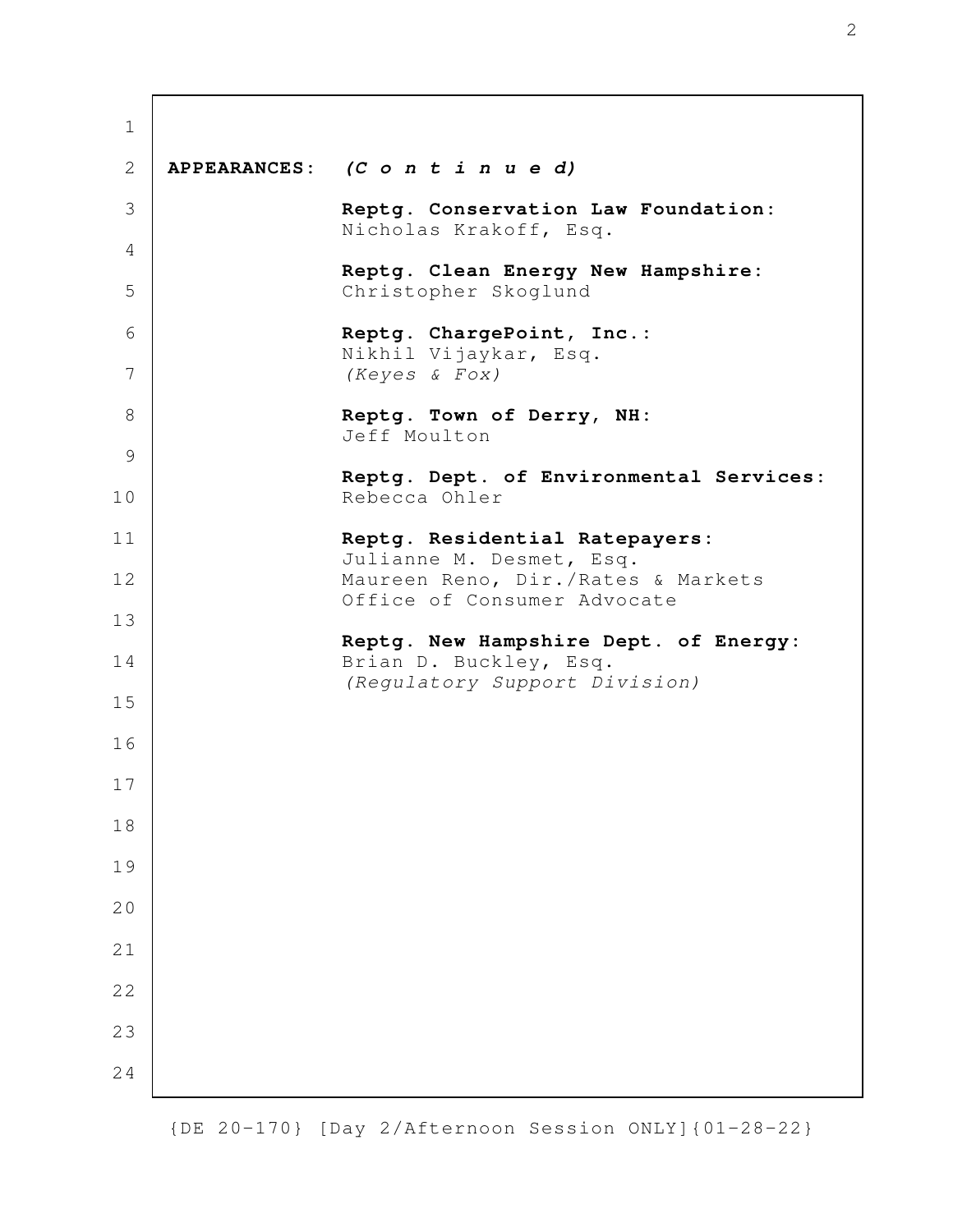**I N D E X PAGE NO. WITNESS PANEL: DENNIS E. MOORE**  *(Continued)* **BRIAN J. RICE EDWARD A. DAVIS KEVIN BOUGHAN** Interrogatories by Special Cmsr. Ross 6 Interrogatories by Cmsr. Chattopadhyay 37 Interrogatories by Chairman Goldner 76 Redirect examination by Ms. Chiavara 97 **WITNESS: CLIFTON C. BELOW** Direct examination by Mr. Buckley 101 **WITNESS: CHRISTOPHER R. VILLARREAL** Direct examination by Mr. Krakoff 110 Cross-examination by Mr. Buckley 136 Interrogatories by Cmsr. Chattopadhyay 140 Redirect examination by Mr. Krakoff 145 **\* \* \* PUBLIC COMMENT BY:** Jeff Moulton 147 **QUESTIONS BY:** Mr. Skoglund 151 1 2 3 4 5 6 7 8 9 10 11 12 13 14 15 16 17 18 19 20 21 22 23 24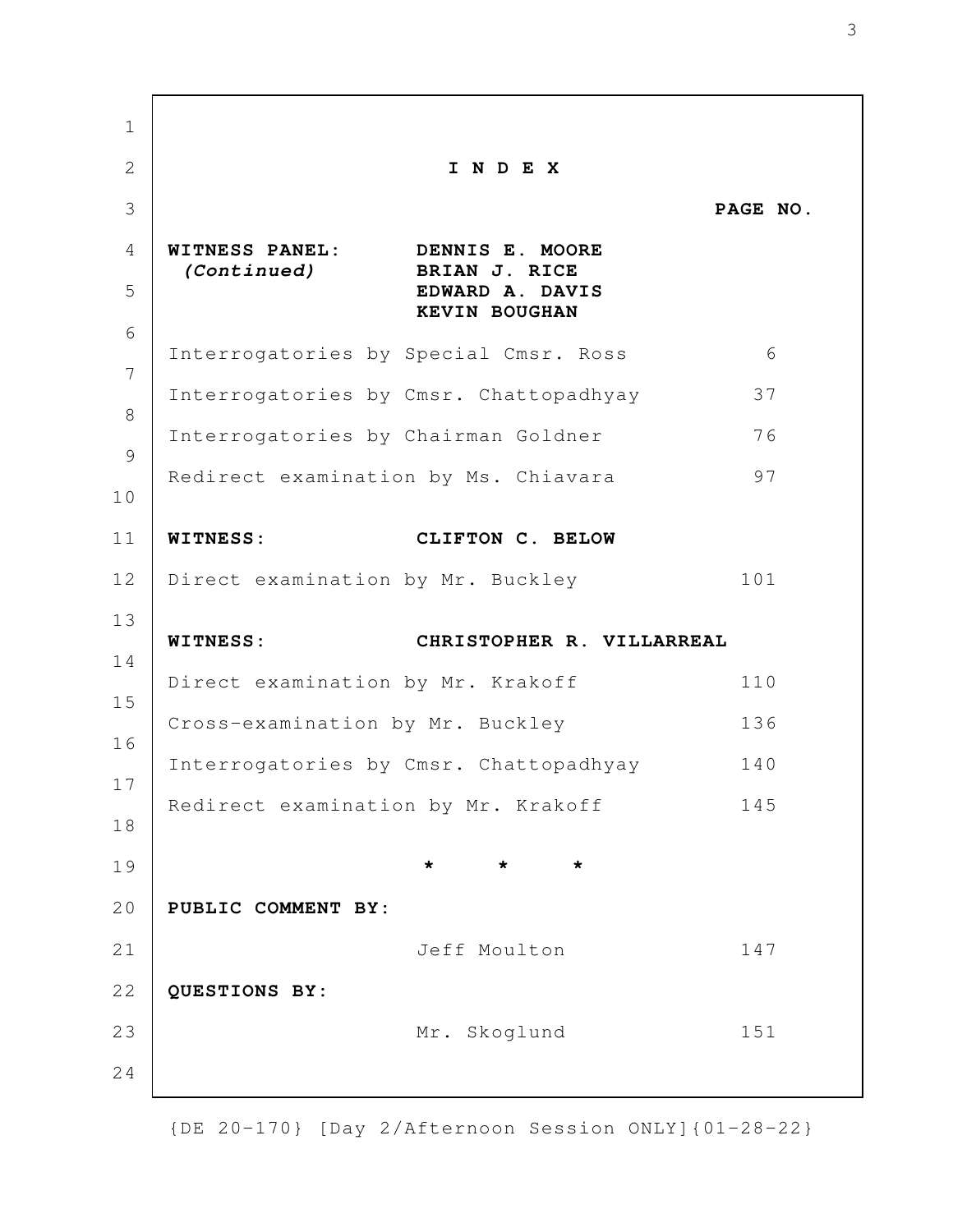**I N D E X** *(continued)* **PAGE NO.** *Administrative notice taken of DE 16-576* 155 **DISCUSSION RE: REDLINES** 157 Redline re: Exhibit 24, Page 16 157 Redline re: Exhibit 24, Pages 20 & 21 157 Redline re: Exhibit 12, Bates Page 029 157 **\* \* \* E X H I B I T S EXHIBIT NO. D E S C R I P T I O N PAGE NO.** 27 **RESERVED** for Record Request 158 (Reference **Procedural Order Re: Record Requests** in Docket DE 20-170, *filed on 02-01-22*, *Item #91*, in Virtual File Room) 28 **RESERVED** for Record Request 159 (Reference **Procedural Order Re: Record Requests** in Docket DE 20-170, *filed on 02-01-22*, *Item #91*, in Virtual File Room) 29 **RESERVED** for Record Request 160 (Reference **Procedural Order Re: Record Requests** in Docket DE 20-170, *filed on 02-01-22*, *Item #91*, in Virtual File Room) 1 2 3 4 5 6 7 8 9 10 11 12 13 14 15 16 17 18 19 20 21 22 23 24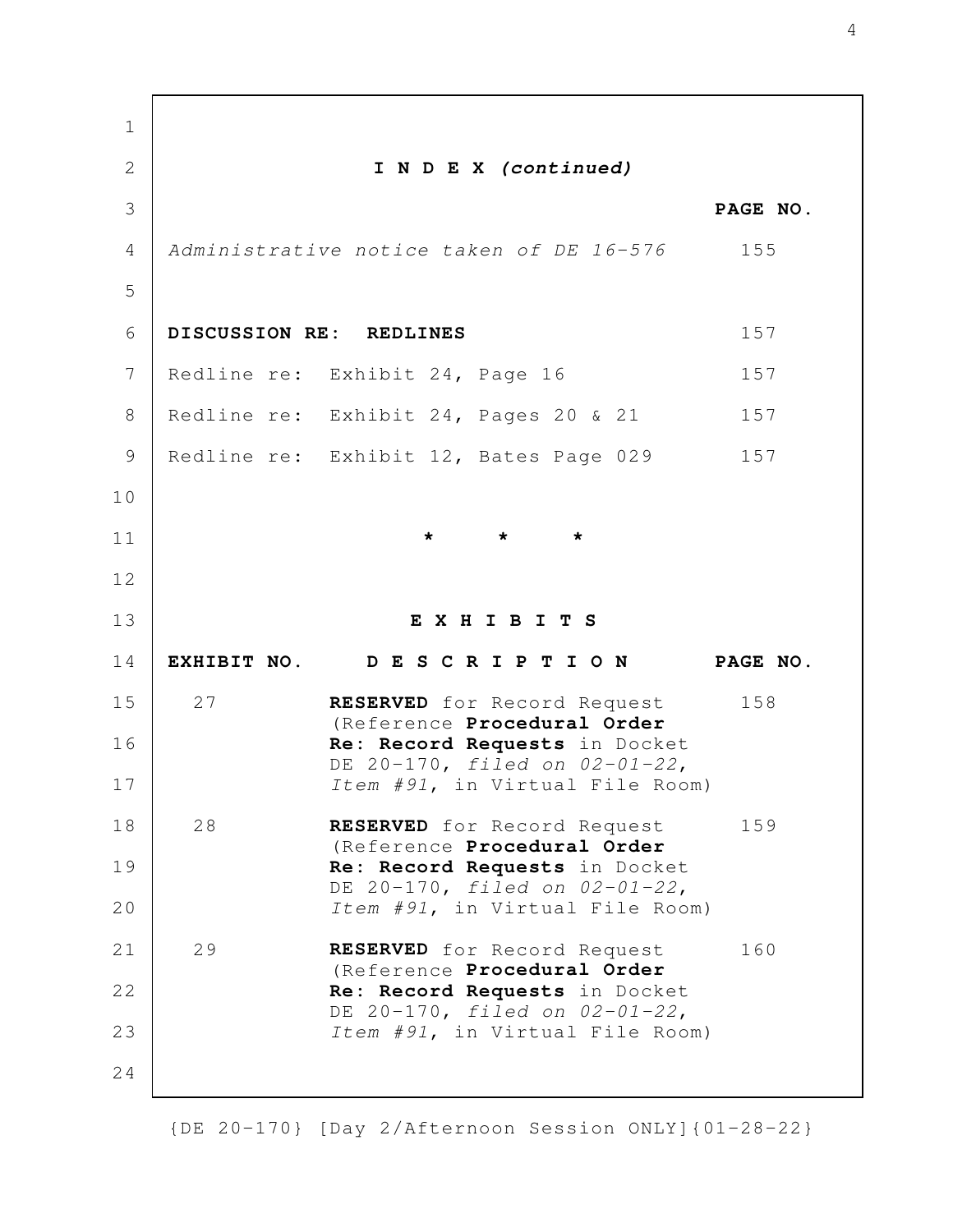**E X H I B I T S** *(continued)* **EXHIBIT NO. D E S C R I P T I O N PAGE NO.** 30 **RESERVED** for Record Request 160 (Reference **Procedural Order Re: Record Requests** in Docket DE 20-170, *filed on 02-01-22*, *Item #91*, in Virtual File Room) 31 **RESERVED** for Record Request 161 (Reference **Procedural Order Re: Record Requests** in Docket DE 20-170, *filed on 02-01-22*, *Item #91*, in Virtual File Room) 32 **RESERVED** for Record Request 161 (Reference **Procedural Order Re: Record Requests** in Docket DE 20-170, filed on *02-01-22*, *Item #91*, in Virtual File Room) 33 **RESERVED** for Record Request 161 (Reference **Procedural Order Re: Record Requests** in Docket DE 20-170, *filed on 02-01-22*, *Item #91*, in Virtual File Room) 34 **RESERVED** for Record Request 162 (Reference **Procedural Order Re: Record Requests** in Docket DE 20-170, *filed on 02-01-22*, *Item #91*, in Virtual File Room) 35 **RESERVED** for Record Request 163 (Reference **Procedural Order Re: Record Requests** in Docket DE 20-170, *filed on 02-01-22*, *Item #91*, in Virtual File Room) 1 2 3 4 5 6 7 8 9 10 11 12 13 14 15 16 17 18 19 20 21 22 23 24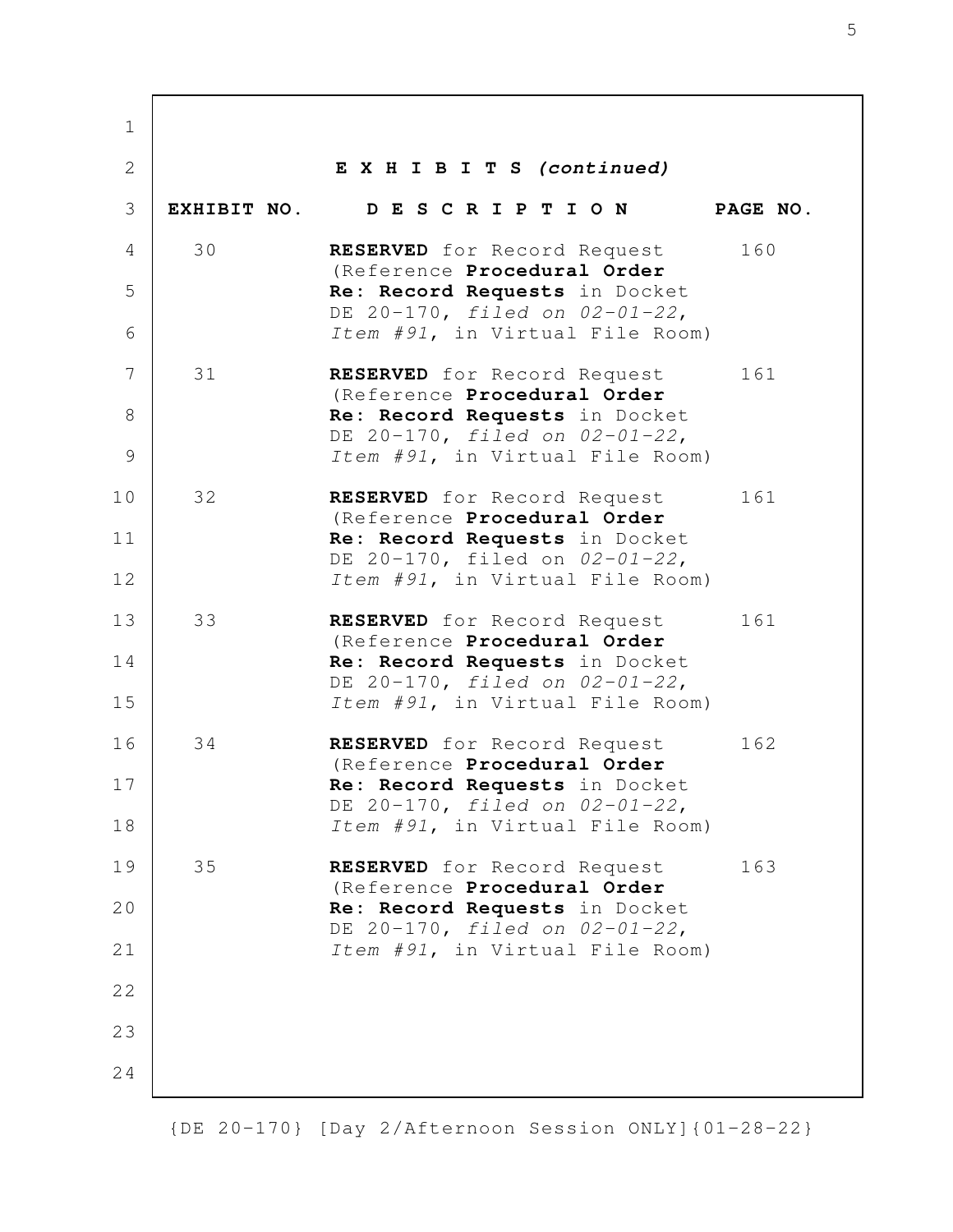| $\mathbf 1$  | PROCEEDING                                        |  |
|--------------|---------------------------------------------------|--|
| $\mathbf{2}$ | (Hearing resumed at 1:17 p.m.)                    |  |
| 3            | CHAIRMAN GOLDNER: Okay. We'll                     |  |
| 4            | continue with the Eversource panel with           |  |
| 5            | Commissioner questions, beginning with            |  |
| 6            | Commissioner Ross.                                |  |
| 7            | SPECIAL CMSR. ROSS: Good afternoon. I             |  |
| 8            | have a number of questions. And I would just      |  |
| 9            | appreciate it if the Eversource witness who's     |  |
| 10           | best suited to answer the question would take it. |  |
| 11           | BY SPECIAL CMSR. ROSS:                            |  |
| 12           | Earlier, Mr. Buckley was pursuing a line of<br>Q  |  |
| 13           | questions concerning the various components to    |  |
| 14           | your \$9 million cost estimate for, as I          |  |
| 15           | understand it, upgrading your systems in order to |  |
| 16           | accommodate a time-of-use rate offering.          |  |
| 17           | And I'm going to ask again if you would           |  |
| 18           | please give the different components to the \$9   |  |
| 19           | million estimate, with either a number or a range |  |
| 20           | for each component, so that we have a clear       |  |
| 21           | picture of how you arrived at \$9 million?        |  |
| 22           | (Moore) I think I'm in the best position to<br>Α  |  |
| 23           | answer that. And give me one second, I'll go to   |  |
| 24           | the exhibit please.                               |  |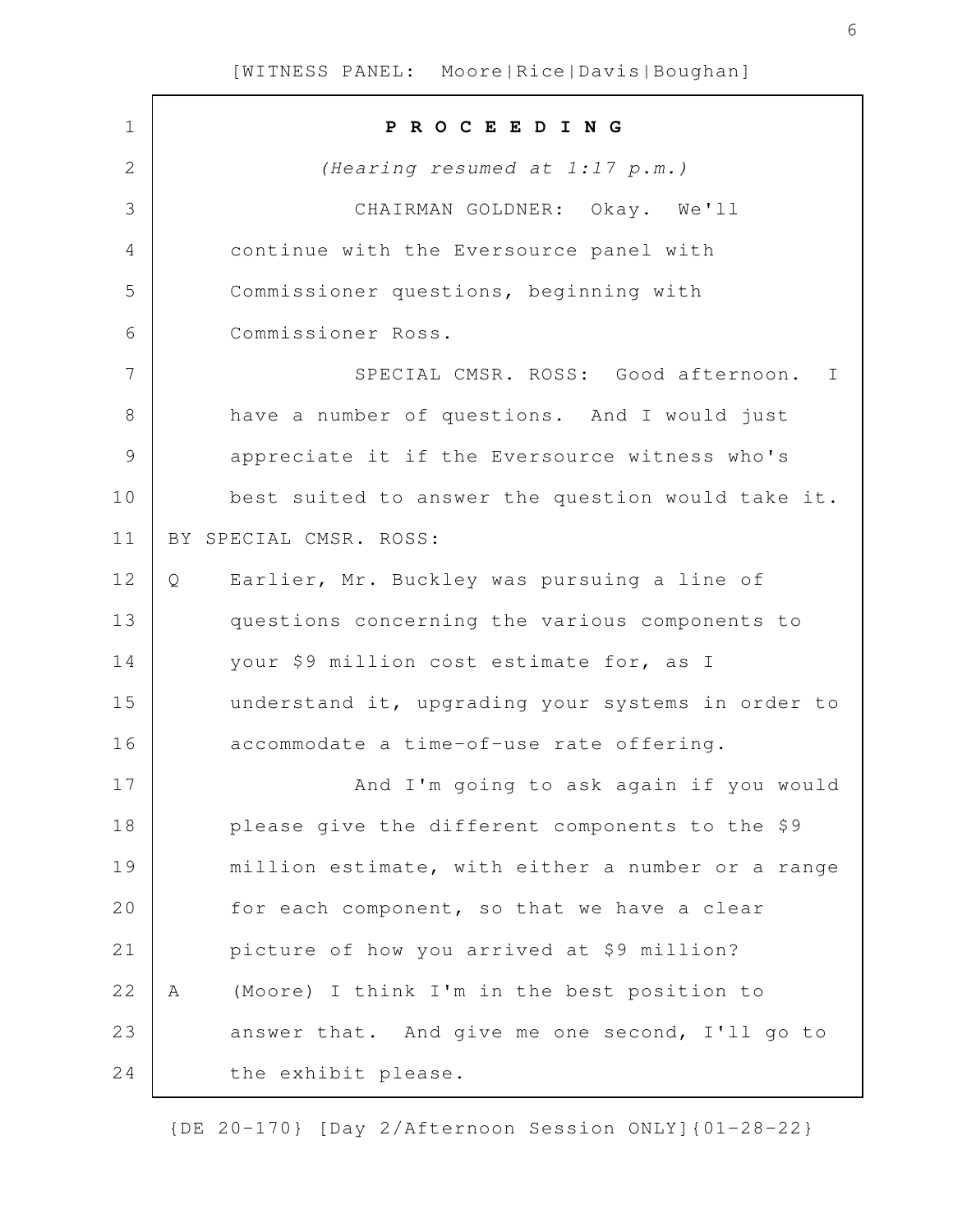| $\mathbf 1$    | Q | Could you identify the exhibit you're going to?   |
|----------------|---|---------------------------------------------------|
| $\mathbf{2}$   | Α | (Moore) I think it's Exhibit 4. Let me check      |
| 3              |   | please.                                           |
| 4              | Q | Yes. I believe it's on Page 10.                   |
| 5              | Α | (Moore) Yes. I might have closed it by accident.  |
| 6              |   | I apologize. Okay. Sorry about that.              |
| $\overline{7}$ |   | So, in the \$9 million, there's cost              |
| $\,8\,$        |   | categories that include the project management,   |
| $\mathsf 9$    |   | and that's, obviously, the labor that's necessary |
| 10             |   | to do the governance and the oversight, and that  |
| 11             |   | would be for most of the years, so, we've got the |
| 12             |   | actual costs broken out --                        |
| 13             | Q | I'm sorry, you broke out.                         |
| 14             | Α | (Moore) Sorry.                                    |
| 15             | Q | I mean, you broke up. Excuse me.                  |
| 16             | Α | (Moore) Sorry. The first cost category is on      |
| 17             |   | Page $-$ if you refer to the $-$ it's             |
| 18             |   | Exhibit 8 [sic], it's Page 3 of 3. It's where we  |
| 19             |   | give a cost breakdown of all of the different     |
| 20             |   | components in phases.                             |
| 21             |   | The first cost category is "Project               |
| 22             |   | Management", and that totals 1.635 million over   |
| 23             |   | the duration of the project. That's for the       |
| 24             |   | oversight and governance and scheduled management |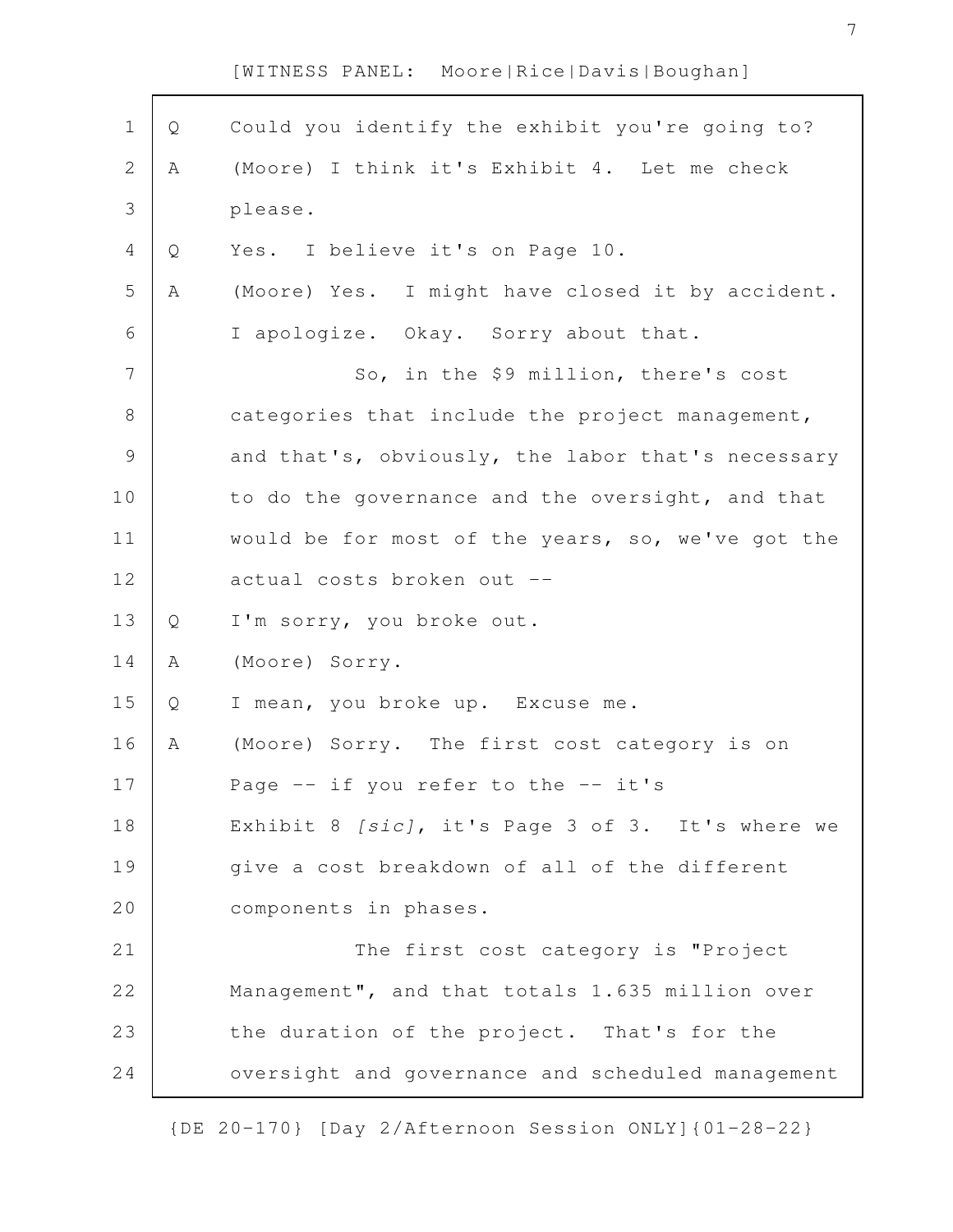of the overall project. The second cost category is our "Requirements, Design and our System Development". For that same period, the cost there is 6.933 million. And that's for the labor to actually prepare the requirements that I mentioned earlier, the various design, code development, and the initial unit testing. And, then, our "Final Acceptance Testing", that cost is about 552,000, is part of that \$9.1 million estimate. Q So, that upgrade included different changes to the system. Some of those changes had to do with the billing components and the data received from the meter, and other changes had to do with the EDI communication with third parties. Is that correct? A (Moore) Yes. And it also would include other changes, like, as we're bringing in potentially those meter reads where there may be changes we have to make in our downstream systems, like our metering systems, to bring the information in. And, also, we'd make changes to our general ledger reports. So, it's not just the billing 1 2 3 4 5 6 7 8 9 10 11 12 13 14 15 16 17 18 19 20 21 22 23 24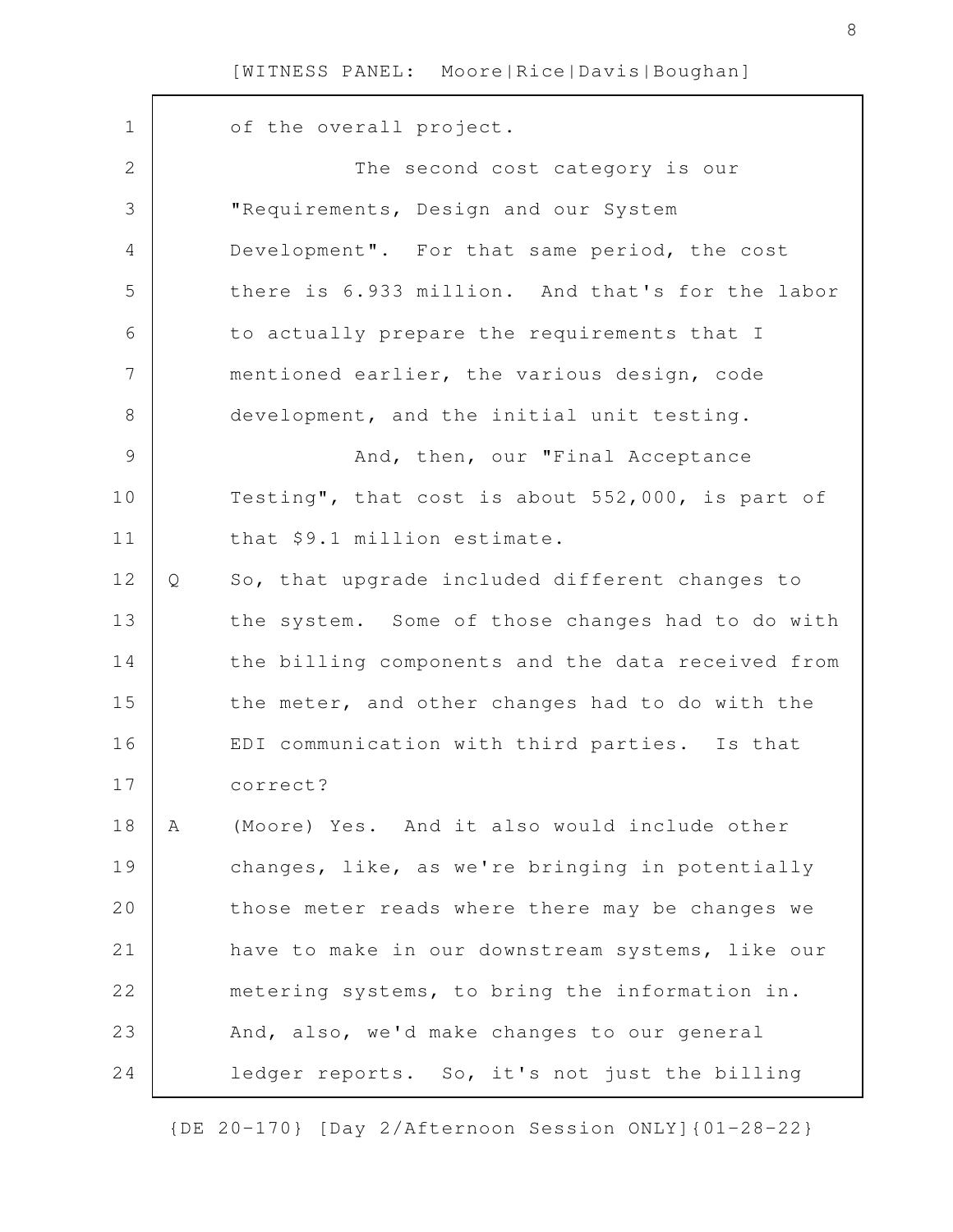| $\mathbf 1$    |   | systems themselves, because the core billing      |
|----------------|---|---------------------------------------------------|
| 2              |   | apparatus and a rate has to be introduced. But,   |
| 3              |   | then, because these are basically additional      |
| 4              |   | components we haven't done, we'd have to figure   |
| 5              |   | out ways to push the result of that billing to    |
| 6              |   | our general ledger systems. All that              |
| $\overline{7}$ |   | additional inter -- those interfaces would be     |
| $8\,$          |   | changed and tested. So, it also includes any of   |
| $\mathcal{G}$  |   | that work as well.                                |
| 10             | Q | And, then, a final question would be, of the      |
| 11             |   | components that you -- well, actually, of the     |
| 12             |   | total, your testimony, as I recall it, to Mr.     |
| 13             |   | Buckley was that the EDI changes were             |
| 14             |   | "substantial". Can you give a percentage of the   |
| 15             |   | total that those changes would be costing?        |
| 16             | Α | (Moore) Yes. I think, roughly, in that mix,       |
| 17             |   | we're looking at, you know, about a quarter the   |
| 18             |   | costs, up to a third, are part of that EDI mix in |
| 19             |   | that estimate. The main driver there is the       |
| 20             |   | complexity of which we have to interact with the  |
| 21             |   | suppliers and change the components that we send  |
| 22             |   | back and forth. Those include all various types   |
| 23             |   | of not only, you know, pricing and billing        |
| 24             |   | information, but we have to go through adds,      |
|                |   |                                                   |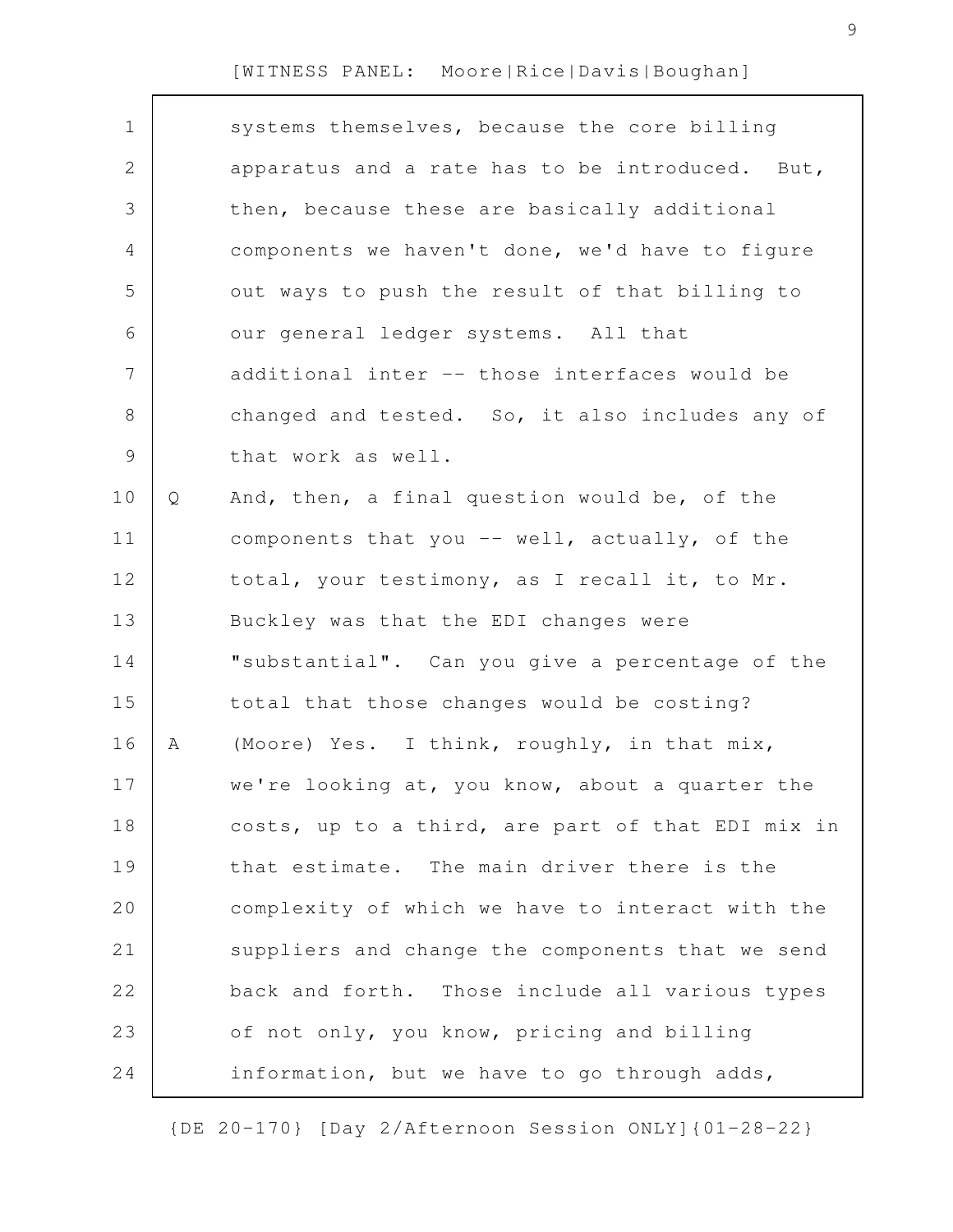| $\mathbf 1$<br>drops, all that regression of activity, along<br>$\mathbf{2}$<br>with the changing of those rate structures and<br>$\mathfrak{Z}$<br>communication structures within the EDI.<br>$\overline{4}$<br>What vendors would you be communicating with<br>Q<br>5<br>through the EDI system?<br>6<br>(Moore) Well, we actually use, and depending on<br>Α<br>$\overline{7}$<br>which jurisdiction it is and which suppliers, we<br>$8\,$<br>actually use our Supplier Management Team to pick<br>$\mathsf 9$<br>which vendors that are currently serving the<br>10<br>customers that we believe will have the most<br>11<br>exposure. So, we would choose one of those<br>12<br>vendors based on their recommendation. So, it<br>13<br>would be one of the third-party vendors who are<br>14<br>serving our customers, and potentially would be<br>15<br>serving this new EV rate.<br>16<br>Okay. Mr. Davis, are you an electrical engineer?<br>Q<br>17<br>(Davis) I have an Electrical Engineering degree,<br>А<br>18<br>and I have had some work experience working as an<br>19<br>engineer within the industry. I am not a<br>20<br>licensed engineer.<br>21<br>I've saved a question for you.<br>Q<br>22<br>(Davis) Okay.<br>Α<br>23<br>I'm not an engineer. Would you please explain to<br>Q<br>24<br>me, in language I can understand, the difference |  |  |
|--------------------------------------------------------------------------------------------------------------------------------------------------------------------------------------------------------------------------------------------------------------------------------------------------------------------------------------------------------------------------------------------------------------------------------------------------------------------------------------------------------------------------------------------------------------------------------------------------------------------------------------------------------------------------------------------------------------------------------------------------------------------------------------------------------------------------------------------------------------------------------------------------------------------------------------------------------------------------------------------------------------------------------------------------------------------------------------------------------------------------------------------------------------------------------------------------------------------------------------------------------------------------------------------------------------------------------------------------------------------|--|--|
|                                                                                                                                                                                                                                                                                                                                                                                                                                                                                                                                                                                                                                                                                                                                                                                                                                                                                                                                                                                                                                                                                                                                                                                                                                                                                                                                                                    |  |  |
|                                                                                                                                                                                                                                                                                                                                                                                                                                                                                                                                                                                                                                                                                                                                                                                                                                                                                                                                                                                                                                                                                                                                                                                                                                                                                                                                                                    |  |  |
|                                                                                                                                                                                                                                                                                                                                                                                                                                                                                                                                                                                                                                                                                                                                                                                                                                                                                                                                                                                                                                                                                                                                                                                                                                                                                                                                                                    |  |  |
|                                                                                                                                                                                                                                                                                                                                                                                                                                                                                                                                                                                                                                                                                                                                                                                                                                                                                                                                                                                                                                                                                                                                                                                                                                                                                                                                                                    |  |  |
|                                                                                                                                                                                                                                                                                                                                                                                                                                                                                                                                                                                                                                                                                                                                                                                                                                                                                                                                                                                                                                                                                                                                                                                                                                                                                                                                                                    |  |  |
|                                                                                                                                                                                                                                                                                                                                                                                                                                                                                                                                                                                                                                                                                                                                                                                                                                                                                                                                                                                                                                                                                                                                                                                                                                                                                                                                                                    |  |  |
|                                                                                                                                                                                                                                                                                                                                                                                                                                                                                                                                                                                                                                                                                                                                                                                                                                                                                                                                                                                                                                                                                                                                                                                                                                                                                                                                                                    |  |  |
|                                                                                                                                                                                                                                                                                                                                                                                                                                                                                                                                                                                                                                                                                                                                                                                                                                                                                                                                                                                                                                                                                                                                                                                                                                                                                                                                                                    |  |  |
|                                                                                                                                                                                                                                                                                                                                                                                                                                                                                                                                                                                                                                                                                                                                                                                                                                                                                                                                                                                                                                                                                                                                                                                                                                                                                                                                                                    |  |  |
|                                                                                                                                                                                                                                                                                                                                                                                                                                                                                                                                                                                                                                                                                                                                                                                                                                                                                                                                                                                                                                                                                                                                                                                                                                                                                                                                                                    |  |  |
|                                                                                                                                                                                                                                                                                                                                                                                                                                                                                                                                                                                                                                                                                                                                                                                                                                                                                                                                                                                                                                                                                                                                                                                                                                                                                                                                                                    |  |  |
|                                                                                                                                                                                                                                                                                                                                                                                                                                                                                                                                                                                                                                                                                                                                                                                                                                                                                                                                                                                                                                                                                                                                                                                                                                                                                                                                                                    |  |  |
|                                                                                                                                                                                                                                                                                                                                                                                                                                                                                                                                                                                                                                                                                                                                                                                                                                                                                                                                                                                                                                                                                                                                                                                                                                                                                                                                                                    |  |  |
|                                                                                                                                                                                                                                                                                                                                                                                                                                                                                                                                                                                                                                                                                                                                                                                                                                                                                                                                                                                                                                                                                                                                                                                                                                                                                                                                                                    |  |  |
|                                                                                                                                                                                                                                                                                                                                                                                                                                                                                                                                                                                                                                                                                                                                                                                                                                                                                                                                                                                                                                                                                                                                                                                                                                                                                                                                                                    |  |  |
|                                                                                                                                                                                                                                                                                                                                                                                                                                                                                                                                                                                                                                                                                                                                                                                                                                                                                                                                                                                                                                                                                                                                                                                                                                                                                                                                                                    |  |  |
|                                                                                                                                                                                                                                                                                                                                                                                                                                                                                                                                                                                                                                                                                                                                                                                                                                                                                                                                                                                                                                                                                                                                                                                                                                                                                                                                                                    |  |  |
|                                                                                                                                                                                                                                                                                                                                                                                                                                                                                                                                                                                                                                                                                                                                                                                                                                                                                                                                                                                                                                                                                                                                                                                                                                                                                                                                                                    |  |  |
|                                                                                                                                                                                                                                                                                                                                                                                                                                                                                                                                                                                                                                                                                                                                                                                                                                                                                                                                                                                                                                                                                                                                                                                                                                                                                                                                                                    |  |  |
|                                                                                                                                                                                                                                                                                                                                                                                                                                                                                                                                                                                                                                                                                                                                                                                                                                                                                                                                                                                                                                                                                                                                                                                                                                                                                                                                                                    |  |  |
|                                                                                                                                                                                                                                                                                                                                                                                                                                                                                                                                                                                                                                                                                                                                                                                                                                                                                                                                                                                                                                                                                                                                                                                                                                                                                                                                                                    |  |  |
|                                                                                                                                                                                                                                                                                                                                                                                                                                                                                                                                                                                                                                                                                                                                                                                                                                                                                                                                                                                                                                                                                                                                                                                                                                                                                                                                                                    |  |  |
|                                                                                                                                                                                                                                                                                                                                                                                                                                                                                                                                                                                                                                                                                                                                                                                                                                                                                                                                                                                                                                                                                                                                                                                                                                                                                                                                                                    |  |  |
|                                                                                                                                                                                                                                                                                                                                                                                                                                                                                                                                                                                                                                                                                                                                                                                                                                                                                                                                                                                                                                                                                                                                                                                                                                                                                                                                                                    |  |  |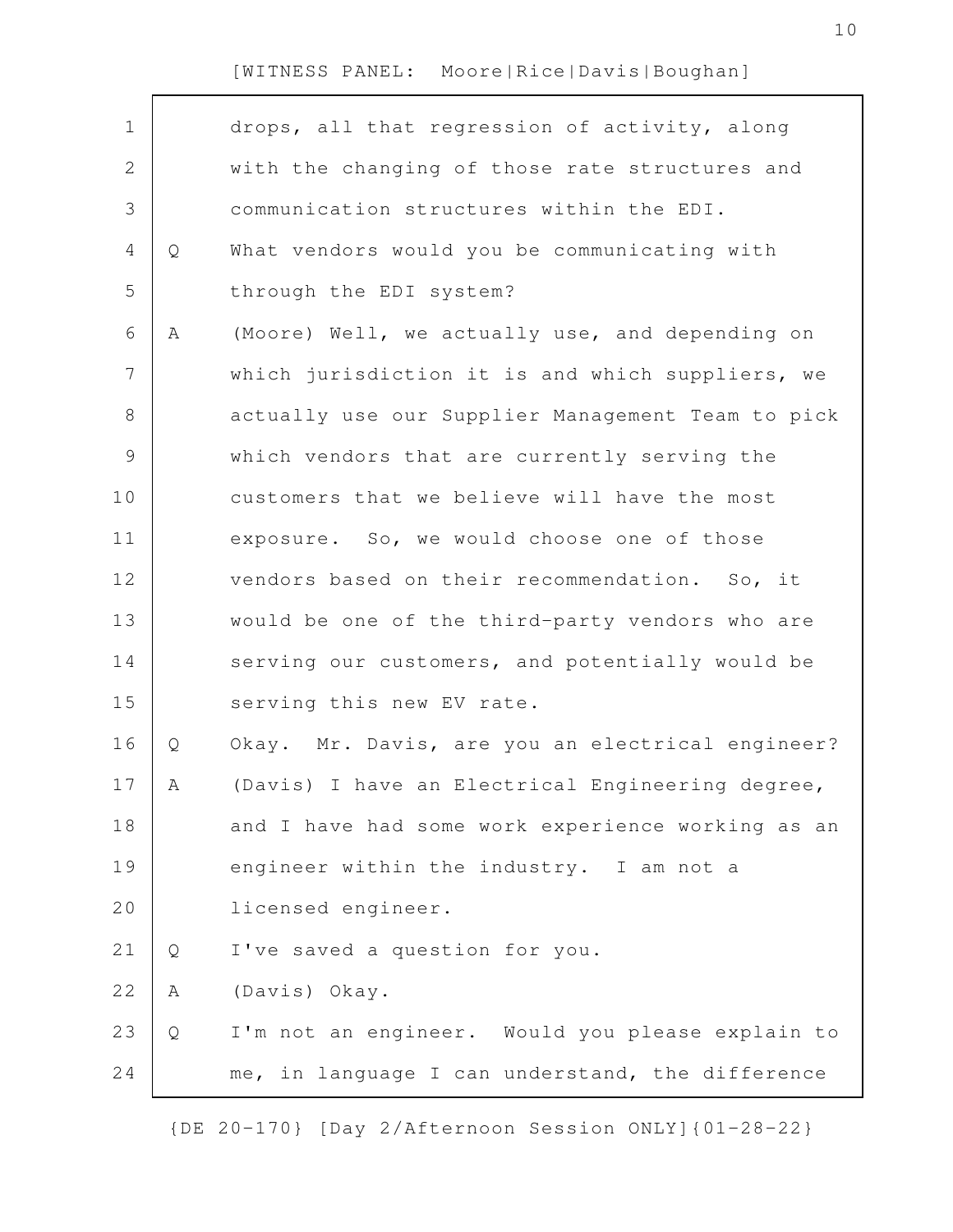Г

| $\mathbf 1$  |   | between "kW" and "kVA"?                           |
|--------------|---|---------------------------------------------------|
| $\mathbf{2}$ | Α | (Davis) I'd be glad to. And it's really, if you   |
| 3            |   | think about the concept, I was thinking about     |
| 4            |   | this after the last call, "kVA", first of all, is |
| 5            |   | just the total power that is needed to perform    |
| 6            |   | some -- to run a motor or whatever it might be.   |
| 7            |   | "KW" is the portion of that total power that      |
| $8\,$        |   | actually does the work.                           |
| 9            |   | So, I was thinking about this thing.              |
| 10           |   | Now, suppose you had a, I don't know, a cart that |
| 11           |   | you're trying to push up a hill, and it's going   |
| 12           |   | to take so much effort. There's a certain amount  |
| 13           |   | of minimum effort that you need just to hold it   |
| 14           |   | and get it started up the hill. That's that --    |
| 15           |   | it's called "reactive power". It's the portion    |
| 16           |   | of total power that is just the pressure you need |
| 17           |   | to just get started to do the work. And the rest  |
| 18           |   | of the kVA is the kW, the power that actually     |
| 19           |   | does the work. So, if, you know, this cart was    |
| 20           |   | on a level, flat level -- it was on the level,    |
| 21           |   | and you just had to touch it and it would start   |
| 22           |   | moving, your power factor would be 100 percent,   |
| 23           |   | meaning all the energy unit you need, the kVA, is |
| 24           |   | the same as the amount of work you're doing. So,  |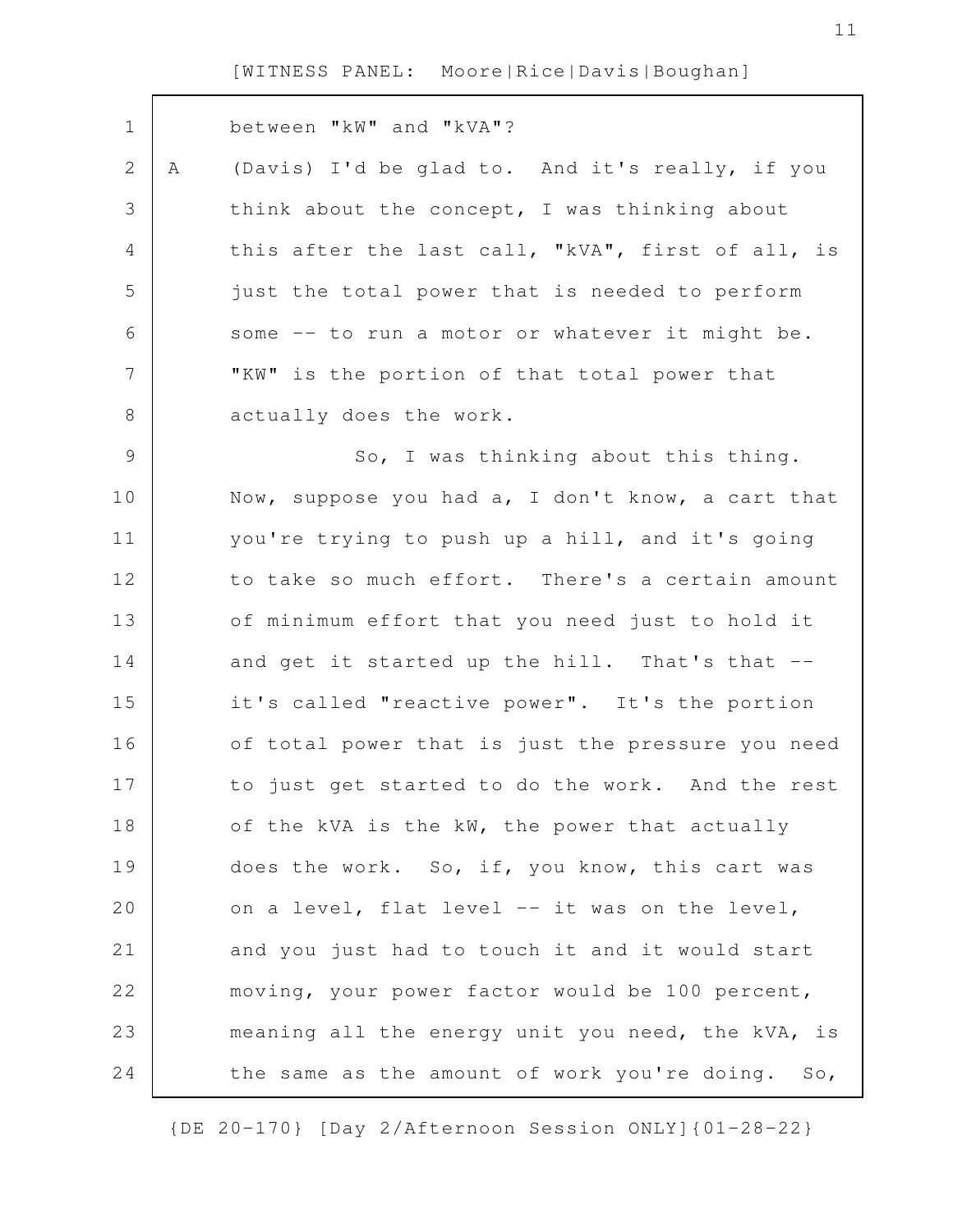kW and kVA are the same. If 20 percent of your effort, if you're on that hill, and you're trying to push it up a hill, and 20 percent of all the effort is just to hold it and get it started, then the remaining 80 percent of that power is kW. So, you might have, in that scenario, it takes 100 units of effort, and that would be 100 kVA, and only 80 percent of that is actually doing the work, so, your kW would be 80. So, that's probably a good sort of conceptual analogy. So, kW is really the portion of your total power that does the work. And our meters measure that using electrical quantities, and they're both measures of power. Q Thank you. That's actually very helpful. I appreciate it. A (Davis) Okay. Great. Q All right. I have a few basic questions, just so I can understand what infrastructure is currently in place. And I'm going to start with a residential customer. So, if I'm a -- actually, I am a residential Eversource customer, now that I think 1 2 3 4 5 6 7 8 9 10 11 12 13 14 15 16 17 18 19 20 21 22 23 24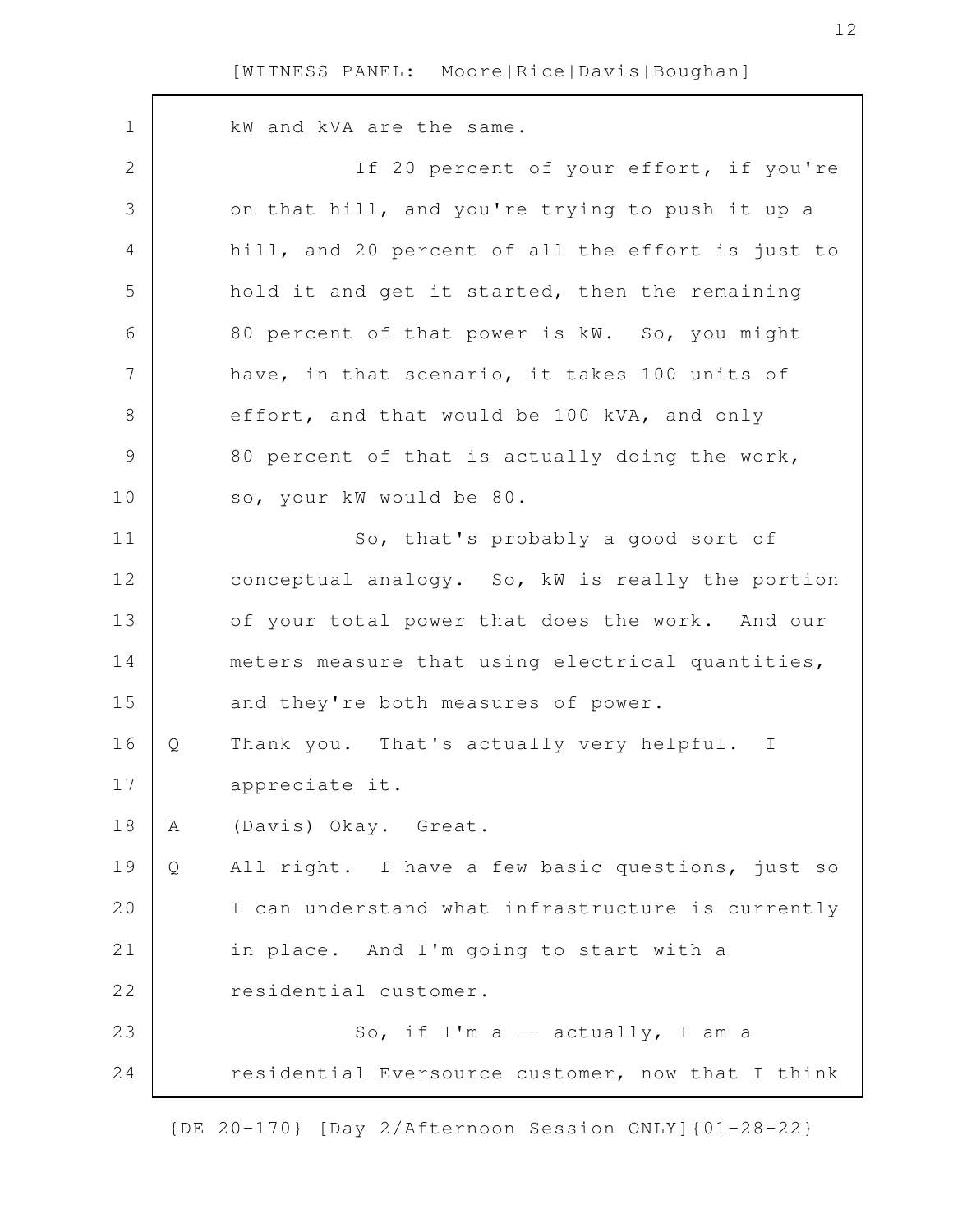| $\mathbf 1$    |   | of it. So, what kind of a meter do I have and    |
|----------------|---|--------------------------------------------------|
| $\overline{2}$ |   | what does it measure?                            |
| 3              | Α | (Davis) So, your standard residential customer,  |
| 4              |   | we earlier talked about a standard versus a      |
| 5              |   | residential time-of-day customer, but a standard |
| 6              |   | customer would have a single AMR-type meter, you |
| 7              |   | know, you've heard about that, of course, and    |
| 8              |   | that measures kilowatt-hours that you use over   |
| $\mathcal{G}$  |   | the course of a billing cycle.                   |
| 10             |   | So, you read a meter at the beginning            |
| 11             |   | and at the end, and the kilowatt-hours that you  |
| 12             |   | utilize during that period is what that simple   |
| 13             |   | scaler AMR meter captures; record that; and then |
| 14             |   | we have a drive-by van that can drive down the   |
| 15             |   | street and pick up, you know, pick up that       |
| 16             |   | registered total kilowatt-hour amount, capture   |
| 17             |   | it; and then later push it into our billing      |
| 18             |   | system.                                          |
| 19             | Q | So, it signals through the air to some remote    |
| 20             |   | reader?                                          |
| 21             | Α | (Davis) Yes. We transmit it through the air from |
| 22             |   | the meter to our van that collects that data.    |
| 23             | Q | And I would assume that, on a minute-by-minute   |
| 24             |   | basis, it's measuring power, but it's not        |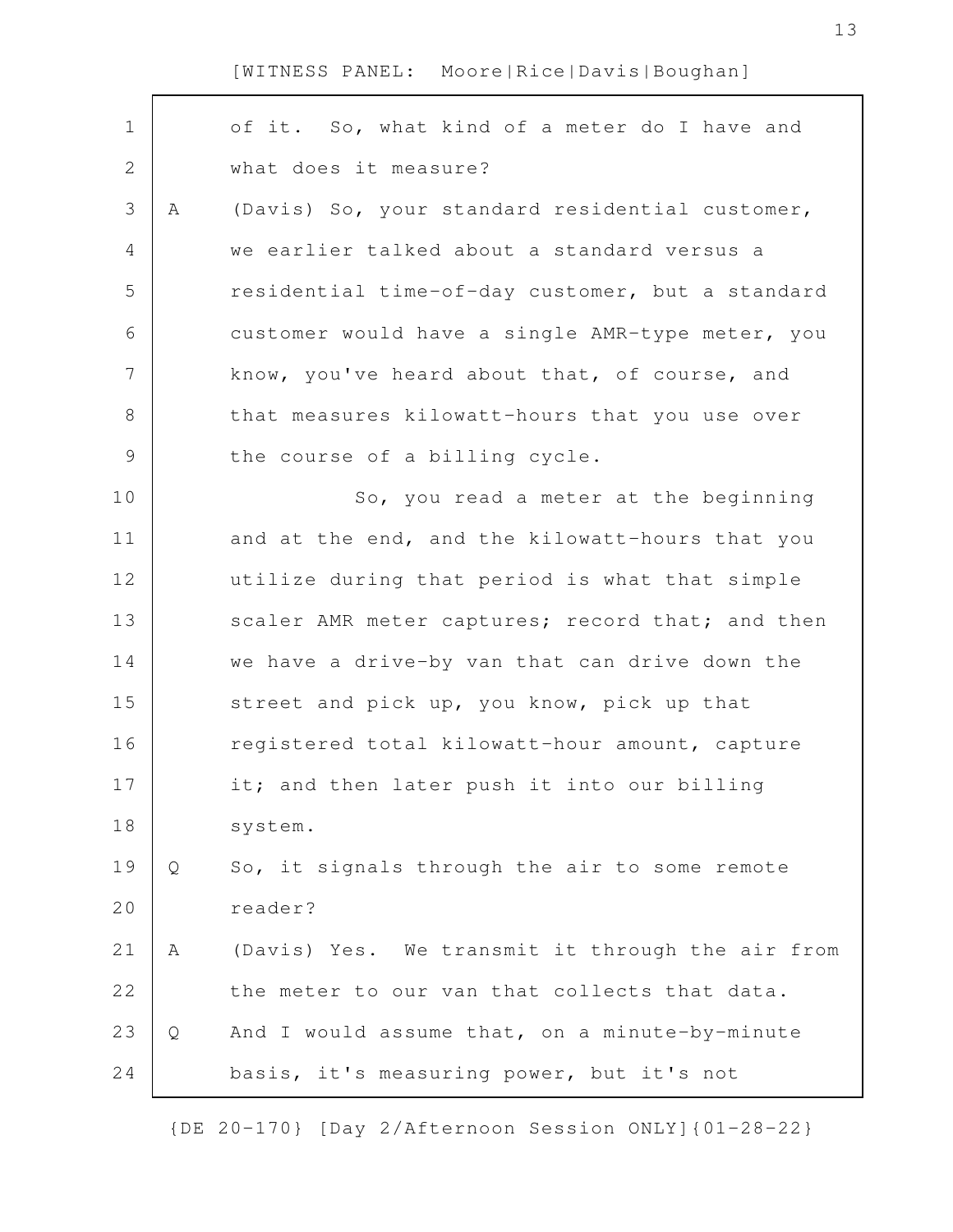| $\mathbf 1$    |   | recording those, any of those intervals, is that  |
|----------------|---|---------------------------------------------------|
| $\overline{2}$ |   | correct?                                          |
| 3              | A | (Davis) That's correct. In fact, to your earlier  |
| 4              |   | question, power is just kind of the level of      |
| 5              |   | power you're taking. So, if you were to look at   |
| 6              |   | your meter, and you had a demand register, it     |
| 7              |   | might actually show the demand, as well as the    |
| 8              |   | kilowatt-hours. But, at any instant, you could    |
| $\mathcal{G}$  |   | go look at your meter, and there will be these    |
| 10             |   | little display items that will tell you how much  |
| 11             |   | cumulative kilowatt-hours you've taken, as well   |
| 12             |   | as the current level of power that you're taking. |
| 13             | Q | Are there any add-ons that can be placed on my    |
| 14             |   | meter that would allow for any storage of the     |
| 15             |   | data or any interval signaling?                   |
| 16             | Α | (Davis) I think, for commercial meters, there     |
| 17             |   | might be certain add-ons that can provide pulses  |
| 18             |   | and signals like that, and I'm not that close to  |
| 19             |   | it. But, typically, not for a residential meter,  |
| 20             |   | but for the fact that some residential meters,    |
| 21             |   | for example, I might have a survey meter, a load  |
| 22             |   | research meter, that will gather interval data.   |
| 23             |   | So, while everything I've said is happening for   |
| 24             |   | billing purposes, for measuring and recording     |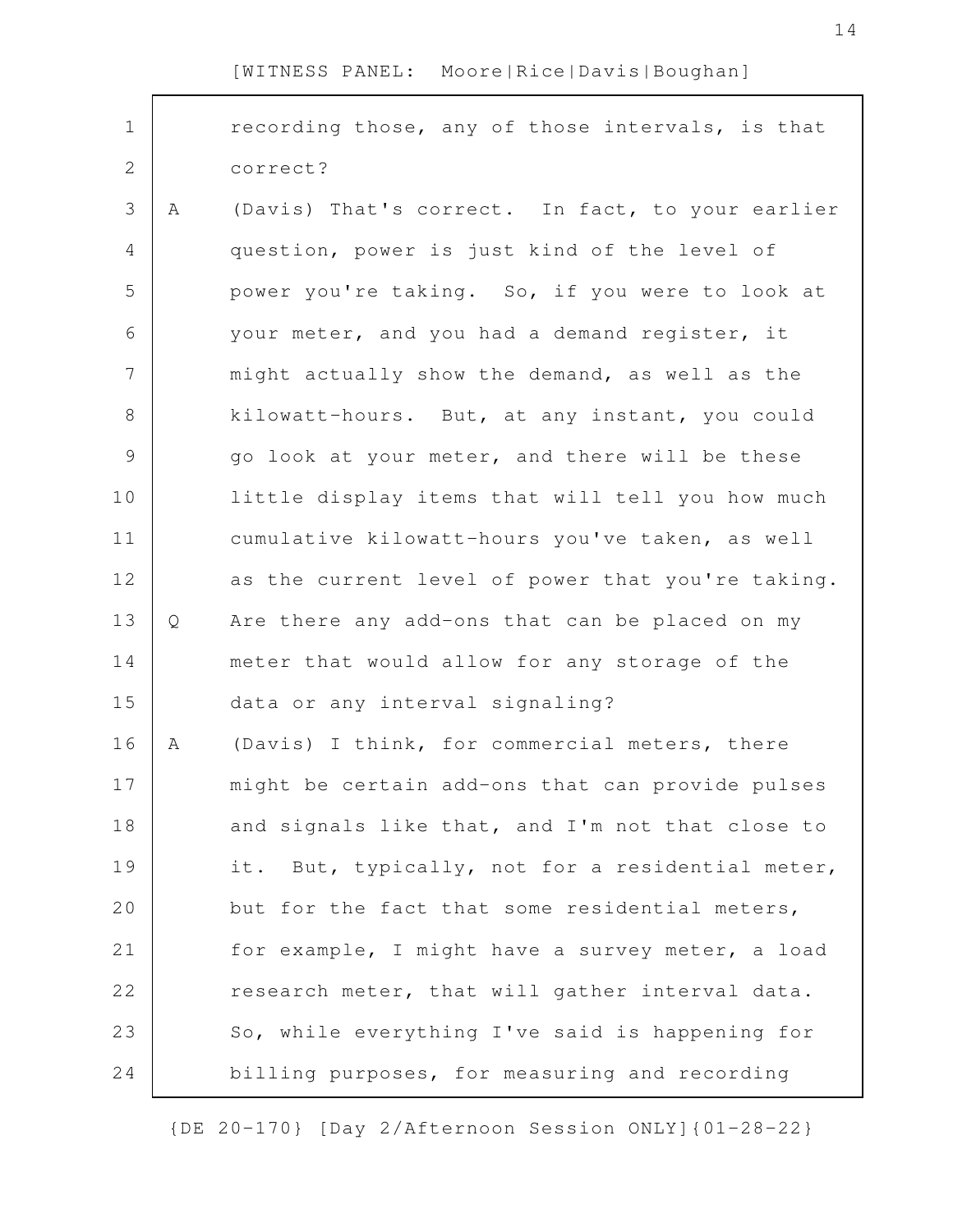$\Gamma$ 

| $\mathbf 1$   |   | your total usage, we may also be capturing and    |
|---------------|---|---------------------------------------------------|
| $\mathbf{2}$  |   | storing the interval data, which is not available |
| 3             |   | at the time of billing, but later we can, through |
| 4             |   | a number of different means, call up and download |
| 5             |   | that stored interval data. But that's just for a  |
| 6             |   | subset of our customers, where we're doing load   |
| 7             |   | research and surveying and capturing that data.   |
| 8             | Q | How many total residential customers do you have  |
| $\mathcal{G}$ |   | in New Hampshire?                                 |
| 10            | Α | (Davis) On the order of 400,000.                  |
| 11            | Q | Of those 400,000, how many of them might have     |
| 12            |   | survey meters?                                    |
| 13            | Α | (Davis) I think it's about 250, perhaps a little  |
| 14            |   | more.                                             |
| 15            | Q | Okay.                                             |
| 16            | Α | (Davis) I'm a little stale on the number, because |
| 17            |   | we were trying to get more of those load survey   |
| 18            |   | meters out in the field and capture that data.    |
| 19            | Q | Okay. Well, ballpark is helpful.                  |
| 20            | Α | (Davis) Yes. It's about 300, for discussion.      |
| 21            | Q | If we were to separately -- if I were to install  |
| 22            |   | an EV and separately meter it, what type of meter |
| 23            |   | would you be installing?                          |
| 24            | Α | (Davis) So, if we were able to use our current,   |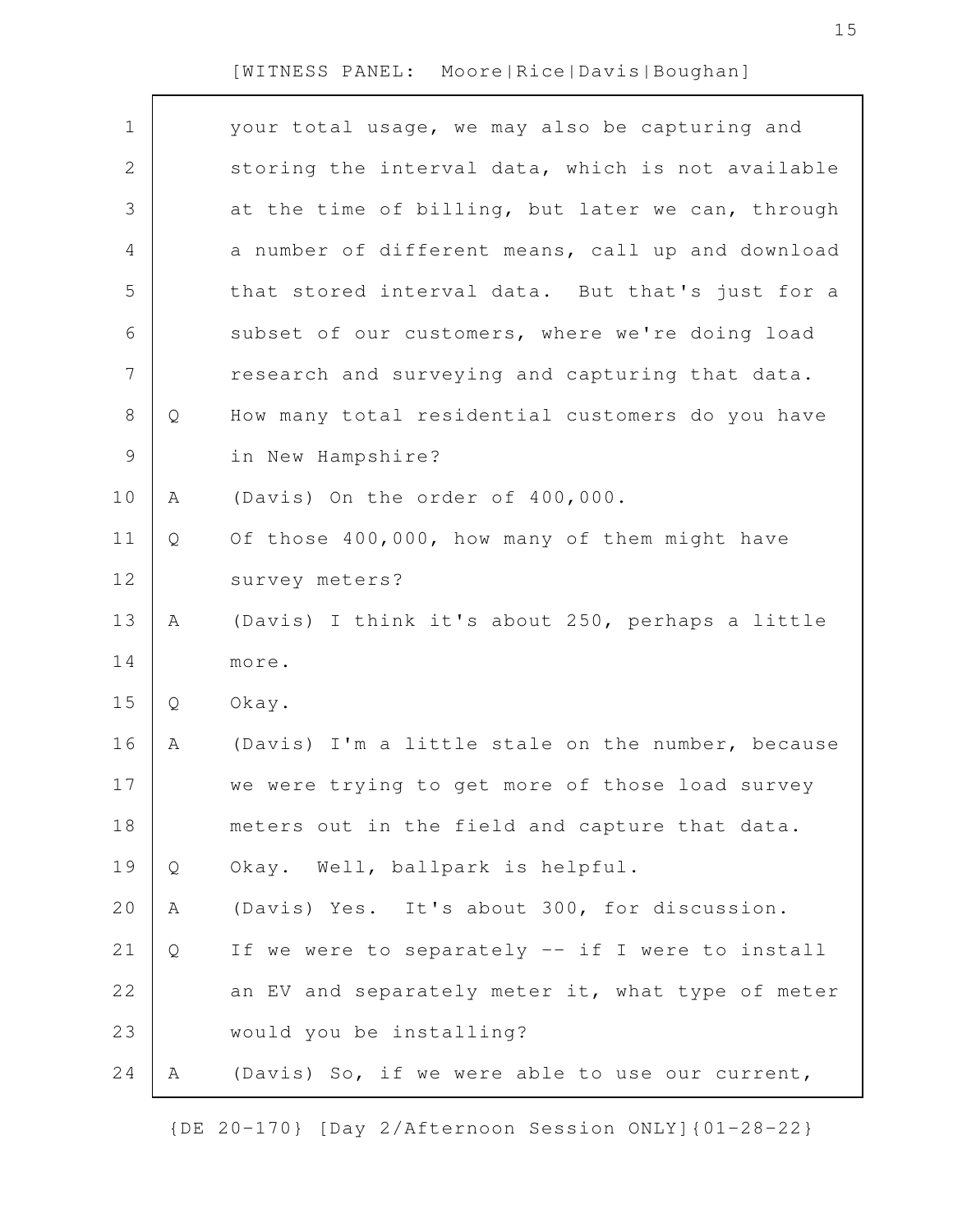| $\mathbf 1$     |   | and I presume you're talking about "residential", |
|-----------------|---|---------------------------------------------------|
| 2               |   | Commissioner?                                     |
| 3               | Q | Yes. I'm still residential. We'll move to         |
| 4               |   | commercial in a minute.                           |
| 5               | A | (Davis) So, we have an existing similar           |
| 6               |   | time-of-use meter. So, instead of just single     |
| $7\phantom{.0}$ |   | kilowatt-hours for the whole month, it's a        |
| 8               |   | two-period meter. So, it would capture, based on  |
| 9               |   | how we program the meter, the number of           |
| 10              |   | kilowatt-hours during the peak period and the     |
| 11              |   | number of kilowatt-hours during the off-peak      |
| 12              |   | period for the entire month. And that that, if    |
| 13              |   | it's a two-period rate, we could utilize that     |
| 14              |   | meter, and, frankly, with practical -- all        |
| 15              |   | practical considerations, that's the most         |
| 16              |   | efficient way, is to take an existing meter type, |
| 17              |   | and just deploy that, along with some existing    |
| 18              |   | rate structure. And, so, under that scenario, a   |
| 19              |   | two-period EV time-of-use rate, we would advocate |
| 20              |   | using that type of meter.                         |
| 21              |   | But that doesn't preclude us from also            |
| 22              |   | utilizing an interval meter, which would be       |
| 23              |   | utilized to -- we would then have to, of course,  |
| 24              |   | if we have those registers, we can simply just    |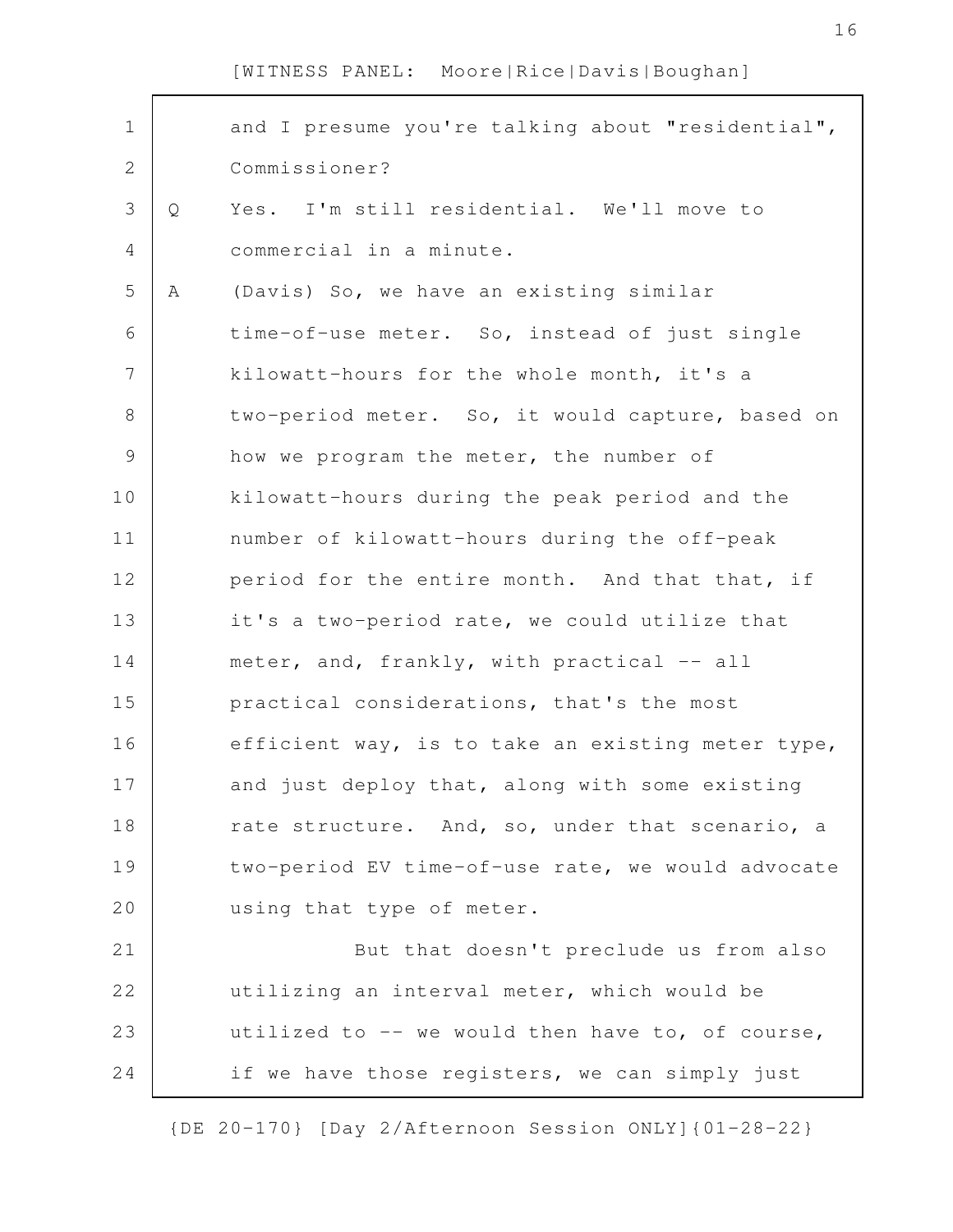| 1           |   | pick up the peak and off-peak kilowatt-hours, as    |
|-------------|---|-----------------------------------------------------|
| 2           |   | I just said. If it needed to be more than two       |
| 3           |   | periods, we would have to both capture interval     |
| 4           |   | data, and then have a special collection process,   |
| 5           |   | data management system, and, obviously, it would    |
| 6           |   | have to align with what's needed for billing.       |
| 7           |   | And, frankly, that's, my understanding, part of     |
| 8           |   | what's behind the cost to implement a               |
| $\mathsf 9$ |   | three-period time-of-use rate.                      |
| 10          |   | So, again, if the scenario is a                     |
| 11          |   | three-period, or anything more than our standard    |
| 12          |   | two-period rate that we already have a meter for,   |
| 13          |   | we would have to go through those extra costs and   |
| 14          |   | steps to implement a more complex time-of-use       |
| 15          |   | rate for EV charging.                               |
| 16          | Q | What is the cost of your two-period meter?          |
| 17          | A | (Davis) The actual $--$ I think the equipment cost, |
| 18          |   | I apologize, I'll just give you what I recall off   |
| 19          |   | the top of my head from our marginal cost study,    |
| 20          |   | I think it was like \$193, something of that        |
| 21          |   | nature.                                             |
| 22          |   | And that, plus, you know, the cost to               |
| 23          |   | install, that, you know, is a materials and         |
| 24          |   | handling and installation, becomes our total        |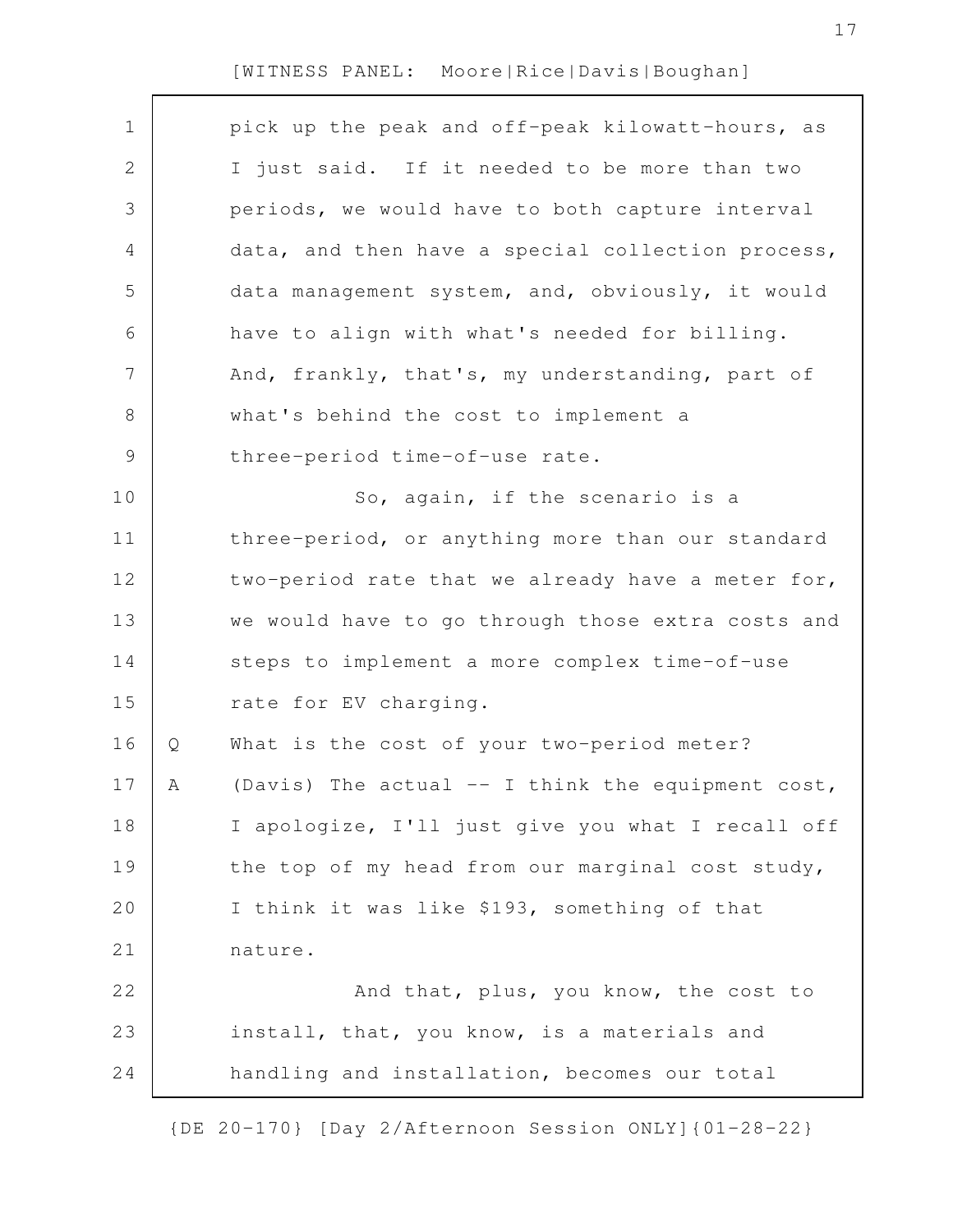| $\mathbf 1$   |   | installed cost of a meter.                        |
|---------------|---|---------------------------------------------------|
| $\mathbf{2}$  | Q | Would that add another 100, maybe, or do you have |
| 3             |   | an idea?                                          |
| 4             | A | (Davis) I think our current meter is on the order |
| 5             |   | of \$50 for the standard residential Rate R       |
| 6             |   | customer. And I'm thinking, again, from what's    |
| 7             |   | in our study. So, I think the factor was about    |
| $8\,$         |   | between two and two and a half times the cost for |
| $\mathcal{G}$ |   | a residential time-of-day meter compared to a     |
| 10            |   | standard meter.                                   |
| 11            | Q | So, the two-period meter is roughly two and a     |
| 12            |   | half times the cost of a standard meter, is that  |
| 13            |   | what you're saying?                               |
| 14            | Α | (Davis) Yes. And, again, I don't remember the     |
| 15            |   | precise number. I remember it was                 |
| 16            |   | 2. something.                                     |
| 17            | Q | Okay. I'm just looking for a ballpark.            |
| 18            | Α | (Davis) Order of magnitude? Okay. Great.          |
| 19            | Q | For the interval meters, how would its cost       |
| 20            |   | compare for a residential meter?                  |
| 21            | A | (Davis) I actually believe, we earlier had some   |
| 22            |   | cross, I think the number that we cited was about |
| 23            |   | \$500.                                            |
| 24            | Q | That is the number. I wasn't sure whether that    |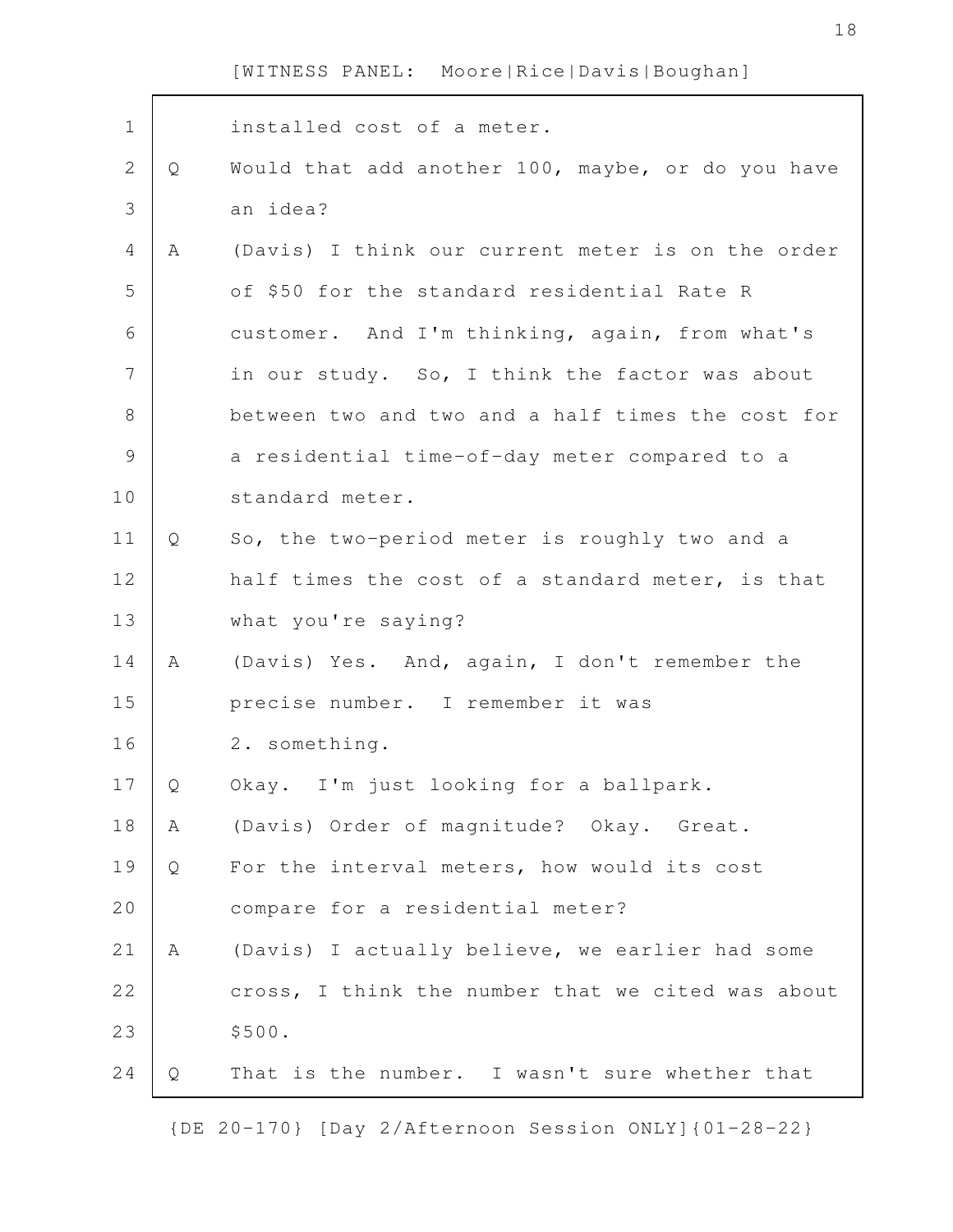| $\mathbf 1$<br>was what we were still talking about here.<br>So,<br>$\sqrt{2}$<br>that was for the interval meter?<br>3<br>(Davis) Yes. Full interval, and, you know, that<br>Α<br>$\overline{4}$<br>would be, obviously, deployed the way I<br>5<br>described. Where you are then downloading,<br>6<br>instead of just several pieces of data, you're<br>$\overline{7}$<br>actually downloading and capturing for processing<br>$\,8\,$<br>of, you know, every interval for the whole month.<br>$\mathsf 9$<br>Q<br>Okay. Let's move to the commercial customer, and<br>10<br>the same question. I'm a small commercial<br>11<br>customer or a large commercial customer, do I<br>12<br>have basically the same meter? And, if so, what<br>is it?<br>13<br>(Davis) No, they are different. Small commercial<br>14<br>Α<br>15<br>customers, and we do have both the standard and a<br>16<br>time-of-day alternative for Small General<br>17<br>Service. Those are Rates G and Rates G-TOD,<br>respectively.<br>18<br>19<br>So, Rate G, small commercial, it's very<br>20<br>similar, it's, I believe, an AMR-type meter, but<br>it captures not only the monthly kilowatt-hours,<br>21<br>22<br>but also the maximum demand for the month.<br>So,<br>23<br>measured in kW, as we talked about earlier.<br>So, I think those meters have, I<br>24 |  |  |
|--------------------------------------------------------------------------------------------------------------------------------------------------------------------------------------------------------------------------------------------------------------------------------------------------------------------------------------------------------------------------------------------------------------------------------------------------------------------------------------------------------------------------------------------------------------------------------------------------------------------------------------------------------------------------------------------------------------------------------------------------------------------------------------------------------------------------------------------------------------------------------------------------------------------------------------------------------------------------------------------------------------------------------------------------------------------------------------------------------------------------------------------------------------------------------------------------------------------------------------------------------------------------------------------------------------------------------------------------|--|--|
|                                                                                                                                                                                                                                                                                                                                                                                                                                                                                                                                                                                                                                                                                                                                                                                                                                                                                                                                                                                                                                                                                                                                                                                                                                                                                                                                                  |  |  |
|                                                                                                                                                                                                                                                                                                                                                                                                                                                                                                                                                                                                                                                                                                                                                                                                                                                                                                                                                                                                                                                                                                                                                                                                                                                                                                                                                  |  |  |
|                                                                                                                                                                                                                                                                                                                                                                                                                                                                                                                                                                                                                                                                                                                                                                                                                                                                                                                                                                                                                                                                                                                                                                                                                                                                                                                                                  |  |  |
|                                                                                                                                                                                                                                                                                                                                                                                                                                                                                                                                                                                                                                                                                                                                                                                                                                                                                                                                                                                                                                                                                                                                                                                                                                                                                                                                                  |  |  |
|                                                                                                                                                                                                                                                                                                                                                                                                                                                                                                                                                                                                                                                                                                                                                                                                                                                                                                                                                                                                                                                                                                                                                                                                                                                                                                                                                  |  |  |
|                                                                                                                                                                                                                                                                                                                                                                                                                                                                                                                                                                                                                                                                                                                                                                                                                                                                                                                                                                                                                                                                                                                                                                                                                                                                                                                                                  |  |  |
|                                                                                                                                                                                                                                                                                                                                                                                                                                                                                                                                                                                                                                                                                                                                                                                                                                                                                                                                                                                                                                                                                                                                                                                                                                                                                                                                                  |  |  |
|                                                                                                                                                                                                                                                                                                                                                                                                                                                                                                                                                                                                                                                                                                                                                                                                                                                                                                                                                                                                                                                                                                                                                                                                                                                                                                                                                  |  |  |
|                                                                                                                                                                                                                                                                                                                                                                                                                                                                                                                                                                                                                                                                                                                                                                                                                                                                                                                                                                                                                                                                                                                                                                                                                                                                                                                                                  |  |  |
|                                                                                                                                                                                                                                                                                                                                                                                                                                                                                                                                                                                                                                                                                                                                                                                                                                                                                                                                                                                                                                                                                                                                                                                                                                                                                                                                                  |  |  |
|                                                                                                                                                                                                                                                                                                                                                                                                                                                                                                                                                                                                                                                                                                                                                                                                                                                                                                                                                                                                                                                                                                                                                                                                                                                                                                                                                  |  |  |
|                                                                                                                                                                                                                                                                                                                                                                                                                                                                                                                                                                                                                                                                                                                                                                                                                                                                                                                                                                                                                                                                                                                                                                                                                                                                                                                                                  |  |  |
|                                                                                                                                                                                                                                                                                                                                                                                                                                                                                                                                                                                                                                                                                                                                                                                                                                                                                                                                                                                                                                                                                                                                                                                                                                                                                                                                                  |  |  |
|                                                                                                                                                                                                                                                                                                                                                                                                                                                                                                                                                                                                                                                                                                                                                                                                                                                                                                                                                                                                                                                                                                                                                                                                                                                                                                                                                  |  |  |
|                                                                                                                                                                                                                                                                                                                                                                                                                                                                                                                                                                                                                                                                                                                                                                                                                                                                                                                                                                                                                                                                                                                                                                                                                                                                                                                                                  |  |  |
|                                                                                                                                                                                                                                                                                                                                                                                                                                                                                                                                                                                                                                                                                                                                                                                                                                                                                                                                                                                                                                                                                                                                                                                                                                                                                                                                                  |  |  |
|                                                                                                                                                                                                                                                                                                                                                                                                                                                                                                                                                                                                                                                                                                                                                                                                                                                                                                                                                                                                                                                                                                                                                                                                                                                                                                                                                  |  |  |
|                                                                                                                                                                                                                                                                                                                                                                                                                                                                                                                                                                                                                                                                                                                                                                                                                                                                                                                                                                                                                                                                                                                                                                                                                                                                                                                                                  |  |  |
|                                                                                                                                                                                                                                                                                                                                                                                                                                                                                                                                                                                                                                                                                                                                                                                                                                                                                                                                                                                                                                                                                                                                                                                                                                                                                                                                                  |  |  |
|                                                                                                                                                                                                                                                                                                                                                                                                                                                                                                                                                                                                                                                                                                                                                                                                                                                                                                                                                                                                                                                                                                                                                                                                                                                                                                                                                  |  |  |
|                                                                                                                                                                                                                                                                                                                                                                                                                                                                                                                                                                                                                                                                                                                                                                                                                                                                                                                                                                                                                                                                                                                                                                                                                                                                                                                                                  |  |  |
|                                                                                                                                                                                                                                                                                                                                                                                                                                                                                                                                                                                                                                                                                                                                                                                                                                                                                                                                                                                                                                                                                                                                                                                                                                                                                                                                                  |  |  |
|                                                                                                                                                                                                                                                                                                                                                                                                                                                                                                                                                                                                                                                                                                                                                                                                                                                                                                                                                                                                                                                                                                                                                                                                                                                                                                                                                  |  |  |
|                                                                                                                                                                                                                                                                                                                                                                                                                                                                                                                                                                                                                                                                                                                                                                                                                                                                                                                                                                                                                                                                                                                                                                                                                                                                                                                                                  |  |  |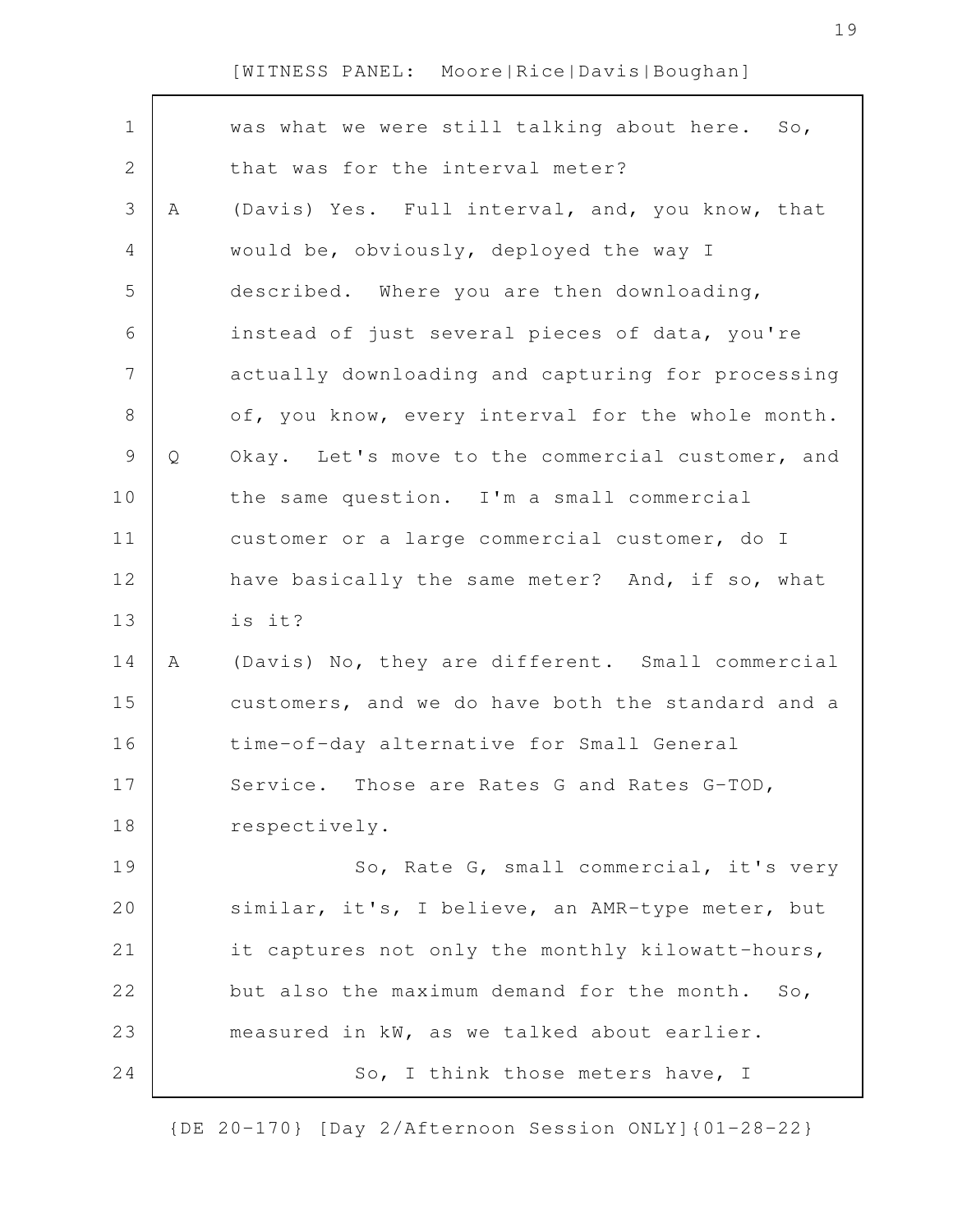believe, three registers, instead of one. And, so, two of those registers are used to capture total kilowatt-hours for the month and the maximum demand for the month. The intermediate and large customers, and that would be, typically, under Rates GV or LG, we will have interval recording meters for those. From there, we are now looking at, depending on which rate the customer is on, but we're looking at bringing in interval data. And we typically are looking for, again, depending on the structure, total kilowatt-hours, possibly peak and off-peak kilowatt-hours, as well as total demand and peak and off-peak demand. And, further, we may be measuring those in kW or kVA, depends on the customer. We do have a bit of a mix, particularly under Rate GV. But the rate, you know, it's all part of the rate design, where, if it's kVA, we do one thing; if it's kW, we do something else. But, really, we're bringing in  $-$  we're utilizing interval data for the entire month, and we're processing that data. So, we have to collect and download that. I believe, and I'm 1 2 3 4 5 6 7 8 9 10 11 12 13 14 15 16 17 18 19 20 21 22 23 24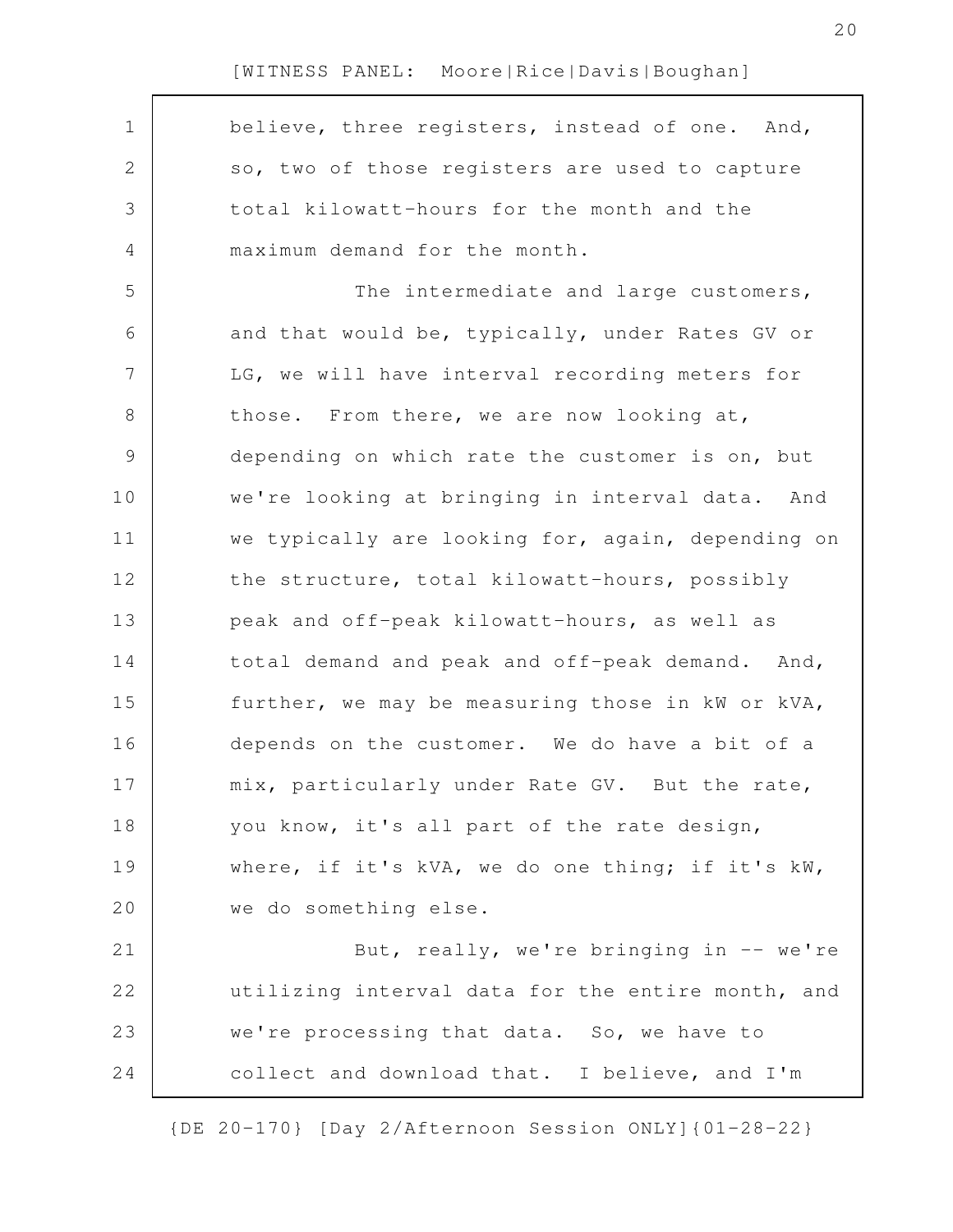| $\mathbf 1$    |   | going to beg off a little on the details, but I   |
|----------------|---|---------------------------------------------------|
| 2              |   | believe it's sort of a dial-up or a call-up and   |
| 3              |   | download of the interval data. And then, from     |
| 4              |   | that, we process that data, and determine all     |
| 5              |   | those quantities I mentioned, you know, peak      |
| 6              |   | kilowatt-hours, off-peak kilowatt-hours, peak     |
| $\overline{7}$ |   | demand, whether measured in kW or kVA, off-peak   |
| $8\,$          |   | demand, whether measured in kW or kVA. And,       |
| $\mathsf 9$    |   | then, we have to use that data in various ways.   |
| 10             |   | Our largest class, Rate LG, has a very            |
| 11             |   | complex ratcheted demand formula, that looks at   |
| 12             |   | peak and off-peak in the current month, as well   |
| 13             |   | as in the prior eleven months. Our intermediate   |
| 14             |   | rate, GV, will look at the peak period and the    |
| 15             |   | off-peak period in the current month, and process |
| 16             |   | the data, you know, in that -- according to the   |
| 17             |   | rate schedule in each of the rate components.     |
| 18             | Q | So, that rate $-$                                 |
| 19             | Α | (Davis) But, generally, -- go ahead.              |
| 20             | Q | That doesn't have an eleven-month or twelve-month |
| 21             |   | ratchet then? It just looks at it monthly?        |
| 22             | Α | (Davis) That's correct. I will say that those --  |
| 23             |   | both of those rates are used in a slightly        |
| 24             |   | different way, when we're looking at using the    |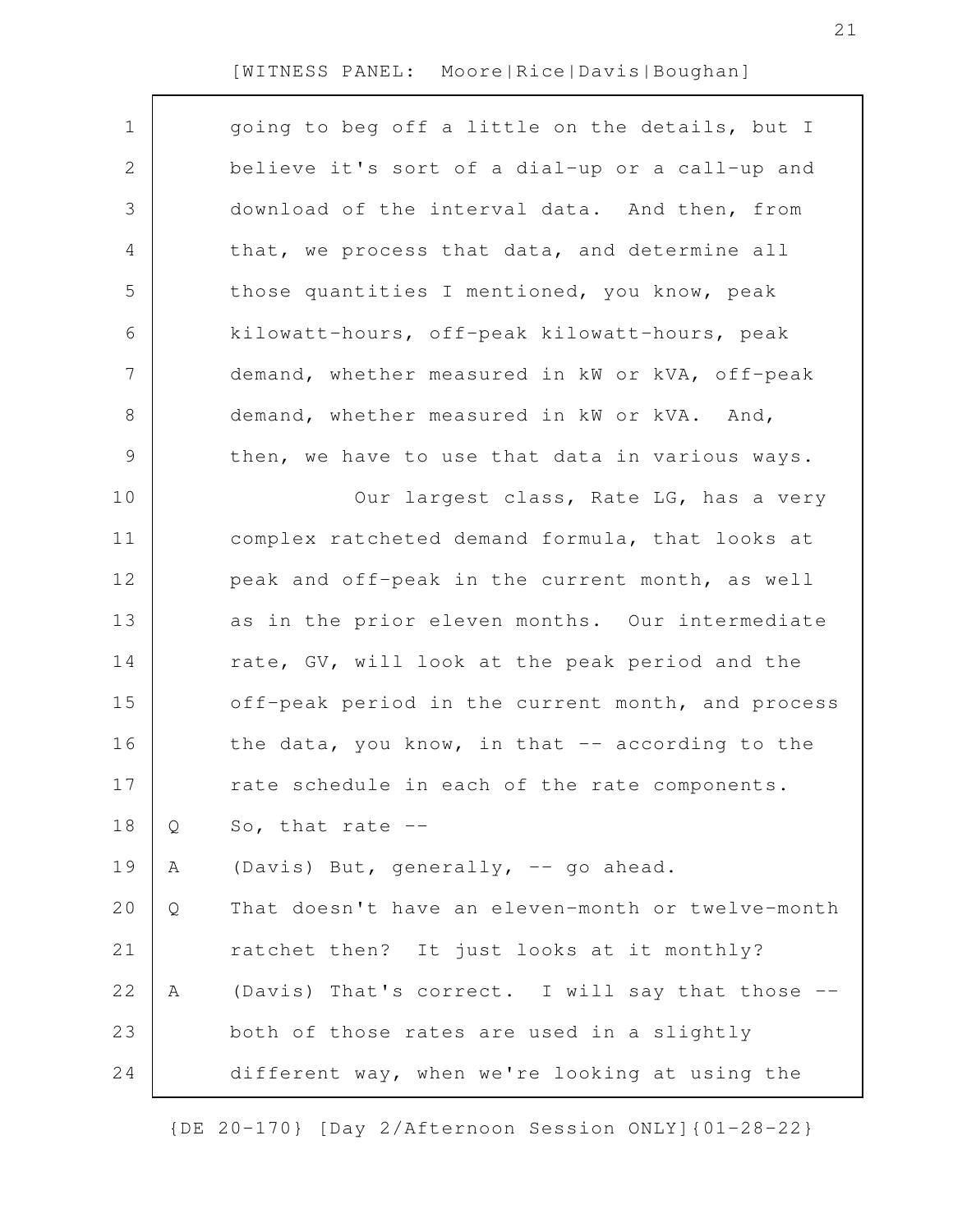Г

| $\mathbf 1$    |   | rates for other services, such as backup service, |
|----------------|---|---------------------------------------------------|
| $\mathbf{2}$   |   | as I mentioned earlier. But those typically work  |
| 3              |   | off of a contract demand, then we have to further |
| $\overline{4}$ |   | break down the data.                              |
| 5              |   | But, really, for our mainstream and the           |
| 6              |   | bulk of our customers, everything I described,    |
| 7              |   | like you said, Rate GV is really based on current |
| 8              |   | month, and Rate LG is current month, plus a prior |
| $\mathcal{G}$  |   | month look-back.                                  |
| 10             | Q | Okay. I have a -- did you have a chance to look   |
| 11             |   | at the comments that were sent in by the Town of  |
| 12             |   | Derry? They came in this morning.                 |
| 13             | Α | (Davis) I did not yet. But I think one of my      |
| 14             |   | colleagues has done that, and maybe, depending on |
| 15             |   | the question you might have, maybe, between the   |
| 16             |   | two of us, we can address what the question might |
| 17             |   | be.                                               |
| 18             | Q | Well, I quess I would like to ask whoever         |
| 19             |   | actually has looked at it, because it was an      |
| 20             |   | eyeopener. And I do have some questions           |
| 21             |   | relating -- specific questions relating to it,    |
| 22             |   | because I'm just trying to understand what I'm    |
| 23             |   | looking at in the way of bills.                   |
| 24             |   | Sorry. I'm just getting back to the               |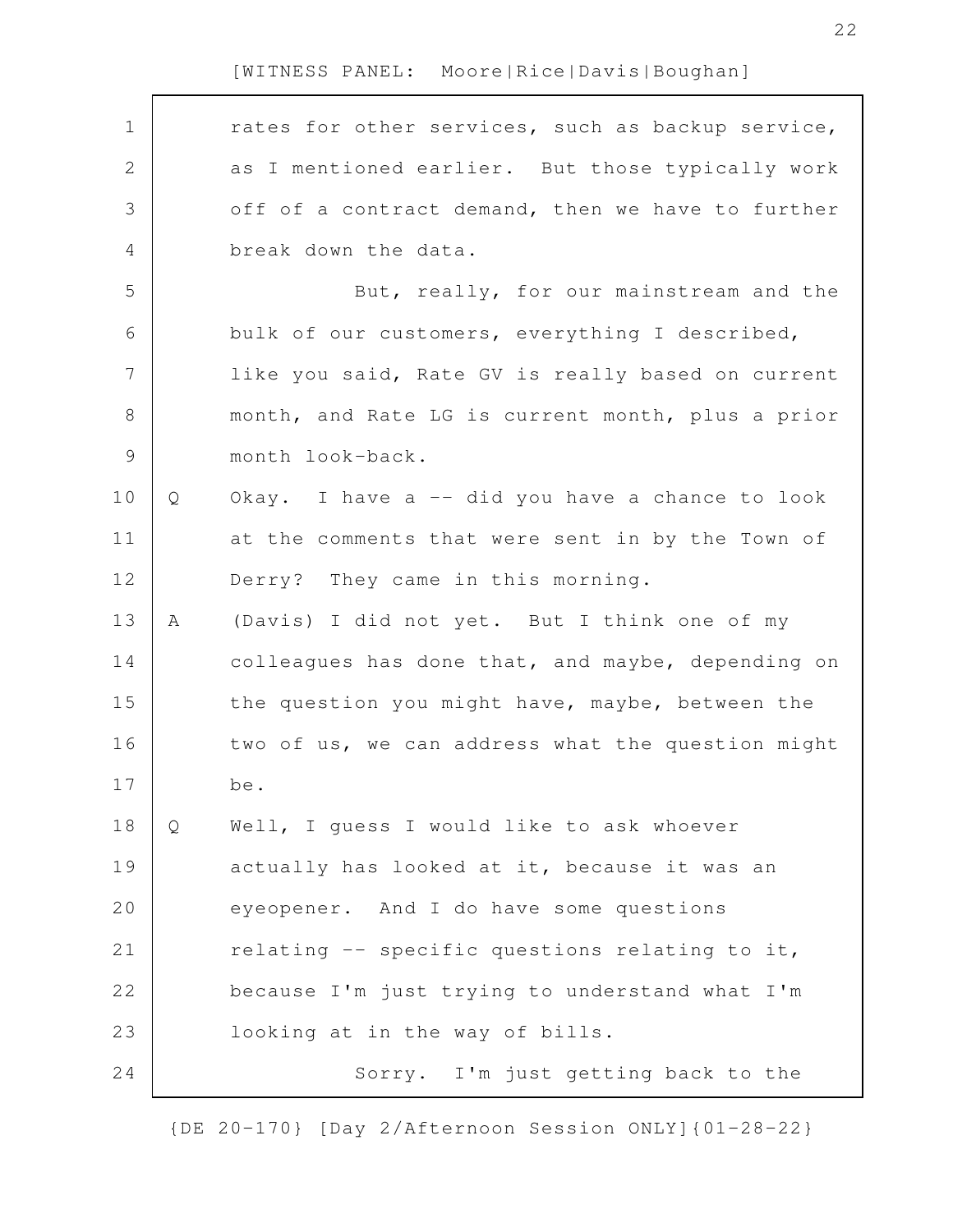| $\mathbf 1$  |   | exhibit.                                         |
|--------------|---|--------------------------------------------------|
| $\mathbf{2}$ |   | All right. I have it in front of me.             |
| 3            |   | What witness is going to answer these questions? |
| 4            | Α | (Rice) I have it in front of me as well.         |
| 5            | Α | (Boughan) Yes. It depends on the question.       |
| 6            | Q | Okay. All right. My first question is, the Town  |
| 7            |   | of Derry is talking about some chargers that it  |
| 8            |   | has -- that it had installed in the Town for the |
| $\mathsf 9$  |   | public's use. And, at the bottom of the          |
| 10           |   | comments, it has copies of a couple of bills.    |
| 11           |   | And the two bills appear to be priced very       |
| 12           |   | differently. And I'm just trying to understand   |
| 13           |   | them.                                            |
| 14           |   | So, Exhibit 1 is an Eversource bill.             |
| 15           |   | And, first of all, are these for the same        |
| 16           |   | account? Can we tell?                            |
| 17           | А | (Boughan) They appear to be, yes.                |
| 18           | Q | Okay. The number does seem to match. So, the     |
| 19           |   | first bill is for a total use of -- I think it's |
| 20           |   | 1,100 kilowatts and change. And it's -- the cost |
| 21           |   | is "\$183.90". And the second bill to the same   |
| 22           |   | account, for the following month, is for "818    |
| 23           |   | kilowatt-hours", and the bill is for "\$571.92". |
| 24           |   | And I just would like to understand              |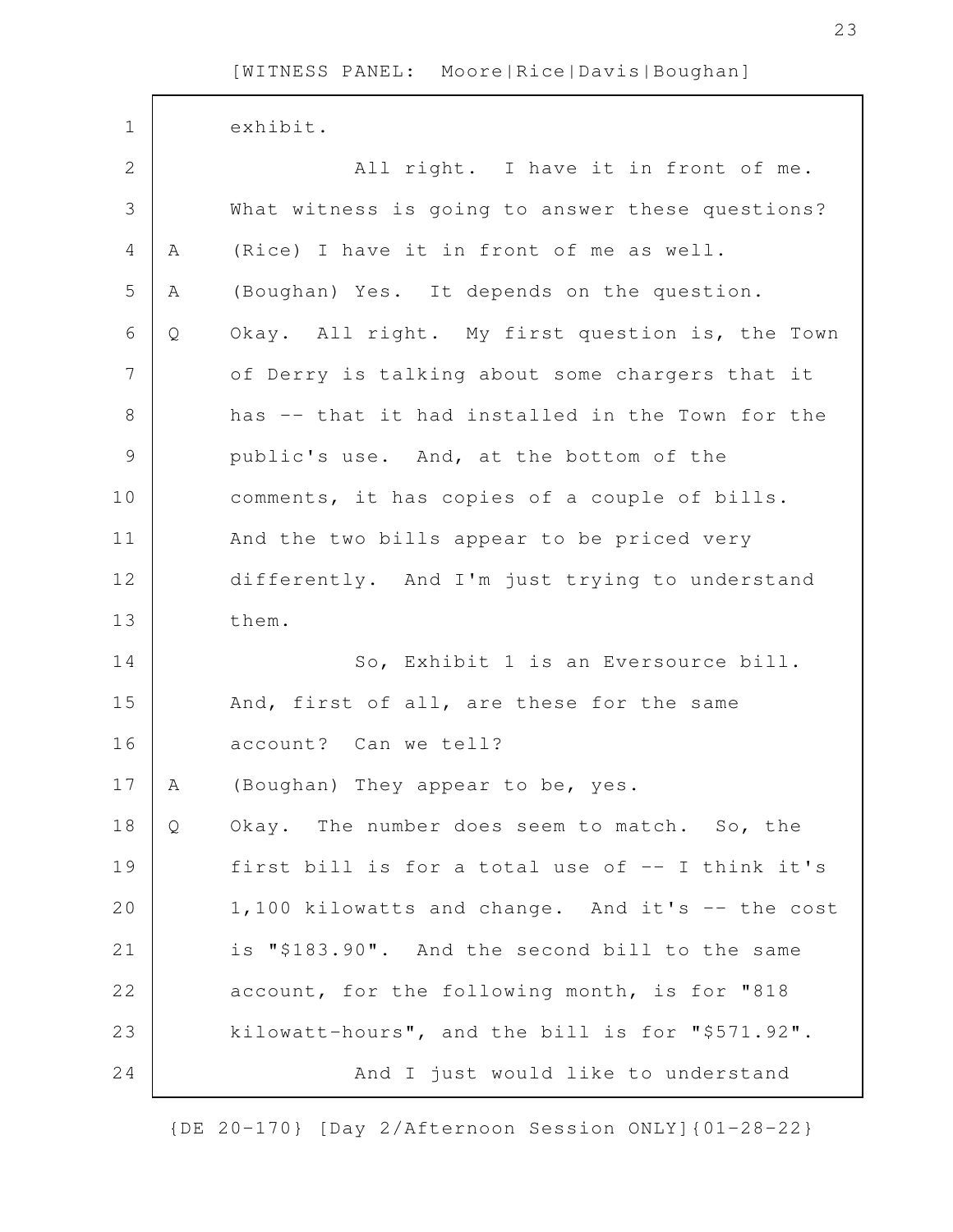| $\mathbf 1$    |             | how, you know, what drives that change, because   |
|----------------|-------------|---------------------------------------------------|
| $\mathbf{2}$   |             | it's a lower consumption and, obviously, a much   |
| 3              |             | higher cost?                                      |
| 4              | $\mathbb A$ | (Boughan) Sure. My understanding is that the      |
| 5              |             | first bill the customer was not on the correct    |
| 6              |             | rate. In other words, when the account was        |
| $\overline{7}$ |             | established, the incorrect rate was applied.      |
| $8\,$          |             | Once that was discovered, that's the second bill, |
| $\mathsf{S}$   |             | they were put on the rate that would apply to     |
| 10             |             | that class, that generated the second bill.       |
| 11             | Q           | So, what was the incorrect rate that was used in  |
| 12             |             | the first bill?                                   |
| 13             | A           | (Boughan) That I'm not familiar with. What the    |
| 14             |             | exact rate they were put on that they should not  |
| 15             |             | have been on.                                     |
| 16             | Q           | So, there's no indication on the bill what rate's |
| 17             |             | being applied or what class of customer this is   |
| 18             |             | being billed? I don't know how to read your       |
| 19             |             | bills.                                            |
| 20             | A           | (Davis) If I could, I'm just now looking at this, |
| 21             |             | the details. I see "Rate G" listed for both       |
| 22             |             | billing statements at the end here.               |
| 23             | Q           | Thank you.                                        |
| 24             | Α           | (Davis) Which is our Small General Service rate.  |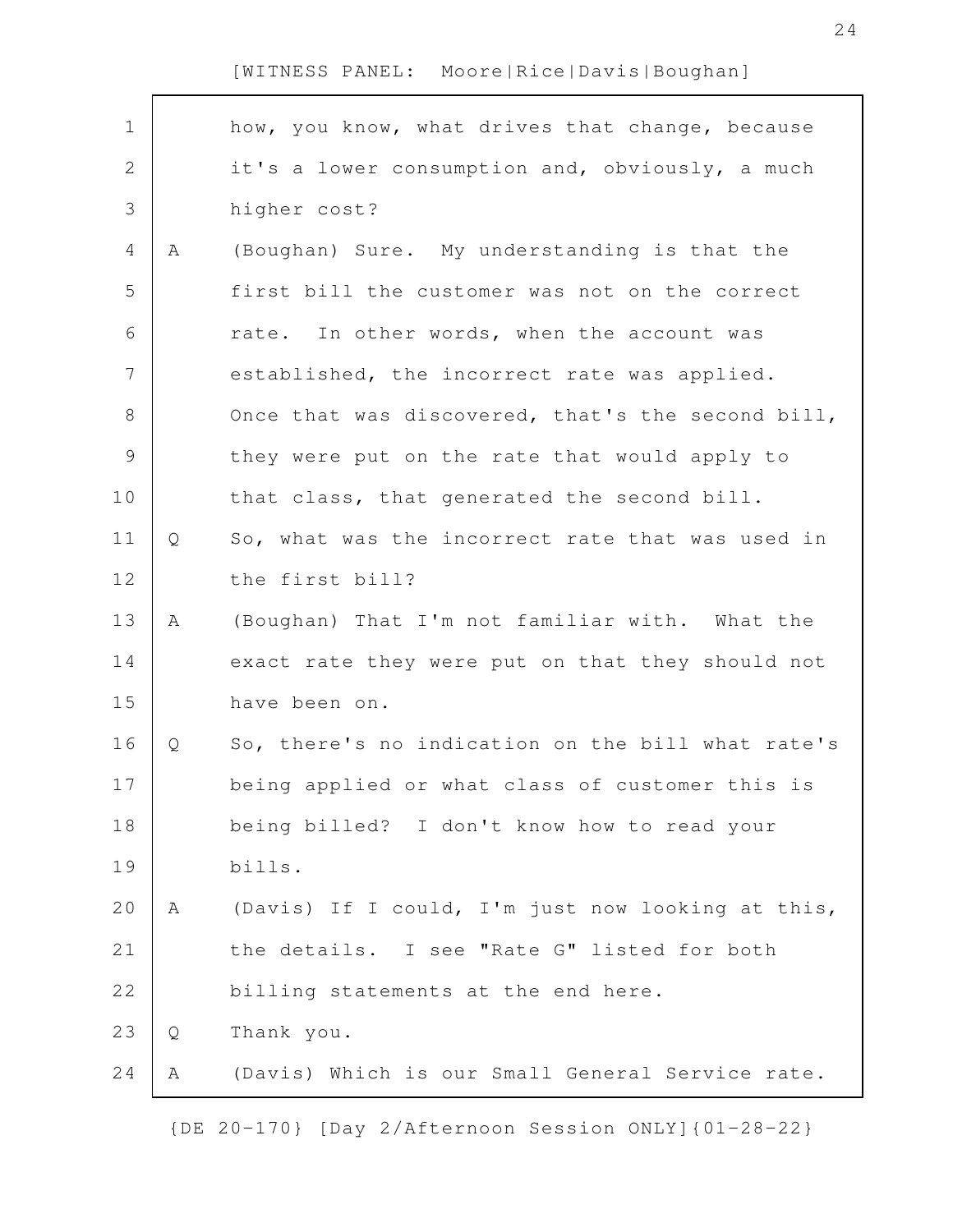Г

| $\mathbf 1$    | Q | So, again, are you just saying it was just a      |
|----------------|---|---------------------------------------------------|
| $\mathbf{2}$   |   | plain billing error that created the difference?  |
| 3              |   | And, if so, how do we know which is correct?      |
| $\overline{4}$ | Α | (Davis) Sorry, I'm not familiar -- go ahead. I'm  |
| 5              |   | not familiar with the details of the account      |
| 6              |   | history that --                                   |
| $\overline{7}$ | Α | (Boughan) That's correct. I was just relaying my  |
| $8\,$          |   | recollection of the account history. I'm not      |
| $\mathcal{G}$  |   | sure if that's correctly or not correctly         |
| 10             |   | reflected in these two particular bills.          |
| 11             | Q | Could I maybe ask a data request that the Company |
| 12             |   | read the comments from the Town, and then explain |
| 13             |   | what billing categories were used and what        |
| 14             |   | corrections were made? Just so that we can        |
| 15             |   | understand, because there are very big            |
| 16             |   | differences in the cost, and just trying to       |
| 17             |   | understand what the charges are for.              |
| 18             | Α | (Davis) I think we should take that. And I just   |
| 19             |   | want to comment, I'm also seeing different        |
| 20             |   | account numbers, different meter numbers. But I   |
| 21             |   | quess that will be part of what we can respond    |
| 22             |   | to, and, you know, try to --                      |
| 23             | Q | Okay. I was looking at the account number at the  |
| 24             |   | top. Are there other numbers? Maybe that          |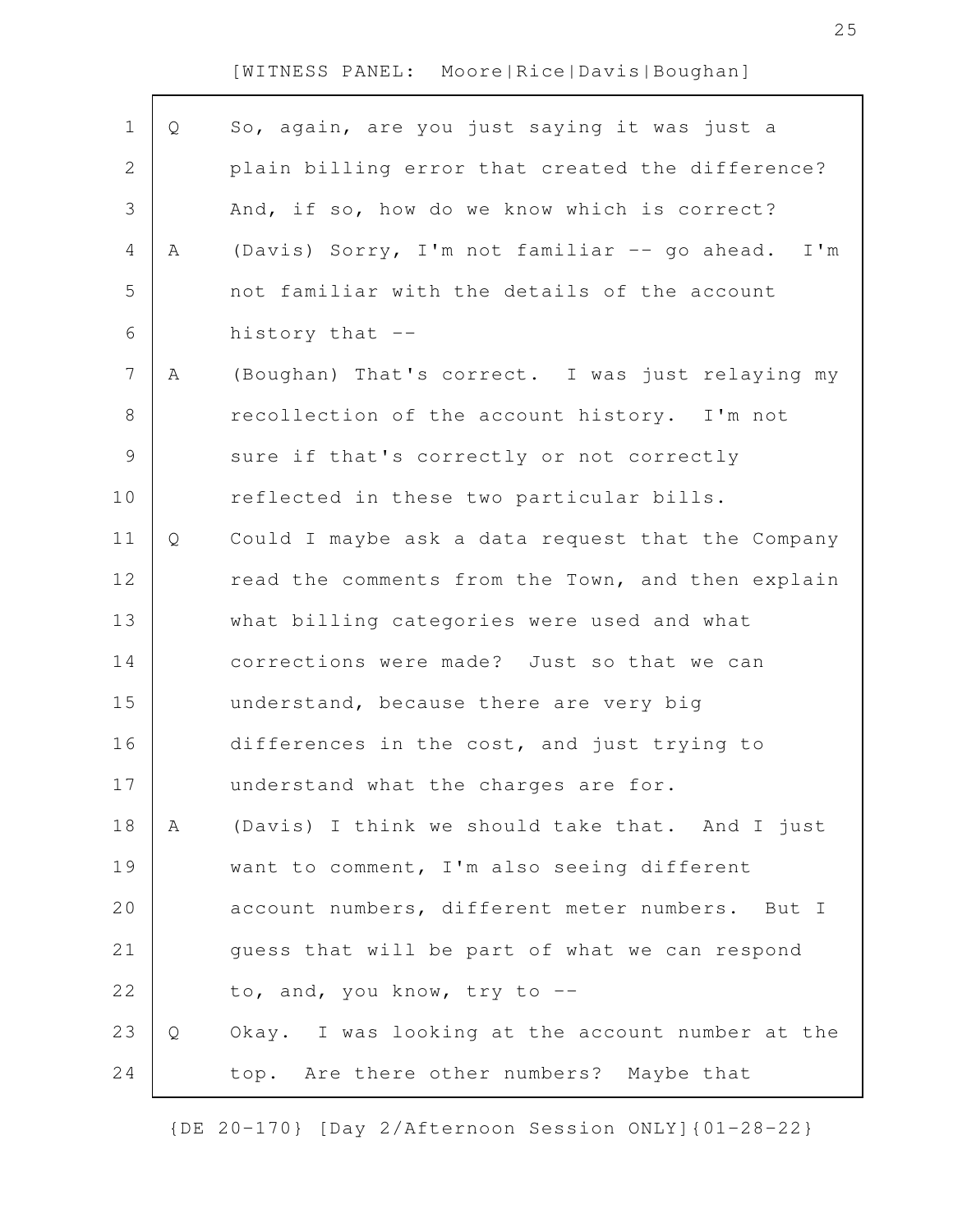| $\mathbf 1$    |   | explains some of it.                            |
|----------------|---|-------------------------------------------------|
| $\overline{2}$ | Α | (Davis) Yes. I think it's the same service      |
| 3              |   | reference, but the meter numbers are different. |
| 4              |   | So, we can -- we can dive into this and get a   |
| 5              |   | full explanation.                               |
| 6              | Q | Okay. Thank you.                                |
| 7              | Α | (Davis) Glad to do it.                          |
| 8              | Q | Okay.                                           |
| 9              | Α | (Davis) Yes.                                    |
| 10             |   | SPECIAL CMSR. ROSS: Okay. And what              |
| 11             |   | exhibit would that be? What number?             |
| 12             |   | CHAIRMAN GOLDNER: It would end up               |
| 13             |   | being $"31"$ .                                  |
| 14             |   | SPECIAL CMSR. ROSS: That would be               |
| 15             |   | "Exhibit 31".                                   |
| 16             |   | (Exhibit 31 reserved as placeholder.)           |
| 17             |   | CHAIRMAN GOLDNER:<br>Well, I'll repeat it       |
| 18             |   | at the end, too.                                |
| 19             |   | SPECIAL CMSR. ROSS: Yes. We'll go               |
| 20             |   | over that at the end. I just wanted to assign a |
| 21             |   | number.                                         |
| 22             |   | BY SPECIAL CMSR. ROSS:                          |
| 23             | Q | Okay. I think you may have been asked this      |
| 24             |   | question earlier, but I'm going to ask, just to |
|                |   |                                                 |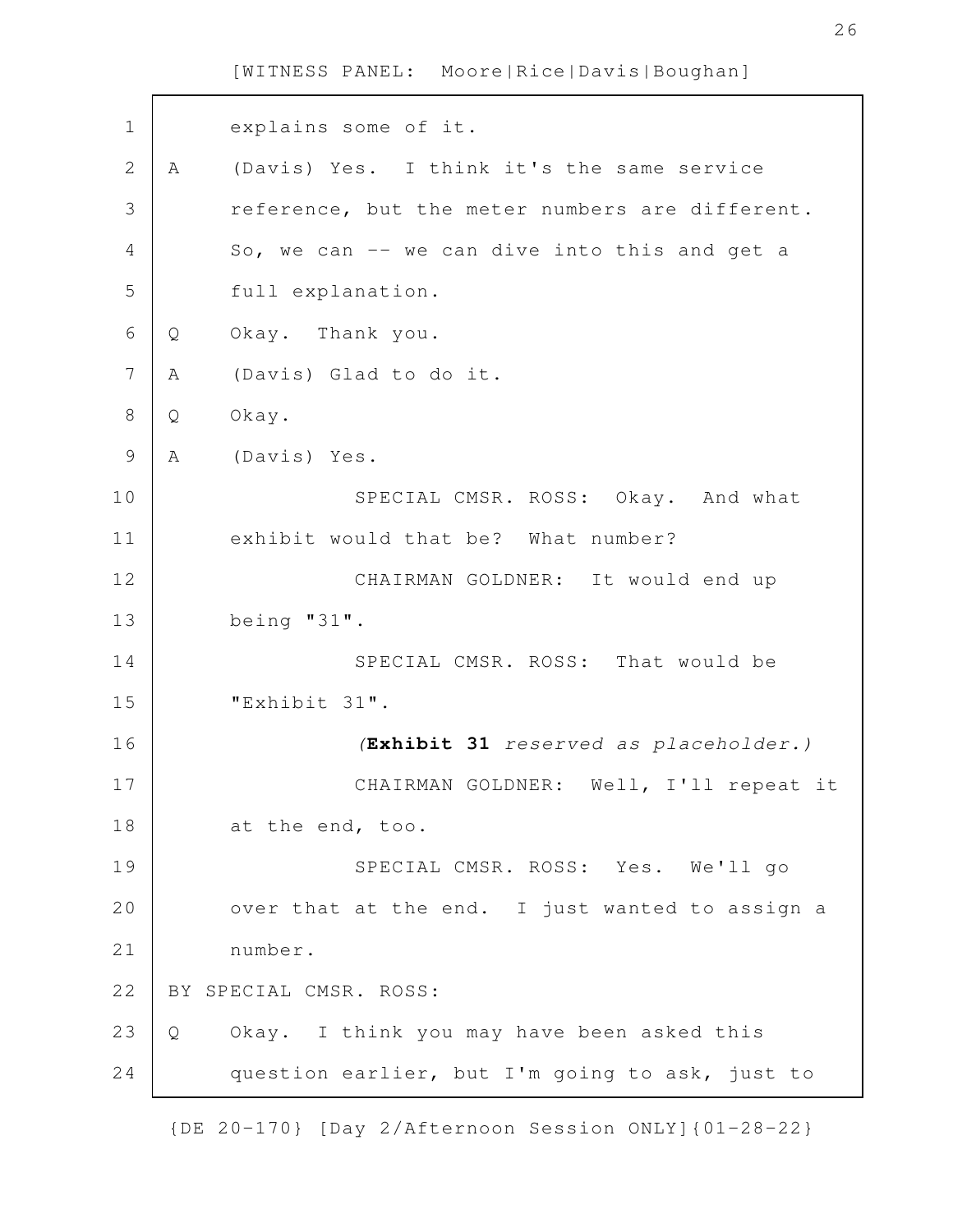| $\mathbf 1$    |   | make sure I got it.                              |
|----------------|---|--------------------------------------------------|
| 2              |   | Do you have any idea how many vehicle            |
|                |   |                                                  |
| 3              |   | chargers are installed in your residential       |
| 4              |   | customer population today?                       |
| 5              | Α | (Rice) I don't specifically know that. But I     |
| 6              |   | don't know if Mr. Boughan has an estimate?       |
| $\overline{7}$ | Α | (Boughan) Yes. I mean, we have an estimate of    |
| $8\,$          |   | the number of electric vehicles in our service   |
| $\mathcal{G}$  |   | territory. But we don't have visibility to how   |
| 10             |   | many of those have a home charger.               |
| 11             | Q | What do estimate the number of electric vehicles |
| 12             |   | are?                                             |
| 13             | Α | (Boughan) Approximately 5,000, about half of     |
| 14             |   | which are fully battery electric vehicles and    |
| 15             |   | half of which are plug-in electric hybrids.      |
| 16             | Q | And do you have any idea, in your commercial     |
| 17             |   | classes, how many electric vehicle charging      |
| 18             |   | facilities are in the service territory?         |
| 19             | Α | (Boughan) So, for DC Fast Chargers, yes. That's  |
| 20             |   | the nine locations serving, I think --           |
| 21             | Q | Nine locations?                                  |
| 22             | Α | (Boughan) -- that's the exact number. Correct,   |
| 23             |   | of DC Fast Chargers. Of the Level 2 locations, I |
| 24             |   | would need to look up.                           |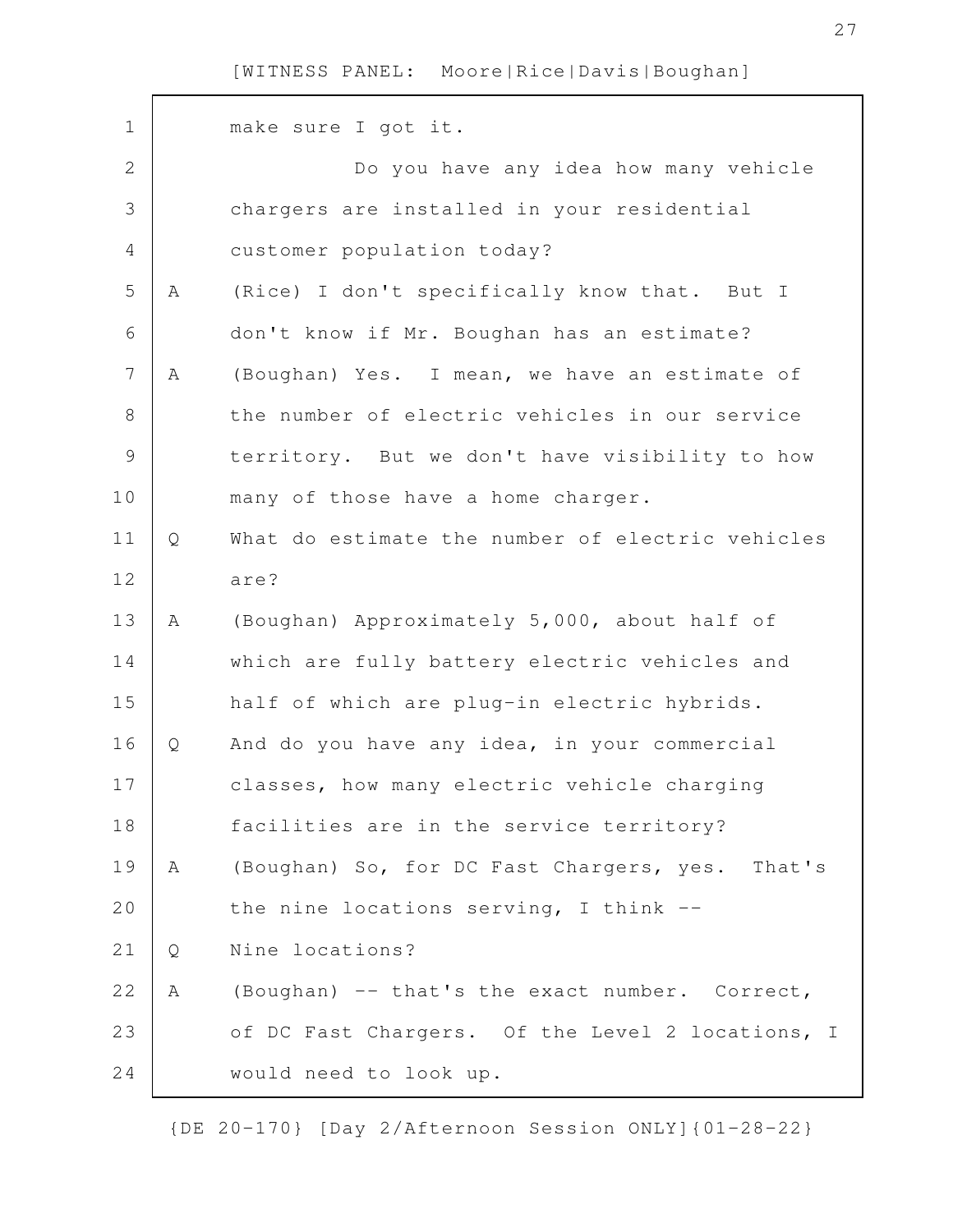| $\mathbf 1$    | Q | Is that readily available? Could you get it       |
|----------------|---|---------------------------------------------------|
| $\mathbf{2}$   |   | later in the hearing or --                        |
| 3              | Α | (Boughan) Yes. Absolutely.                        |
| $\overline{4}$ | Q | Okay. Maybe we can just come back to that.        |
| 5              |   | Rather than making it a data request, if you can  |
| 6              |   | locate the data before the end of the hearing,    |
| $\overline{7}$ |   | that would be helpful.                            |
| $8\,$          | A | (Boughan) Of course.                              |
| $\mathcal{G}$  | Q | My next question is on your per customer usage or |
| 10             |   | consumption level. Over the last five years,      |
| 11             |   | have you seen any growth in your per customer     |
| 12             |   | usage in your Residential class?                  |
| 13             | A | (Davis) Boy, I know it was -- I want to say it    |
| 14             |   | came down a little bit, but I think, during the   |
| 15             |   | pandemic, it increased. So, prior to that, we     |
| 16             |   | were seeing one trend, but I think it's come up.  |
| 17             |   | And I haven't $-$ actually, I should look at it   |
| 18             |   | again, you know, after 2021. But I would expect   |
| 19             |   | it's higher now, for residential.                 |
| 20             | Q | Can you give me an order of magnitude percentage? |
| 21             |   | Percentage drop? Percentage increase?             |
| 22             | A | (Davis) I just don't -- I think we're around an   |
| 23             |   | average of about 625 prior to that. And I can     |
| 24             |   | certainly get a read-in, or, you know, see if I   |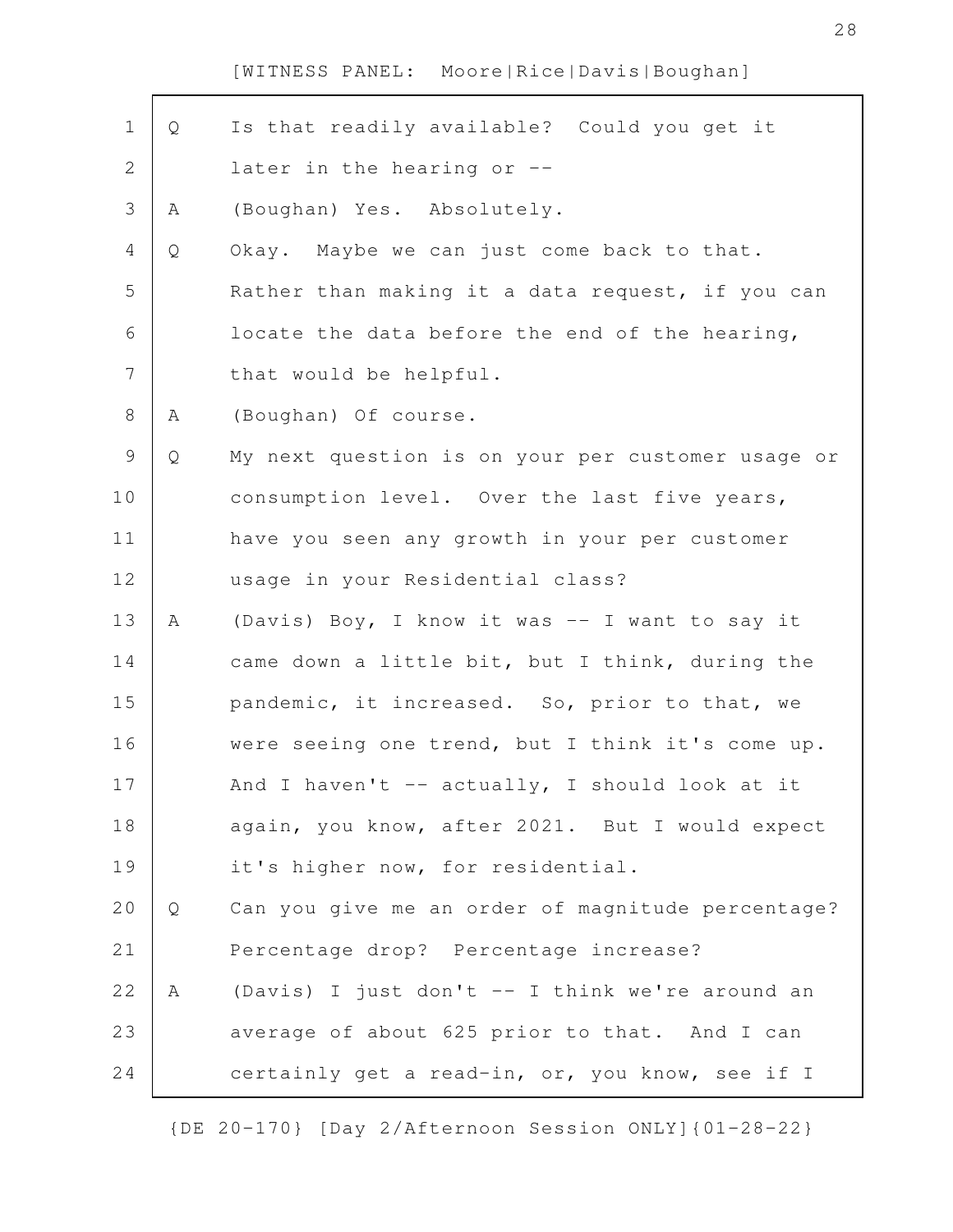| $\mathbf 1$    |   | can get something to provide the update.          |
|----------------|---|---------------------------------------------------|
| $\mathbf{2}$   | Q | So, you're saying "625 percent increase           |
| 3              |   | annually"?                                        |
| $\overline{4}$ | A | (Davis) I'm sorry. That was the usage per         |
| 5              |   | customer, for a residential user.                 |
| 6              | Q | Oh, I'm sorry, "625 a month". That was your       |
| $\overline{7}$ |   | average usage. Got it. Sorry.                     |
| $\,8\,$        | Α | (Davis) Yes. It might be slightly higher, but on  |
| $\mathcal{G}$  |   | that order. But I can find out how that --        |
| 10             | Q | Okay.                                             |
| 11             | Α | (Davis) -- what that is last year. And I can try  |
| 12             |   | to get that, you know, right away, while we're    |
| 13             |   | conducting cross here.                            |
| 14             | Q | And the only reason I'm asking is I'm wondering   |
| 15             |   | whether the presence of electric vehicles on your |
| 16             |   | system is driving any increased consumption in    |
| 17             |   | the Residential class? I'm just kind of curious.  |
| 18             |   | I know you probably can't separate it, because    |
| 19             |   | you haven't been able to identify where they are  |
| 20             |   | or how many chargers there are. But, if you       |
| 21             |   | assume for a minute that at least half the people |
| 22             |   | who own electric vehicles charge at home, you     |
| 23             |   | might have 2,500 chargers out in the system. And  |
|                |   |                                                   |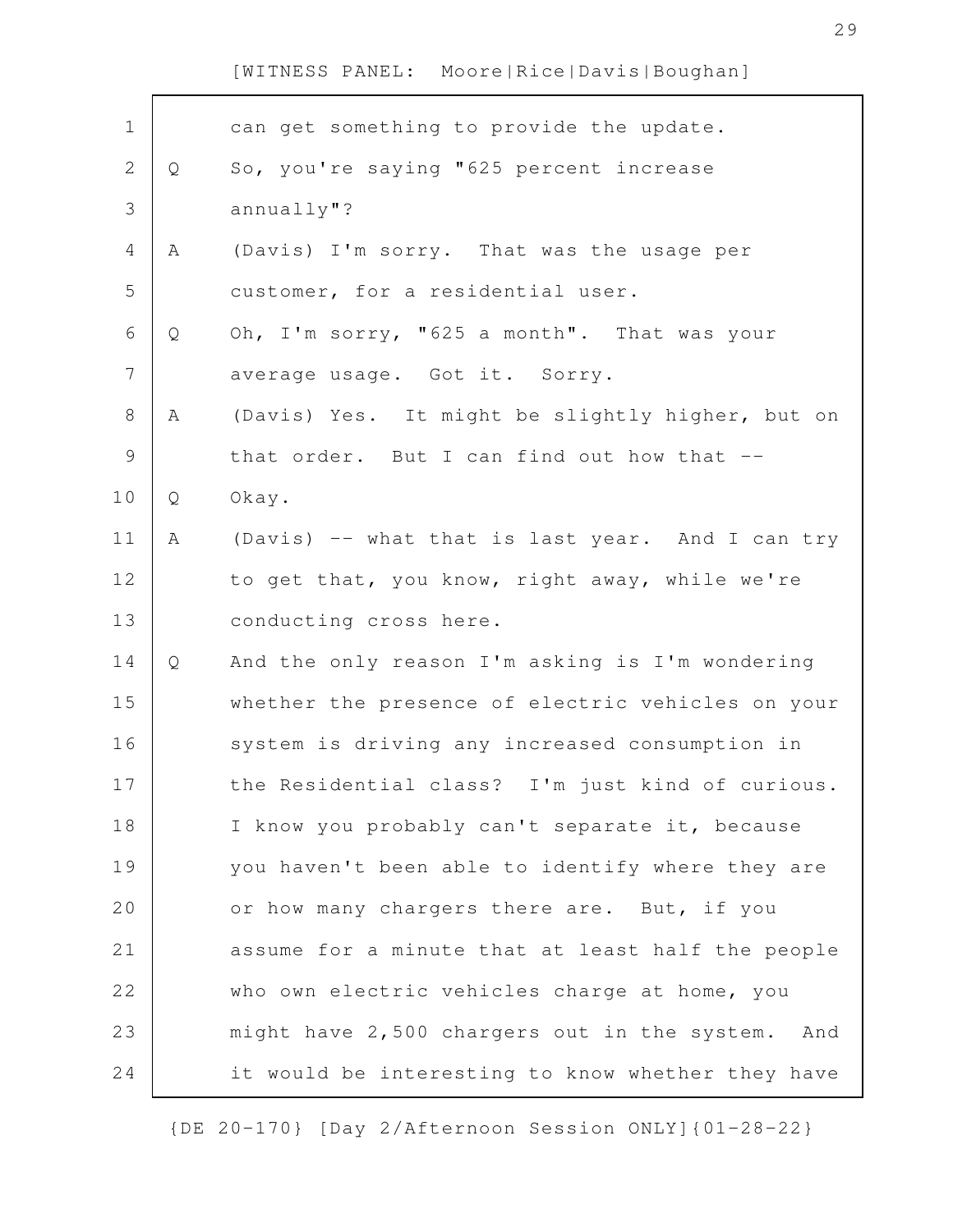| $\mathbf 1$   |   | caused some increase in the load or the           |
|---------------|---|---------------------------------------------------|
| $\mathbf{2}$  |   | consumption.                                      |
| 3             | A | (Davis) I mean, that might be anecdotally, by     |
| 4             |   | looking at individual customers, if we knew, for  |
| 5             |   | example, earlier we had an exhibit we referred to |
| 6             |   | that had $a - I$ think, after her home charging   |
| 7             |   | assumption, we had I think it was like 280        |
| $\,8\,$       |   | kilowatt-hours. So, if you think about 625, and   |
| $\mathcal{G}$ |   | someone adds an electric vehicle and does         |
| 10            |   | substantial home charging, I think those chargers |
| 11            |   | are on the order of 7 kilowatt demand levels, and |
| 12            |   | that, times "X" number of hours in a month,       |
| 13            |   | certainly is going to increase the annual -- the  |
| 14            |   | monthly consumption well above 625.               |
| 15            | Q | Does your system have --                          |
| 16            | A | (Davis) As far as the --                          |
| 17            | Q | -- any way to flag a customer, if a customer's    |
| 18            |   | patterns change? Is there anything that --        |
| 19            | Α | (Davis) I don't know. I mean, we certainly can    |
| 20            |   | evaluate bills. And it's a bit of an effort, you  |
| 21            |   | know, to pull down the database of a billing and  |
| 22            |   | trying to evaluate that, you know.                |
| 23            |   | But, beyond that, I'm not sure we have            |
| 24            |   | any flags, per se. But, you know, if we know of   |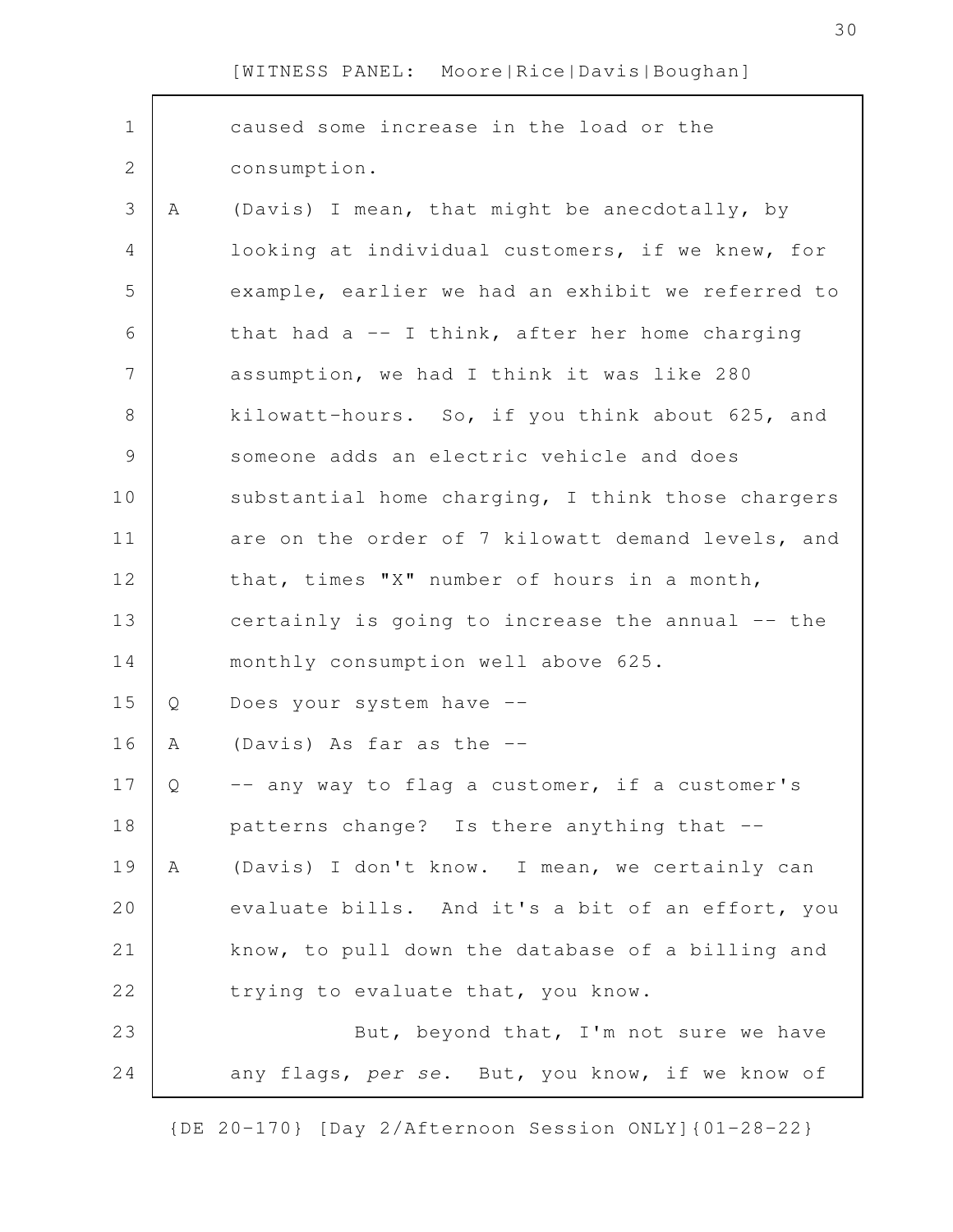| $\mathbf 1$    |   | a specific account, that's something we typically |
|----------------|---|---------------------------------------------------|
| 2              |   | are able to do, is kind of do a usage history on  |
| 3              |   | a given account, and, you know, maybe it doesn't  |
| 4              |   | give you a robust set of data, but it might give  |
| 5              |   | you anecdotally what that impact might be for     |
| 6              |   | somebody who has added an electric vehicle.       |
| $\overline{7}$ | Q | Okay. Thank you. The reason for my questions      |
| $8\,$          |   | was just to try to establish where we are now.    |
| $\mathsf 9$    |   | Because we're, you know, we're developing rates   |
| 10             |   | that may not be used for a while, or may,         |
| 11             |   | depending on what the status quo is.              |
| 12             | Α | (Davis) So, would you like us to do some          |
| 13             |   | follow-up or just continue the discussion for a   |
| 14             |   | moment?                                           |
| 15             | Q | I quess what I would like, if you can do it even  |
| 16             |   | during the day today, I don't really want to make |
| 17             |   | another record request, but if can get your per   |
| 18             |   | customer -- the average per customer usage data   |
| 19             |   | for your Residential class over the last five     |
| 20             |   | years, I think that might be an interesting data  |
| 21             |   | point.                                            |
| 22             | Α | (Davis) Okay. Great. Well, we'll pursue that.     |
| 23             |   | Thank you.                                        |
| 24             | Q | Now, I just have a few questions on the           |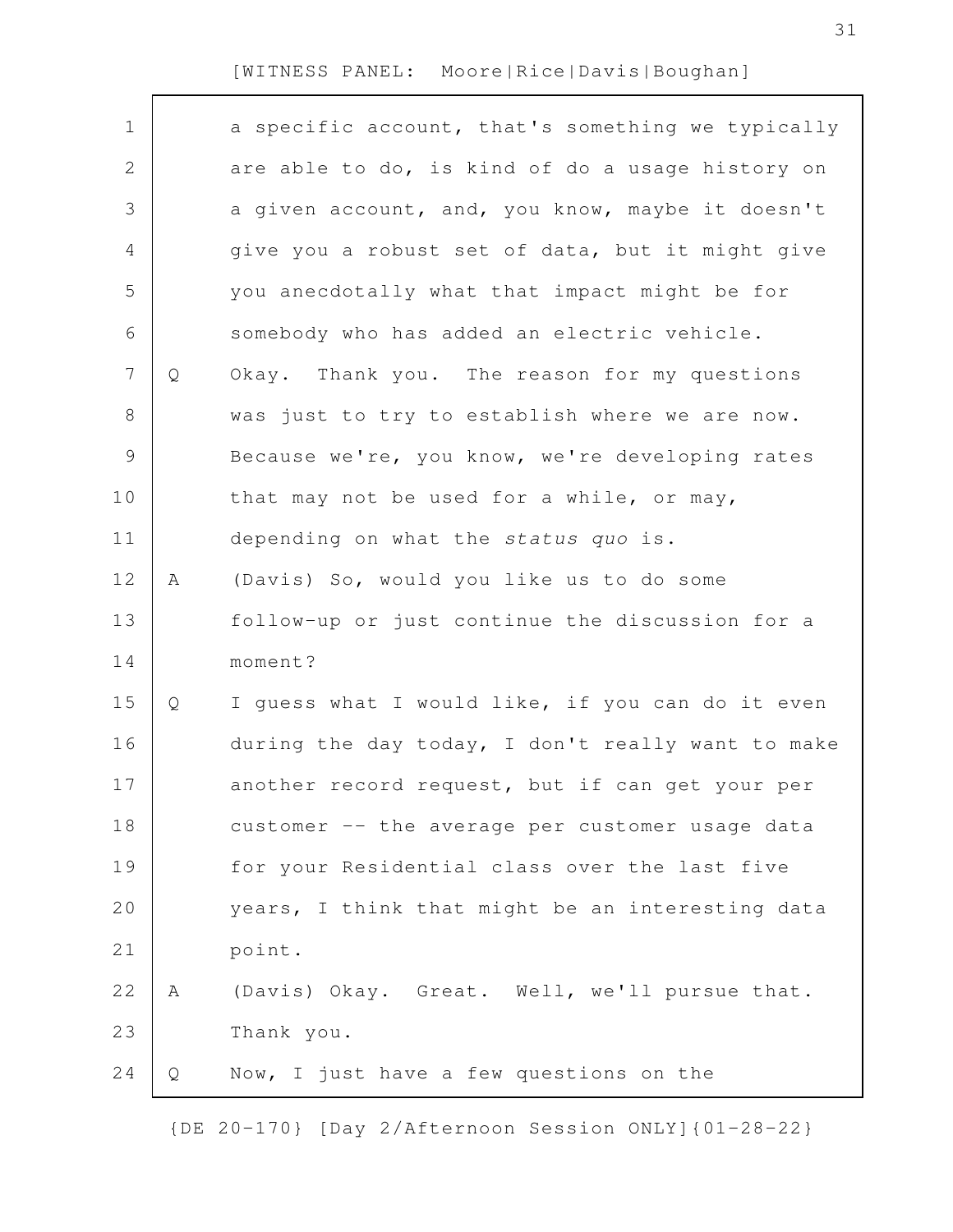| $\mathbf 1$    |   | back-office system that you've been talking       |
|----------------|---|---------------------------------------------------|
| $\overline{2}$ |   | about. And these go somewhat beyond this          |
| 3              |   | particular docket. You gave us a timeframe for    |
| 4              |   | New Hampshire of maybe in the next five years     |
| 5              |   | that you'd be looking at some sort of overall or  |
| 6              |   | replacement of the back-office system. And it     |
| 7              |   | sounded like it might be connected with upgrading |
| 8              |   | meters as well. Is that correct?                  |
| 9              | Α | (Moore) Yes. One of -- the speculation and we're  |
| 10             |   | on record of, one of the drivers could be our     |
| 11             |   | advanced metering strategy, which would push us   |
| 12             |   | towards replacement of our back-end systems,      |
| 13             |   | including our customer billing system.            |
| 14             | Α | (Rice) I just want to --                          |
| 15             | Q | I can't hear you.                                 |
| 16             | Α | (Rice) Can you hear me now?                       |
| 17             | Q | A little better.                                  |
| 18             | Α | (Rice) I'll just add to Mr. Moore's response,     |
| 19             |   | because this is, I think, an important issue to   |
| 20             |   | be very clear on. So, I don't think it would be   |
| 21             |   | correct to say that we expect to have advanced    |
| 22             |   | meters in five years. So, I don't want the        |
| 23             |   | Commission to have that assumption.               |
| 24             |   | The Company did agree, in the                     |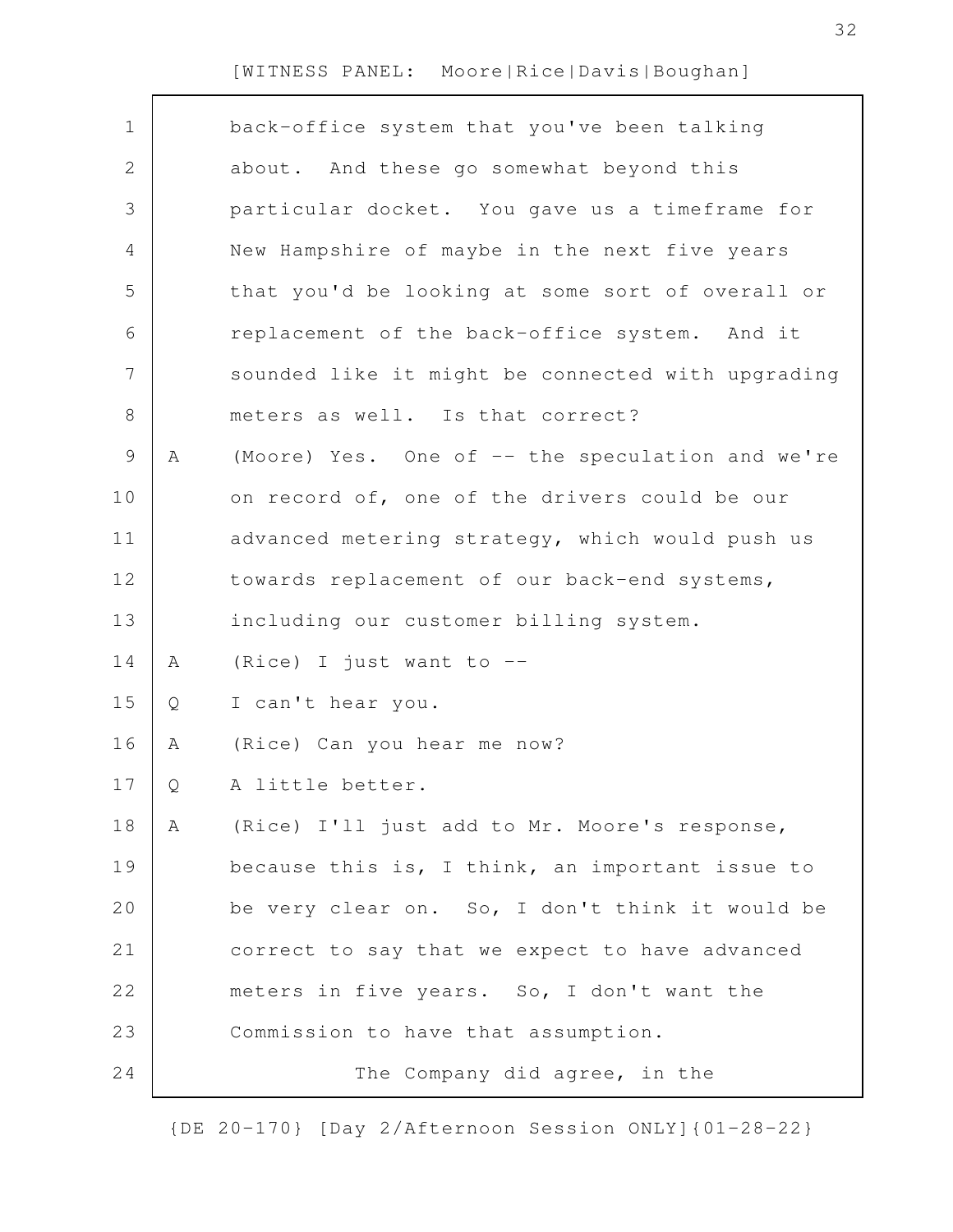| $\mathbf 1$    |   | Settlement Agreement in its last rate case, to   |
|----------------|---|--------------------------------------------------|
| $\overline{2}$ |   | conduct a feasibility study into advanced        |
| 3              |   | metering. And my understanding is that is in     |
| 4              |   | progress.                                        |
| 5              |   | So, we certainly recognize the industry          |
| 6              |   | trend is towards advanced metering. And there is |
| 7              |   | a high likelihood that PSNH will have advanced   |
| 8              |   | metering at some point in the future. It just -- |
| $\mathcal{G}$  |   | it may not -- it may follow deployment of a CIS  |
| 10             |   | in five years, and not necessarily coincide with |
| 11             |   | that.                                            |
| 12             |   | I just don't want to communicate any             |
| 13             |   | incorrect expectations.                          |
| 14             | Α | (Moore) And you're correct, Brian. Typically,    |
| 15             |   | when we're looking at the advanced metering      |
| 16             |   | deployment, we typically would stage the         |
| 17             |   | deployment of our CIS ahead of it, because we    |
| 18             |   | can't install the meters, and then change our    |
| 19             |   | systems. It's kind of a chicken-and-egg          |
| 20             |   | relationship. You have to have those systems in  |
| 21             |   | place, like an advanced head-in [sic], a CIS     |
| 22             |   | system that can handle that meter, because,      |
| 23             |   | during the transition, old to new, you've got to |
| 24             |   | be able to keep the billing for those customers  |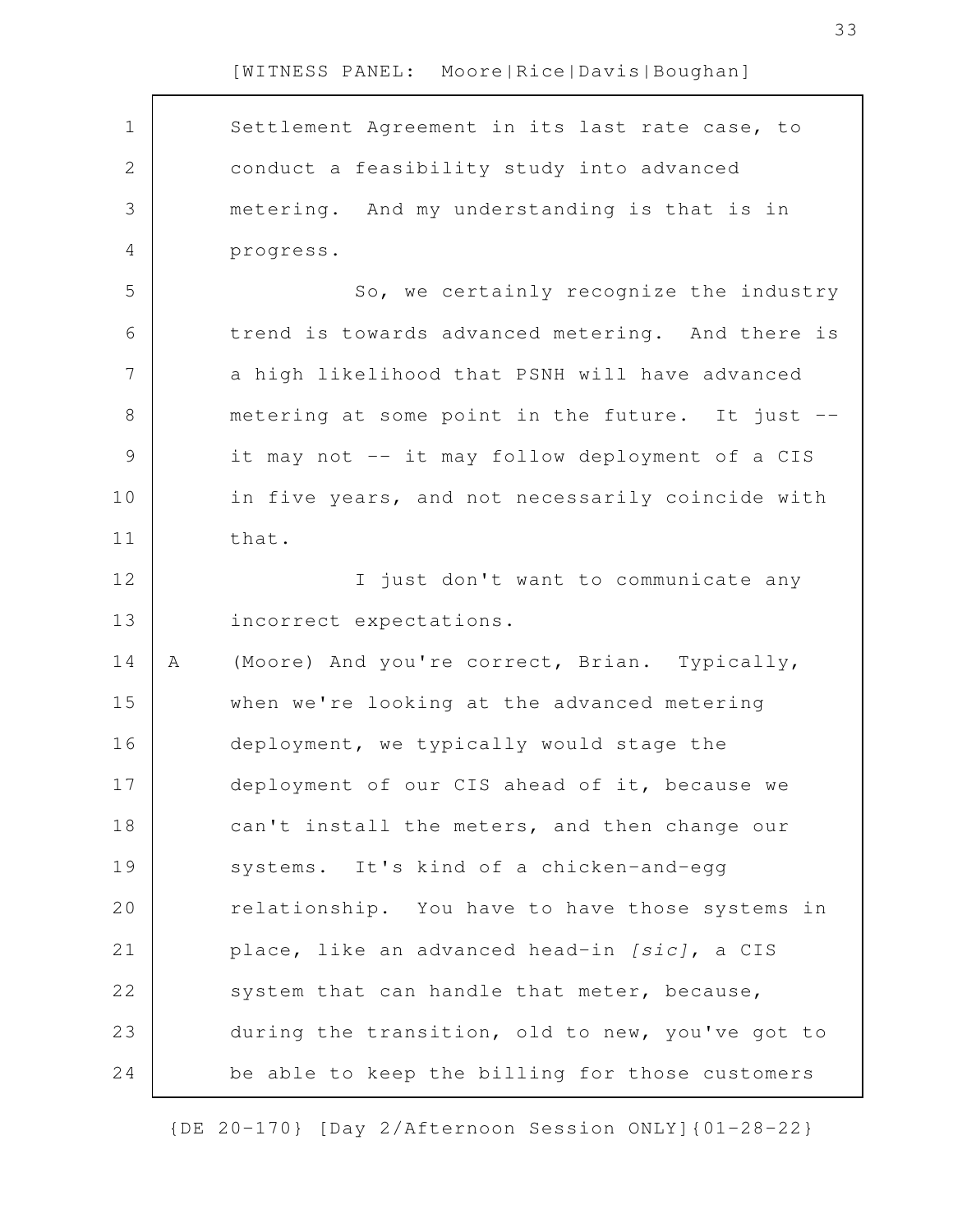| $\mathbf 1$    |   | ongoing as you make the transition into the new   |
|----------------|---|---------------------------------------------------|
| $\mathbf{2}$   |   | advanced metering.                                |
| $\mathcal{S}$  | Q | What does "CIS" stand for?                        |
| $\overline{4}$ | Α | (Moore) "Customer Information System". It's a     |
| 5              |   | common term that's used to call together the      |
| 6              |   | billing system and the CIS system that typically  |
| $\overline{7}$ |   | provides the billing capabilities we're talking   |
| 8              |   | about today.                                      |
| $\mathsf 9$    | Q | I want to also suggest that there are several     |
| 10             |   | other pending dockets that potentially will place |
| 11             |   | new demands on your CIS system. One of them is    |
| 12             |   | the data platform docket.                         |
| 13             | Α | (Moore) Yes.                                      |
| 14             | Q | Others might involve the net metering rate        |
| 15             |   | dockets. And one of the concerns I have,          |
| 16             |   | especially as we're looking right now at          |
| 17             |   | time-of-use rates, is that you might not take     |
| 18             |   | into account all of the different trends that are |
| 19             |   | taking place, not just in New Hampshire, but in   |
| 20             |   | the region. And it would be a shame to pick a     |
| 21             |   | CIS system that wasn't scalable and wasn't        |
| 22             |   | flexible enough to accommodate some of those new  |
| 23             |   | approaches to managing your distribution load.    |
| 24             |   | $So, --$                                          |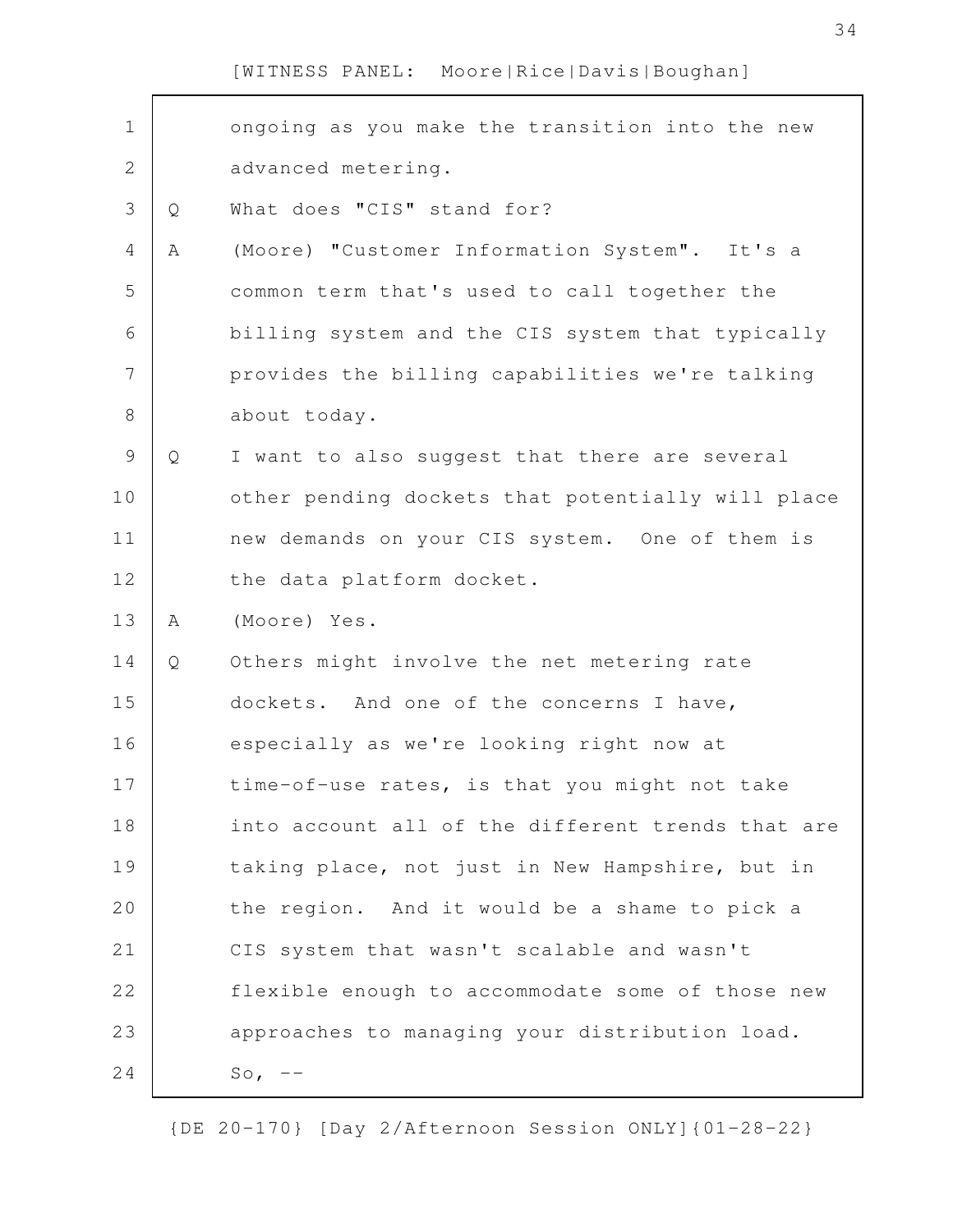| $\mathbf 1$   | Α | (Moore) Yes. Absolutely, we can share that. So              |
|---------------|---|-------------------------------------------------------------|
| 2             |   | that, when making a decision on the CIS system,             |
| 3             |   | we can and have chosen, you know, a leader in               |
| 4             |   | that space that is providing the type of services           |
| 5             |   | we believe that will be here in the future, or be           |
| 6             |   | scalable to address the needs of the future.<br>$S \circ$ , |
| 7             |   | absolutely, those are big concerns of our                   |
| $\,8\,$       |   | selections of our systems. And, also, we measure            |
| $\mathcal{G}$ |   | those systems against, you know, the future                 |
| 10            |   | capabilities we know of at this point.                      |
| 11            |   | And, you're right, those are -- those                       |
| 12            |   | are items that we're aware of.                              |
| 13            | Q | You've had some questions during this proceeding            |
| 14            |   | about your activities in other jurisdictions.               |
| 15            |   | And what I don't understand is why you would have           |
| 16            |   | different CIS systems in each of your                       |
| 17            |   | justifications. So, can you help me with why you            |
| 18            |   | wouldn't be moving to some sort of a uniform                |
| 19            |   | platform across your affiliates?                            |
| 20            | Α | (Moore) I think your latter statement is                    |
| 21            |   | absolutely true. That's our road map, is to                 |
| 22            |   | consolidate. Like most large utilities, there's             |
| 23            |   | been M&A activity that brought companies together           |
| 24            |   | that were -- obviously, had different systems,              |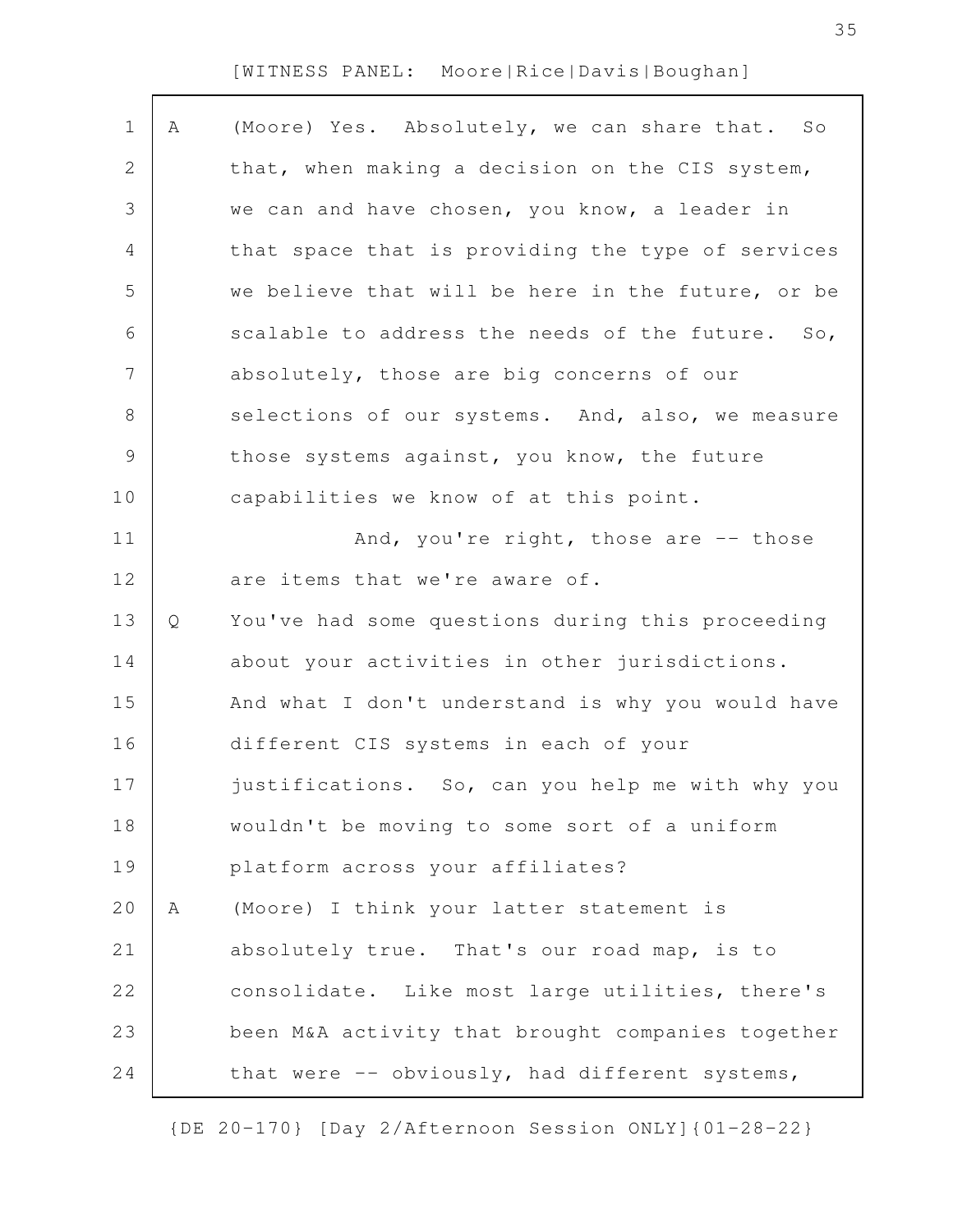and, over time, may tend to consolidate into standard offerings as the right financial and customer drivers appear. So, just like, currently, we have two legacy CIS systems. One was part of the legacy NU Companies, which included New Hampshire, Western Mass., and Connecticut Gas & Electric. And we also have a CIS system for our customers who are in Eastern Mass., and that also is a legacy system. And, through a merger and acquisition, we were going to inherit another legacy system, but we decided, you know, it was time to move forward on a new CIS platform for the future. And, instead of bringing in a third legacy system, we have now started to lay the foundation of the new CIS system with this latest acquisition. SPECIAL CMSR. ROSS: All right. Thank you. Sorry for the wide-ranging questions. I don't have anything further. WITNESS BOUGHAN: Commissioner Ross, if I may, I do have the number of Level 2 ports in our service territory? SPECIAL CMSR. ROSS: Oh, thank you. Go 1 2 3 4 5 6 7 8 9 10 11 12 13 14 15 16 17 18 19 20 21 22 23 24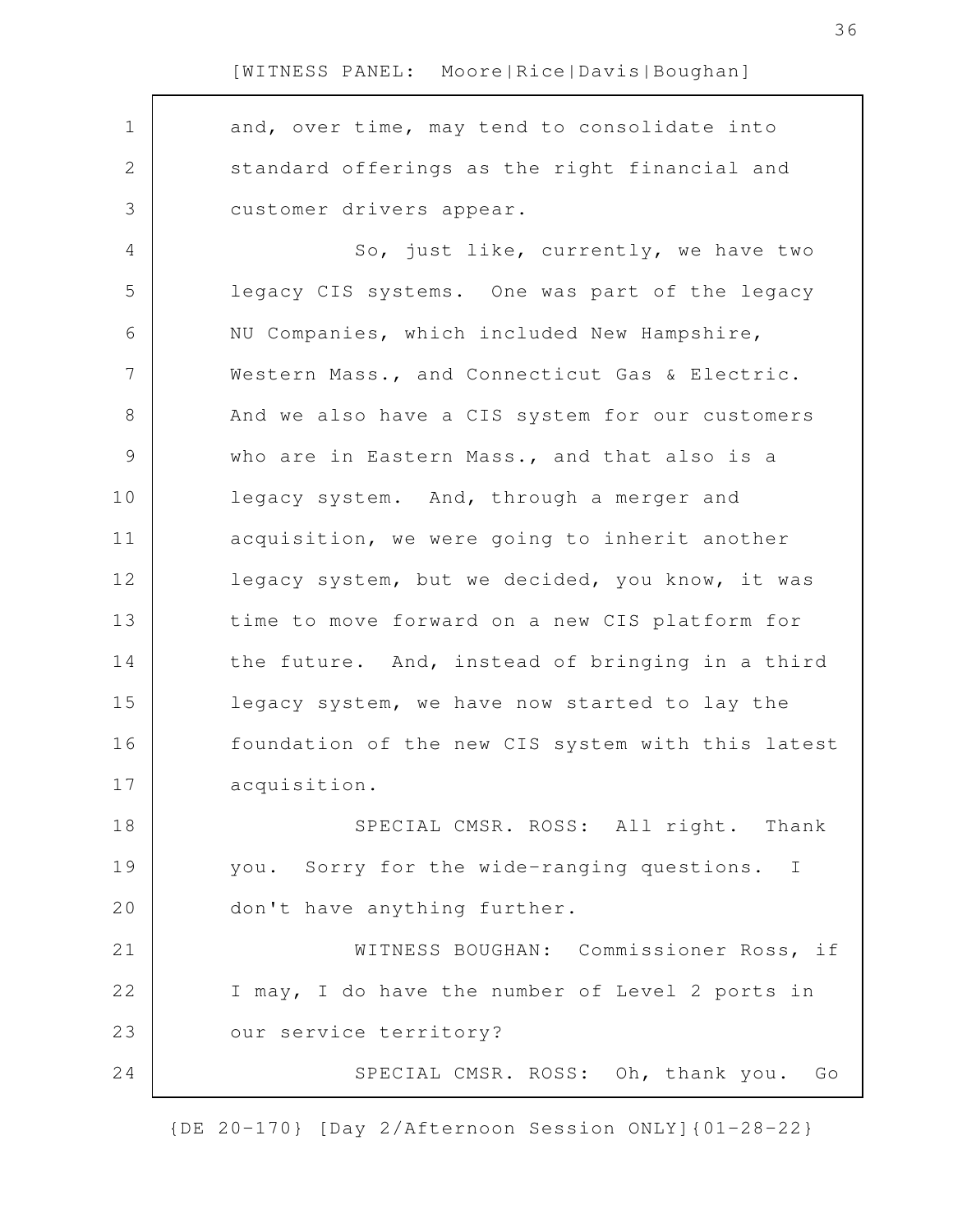ahead. WITNESS BOUGHAN: There are 116 sites, totaling 200 ports. And at no site is there more than four ports. SPECIAL CMSR. ROSS: Thank you. CHAIRMAN GOLDNER: Thank you. Commissioner Chattopadhyay. CMSR. CHATTOPADHYAY: Good afternoon. So, feel free to choose whoever is appropriate to answer my questions. In cases where you have to team up, that's fine, too. I'm going to be moving all across the board. And, so, I may jump from one topic to another. So, there is no specific sort of, you know, order in my mind who is going to answer first and who is going to answer next. BY CMSR. CHATTOPADHYAY: Q So, before I forget, because Special Commissioner Anne Ross was asking questions about, you know, the number of vehicles that are out there, and the Company had estimated it's roughly 5,000 right now. Can you give me a sense, how did you estimate that number? 1 2 3 4 5 6 7 8 9 10 11 12 13 14 15 16 17 18 19 20 21 22 23 24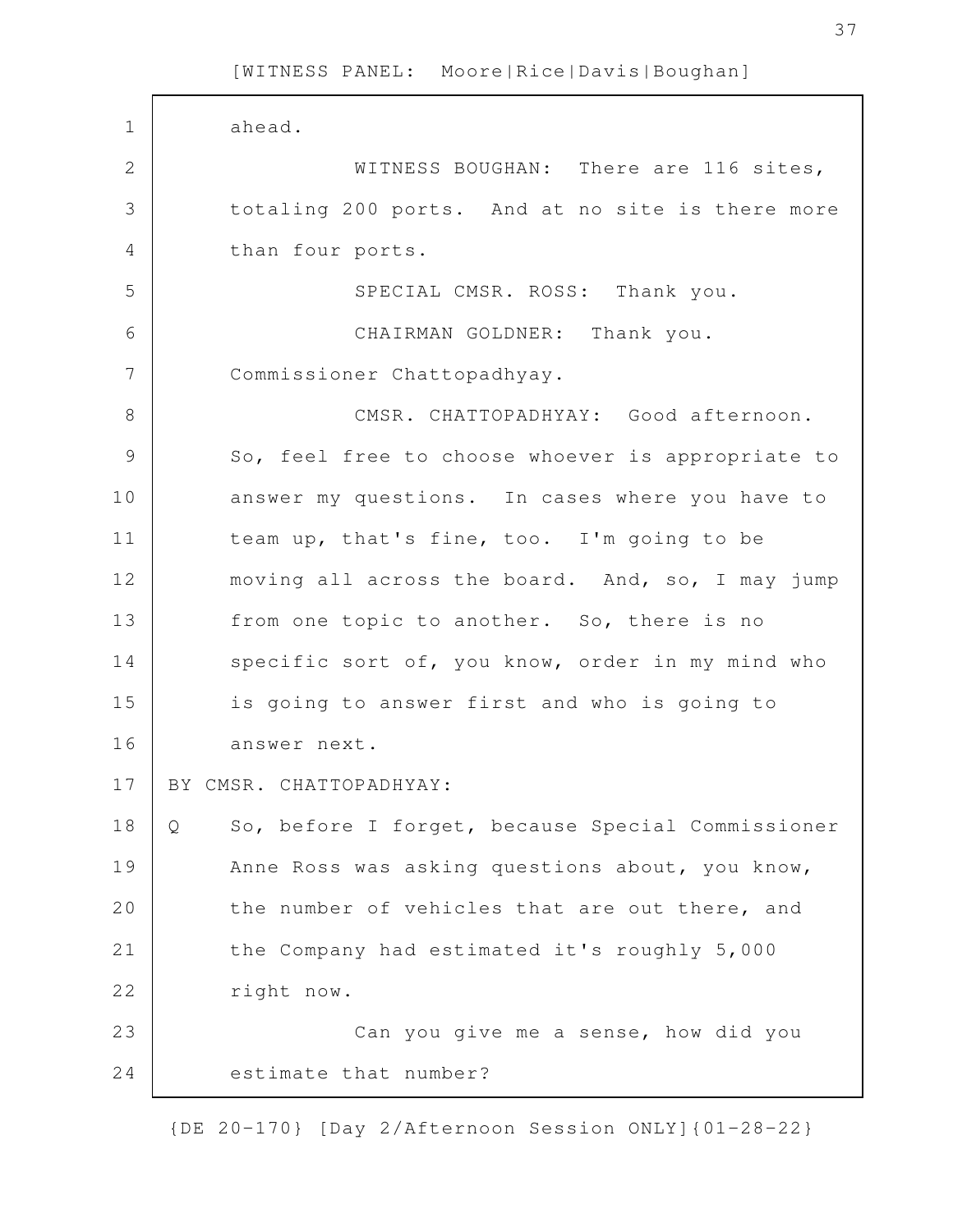| $\mathbf 1$    | Α | (Boughan) Yes. So, this is Kevin Boughan.<br>In   |
|----------------|---|---------------------------------------------------|
| $\mathbf{2}$   |   | the beginning of last year, the Department of     |
| $\mathfrak{Z}$ |   | Environmental Services provided a list with a     |
| 4              |   | number of registered EVs by town in New           |
| 5              |   | Hampshire. I think that has been submitted as an  |
| 6              |   | exhibit. So, we took that number and estimated a  |
| $\overline{7}$ |   | growth rate for this year. So, at that time, it   |
| $8\,$          |   | was just under 5,000. And we would estimate this  |
| $\mathsf 9$    |   | year it would be just over 5,000.                 |
| 10             | Q | So, it's not really like you're looking at their  |
| 11             |   | usages and sort of -- and estimating that this    |
| 12             |   | residence has an EV vehicle there. I mean, it's   |
| 13             |   | just based on some data that you had from some    |
| 14             |   | other source, and that's what you --              |
| 15             | A | (Boughan) Yes.                                    |
| 16             | Q | -- you relied on to get the updated estimate?     |
| 17             | А | (Boughan) Correct.                                |
| 18             | Q | Okay.                                             |
| 19             | Α | (Boughan) So, we had an exact number from the New |
| 20             |   | Hampshire Division of Motor Vehicles provided in  |
| 21             |   | January 2021. We estimated the number             |
| 22             |   | additionally this year. And, then, to get the     |
| 23             |   | overall, you know, estimated kilowatt-hours from  |
| 24             |   | those vehicles, we used an average. We don't      |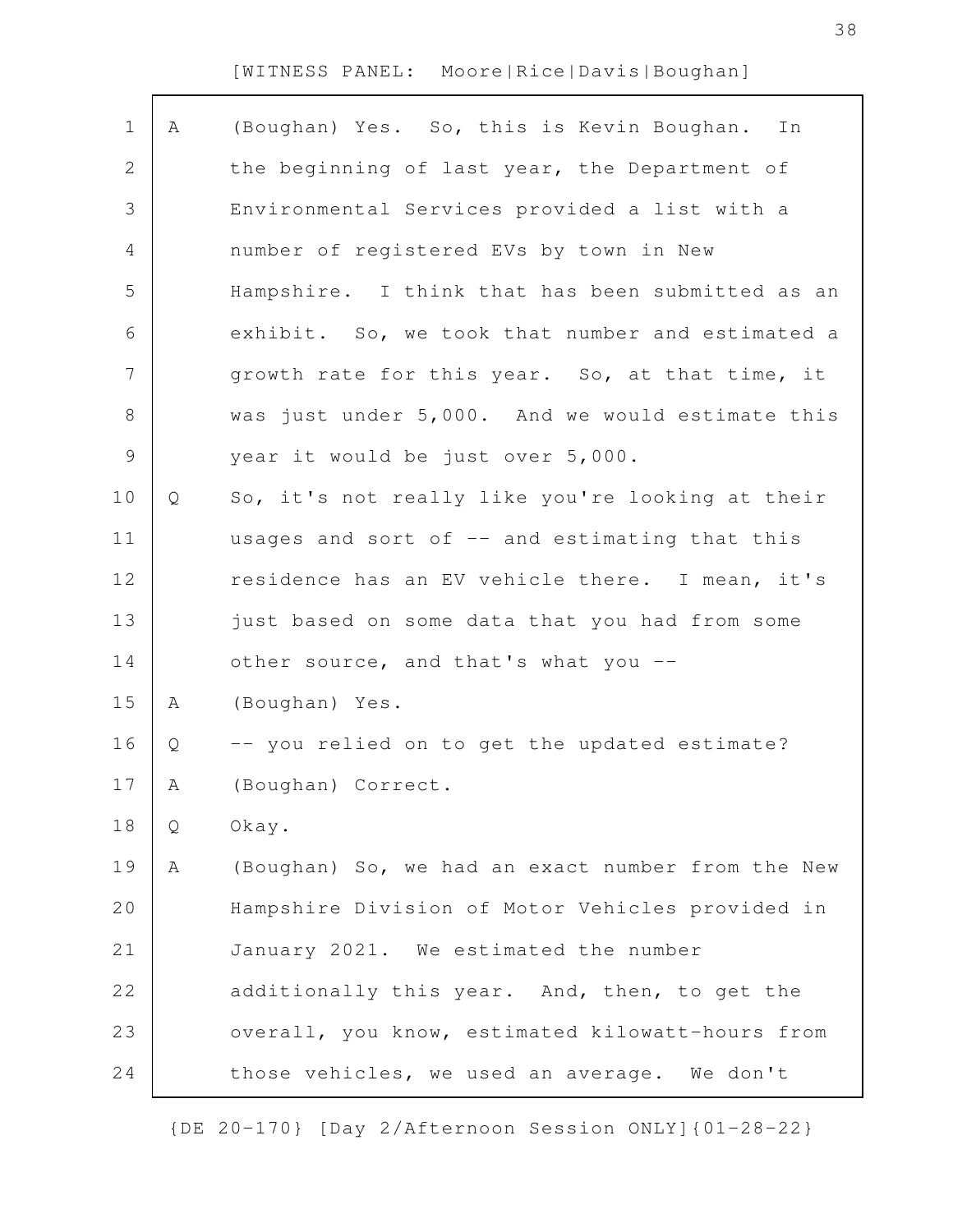| $\mathbf 1$    |   | have an exact usage number from those vehicles.              |
|----------------|---|--------------------------------------------------------------|
| $\mathbf{2}$   | Q | Okay. As a corollary, I think, to the questions              |
|                |   |                                                              |
| 3              |   | that were asked by the Commission previously, is             |
| 4              |   | it possible to sort of provide how, over the last            |
| 5              |   | few years, and it could be five years, because we            |
| 6              |   | already said that, over the five years, how the              |
| $\overline{7}$ |   | usage for Residential class has changed, in terms            |
| 8              |   | of the distribution?                                         |
| $\overline{9}$ |   | So, can we get a sense of, like, maybe                       |
| 10             |   | because there are more electric vehicles right               |
| 11             |   | now, so, there are more customers that are well              |
| 12             |   | above 625 kilowatt-hours per month. And, so, is              |
| 13             |   | it possible to get the distribution for the last             |
| 14             |   | five years and how it has changed?                           |
| 15             | Α | (Davis) I don't know if that's something that can            |
| 16             |   | be done readily. I assume you want some kind of              |
| 17             |   | a frequency distribution in the question?                    |
| 18             | Q | Yes. Yes.                                                    |
| 19             | Α | (Davis) Yes, that might take a bit of work,                  |
| 20             |   | because, actually, we have to just source the                |
| 21             |   | data, and then conduct a statistical analysis.               |
| 22             |   | So, I'm not sure that's readily available. I do              |
| 23             |   | understand we're about to receive, and I can                 |
| 24             |   | provide, the average usage across the class.<br>$\mathbb{I}$ |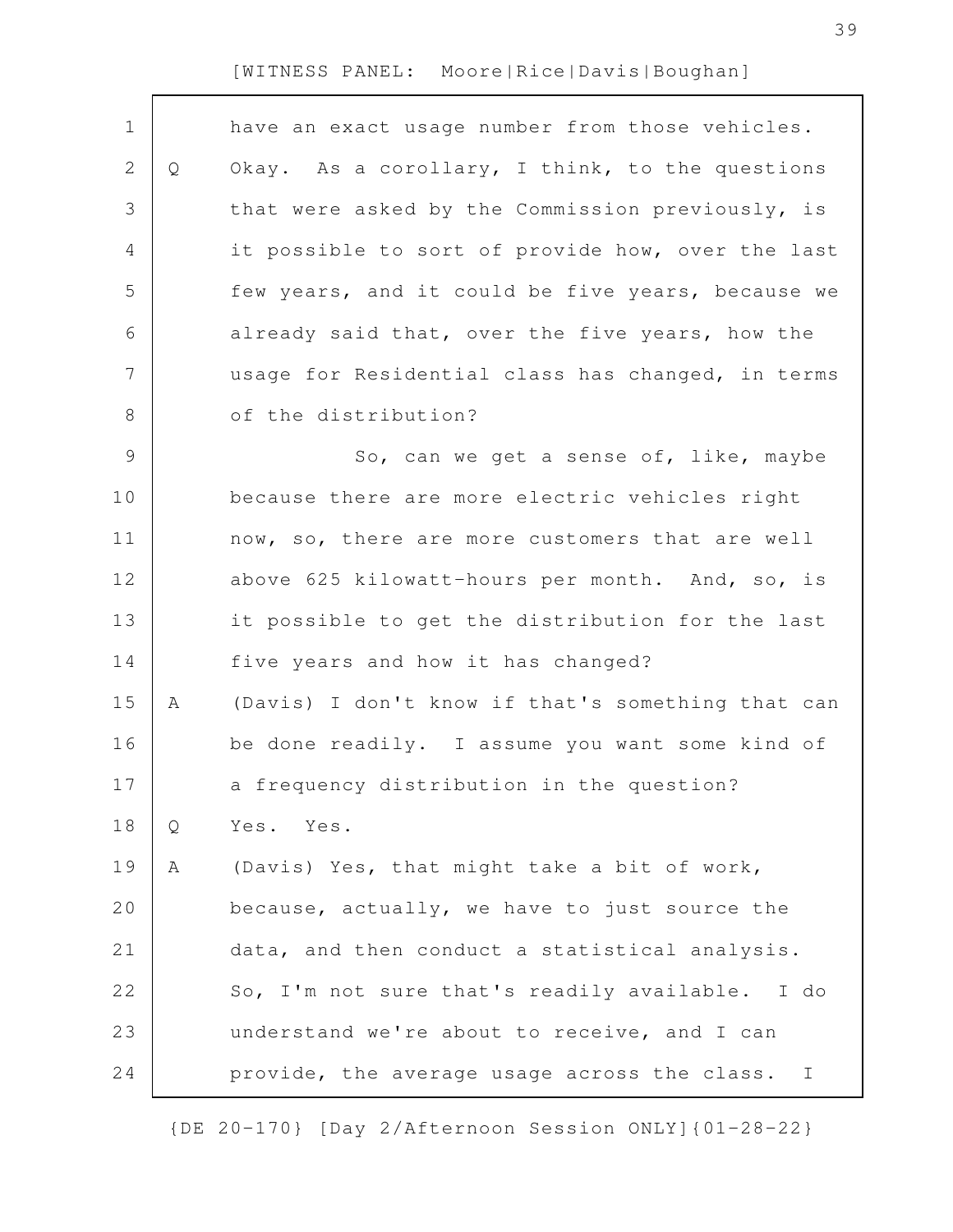| $\mathbf 1$    |   | can do another inquiry to see what we can do      |
|----------------|---|---------------------------------------------------|
| $\mathbf{2}$   |   | readily, versus sort of the bigger picture. I     |
| $\mathfrak{Z}$ |   | can check on that and get back to you shortly, if |
| 4              |   | that would help?                                  |
| 5              | Q | Yes. That would be extremely helpful.             |
| 6              | Α | (Davis) Okay.                                     |
| $\overline{7}$ | Q | So, another question I have, and I'm sort of      |
| $8\,$          |   | changing the topic a little bit, not "a little    |
| $\mathcal{G}$  |   | bit", quite a bit, actually. For the load         |
| 10             |   | management kind of approach, is that already in   |
| 11             |   | place? And I'm not talking about EV, because I    |
| 12             |   | thought I understood that that's not in place for |
| 13             |   | EV at all. But I'm trying to understand whether   |
| 14             |   | you have residential customers, for whatever      |
| 15             |   | purpose, some sort of load management, you know,  |
| 16             |   | offers that are already being exploited?          |
| 17             | A | (Rice) Is that question for Massachusetts or all  |
| 18             |   | of Eversource's -- or, excuse me, New Hampshire   |
| 19             |   | or all of Eversource's operating territories?     |
| 20             | Q | Since you clarified, I think I want to know about |
| 21             |   | New Hampshire, as well as about the rest of the   |
| 22             |   | jurisdiction in New England.                      |
| 23             | Α | (Rice) So, my understanding is the answer for New |
| 24             |   | Hampshire is "no", we haven't yet had opportunity |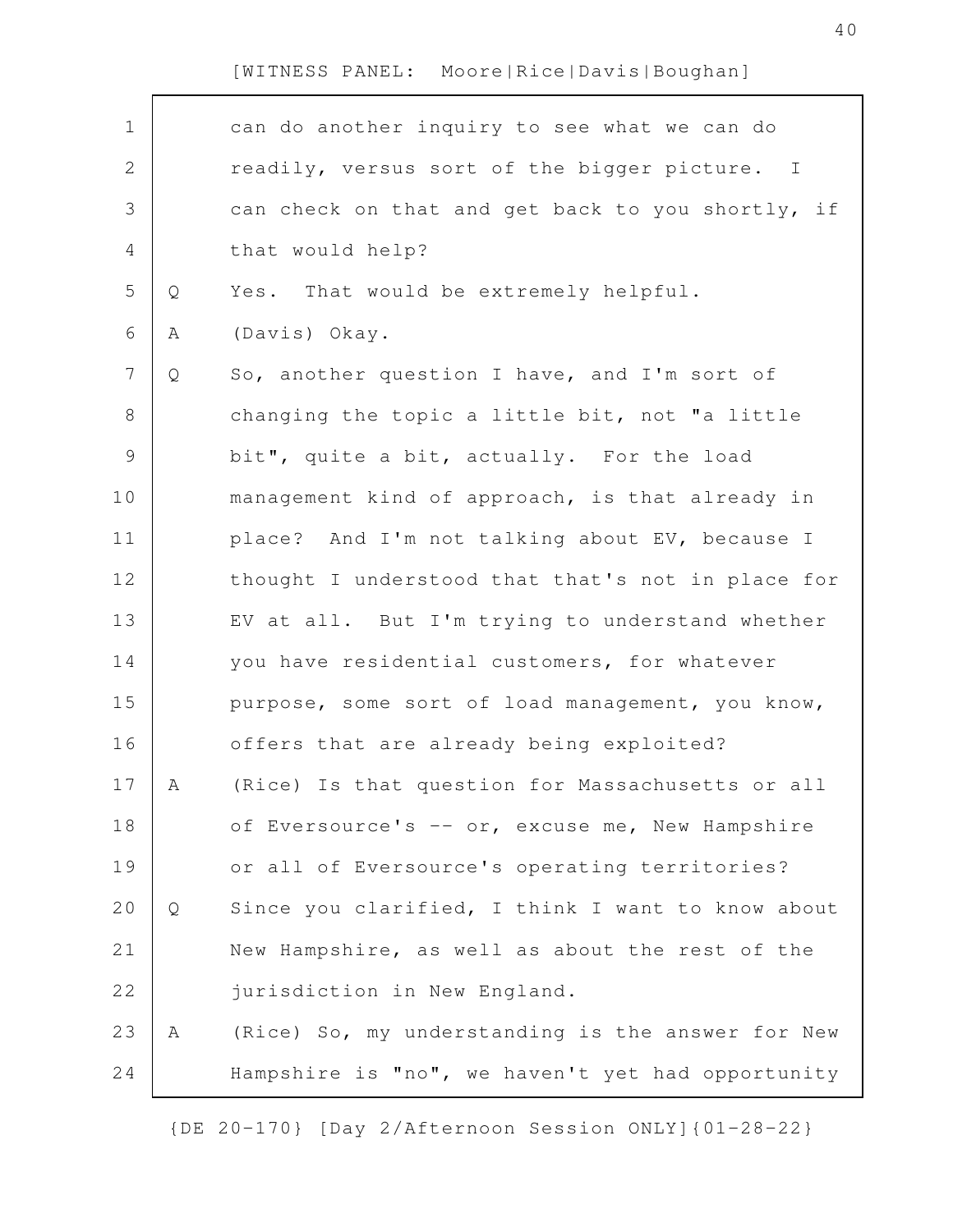to offer the types of demand management programs that are similar to the Managed Charging proposal. We most certainly have deployed demand management programs elsewhere, in Massachusetts around Connecticut, including in those states, at least Massachusetts, we do have an EV Managed Charging offering presently, I believe. But I'll ask Mr. Boughan to correct, if I've misstated anything. A (Boughan) No. That's correct. Q And is it -- is the data readily available? Can you share what the situation is in Massachusetts and Connecticut? And just to get a sense of, you know, again, if you can provide how, if you have those programs in those states for a while, I would like to know what kind of growth has taken place for that section, for that, you know, kind of offering? A (Rice) Sure. So, would providing customer - annual customer enrollment for each state, and in each respective demand management offering, be responsive to what you're interested in? Q Yes. But can you also describe what those load 1 2 3 4 5 6 7 8 9 10 11 12 13 14 15 16 17 18 19 20 21 22 23 24

[WITNESS PANEL: Moore|Rice|Davis|Boughan]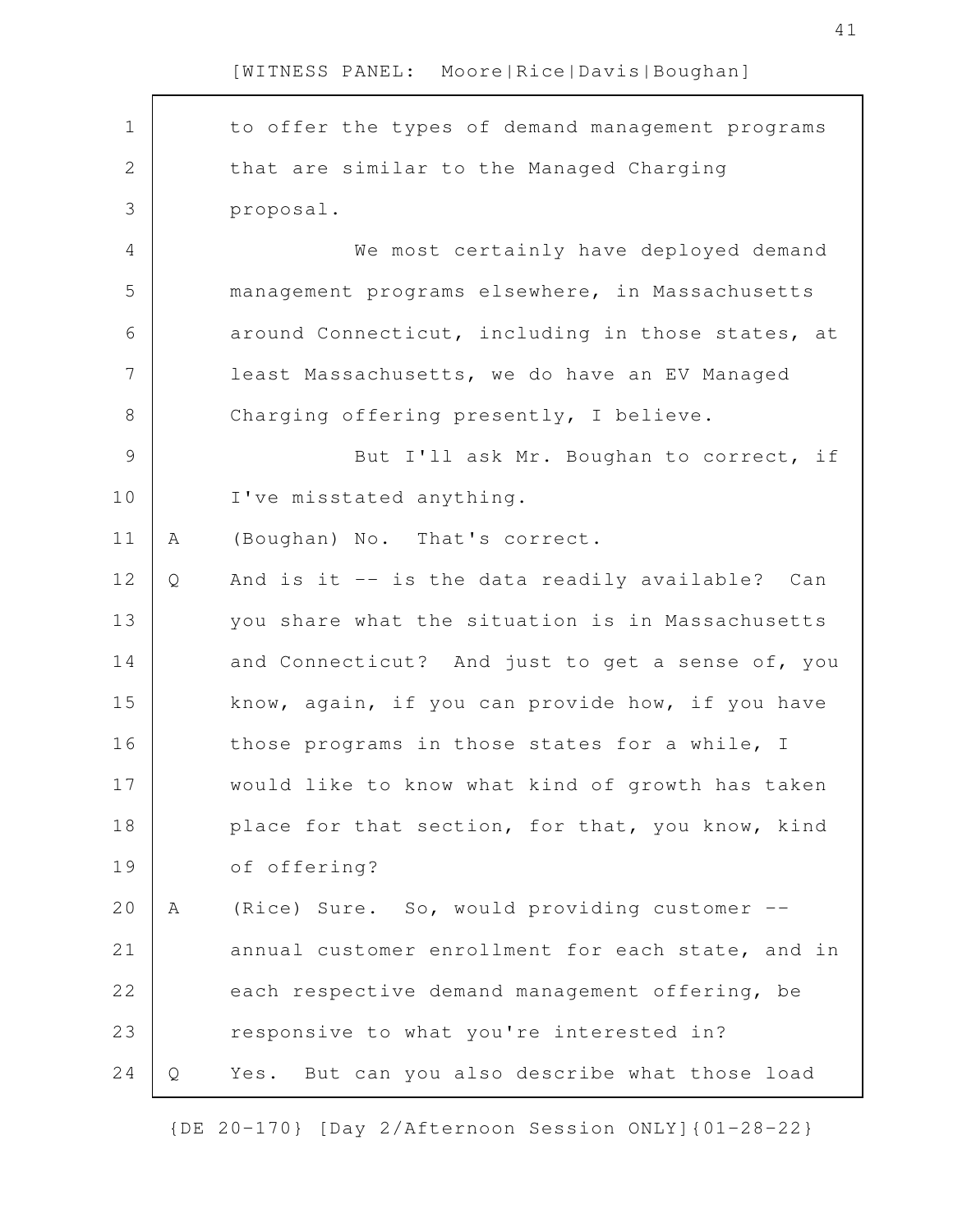| $\mathbf 1$   |   | management programs are? I mean, just to give us |
|---------------|---|--------------------------------------------------|
| $\mathbf{2}$  |   | a sense of how they might be different across    |
| 3             |   | different states.                                |
| 4             | A | (Rice) Yes.                                      |
| 5             | Q | So, $--$                                         |
| 6             | Α | (Rice) That is going to $-$ -                    |
| 7             | Q | Go ahead. Sorry.                                 |
| 8             | A | (Rice) That is going to take some time. So, we   |
| $\mathcal{G}$ |   | would want the opportunity to respond to that    |
| 10            |   | through a record request.                        |
| 11            |   | CHAIRMAN GOLDNER: I'll make that                 |
| 12            |   | "Exhibit 32".                                    |
| 13            |   | CMSR. CHATTOPADHYAY: Okay. Thank you.            |
|               |   |                                                  |
| 14            |   | CHAIRMAN GOLDNER: We'll make that                |
| 15            |   | "Exhibit 32".                                    |
| 16            |   | (Exhibit 32 reserved as placeholder.)            |
| 17            |   | BY CMSR. CHATTOPADHYAY:                          |
| 18            | Q | I'm just trying to confirm, because I don't know |
| 19            |   | much about the technicalities of these, the      |
| 20            |   | devices that are used for load management. But I |
| 21            |   | just want to confirm that these do not require   |
| 22            |   | additional utility meters. There are -- if any   |
| 23            |   | metering is there, it must be embedded, if at    |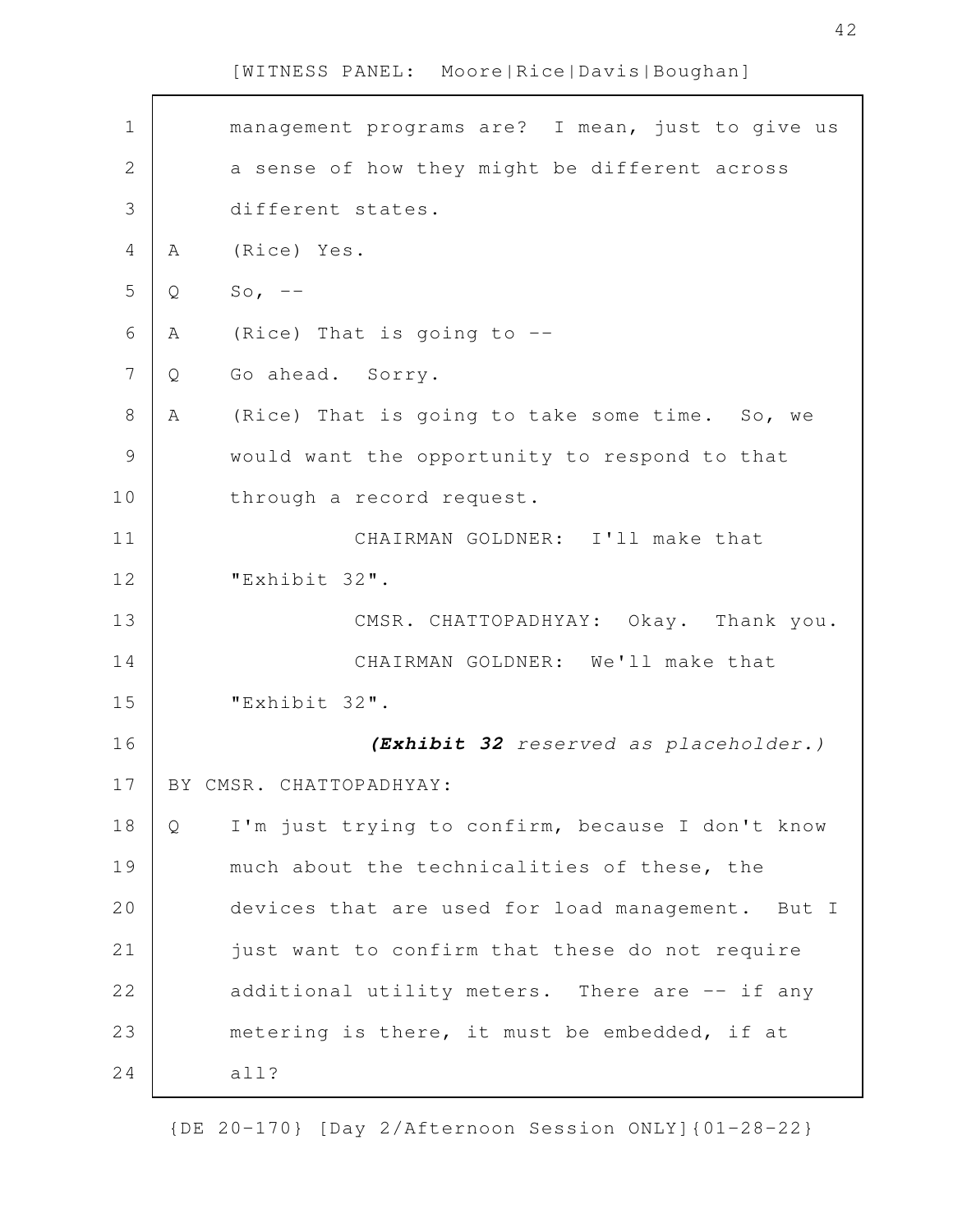| $\mathbf 1$ | A | (Rice) That's correct. Our demand management      |
|-------------|---|---------------------------------------------------|
| 2           |   | programs that are similar to what we're proposing |
| 3           |   | for the EV Managed Charging Program are intended  |
| 4           |   | to operate without the need for additional        |
| 5           |   | revenue grade metering, and instead utilize the   |
| 6           |   | embedded capabilities of customer-owned devices.  |
| 7           |   | That may not be necessarily, you know,            |
| 8           |   | capabilities that are akin to metering, in terms  |
| 9           |   | of having registered -- recorded data, but they   |
| 10          |   | utilize the capabilities of the devices.          |
| 11          | Q | When you are talking about devices that are going |
| 12          |   | to be associated with the EV, you know,           |
| 13          |   | facilities in EV Load Management offering in New  |
| 14          |   | Hampshire, do you expect the meters -- sorry, not |
| 15          |   | the "meters", the devices to be very similar to   |
| 16          |   | the ones that you have in Massachusetts and       |
| 17          |   | other -- and in Connecticut?                      |
| 18          | A | (Rice) Yes. We expect them to be similar. With    |
| 19          |   | respect to our ability of our existing or planned |
| 20          |   | distributed energy resource management systems to |
| 21          |   | communicate with those devices. So, we expect     |
| 22          |   | that we'll be able to communicate and control a   |
| 23          |   | customer-owned EV charger, in the same way, for   |
| 24          |   | example, and using the same types of resources,   |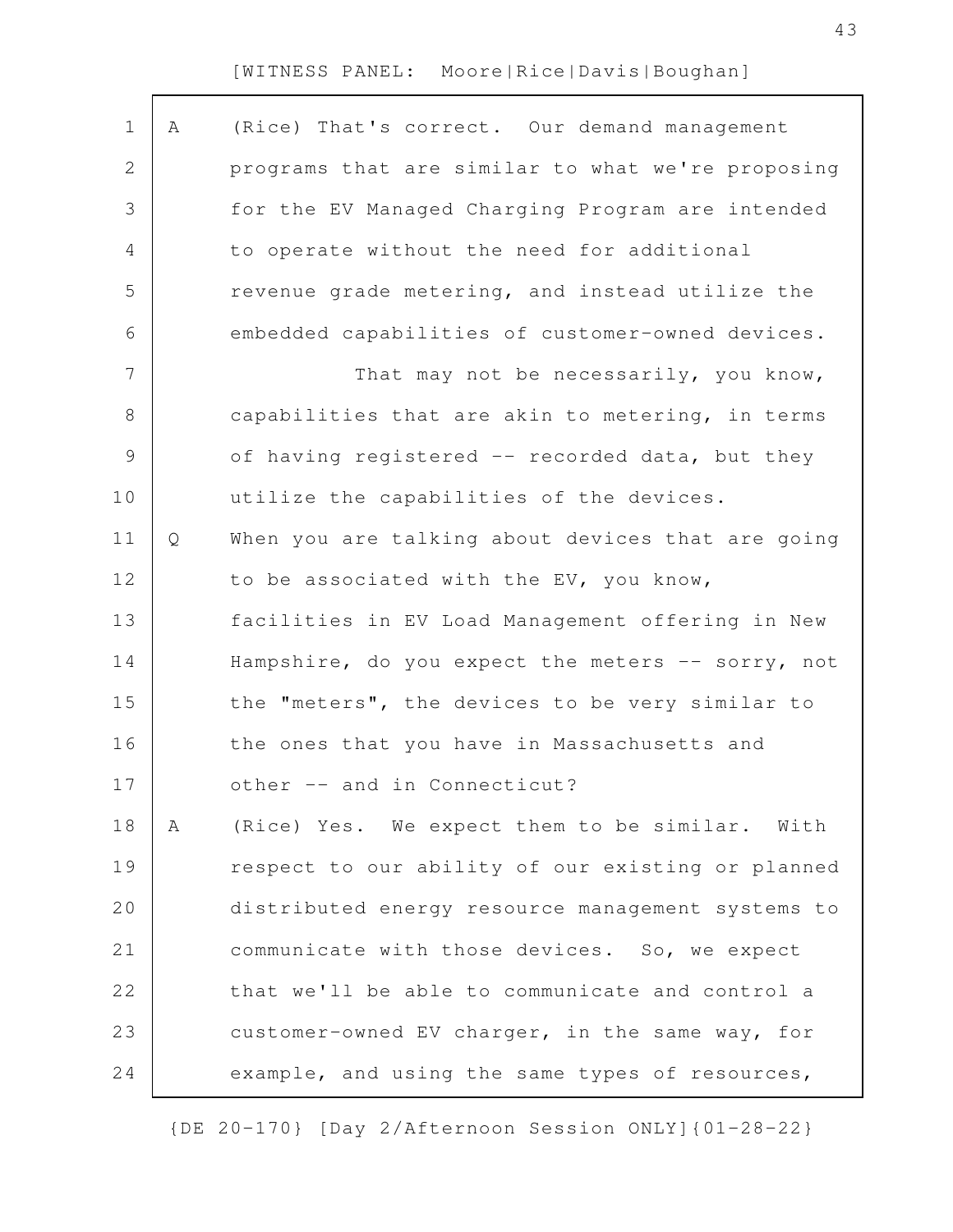| $\mathbf 1$    |              | that we use to control a networked thermostat.    |
|----------------|--------------|---------------------------------------------------|
| $\mathbf{2}$   | $\mathsf{Q}$ | Okay. Are there multiple companies providing      |
| 3              |              | those devices or, so, you have like just a few    |
| 4              |              | that are in that business?                        |
| 5              |              | Let me put it differently. Are there a            |
| 6              |              | lot of companies that are involved in providing   |
| $\overline{7}$ |              | those devices or do you have just a few?          |
| 8              | Α            | (Rice) I don't know what would constitute "a lot" |
| 9              |              | or "a few". There are certainly multiple.         |
| 10             | Q            | Yes. How about anything less than five or         |
| 11             |              | inclusive of five is "few", and more than that is |
| 12             |              | more, you know, "quite a bit"?                    |
| 13             | Α            | (Rice) I don't know the specific number. I        |
| 14             |              | expect, though, if you wanted us to provide more  |
| 15             |              | information, again, through a record request, we  |
| 16             |              | could provide you counts of the quantity of       |
| 17             |              | vendors that provide devices that we're able to   |
| 18             |              | utilize in our programs.                          |
| 19             | Q            | Is it possible for you to provide the             |
| 20             |              | specifications of those devices, you know, at     |
| 21             |              | least for the ones that are commonly used? So     |
| 22             |              | that we have a better sense of what those devices |
| 23             |              | do, including whether they can actually also      |
| 24             |              | handle measuring the -- the use of                |
|                |              |                                                   |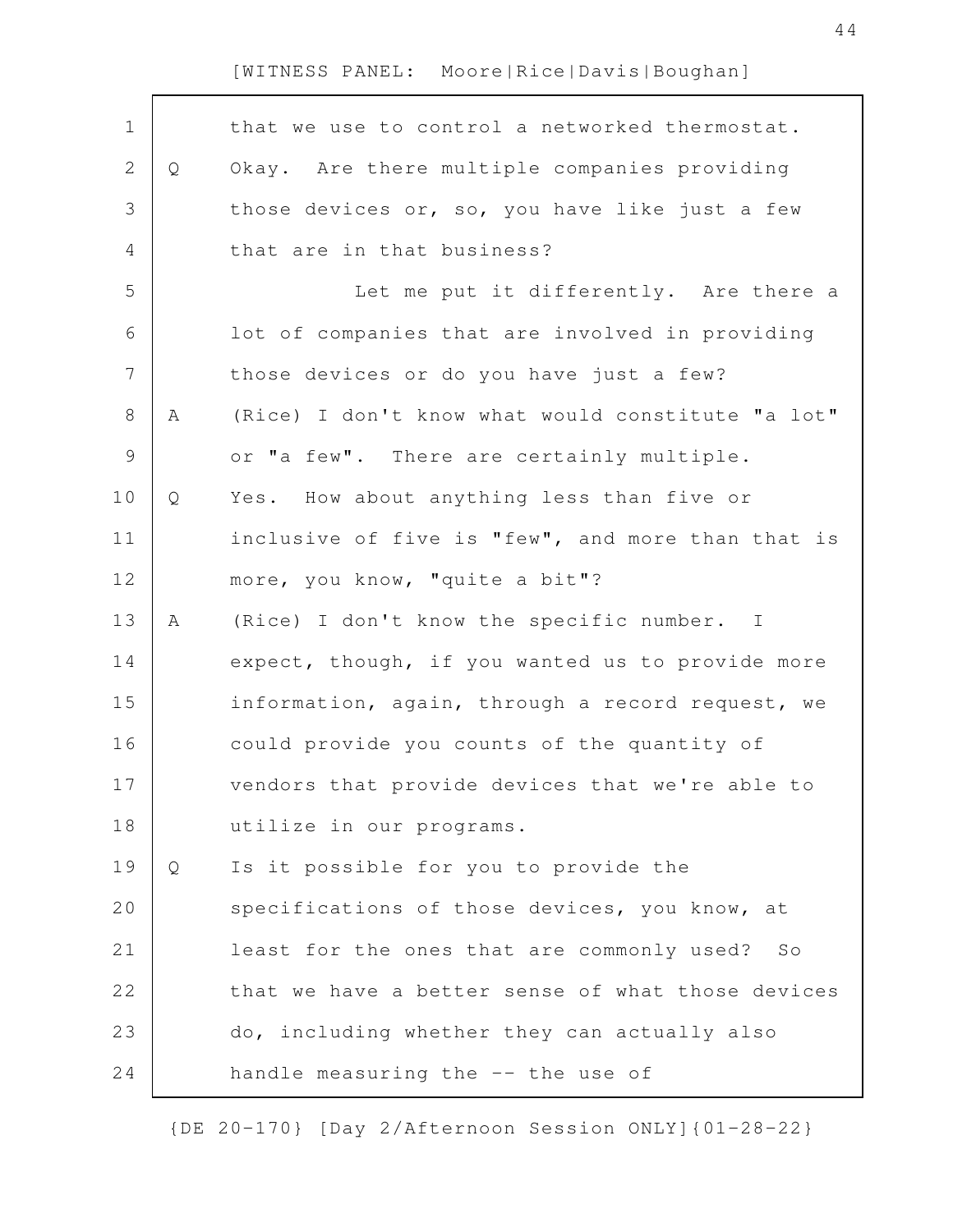| $\mathbf 1$ |   | kilowatt-hours, rather than just sort of having   |
|-------------|---|---------------------------------------------------|
| 2           |   | the ability of, I think you used the term         |
| 3           |   | somewhere, "throttling" and "scheduling", maybe I |
| 4           |   | don't fully understand it, but is that like "on   |
| 5           |   | and off"? Is that what you meant there?           |
| 6           |   | And, so, what I'm trying to understand            |
| 7           |   | is, can we get specifications on the devices?     |
| $\,8\,$     |   | And they should be complete, meaning they would   |
| $\mathsf 9$ |   | also let us know whether they can be adjusted to  |
| 10          |   | have kilowatt-hours measured as well.             |
| 11          | Α | (Rice) Yes. We'd be happy to look for or pull     |
| 12          |   | specific technical data on the devices, if that's |
| 13          |   | what you want?                                    |
| 14          |   | I will say, and I'm comfortable saying,           |
| 15          |   | with respect to EV chargers, I do expect that     |
| 16          |   | most of the equipment in the market, and the      |
| 17          |   | types of devices that would be able to            |
| 18          |   | participate in our program and be turned on and   |
| 19          |   | off, based on a dispatch signal from the utility, |
| 20          |   | would also collect and kind of save charging data |
| 21          |   | on an interval basis. And ChargePoint, earlier    |
| 22          |   | in the week, certainly indicated that their       |
| 23          |   | chargers have that capability. So, I expect the   |
| 24          |   | answer on that kind of specific capability        |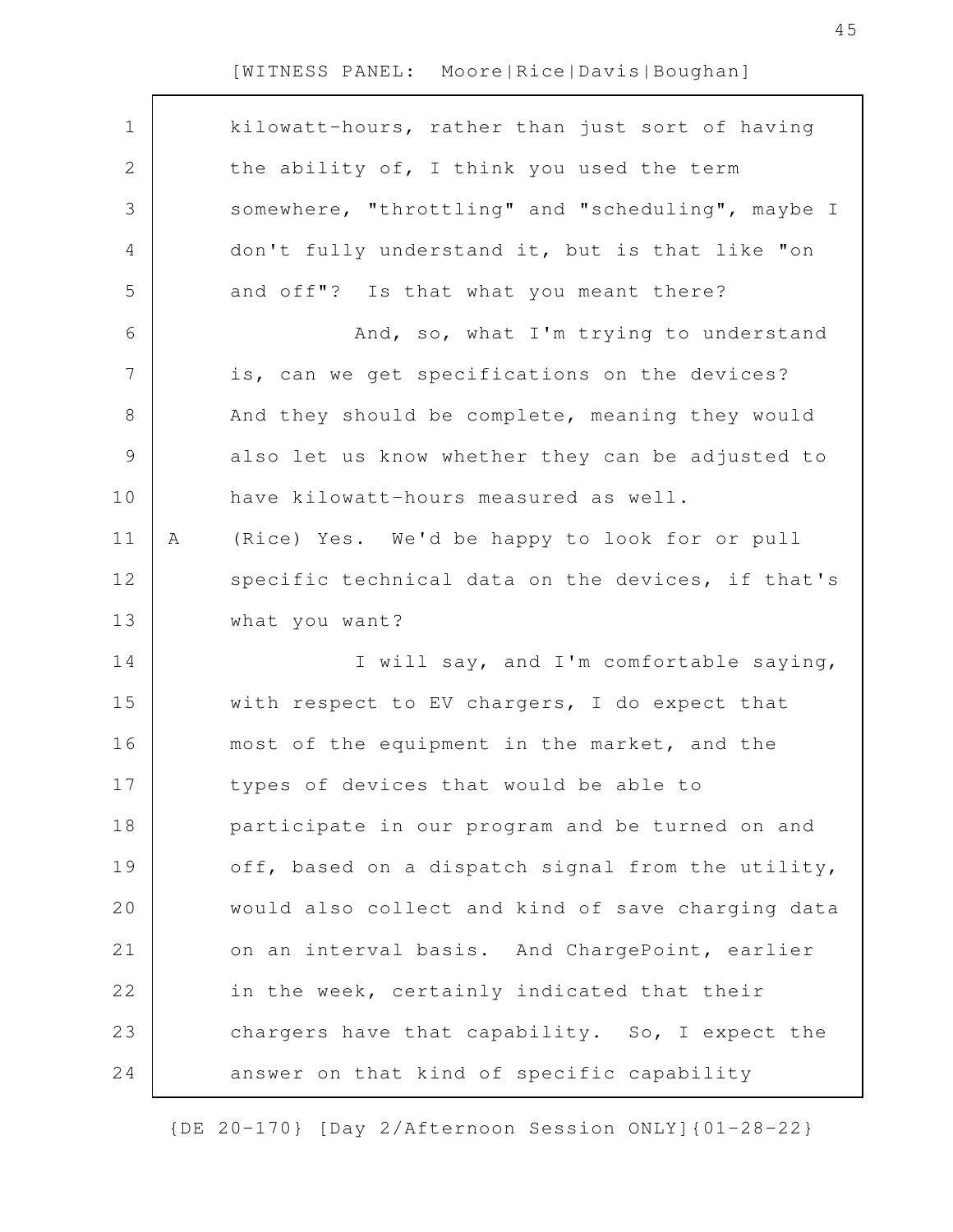specification would be "yes". Q And you may not know the answer, but I'm going to ask anyway. CHAIRMAN GOLDNER: Sorry, Commissioner. I just want to make sure I have the record request. CMSR. CHATTOPADHYAY: Sorry. Go ahead. CHAIRMAN GOLDNER: I just want to make sure, are you asking for just the EV charging meters or interval meters or kind of the standard meters? Is it the whole array you're looking for or just the EV? CMSR. CHATTOPADHYAY: I think it's obvious -- I would stick with just the EV. CHAIRMAN GOLDNER: Okay. BY CMSR. CHATTOPADHYAY: Q Is it -- does the Company know, and I'm not sure whether you would be able to answer this, but, with the additional ability to measure kilowatt-hours interval, you know, based on intervals, do you have a sense of what those - what the costs are, relative to what you have in mind or what was proposed as what you're going to be offering as part of the load management 1 2 3 4 5 6 7 8 9 10 11 12 13 14 15 16 17 18 19 20 21 22 23 24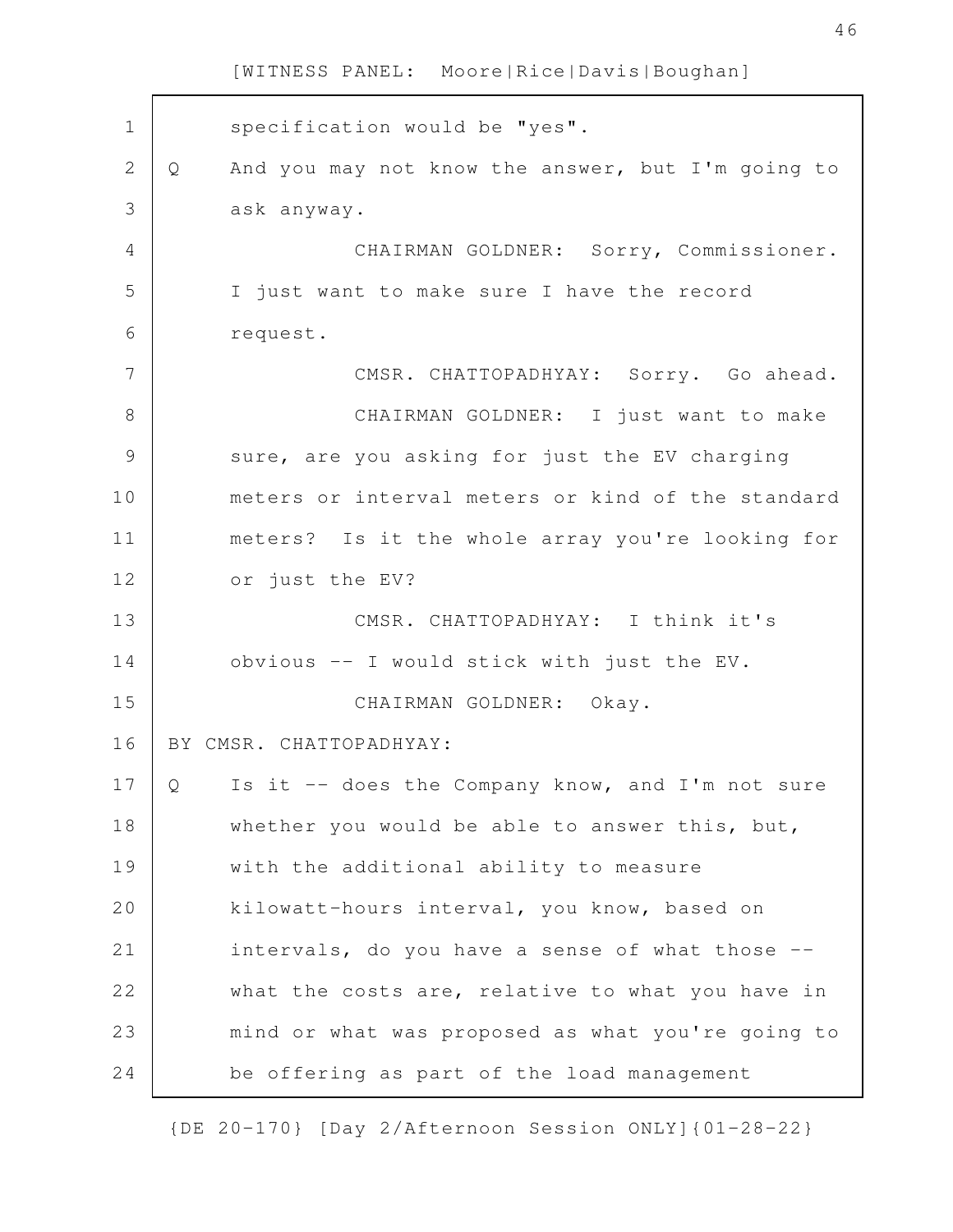| $\mathbf 1$    |   | scheme?                                           |
|----------------|---|---------------------------------------------------|
| 2              | Α | (Rice) So, is your question, have we estimated    |
| 3              |   | the costs to utilize third-party chargers in lieu |
| 4              |   | of utility-owned metering to bill a EV            |
| 5              |   | time-of-use rate?                                 |
| 6              | Q | Well, it could -- yes, we are going there. But    |
| $\overline{7}$ |   | I'm just -- first, I want to understand whether   |
| $\,8\,$        |   | just having a meter from a third party -- sorry,  |
| $\mathcal{G}$  |   | not a "meter", a device that allows you to go off |
| 10             |   | or on only, as opposed to having that same        |
| 11             |   | third-party provider provide a device that also   |
| 12             |   | allows measuring kilowatt-hours for intervals, is |
| 13             |   | there a cost differential between those devices?  |
| 14             |   | That's the first level of question I have.        |
| 15             |   | And, then, the second one, that, I                |
| 16             |   | mean, obviously, would require some assumptions.  |
| 17             |   | So, I'd like to, since you already mentioned it,  |
| 18             |   | I would like to know, and that was the one of the |
| 19             |   | questions I had later, but I'm not sure how to    |
| 20             |   | frame it fully.                                   |
| 21             |   | So, I would say, because we have                  |
| 22             |   | mentioned it already, let's think in terms of     |
| 23             |   | two-period TOU, okay, and I would like to         |
| 24             |   | distinguish between, and just correct me if I     |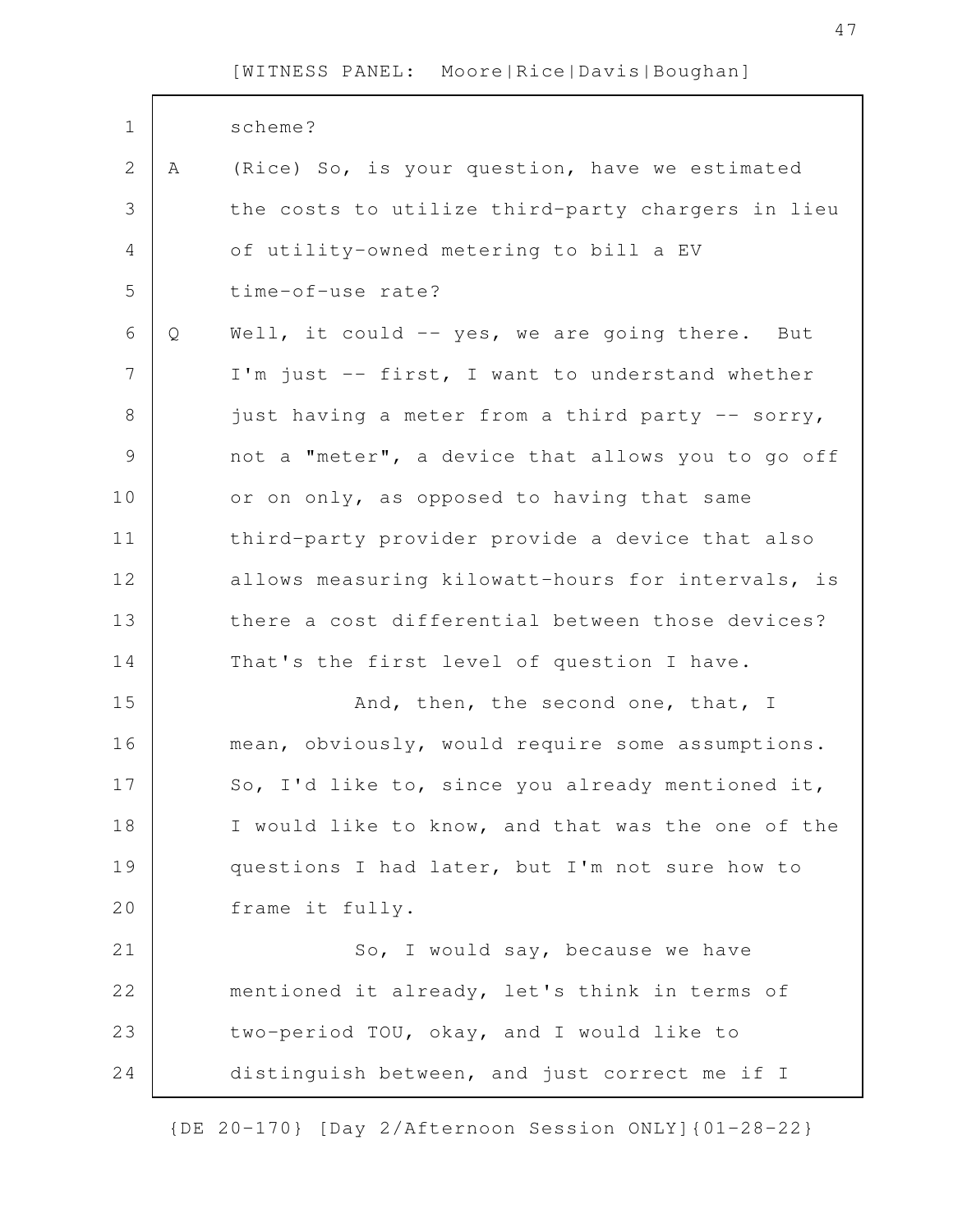| $\mathbf 1$    |   | have this wrong, for New Hampshire, the OTOD,     |
|----------------|---|---------------------------------------------------|
| $\mathbf{2}$   |   | right, I'm trying to understand, you had -- so,   |
| $\mathfrak{Z}$ |   | the energy piece isn't, you know, time-variant,   |
| 4              |   | right? Just isn't that correct?                   |
| 5              | Α | (Davis) That's correct. Yes.                      |
| 6              | Q | Okay. So, what I would like to have a sense of    |
| $\overline{7}$ |   | is, you know, whether you can -- what kind of     |
| $8\,$          |   | cost you would be incurring if you went for that  |
| $\mathcal{G}$  |   | approach, with two-period TOU, without the energy |
| 10             |   | being variant, as well as an alternative or a     |
| 11             |   | sensitivity where you have even the energy piece  |
| 12             |   | is time-variant? And I'm only focusing on EVs,    |
| 13             |   | so that's understood, because that's the          |
| 14             |   | discussion that I'm in right now. And can we get  |
| 15             |   | a sense of the cost?                              |
| 16             |   | So, this might also require a little              |
| 17             |   | bit of time, should I guess that?                 |
| 18             | Α | (Rice) Yes. I think there are a number of         |
| 19             |   | questions on the table. So, I'll do my best to    |
| 20             |   | address them one at a time. And my colleagues     |
| 21             |   | may help me.                                      |
| 22             |   | So, to start with, I understood the               |
| 23             |   | first question to be whether a charger that can   |
| 24             |   | record and save and transmit interval data is     |
|                |   |                                                   |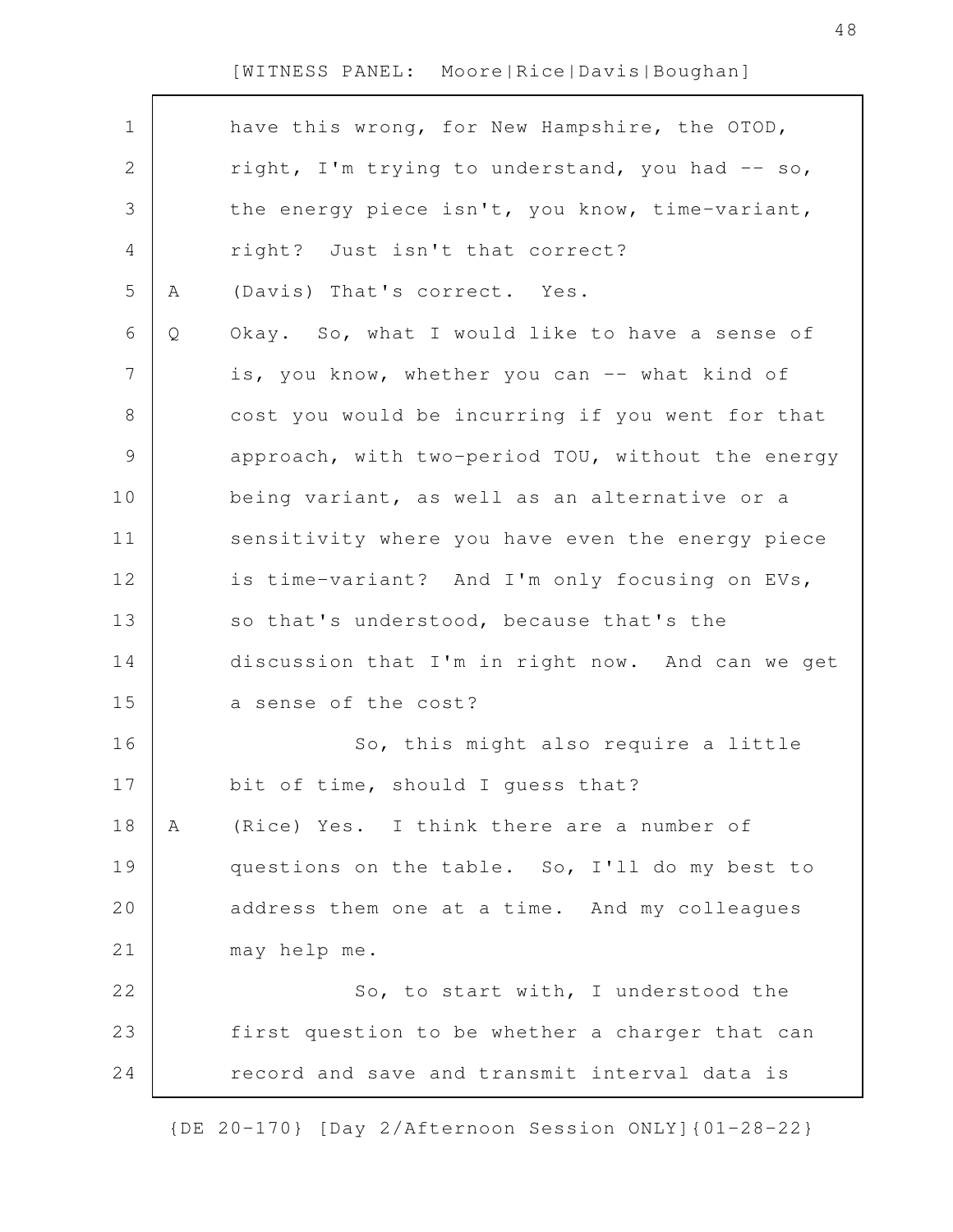| $\mathbf 1$ |   | more expensive than a charger which might only    |
|-------------|---|---------------------------------------------------|
| 2           |   | have the ability to be turned on or off by the    |
| 3           |   | utility? And I think we can address that in the   |
| 4           |   | prior record request, where we've been asked to   |
|             |   |                                                   |
| 5           |   | provide information on the specifications of that |
| 6           |   | equipment.                                        |
| 7           |   | But my expectation is that there is not           |
| 8           |   | a cost difference, because the majority of        |
| $\mathsf 9$ |   | devices presently on the market already do both.  |
| 10          |   | And, then, the -- so, is your next                |
| 11          |   | question getting at what the incremental cost to  |
| 12          |   | offer a two-period separately-metered rate,       |
| 13          |   | following a similar structure as the Residential  |
| 14          |   | OTOD rate would be? Again, just having            |
| 15          |   | time-varying generation and -- or, excuse me.     |
| 16          |   | Maybe I guess I'll ask you to clarify your        |
| 17          |   | understanding of which rate components would be   |
| 18          |   | time-varying on a two-period structure?           |
| 19          | Q | I was just reacting to what I understood. So,     |
| 20          |   | for the New Hampshire, as I understand it, the    |
| 21          |   | time-variant components are transmission and      |
| 22          |   | distribution, and correct me if I'm wrong. So,    |
| 23          |   | I'm saying I want to see that.                    |
| 24          |   | But, then, I'm also going for another             |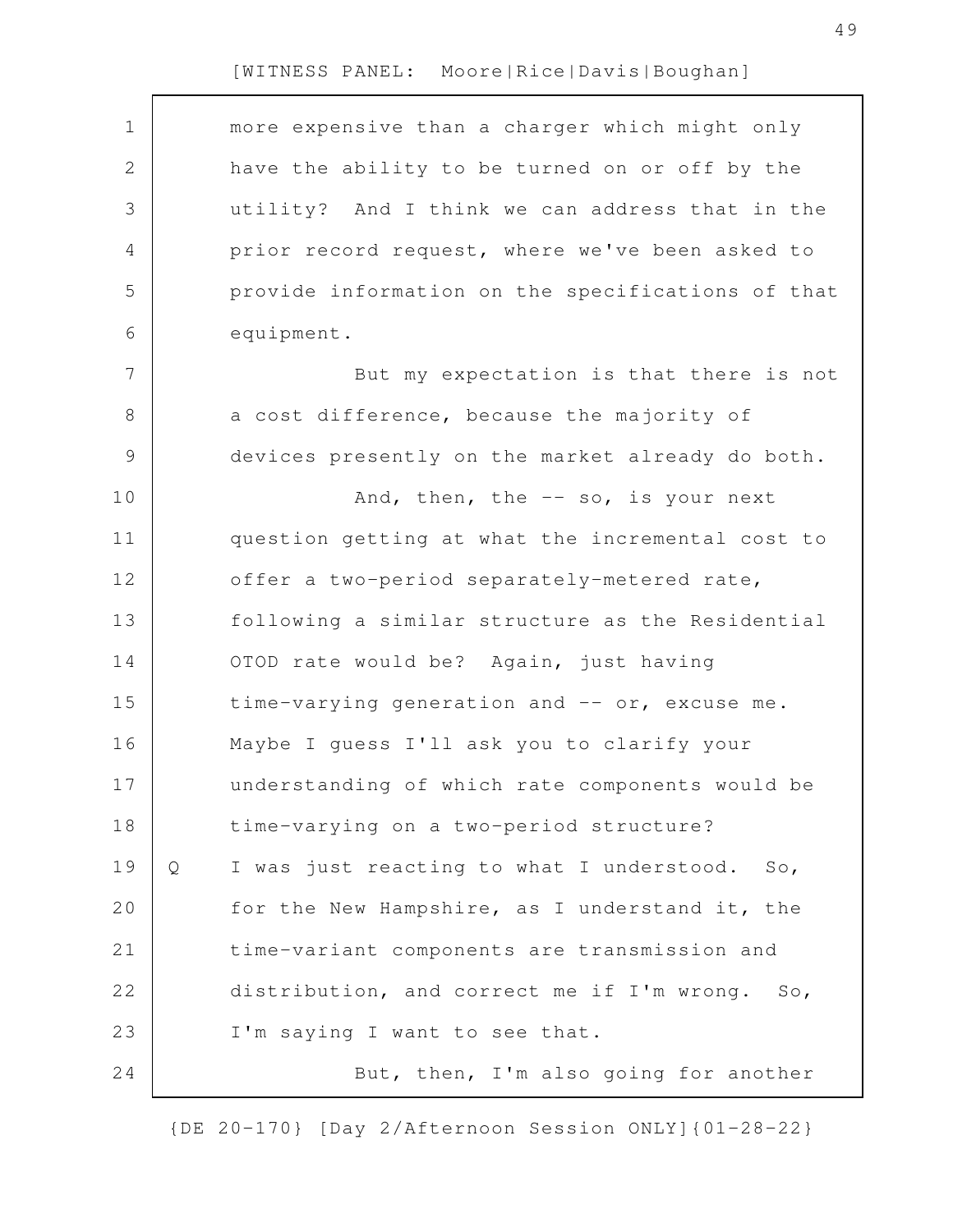| $\mathbf 1$ |   | sensitivity, and I can call it a "variant", but   |
|-------------|---|---------------------------------------------------|
| 2           |   | that term, I've been using it for other purpose,  |
|             |   |                                                   |
| 3           |   | so I don't want to confuse folks. And, then, you  |
| 4           |   | can also do the same thing, but have the energy   |
| 5           |   | piece also be, you know, variable for the two     |
| 6           |   | periods. And that's what I meant, that that       |
| 7           |   | required some sort of assumption going in, and,   |
| 8           |   | you know, sort of how you were going to do it.    |
| 9           |   | That would be good for me at this point. That     |
| 10          |   | may not require -- it's not about cost, it's      |
| 11          |   | more -- you know, so, I want to get a sense of    |
| 12          |   | the cost of it, and the ability to do it. So,     |
| 13          |   | your answer might end up being "Doesn't matter    |
| 14          |   | which TOU approach you choose, the cost to        |
| 15          |   | implement them would be similar." But I'm just    |
| 16          |   | trying to get a sense.                            |
| 17          | A | (Rice) And, so, I think what we've tried to       |
| 18          |   | previously explain, and these are great           |
| 19          |   | questions, and Mr. Davis and Mr. Moore may have a |
| 20          |   | perspective as well, but we talked about two      |
| 21          |   | other examples that the Company currently offers  |
| 22          |   | across New England.                               |
| 23          |   | The first example is the Residential              |
| 24          |   | OTOD rate in New Hampshire, which you described   |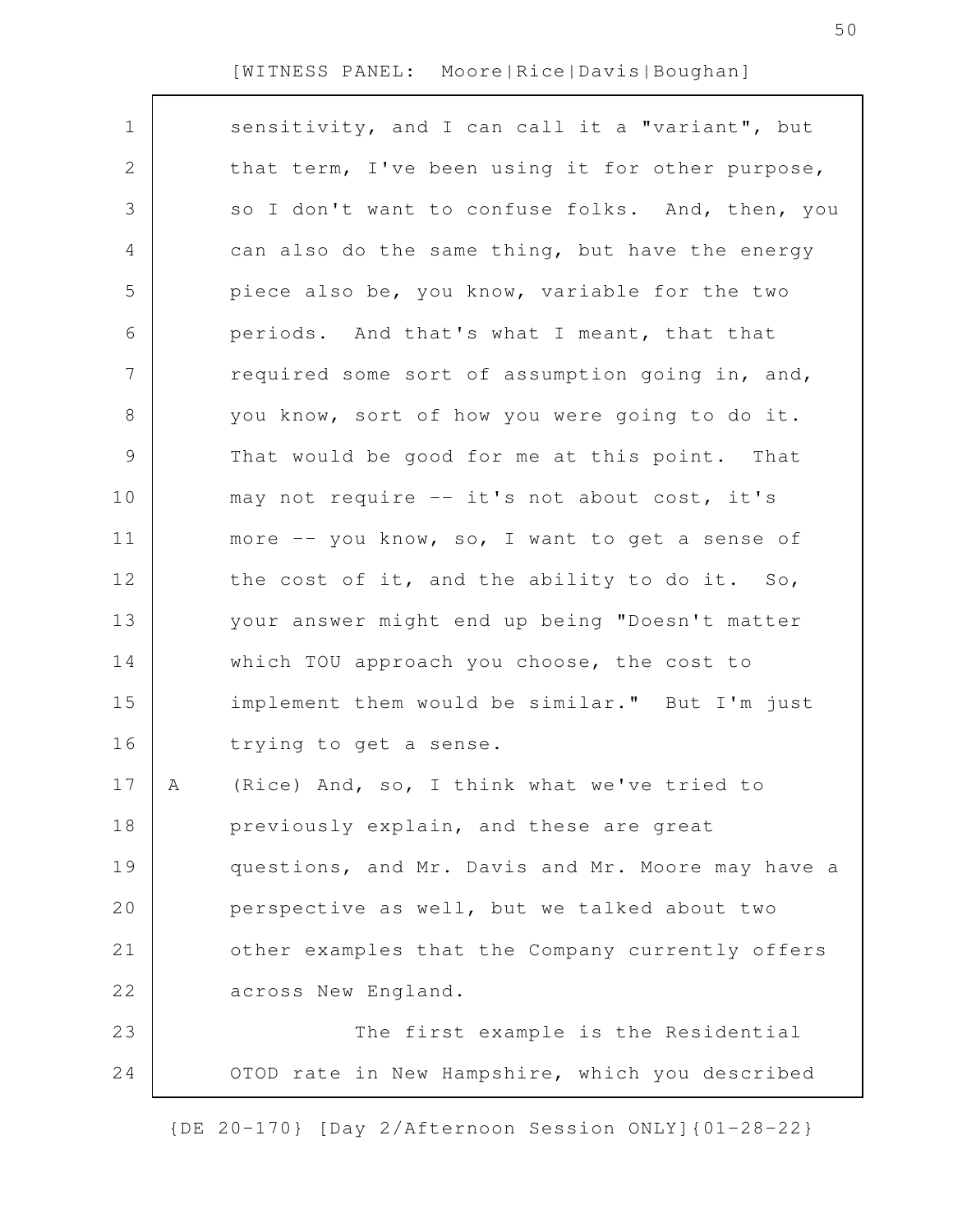| $\mathbf 1$    |   | correctly. The other example that we talked       |
|----------------|---|---------------------------------------------------|
| $\mathbf{2}$   |   | about is Rate 7 in Connecticut, which also has -- |
| 3              |   | is time-varying with two periods, peak and        |
| 4              |   | off-peak. But that example, it is the supply and  |
| 5              |   | the transmission rates that are time-varying.     |
| 6              | A | (Moore) Yes.                                      |
| $7\phantom{.}$ | Α | (Rice) Correct, Ed?                               |
| 8              | Α | (Witness Davis indicating in the affirmative).    |
| $\mathsf 9$    | A | (Rice) And the distribution component remains     |
| 10             |   | fixed. So, with both rates, they're both          |
| 11             |   | two-period. They both vary some, but not all,     |
| 12             |   | rate components. And we've indicated that an EV   |
| 13             |   | time-of-use rate modeled on either of those       |
| 14             |   | examples would be the lowest cost for the Company |
| 15             |   | to implement at this time, you know, if the       |
| 16             |   | Commission, you know, hypothetically, wanted to   |
| 17             |   | make some EV time-of-use rate option available,   |
| 18             |   | and had a desire to the use the lowest cost       |
| 19             |   | solution that could be implemented.               |
| 20             |   | Making, I think, the next leap is                 |
| 21             |   | having a peak two-period varying, a peak/off-peak |
| 22             |   | rate, that, unlike the two prior examples, had    |
| 23             |   | time-varying pricing for all rate components, is  |
| 24             |   | something that would be, you know, the next step  |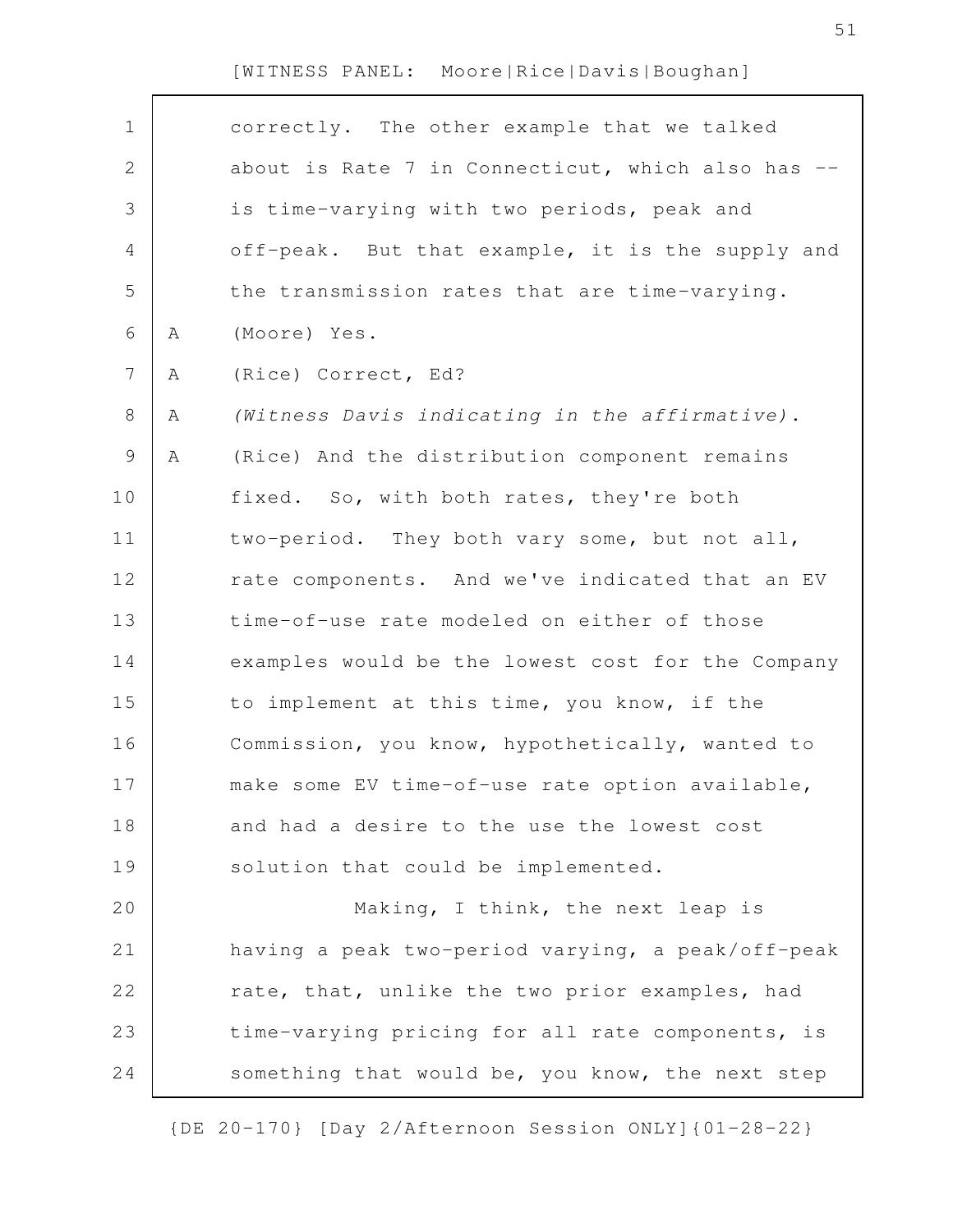| $\mathbf 1$    |   | up in costs to implement.                         |
|----------------|---|---------------------------------------------------|
| $\mathbf 2$    | Q | Okay. So, and based on my reconciliation, you     |
| 3              |   | had initially, in the morning, there was some     |
| $\overline{4}$ |   | discussion about the enterprise system and, you   |
| 5              |   | know, at the back-end, what kind of stuff needs   |
| 6              |   | to be done. So, what I understood was that        |
| 7              |   | adding the third piece, and I wasn't clear for    |
| $\,8\,$        |   | which example, but adding the third piece,        |
| $\mathcal{G}$  |   | probably the energy piece, is going to add a      |
| 10             |   | whole lot of cost.                                |
| 11             |   | And, so, regardless, I'd like to have             |
| 12             |   | an estimate from the Company what the cost would  |
| 13             |   | be?                                               |
| 14             | A | (Rice) Understood. And I think we'll have to      |
| 15             |   | answer that through a record request.             |
| 16             | Q | Okay.                                             |
| 17             | Α | (Rice) Correct, Dennis? Mr. Moore?                |
| 18             | Α | (Moore) If I understand the question, once again, |
| 19             |   | we provided an estimate as it relates to having a |
| 20             |   | complete three time-varying rate structure,       |
| 21             |   | inclusive of the supplier piece. Is there a --    |
| 22             |   | what's the difference in this request, so I can   |
| 23             |   | just mete out the question a little further?      |
| 24             |   | What's the difference between that and the        |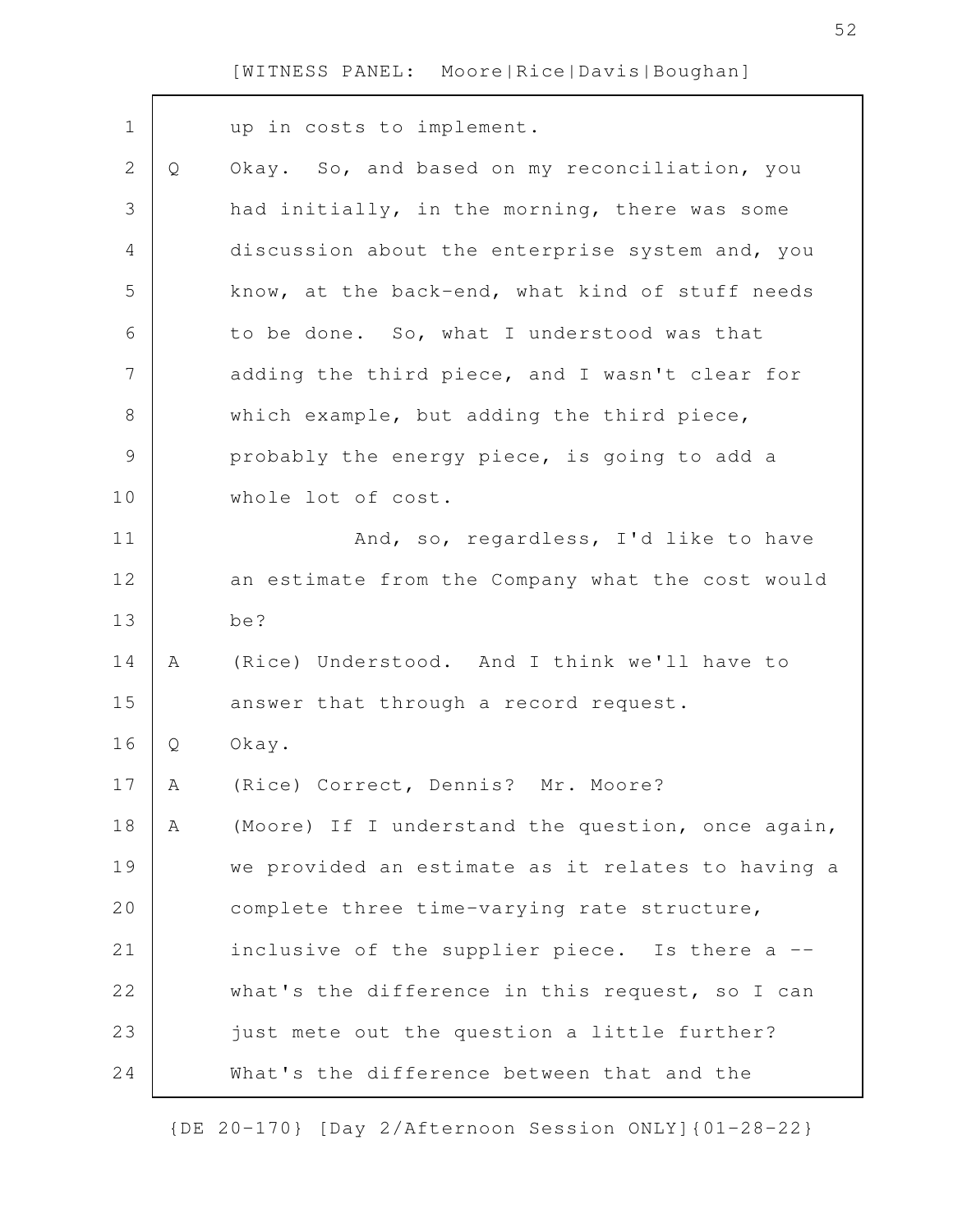| $\mathbf 1$    |   | original \$9.1 million estimate we provided?      |
|----------------|---|---------------------------------------------------|
| $\mathbf{2}$   | Α | (Rice) I understand the difference is that it     |
| 3              |   | would be just peak and off-peak, instead of peak, |
| 4              |   | mid-peak, and off-peak.                           |
| 5              | Q | Right. So, that was -- I wasn't sure whether you  |
| 6              |   | understood that aspect.                           |
| $\overline{7}$ | A | (Moore) Okay. So, peak --                         |
| $8\,$          | Q | So, it's going to be still peak, off-peak, and    |
| $\mathsf 9$    |   | then what would be the cost to implement the      |
| 10             |   | rates? I think I heard "Rate 7", that's there in  |
| 11             |   | Connecticut, I'm assuming, and then what you have |
| 12             |   | in New Hampshire, OTOD Residential, that kind of  |
| 13             |   | structure, you know, with the components being    |
| 14             |   | those. And the third one, I don't -- I mean, I    |
| 15             |   | just want to know what will happen if you were    |
| 16             |   | tweaking the New Hampshire approach to also have  |
| 17             |   | time-variant energy component? Okay? That's my    |
| 18             |   | question.                                         |
| 19             | Α | (Davis) And let me jump in please. I want to      |
| 20             |   | just $--$ so, on that last segment, $--$          |
| 21             | Q | Yes.                                              |
| 22             | Α | (Davis) -- it looks like the end game is to get   |
| 23             |   | to a -- we already covered the three-period       |
| 24             |   | time-of-use. But, for a two-period, peak and      |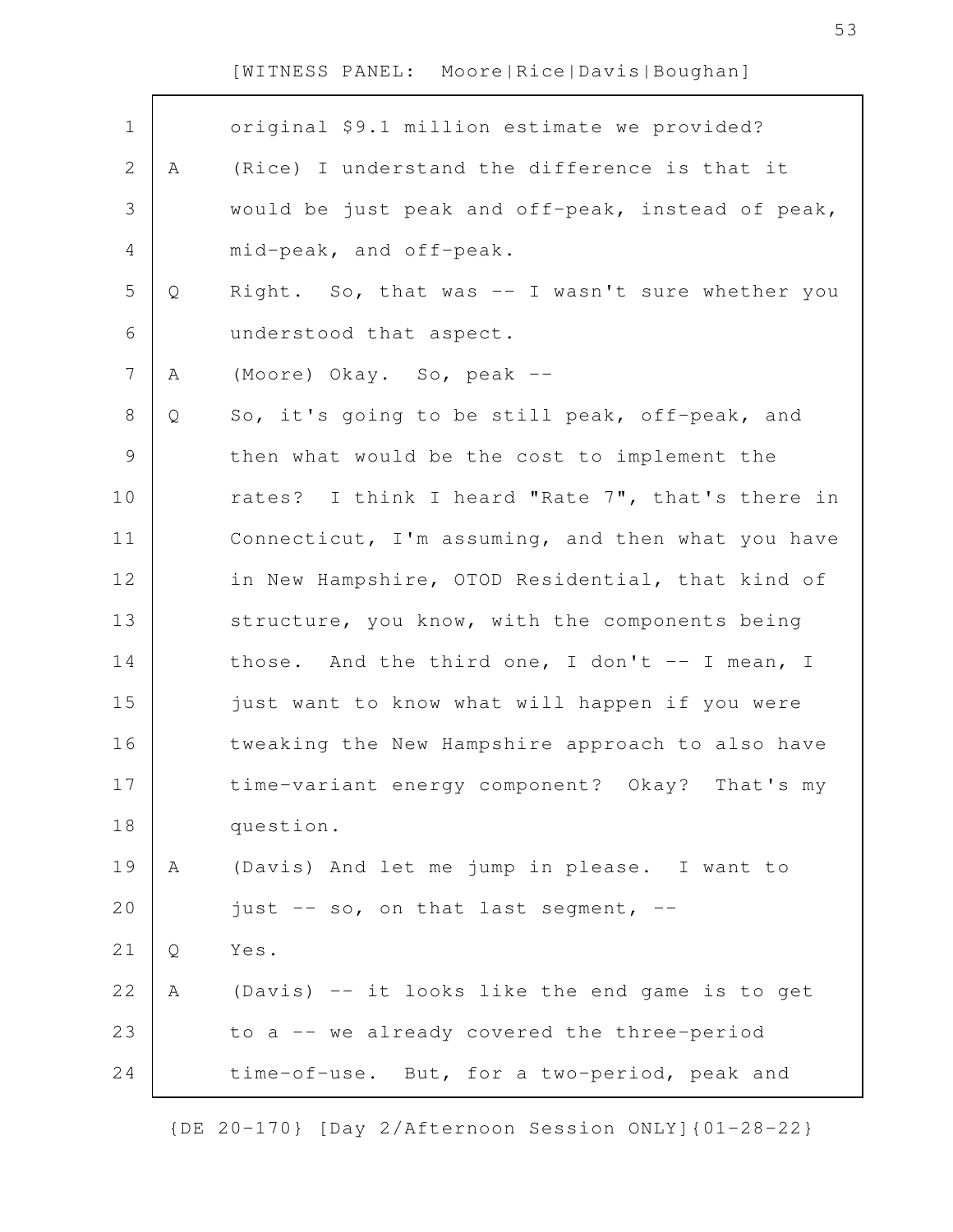| $\mathbf 1$  |   | off-peak, the objective is "what would it take to |
|--------------|---|---------------------------------------------------|
| $\mathbf{2}$ |   | get to the two-period time-of-use rate, where     |
| 3            |   | distribution, transmission, and generation are    |
| 4            |   | all time-variant?" And there were two paths that  |
| 5            |   | we've discussed. One is take the Connecticut,     |
| 6            |   | which has transmission and energy supply already  |
| 7            |   | time-varying, and then you would have to modify   |
| $\,8\,$      |   | the distribution to get to that objective. Or,    |
| $\mathsf 9$  |   | take the current New Hampshire Rate R-TOD, which  |
| 10           |   | is transmission/distribution currently, and       |
| 11           |   | modify the generation piece to get to the same    |
| 12           |   | objective.                                        |
| 13           | Q | Correct.                                          |
| 14           | Α | (Davis) And, to clarify, one caveat is, and for   |
| 15           |   | the generation piece, we talked about this        |
| 16           |   | earlier, are we looking at just so-called         |
| 17           |   | "default service" for the generation piece, as    |
| 18           |   | opposed to competitive supply?                    |
| 19           | Q | I would be satisfied just with the default        |
| 20           |   | service right now.                                |
| 21           | Α | (Davis) Okay. And that's a critical piece of      |
| 22           |   | information.                                      |
| 23           | Α | (Rice) I also just want to provide one additional |
| 24           |   | piece, a perspective. So, the cost estimate that  |
|              |   |                                                   |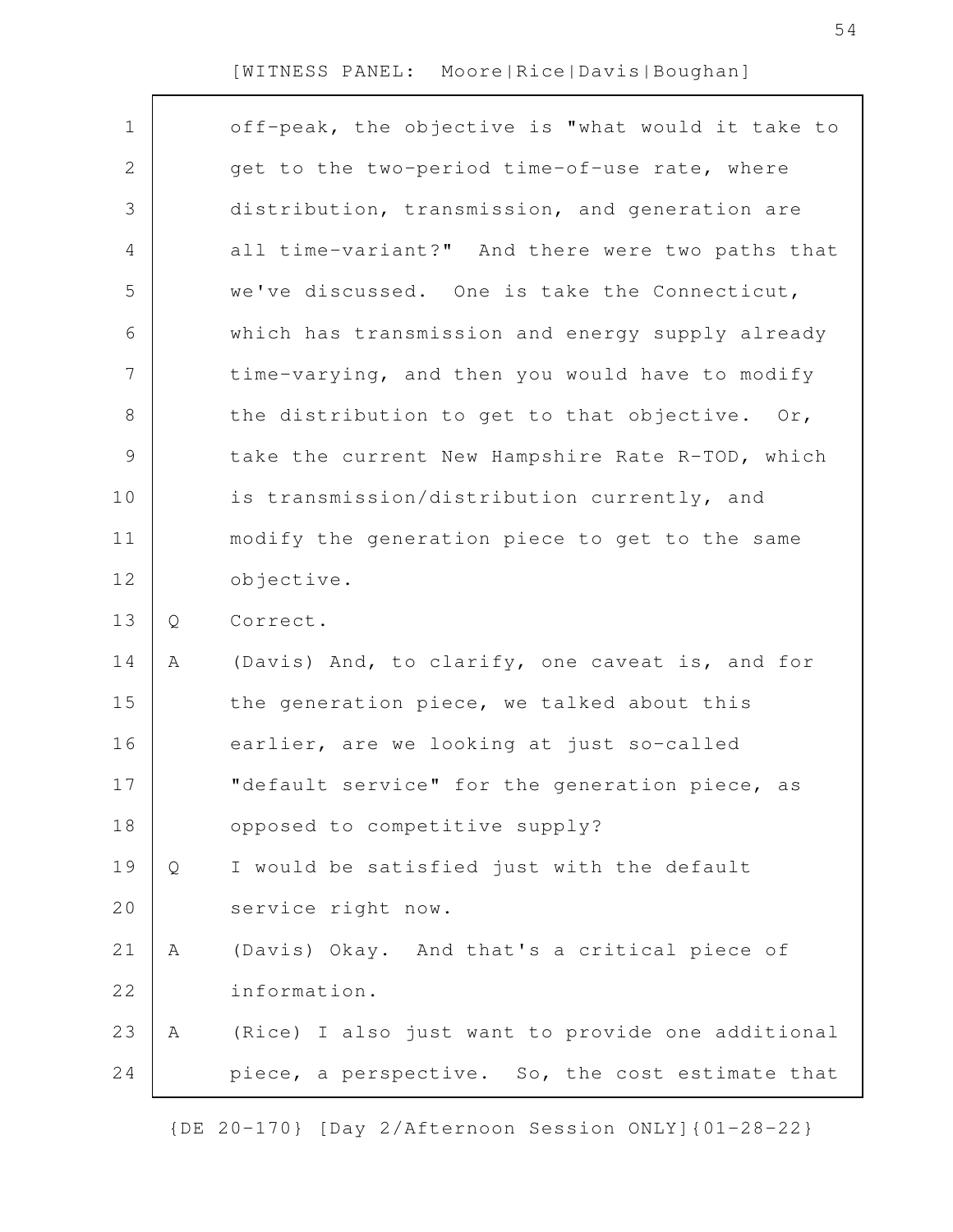$\Gamma$ 

| $\mathbf 1$   | we filed for the three-period separately-metered   |
|---------------|----------------------------------------------------|
| 2             | rate of \$9 million, approximately, in our initial |
| 3             | filing, we developed that by, you know, having     |
| 4             | our IT personnel go through a high level, but      |
| 5             | still fairly robust, requirements process to       |
| 6             | generate robust estimates.                         |
| 7             | We're not in a position, it would be a             |
| 8             | tremendous amount of work to replicate that for    |
| $\mathcal{G}$ | three additional potential solutions. And, I       |
| 10            | mean, the Company has indicated these are other    |
| 11            | approaches that are out there. We have not, you    |
| 12            | know, we didn't ask our personnel, we didn't use   |
| 13            | our staff to price out these additional estimates  |
| 14            | at this time, because, frankly, I think            |
| 15            | Eversource recognized that the impact to the       |
| 16            | customer is likely to be the same in all three     |
| 17            | scenarios. Some are going to be less expensive,    |
| 18            | some are going to be in the middle. But our        |
| 19            | understanding, just based on the rate design, is   |
| 20            | you're still left with an outcome, in all of       |
| 21            | these four scenarios, in which, you know, it's     |
| 22            | likely that most EV customers may not realize a    |
| 23            | significant amount of savings by rolling in any    |
| 24            | of these rates that we might offer.                |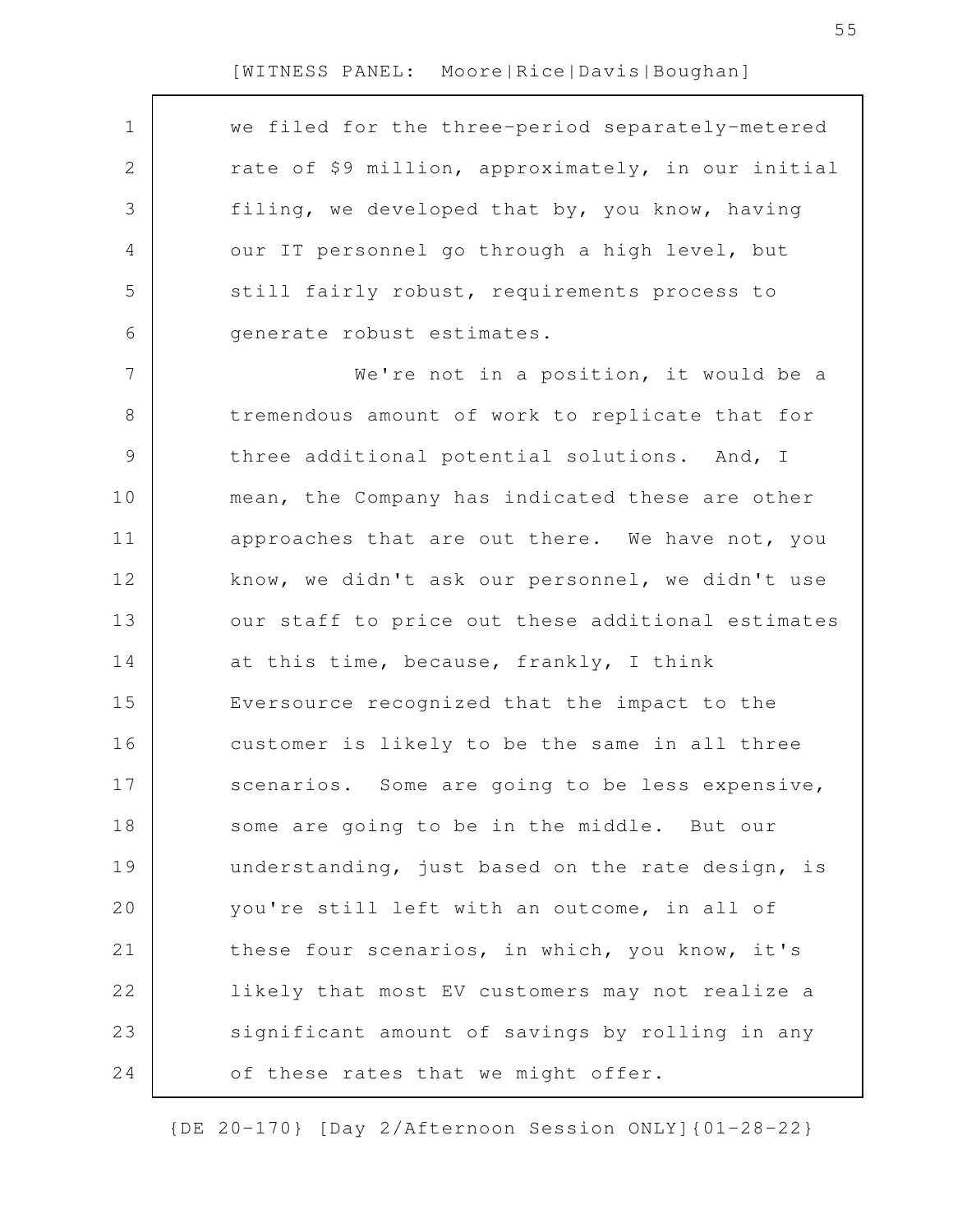$\Gamma$ 

| $\mathbf 1$    |   | So, that's why the Company kind of                |
|----------------|---|---------------------------------------------------|
| $\mathbf{2}$   |   | hasn't yet gone through the process of pricing    |
| 3              |   | out a bunch of different scenarios. We're happy   |
| 4              |   | to do so for the Commission. But I think what     |
| 5              |   | would -- the only thing that we can provide back  |
| 6              |   | are going to be order-of-magnitude estimates.     |
| $\overline{7}$ |   | So, I just want that to be clear.                 |
| $8\,$          | Q | The way we look at the data, I think I would be   |
| 9              |   | elated if I get even order-of-magnitude data.     |
| 10             |   | So, I mean, it's -- so, I would urge you to       |
| 11             |   | respond at least keeping that in mind. So, I'm    |
| 12             |   | not seeking -- I'm not trying to make things      |
| 13             |   | difficult here. I just want to get a sense of     |
| 14             |   | what those options mean, because, yourself,       |
| 15             |   | has -- at least the Company has indicated in the  |
| 16             |   | testimony that the cheapest option, if you go to  |
| 17             |   | TOU, would be two-period, you know, for those two |
| 18             |   | alternatives that you have discussed in your      |
| 19             |   | testimony.                                        |
| 20             |   | So, I'm just trying to get a sense of             |
| 21             |   | what that means, in terms of costs for the        |
| 22             |   | ratepayers.                                       |
| 23             |   | CHAIRMAN GOLDNER: Commissioner, before            |
| 24             |   | we move on, let me just make sure I've captured   |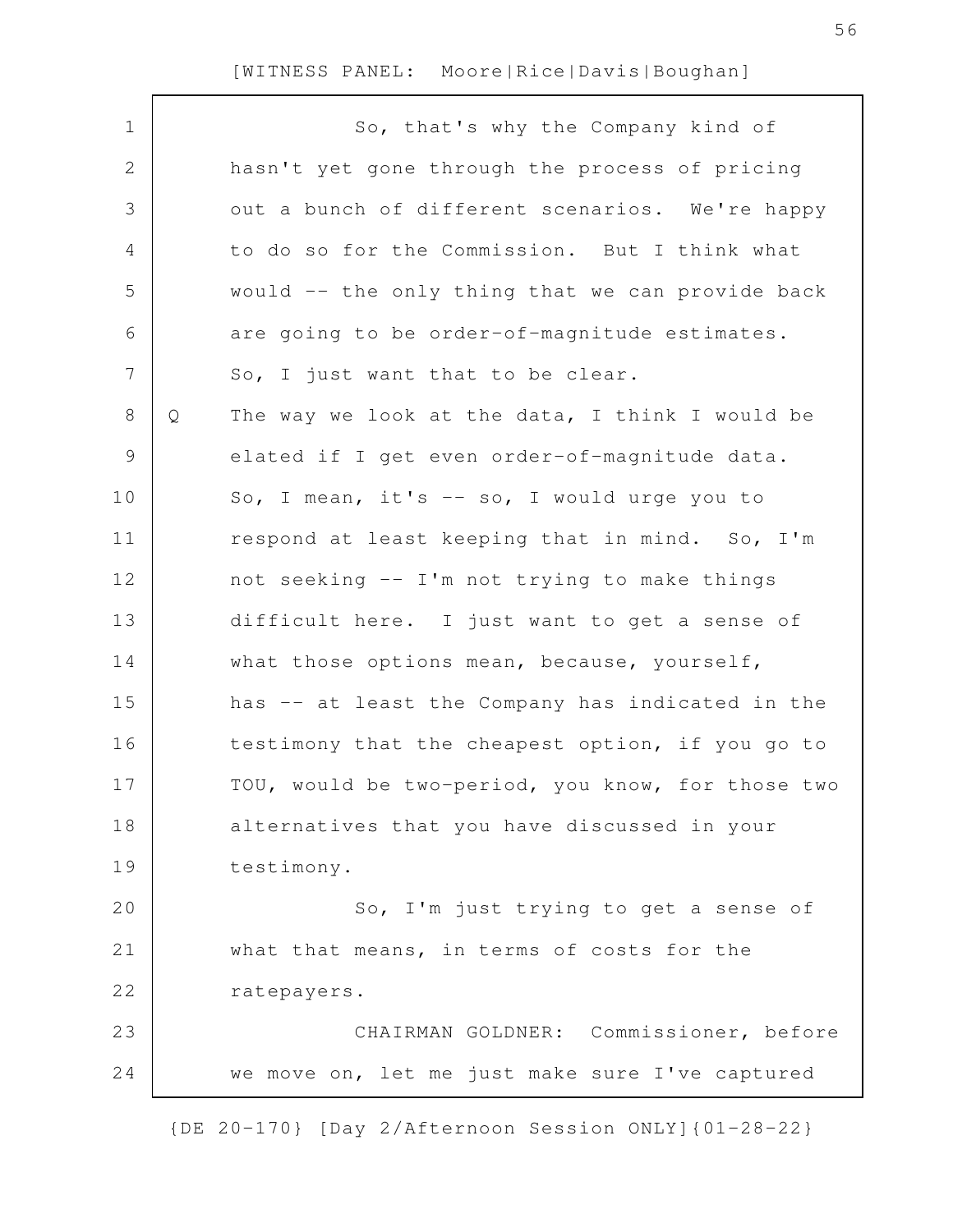| $\mathbf 1$   | this. And I'll repeat this back at the end, too.  |
|---------------|---------------------------------------------------|
| $\mathbf{2}$  | So, this will be "Exhibit 33". And I              |
| 3             | want to make sure that I've captured your         |
| 4             | request. So, if you could repeat it back, and     |
| 5             | making sure that we're clear on whether these are |
| 6             | two-period or three-period requests. If you want  |
| 7             | to repeat it back, I'll write it down.            |
| $8\,$         | SPECIAL CMSR. ROSS: I think it's 34.              |
| $\mathcal{G}$ | CHAIRMAN GOLDNER: No, I crossed out               |
| 10            | the prior, yes.                                   |
| 11            | SPECIAL CMSR. ROSS: Oh. Okay.                     |
| 12            | CHAIRMAN GOLDNER: I included it in 29.            |
| 13            | CMSR. CHATTOPADHYAY: So, do you want              |
| 14            | me to repeat it now?                              |
| 15            | CHAIRMAN GOLDNER: Yes, please.                    |
| 16            | CMSR. CHATTOPADHYAY: Okay. And my                 |
| 17            | thinking has evolved a bit because, from the      |
| 18            | back-and-forth, it's helped me to reach some      |
| 19            | other conclusion.                                 |
| 20            | So, the Commission would like to get              |
| 21            | the cost estimate for implementing the Rate 7 TOU |
| 22            | two-period approach, okay, as well as the R --    |
| 23            | sorry, the Residential R-OTOD approach? So, you   |
| 24            | know, we all know that though the components are  |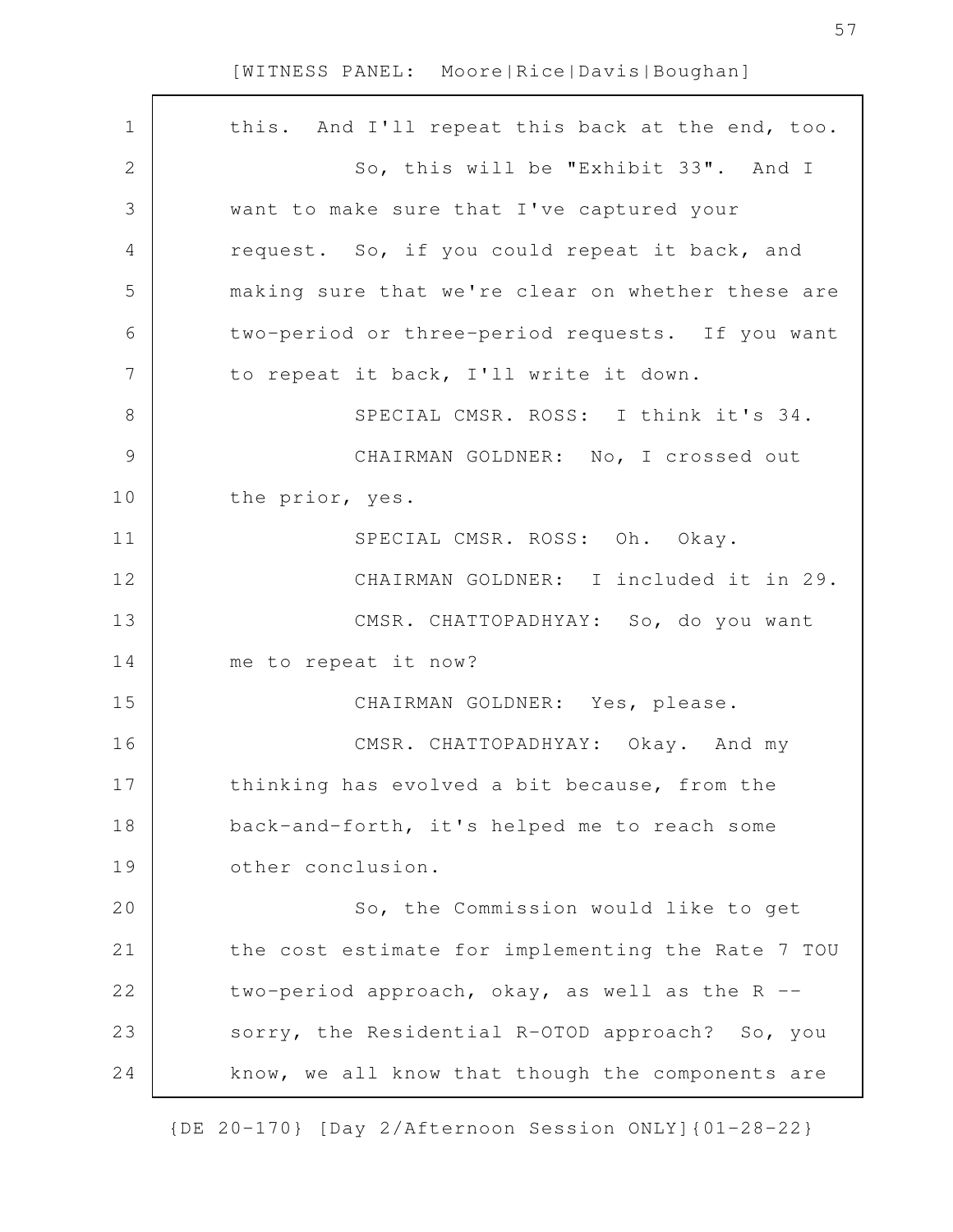| $\mathbf 1$   | looked at differently for those two, but I'm just |
|---------------|---------------------------------------------------|
| $\mathbf{2}$  | trying to get an estimate for the cost there.     |
| 3             | Number -- and, then, there's a variant            |
| 4             | that I'm looking for, which is what happens if we |
| 5             | also allow the energy component in the New        |
| 6             | Hampshire approach to be variant as well, but I   |
| 7             | still want to look at the two-period TOU cost     |
| $8\,$         | estimate?                                         |
| $\mathcal{G}$ | CHAIRMAN GOLDNER: So, Commissioner, I             |
| 10            | just want to make sure I have this. So, to Rate   |
| 11            | 7 TOU two-period, Rate OTOD, is that a two-period |
| 12            | or three-period?                                  |
| 13            | CMSR. CHATTOPADHYAY: That is a                    |
| 14            | two-period as well right now.                     |
| 15            | CHAIRMAN GOLDNER: Two-period. And,                |
| 16            | then, the final one was the New Hampshire         |
| 17            | time-variant, default service, two-period?        |
| 18            | CMSR. CHATTOPADHYAY: Yes.                         |
| 19            | CHAIRMAN GOLDNER: Okay. Got it.                   |
| 20            | (Exhibit 33 reserved as placeholder.)             |
| 21            | CMSR. CHATTOPADHYAY: For the last one,            |
| 22            | it's an add-on on what is already there for the   |
| 23            | Residential OTOD.                                 |
| 24            | Okay. So, can I proceed?                          |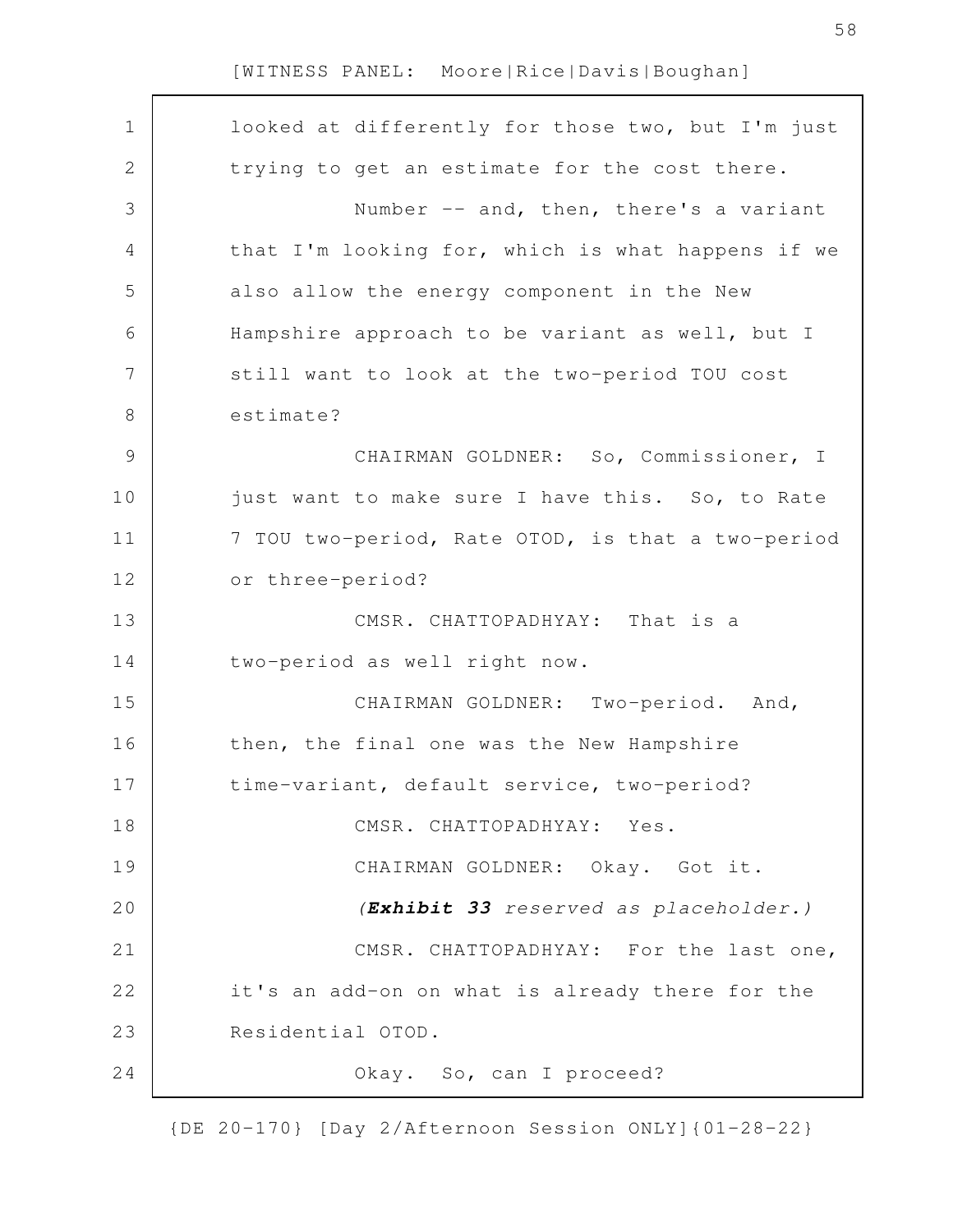| $\mathbf 1$    | (Chairman Goldner indicating in the                                |
|----------------|--------------------------------------------------------------------|
| $\sqrt{2}$     | $affirmative.$ )                                                   |
| 3              | CMSR. CHATTOPADHYAY: Yes. Just bear                                |
| $\overline{4}$ | with me, I have to -- my computer has to turn on                   |
| 5              | again. It will be quick.                                           |
| 6              | CHAIRMAN GOLDNER: And, while you're                                |
| 7              | getting back online, Commissioner, these were                      |
| $\,8\,$        | sort of order-of-magnitude requests. So, you                       |
| $\mathcal{G}$  | know, they will be something less than 9 million                   |
| 10             | and something greater than zero kind of thing,                     |
| 11             | right?                                                             |
| 12             | CMSR. CHATTOPADHYAY: Correct. Yes.                                 |
| 13             | CHAIRMAN GOLDNER: Okay. Very good.                                 |
| 14             | I'll make a note.                                                  |
| 15             | BY CMSR. CHATTOPADHYAY:                                            |
| 16             | So, if you go to Exhibit 4, it's Bates Page 008,<br>$\overline{Q}$ |
| 17             | Lines 18 through 20. So, I'm going to go there                     |
| 18             | as well.                                                           |
| 19             | So, you discuss, you know, you say                                 |
| 20             | "There are also additional factors that would                      |
| 21             | likely prevent the Company from replicating the                    |
| 22             | quality, accuracy and security of billing data                     |
| 23             | from utility-owned metering with alternative                       |
| 24             | third-party devices."                                              |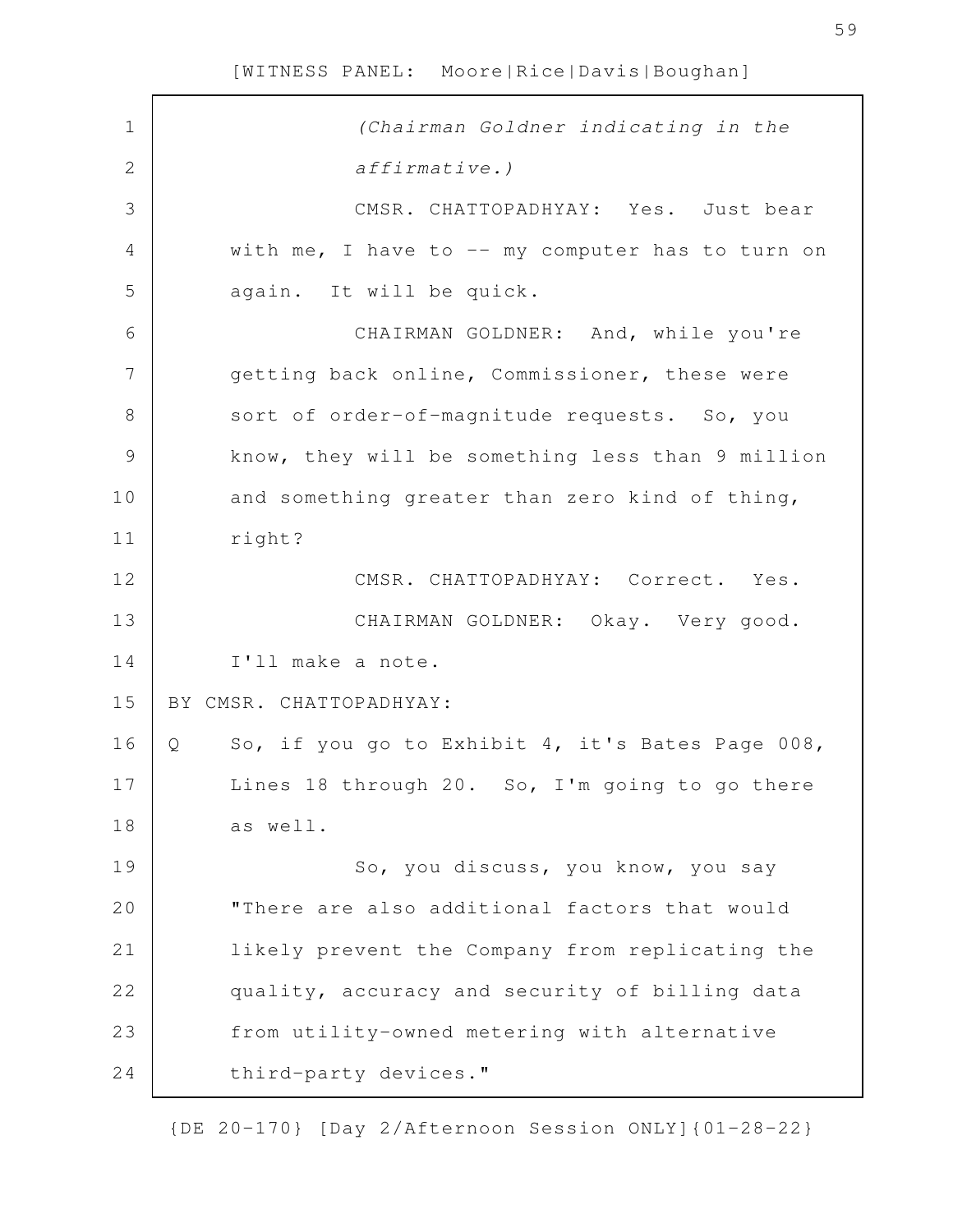$\Gamma$ 

| $\mathbf 1$     |   | I think you do describe some things               |
|-----------------|---|---------------------------------------------------|
| $\mathbf{2}$    |   | later, but it wasn't 100 percent clear to me      |
| 3               |   | whether those were exhaustive, or did you have    |
| 4               |   | other factors that you haven't mentioned, but you |
| 5               |   | want to share them? So, that's a question for     |
| 6               |   | you.                                              |
| $7\phantom{.0}$ | A | (Rice) Yes. At the direction of Commission        |
| 8               |   | Staff, Eversource did outline all the steps and   |
| $\mathcal{G}$   |   | criteria that we felt would be appropriate to     |
| 10              |   | comprehensively assess the feasibility of an      |
| 11              |   | alternative metering solution. We talked about    |
| 12              |   | one previously, which is compatibility with the   |
| 13              |   | Company's interval data management system. But,   |
| 14              |   | if you go to -- let me pull up the right -- it's  |
| 15              |   | Exhibit 13, Bates Page -- Bates Page 020 through  |
| 16              |   | 021, outlined the other factors that we believe   |
| 17              |   | are important to consider. I think we kind of     |
| 18              |   | talked about meter communications and             |
| 19              |   | compatibility with MV90, and it's important for   |
| 20              |   | that.                                             |
| 21              | Q | Yes, you're fading away a little bit, but I can   |
| 22              |   | see the listing there. So, that's helpful.        |
| 23              | Α | (Rice) I think, is that better? I think I may     |
| 24              |   | have inadvertently had my hand over the           |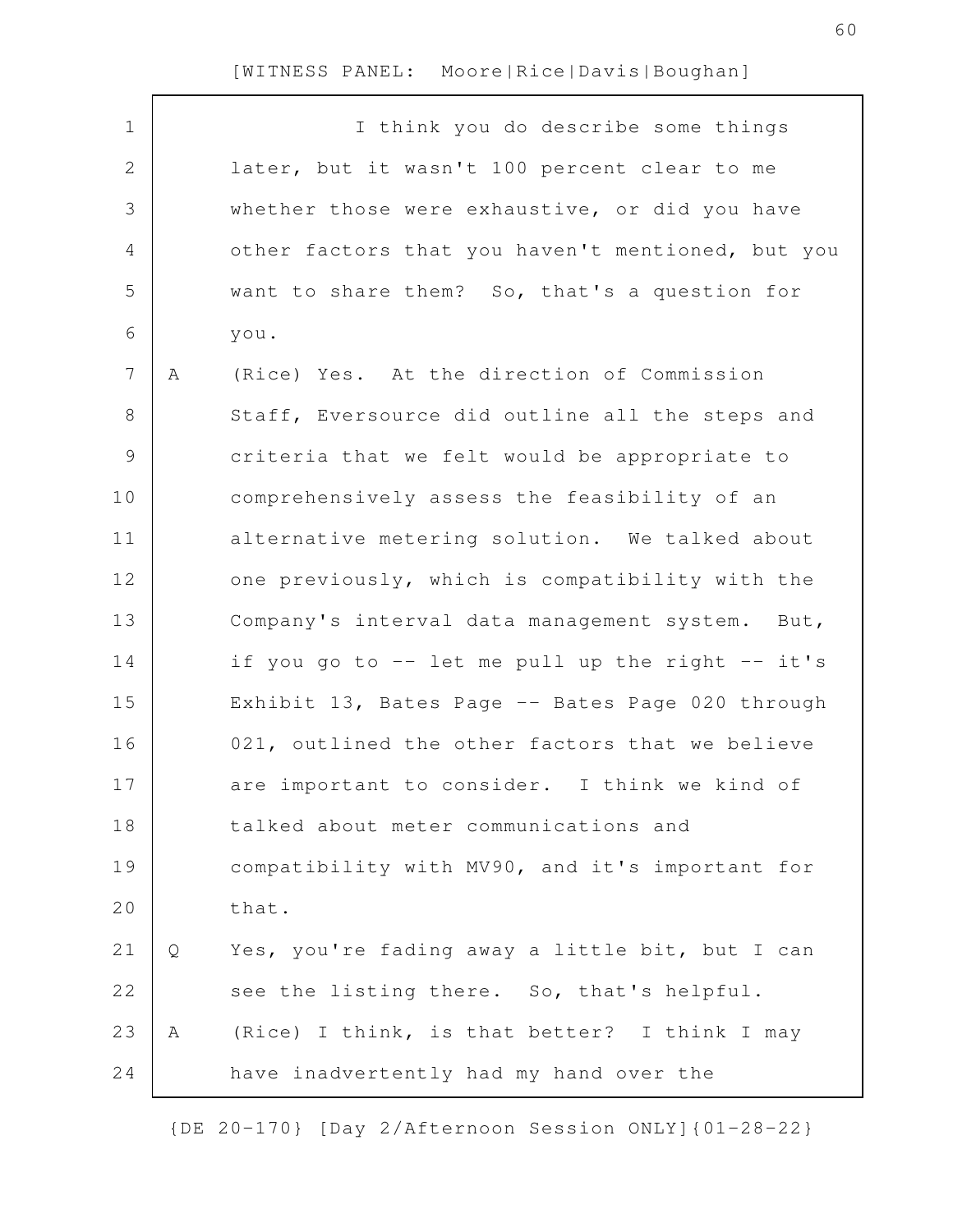| $\mathbf 1$    |   | microphone.                                       |
|----------------|---|---------------------------------------------------|
| $\mathbf{2}$   | Q | Slightly better.                                  |
| 3              | Α | (Rice) Okay. I'll shout to the computer.          |
| $\overline{4}$ | Q | Way better. Way better now.                       |
| 5              | Α | (Rice) Okay. So, meter quality is one. You        |
| 6              |   | know, we've talked about examples at other        |
| $\overline{7}$ |   | utilities that have implemented solutions that    |
| 8              |   | utilize charger data, Baltimore Gas & Electric    |
| $\mathsf{S}$   |   | and Xcel Energy, in Minnesota, are two of those   |
| 10             |   | examples. I will note that, in both of those      |
| 11             |   | cases, the utilities did have to get waivers from |
| 12             |   | existing metering rules to implement those        |
| 13             |   | solutions. And Eversource would likely have to    |
| 14             |   | do the same in New Hampshire, with respect to the |
| 15             |   | PUC's 300 rules. It's our understanding that      |
| 16             |   | they would -- that the available chargers, even   |
| 17             |   | if they comply with NESC standards, they may not  |
| 18             |   | comply with the ANSI requirements for revenue     |
| 19             |   | grade metering, which are included in the PUC's   |
| 20             |   | 300 rules, as well as potentially other           |
| 21             |   | requirements.                                     |
| 22             |   | And, then, the meter access and data              |
| 23             |   | integrity is an important one. You know, I'm not  |
| 24             |   | a -- we have people smarter than I who know a lot |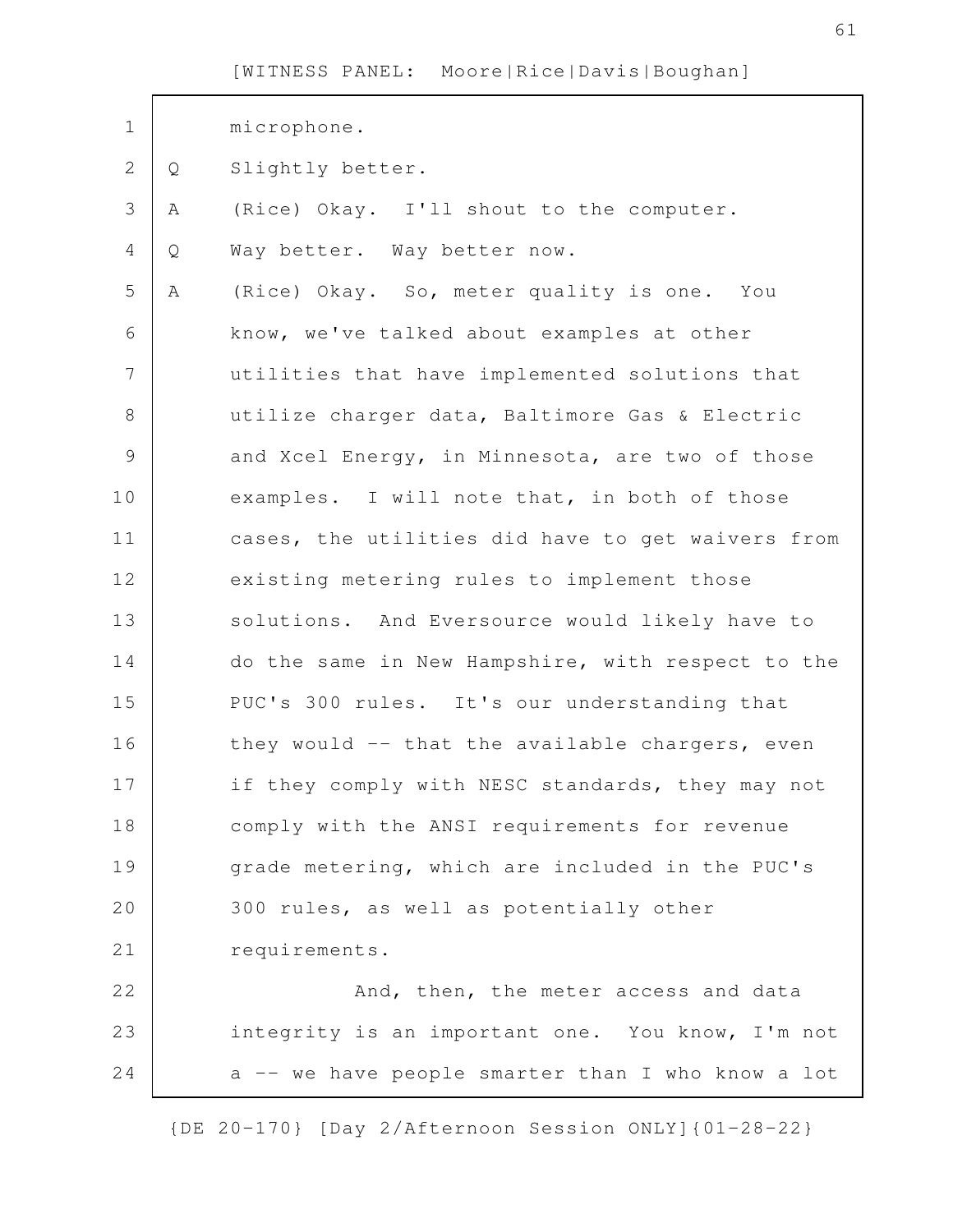| $\mathbf 1$    |   | more about meters. And one thing that I           |
|----------------|---|---------------------------------------------------|
| 2              |   | appreciate, when they talk to me, is, when we     |
| 3              |   | don't necessarily have the same ability to access |
| 4              |   | the data -- or, the device, particularly when we  |
| 5              |   | don't necessarily have the documentation or the   |
| 6              |   | firmware for the device, because it's not a       |
| $\overline{7}$ |   | device that we own and operate, it can create     |
| 8              |   | troubleshooting and resolving issues more         |
| 9              |   | challenging. And the customer calls us up, they   |
| 10             |   | don't think their bill is right. You know, we go  |
| 11             |   | to do that investigation, we're now not just      |
| 12             |   | investigating, you know, company-owned equipment  |
| 13             |   | and systems and an end-to-end solution. You're    |
| 14             |   | introducing another piece of equipment into that  |
| 15             |   | solution, which we don't have as much experience  |
| 16             |   | with, we don't have as much access to or insight  |
| 17             |   | into, and that can create in troubleshooting      |
| 18             |   | those issues more challenging.                    |
| 19             | Q | Thank you. And I'm not sure whether it's the      |
| 20             |   | utility, or maybe something like maybe            |
| 21             |   | ChargePoint might be able to better answer this   |
| 22             |   | question, because I don't have an EV personally,  |
| 23             |   | I just want to understand. Let's say somebody is  |
| 24             |   | interested in buying an electric vehicle.<br>So,  |
|                |   |                                                   |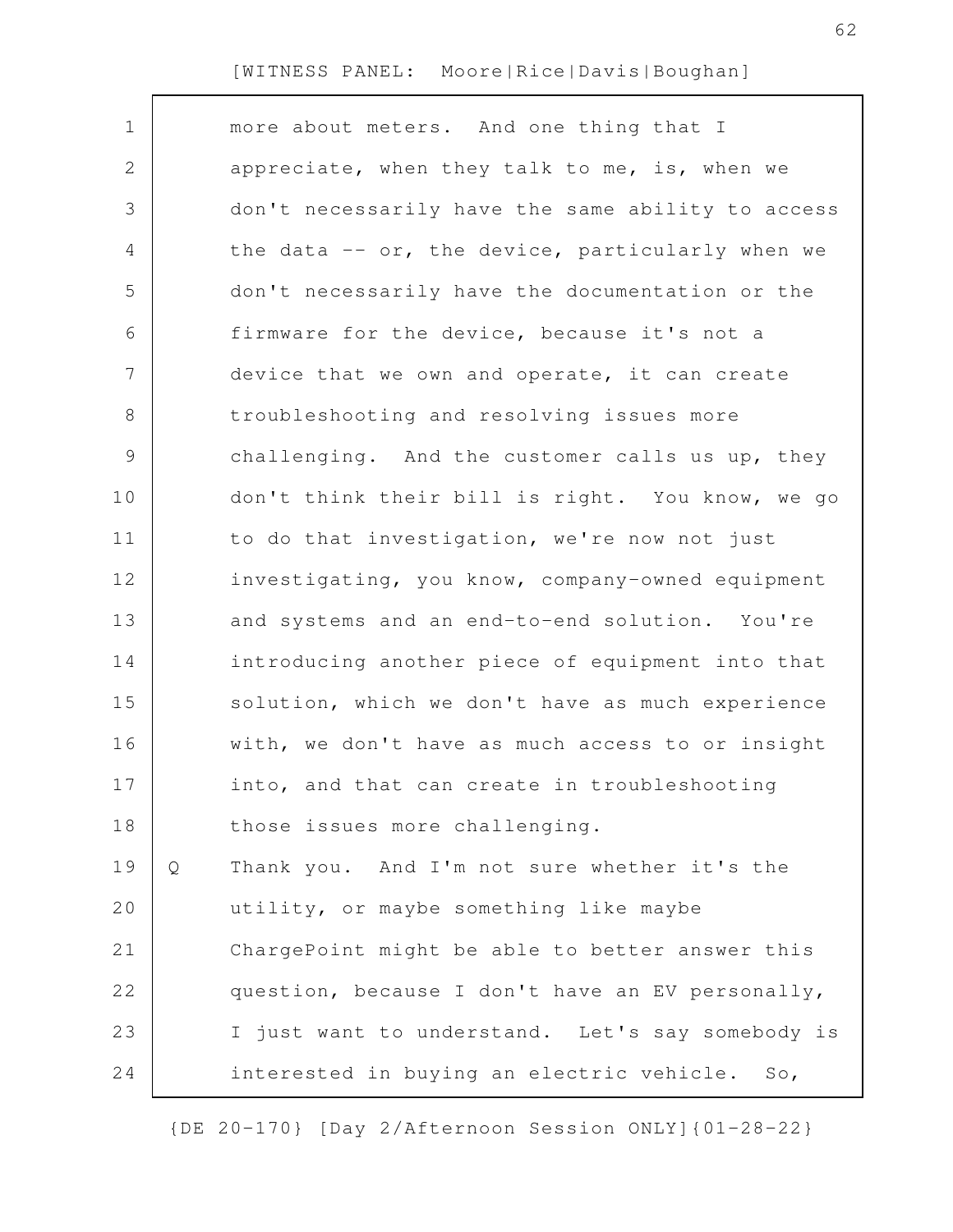| $\mathbf 1$   |   | they're going to go to some dealer, and maybe     |
|---------------|---|---------------------------------------------------|
| 2             |   | it's not a dealer, Tesla I heard that they do it  |
| 3             |   | themselves. So, what happens from the beginning,  |
| 4             |   | like from -- I'm using "dealer", within quotes,   |
| 5             |   | you go to the dealer, you buy a car. They give    |
| 6             |   | you a device. Just want to understand what the    |
| 7             |   | process is, to ultimately have the device put in  |
| 8             |   | your home that helps them charge the car?         |
| $\mathcal{G}$ |   | So, if you are $-$ if you think that              |
| 10            |   | this is not your wheelhouse, then I'm going to    |
| 11            |   | ask that question to others. But it would help    |
| 12            |   | me if somebody responses and gives me a sense.    |
| 13            | Α | (Rice) Mr. Boughan is probably familiar with the  |
| 14            |   | process, as a result of being involved with some  |
| 15            |   | of the Eversource make-ready programs, where      |
| 16            |   | we're installing that type of infrastructure for  |
| 17            |   | customers.                                        |
| 18            | Α | (Boughan) Sure. So, it really depends on which    |
| 19            |   | OEM and what they're selling with the vehicle.    |
| 20            |   | But, in general, if you were to buy an electric   |
| 21            |   | vehicle, most of them today come with a dumb      |
| 22            |   | charger, so, a basic Level 2 connector. You       |
| 23            |   | would still need, at that point, to get an        |
| 24            |   | electrician, most likely, unless you already have |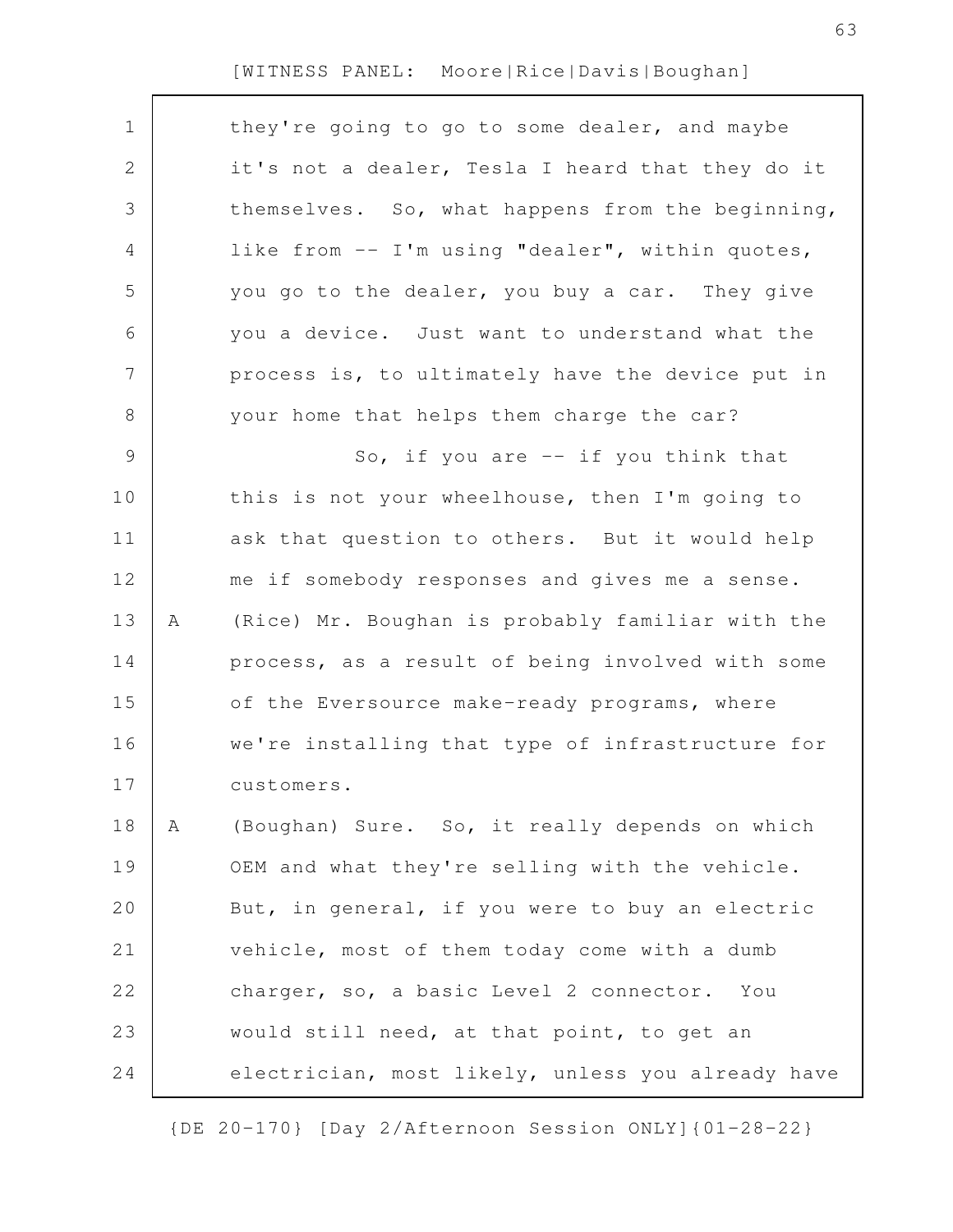one in your garage, to still a 240 volt plug or to hardwire a smart Level 2 charger, which you would need to purchase, and they're available for purchase at Home Depot. That's the basics of what would need to happen. They all come with a non-smart device, which you could plug into any 240 volt plug that you'd likely, again, need to get an electrician to install that in your garage, unless you already had it. I hope that answers. Q Yes. That's good. So that -- but that L2 device, if it's a smart device, how is it different from the other one that you said, you know, it's not smart? So, what I'm trying to get at is, do those devices allow, you know, electricity going both ways? And probably that's way too much at this point, but I'm trying to understand. What do they do? A (Boughan) Yes. Sure. So, at this point, bidirectional charging is limited to a single electric vehicle. It's really -- the Nissan Leaf is the only vehicle that can really do bidirectional charging at this point. It would be exceedingly rare for someone to have -- well, 1 2 3 4 5 6 7 8 9 10 11 12 13 14 15 16 17 18 19 20 21 22 23 24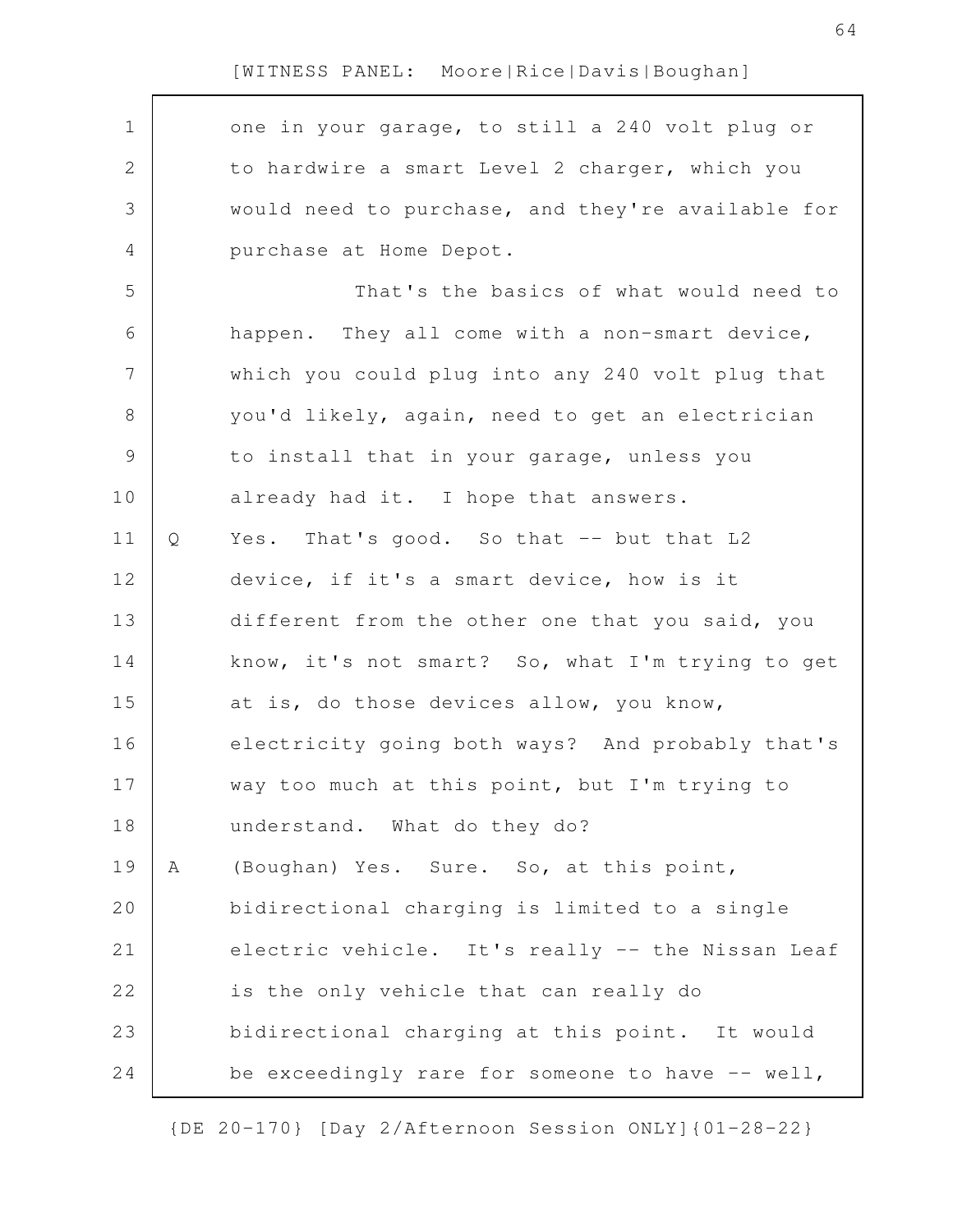$\Gamma$ 

| $\mathbf 1$   |   | I guess the Ford F-150 is the latest one that I   |
|---------------|---|---------------------------------------------------|
| 2             |   | guess can also do bidirectional charging. For     |
| 3             |   | the most part, they're not available on vehicles. |
| 4             |   | And, for the most part, most residential          |
| 5             |   | customers would not have a bidirectional charger  |
| 6             |   | installed in their home.                          |
| 7             |   | The difference between a, you know,               |
| 8             |   | smart charger and a dumb charger is that the      |
| $\mathcal{G}$ |   | smart charger, as we discussed, can measure       |
| 10            |   | kilowatt -- kilowatt-hour usage, can be           |
| 11            |   | scheduled, you can program it to schedule your    |
| 12            |   | vehicle whenever you'd like it to, versus a dumb  |
| 13            |   | charger is really just a plug into a wall.        |
| 14            |   | Some vehicles you can do the same                 |
| 15            |   | functionality that's available on the smart       |
| 16            |   | charger from your vehicle. So, that's vehicle     |
| 17            |   | telematics. So, you could schedule the charging   |
| 18            |   | through your car on a dumb charger. But the       |
| 19            |   | difference between the two types of chargers is a |
| 20            |   | smart charger and a not smart charger.            |
| 21            | Q | Thank you. That helps. So, on deploying load      |
| 22            |   | management, I want to understand, like you have,  |
| 23            |   | you know, customers who are willing to be part of |
| 24            |   | that program. Now, when you are trying to manage  |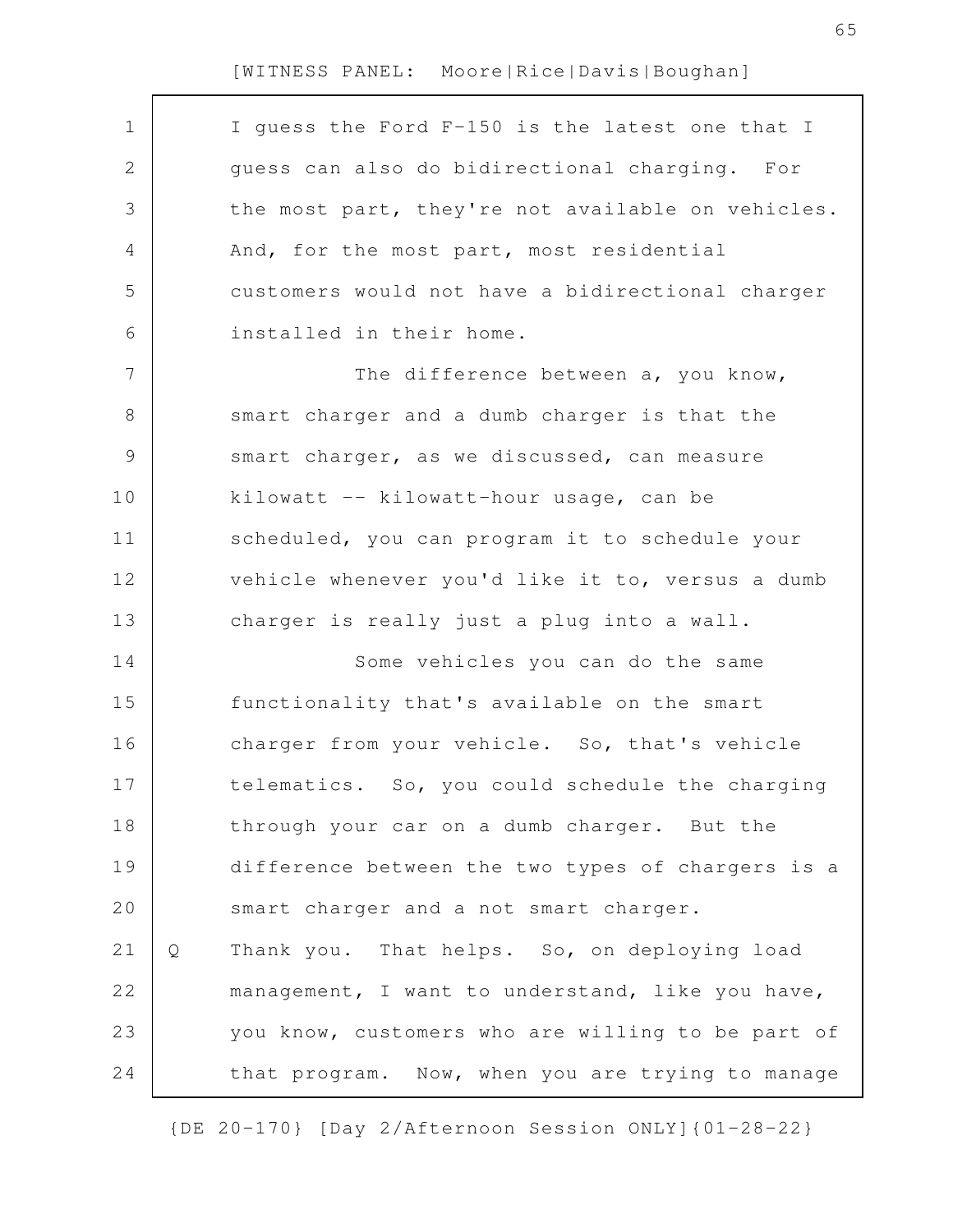Г

| $\mathbf 1$    |   | peak hours or peaks and you're trying to reduce   |
|----------------|---|---------------------------------------------------|
| $\mathbf{2}$   |   | the cost, do you sort of choose which customer    |
| 3              |   | you're going to now ask to go off? Or, is it      |
| 4              |   | like all of them will be going off, and on? I'm   |
| 5              |   | trying to understand that.                        |
| 6              | A | (Rice) I think, initially, the expectation is     |
| $\overline{7}$ |   | that all customers would likely be curtailed at   |
| 8              |   | the same period, for eight hours, you know, every |
| $\mathsf 9$    |   | day in the summer. And that period would likely   |
| 10             |   | overlap with the peak periods that the            |
| 11             |   | time-of-use rates are seeking to encourage        |
| 12             |   | customers to shift charging away from.            |
| 13             |   | You know, as the program -- as we learn           |
|                |   | more, and if the program gets larger, and we feel |
| 14             |   |                                                   |
| 15             |   | that there are opportunities to further optimize  |
| 16             |   | that load management, by, you know, having some   |
| 17             |   | customers in one tranche and another customers in |
| 18             |   | another tranche to kind of stagger charging, to   |
| 19             |   | potentially target a secondary peak, then we      |
| 20             |   | would seek to do so. But, initially, yes, I       |
| 21             |   | think it's fair to assume that we would start     |
| 22             |   | with curtailing all customers at roughly the same |
| 23             |   | period.                                           |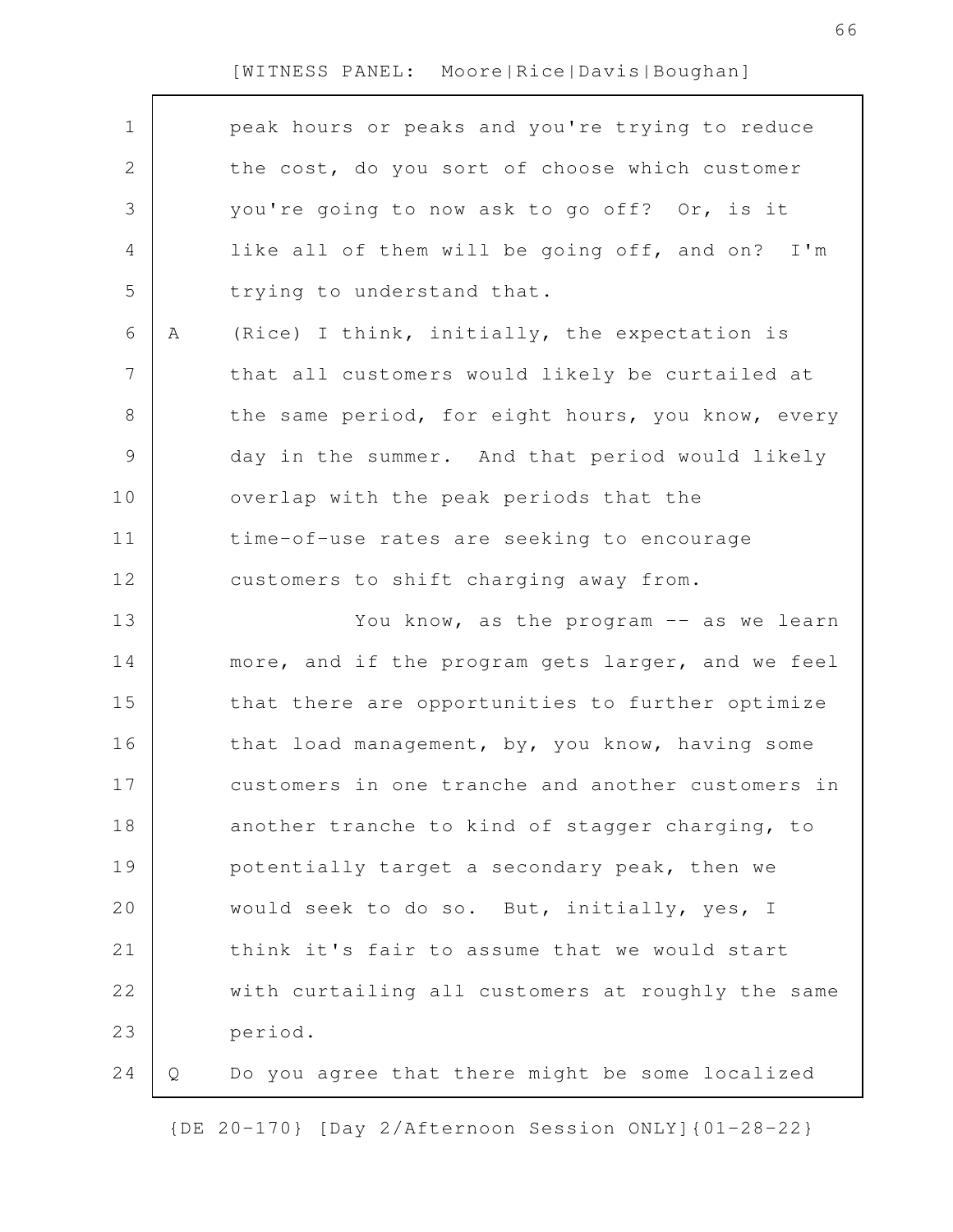| $\mathbf 1$  |   | situations where it would be great to have the    |
|--------------|---|---------------------------------------------------|
| $\mathbf{2}$ |   | ability to say "okay, herein I'm not going to now |
| 3            |   | allow them to charge, because it's going to cause |
| 4            |   | problems for the grid, but I'm going to let       |
| 5            |   | others who are in the rest of the part of the     |
| 6            |   | grid, you know, that they could still continue    |
| 7            |   | doing it"? Can that kind of flexibility be        |
| $8\,$        |   | introduced in the future? Is that something also  |
| 9            |   | you have thought about or at least you have in    |
| 10           |   | mind?                                             |
| 11           | Α | (Rice) Absolutely. Yes. You know, if we found     |
| 12           |   | opportunities, we would take advantage of having  |
| 13           |   | the flexibility to address them.                  |
| 14           | Q | So, if you go to -- just a moment. I'm just       |
| 15           |   | looking at the list of my questions. Some of      |
| 16           |   | them, I have to admit that Department of Energy's |
| 17           |   | questions were excellent. They helped me get the  |
| 18           |   | answers to a lot of them. So, anyway, I'm         |
| 19           |   | thinking through it. Just bear with me.           |
| 20           |   | So, if you go to Exhibit 13, I think it           |
| 21           |   | was 13, let me go there. And I'm guessing it was  |
| 22           |   | Bates Page 023. Yes. You're all there?            |
| 23           | Α | (Davis) Yes.                                      |
| 24           | Q | So, you know, you mentioned all of these models,  |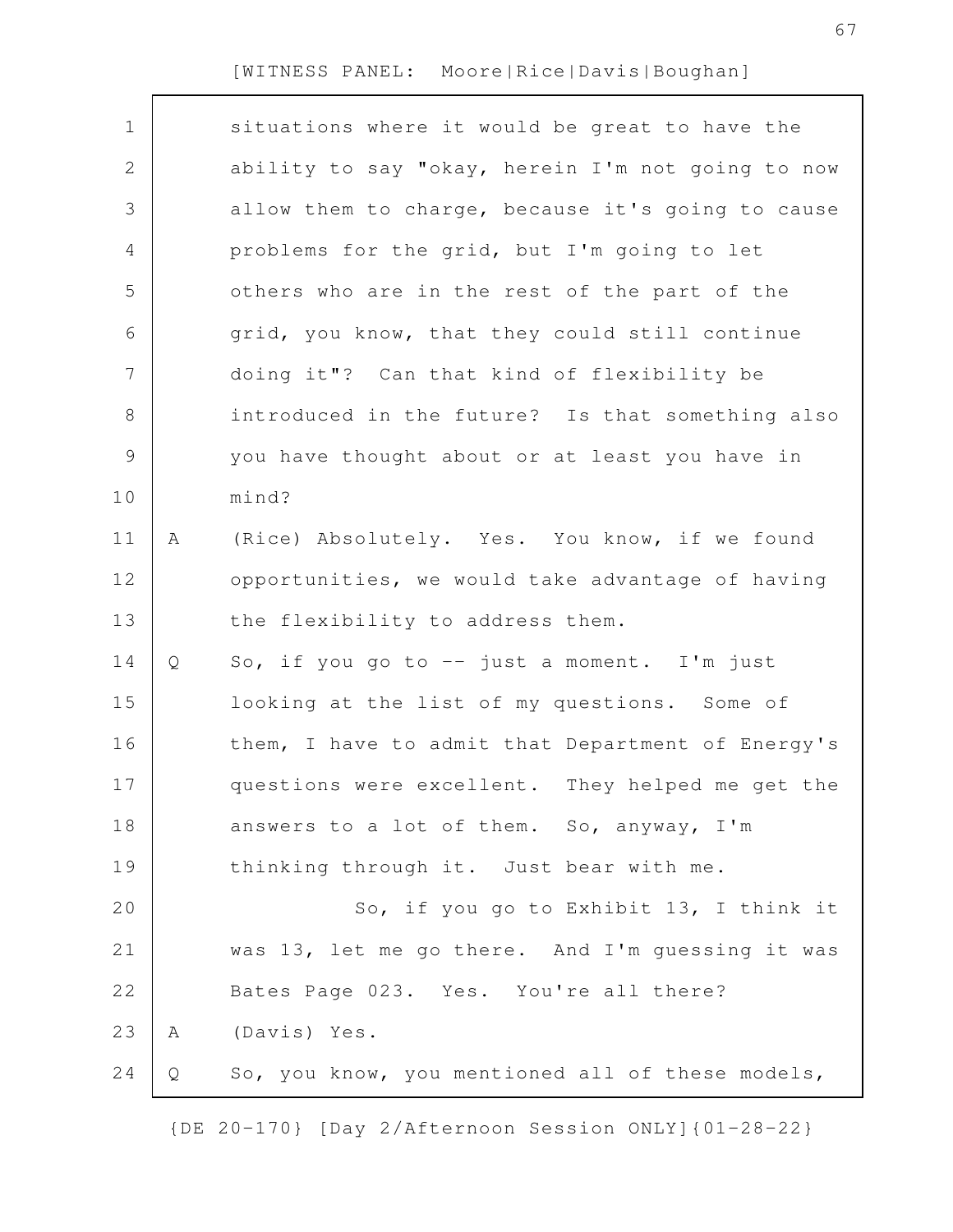EVSE models, "VE Supercharger" -- sorry, "V3", "V2 Supercharger", and then "Express 100", and then "Express 100" again. So, is it possible to give us the specification of those models? And I'm also curious whether, in Massachusetts and Connecticut, the universe of the models is larger? And, so, there might be other models that are also important when you think in terms of expanding the use of, you know, charging going forward. So, I'm trying to  $-$  so, my question, and this is going to be a record request, I would love to see the specifications associated with those models, including the ones that are commonly used in Mass. and CT. SPECIAL CMSR. ROSS: Just a clarification. I thought you requested the specifications in the earlier record request? CMSR. CHATTOPADHYAY: I actually did. I did. So, thank you. I had already -- that's one of the record requests. SPECIAL CMSR. ROSS: I think it's "Exhibit 29" now. 1 2 3 4 5 6 7 8 9 10 11 12 13 14 15 16 17 18 19 20 21 22 23 24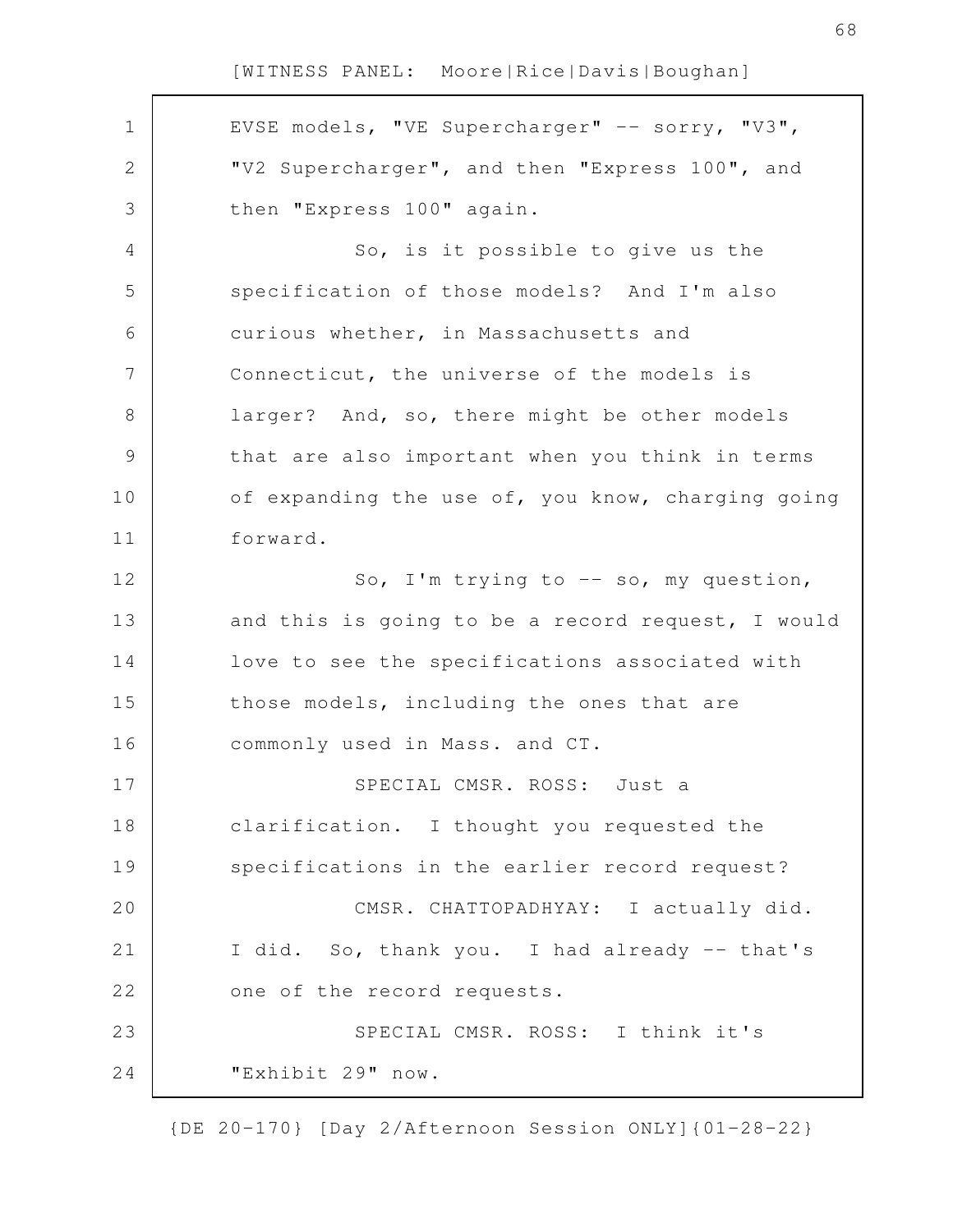CMSR. CHATTOPADHYAY: Okay. SPECIAL CMSR. ROSS: And it should -it should include the commonly used equipment in New Hampshire, as well as in the surrounding New England states. CMSR. CHATTOPADHYAY: So, I think what you are clarifying here is that it's possible in that list something get  $-$ - drops out, and you want to make sure that's included, if it's in New Hampshire. That's what you're saying? SPECIAL CMSR. ROSS: Yes. CMSR. CHATTOPADHYAY: Yes. Thank you. WITNESS BOUGHAN: So, just to clarify, you previously asked for the specifications for residential chargers. CMSR. CHATTOPADHYAY: Okay. So, that's why there is a difference. So, this is an additional -- WITNESS BOUGHAN: Yes. CMSR. CHATTOPADHYAY: Okay. WITNESS BOUGHAN: Now, you're asking for Level 3 chargers that are -- CMSR. CHATTOPADHYAY: Yes. I'm asking for -- sorry. 1 2 3 4 5 6 7 8 9 10 11 12 13 14 15 16 17 18 19 20 21 22 23 24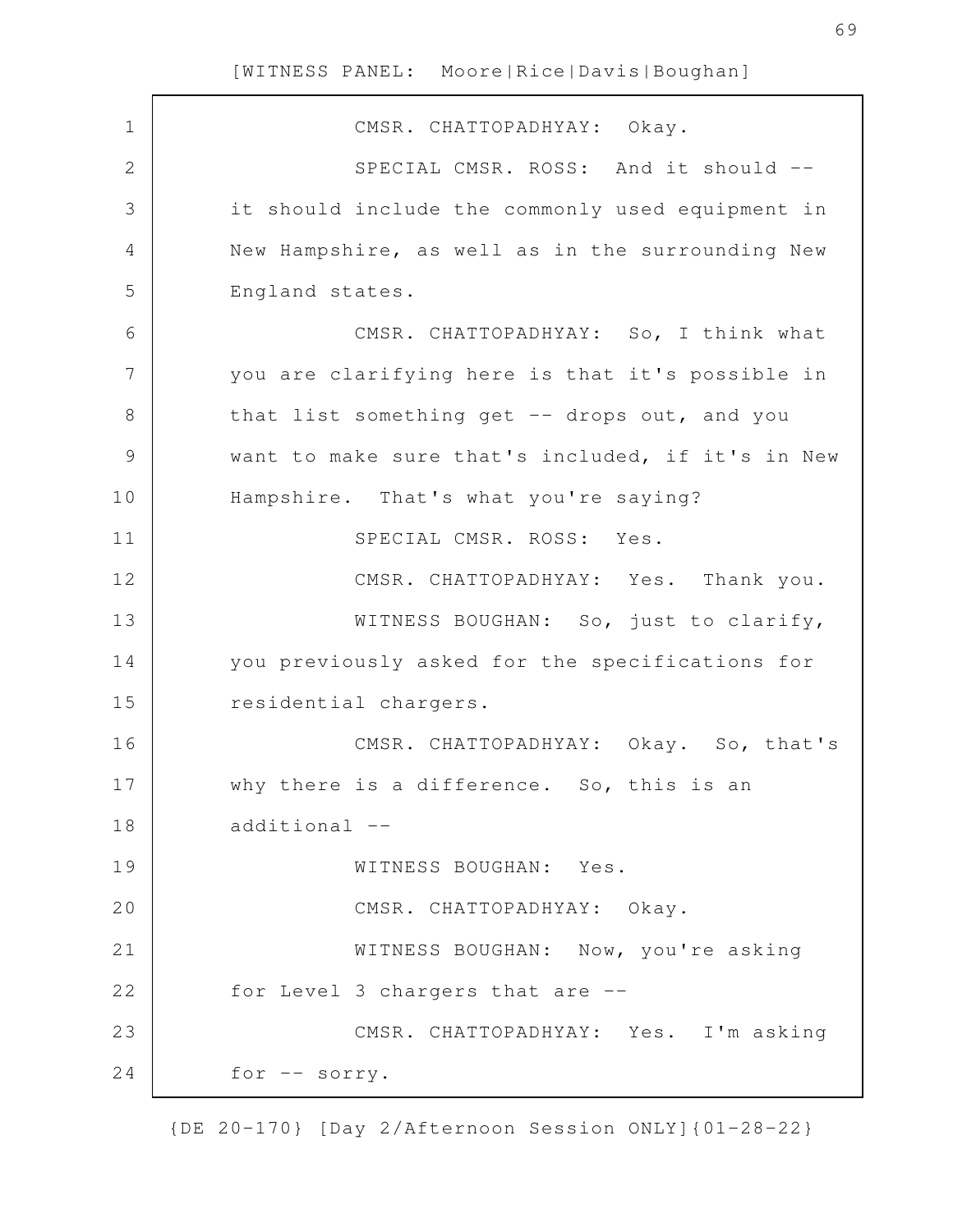$\mathsf{r}$ 

| $\mathbf 1$   | WITNESS BOUGHAN: You're asking for                  |
|---------------|-----------------------------------------------------|
| $\mathbf{2}$  | commercial? Sorry.                                  |
| 3             | CMSR. CHATTOPADHYAY: Yes.                           |
| 4             | WITNESS BOUGHAN: Okay. And I'm sure                 |
| 5             | it's coming. Are you asking for the                 |
| 6             | specifications for Level 2 chargers that are        |
| 7             | commonly used by commercial customers?              |
| $8\,$         | CMSR. CHATTOPADHYAY: No. As I thought               |
| $\mathcal{G}$ | through it, of course, I've been asking questions   |
| 10            | on different aspects, so, I lost the thread. But    |
| 11            | these are really for the high-draw facilities.      |
| 12            | WITNESS BOUGHAN: Okay.                              |
| 13            | CMSR. CHATTOPADHYAY: So, that's what I              |
| 14            | want to know. So, this is an additional record      |
| 15            | request.                                            |
| 16            | BY CMSR. CHATTOPADHYAY:                             |
| 17            | Just quickly, explain what is "throttling" and<br>Q |
| 18            | "scheduling"? Is that the "on" and "off"?           |
| 19            | (Boughan) So, Brian, I can take this one.<br>Α      |
| 20            | So, "throttling" would be if you want               |
| 21            | to reduce the power that the charger is drawing.    |
| 22            | So, for example, if a residential Level 2 home      |
| 23            | charger could take, say, 6 kilowatts, you would     |
| 24            | throttle it down so that it could only take 3.      |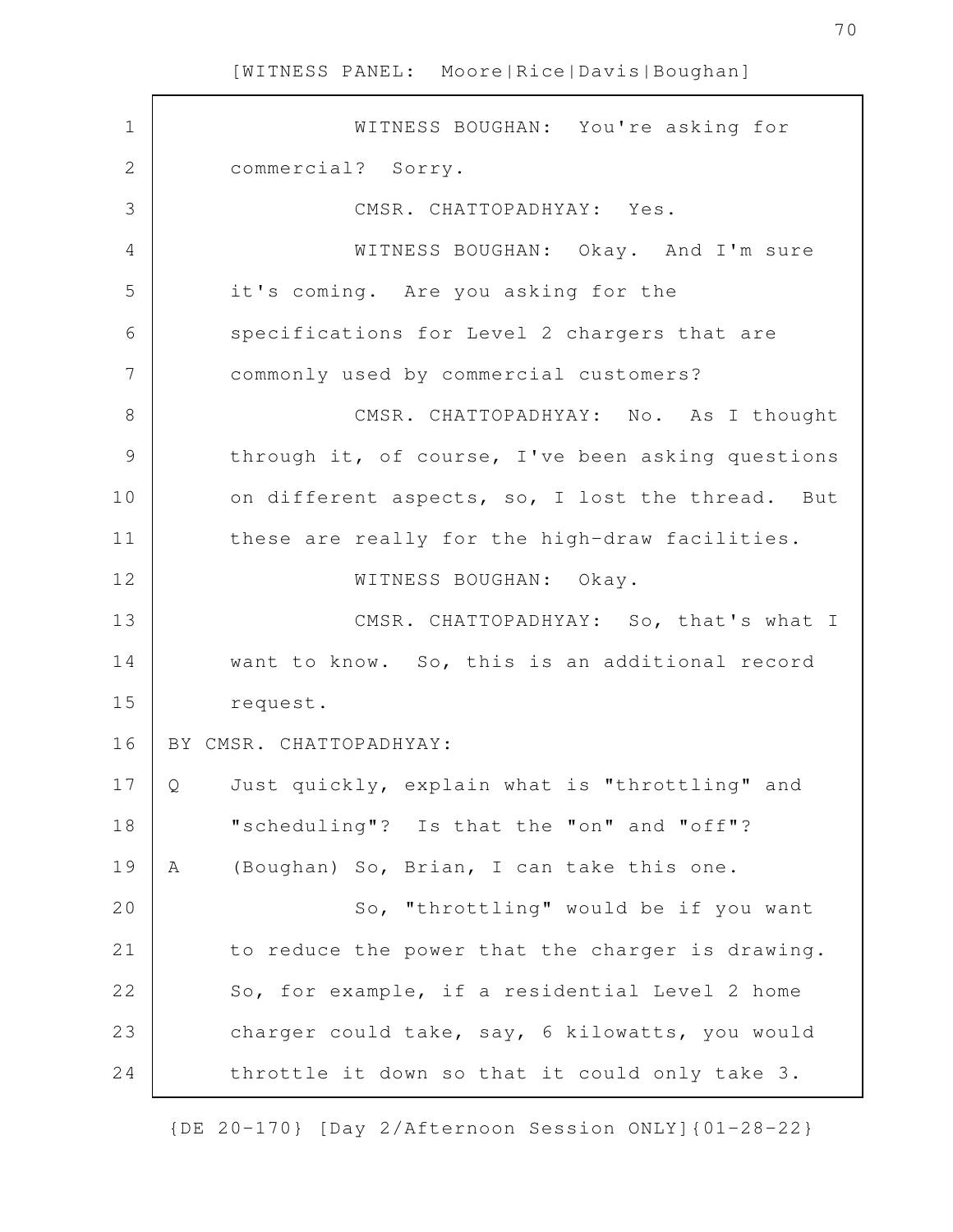| $\mathbf 1$   | Q | Okay.                                             |
|---------------|---|---------------------------------------------------|
| $\mathbf{2}$  | Α | (Boughan) "Scheduling" is where you know that the |
| 3             |   | car needs a certain charge by 6:00 a.m. But the   |
| 4             |   | driver is indifferent to the time in which that   |
| 5             |   | battery gets filled. So, you could either charge  |
| 6             |   | it from 9:00 to 12:00, or 12:00 to 3:00, or 3:00  |
| 7             |   | to 6:00, or you could charge it for an hour at    |
| 8             |   | 9:00, an hour at 12:00, an hour at 3:00. And      |
| $\mathcal{G}$ |   | "scheduling" means you can optimize across all    |
| 10            |   | the assets that you have visibility in, to make   |
| 11            |   | sure that you're achieving your end goal,         |
| 12            |   | whatever that is.                                 |
| 13            |   | So, whether it's to have a smooth                 |
| 14            |   | charge across the entire system or to have a      |
| 15            |   | specific, you know, target for, say, a            |
| 16            |   | neighborhood. So, that's "scheduling".            |
| 17            | Q | So, is that possible in the Load Management       |
| 18            |   | proposal that you have right now? Is throttling   |
| 19            |   | and scheduling possible with the load             |
| 20            |   | management -- go ahead. Sorry.                    |
| 21            | Α | (Rice) Yes. We believe it will be possible.       |
| 22            | Q | Are you -- is your proposal that you're going to  |
| 23            |   | use it?                                           |
| 24            | Α | (Rice) If there are opportunities to use          |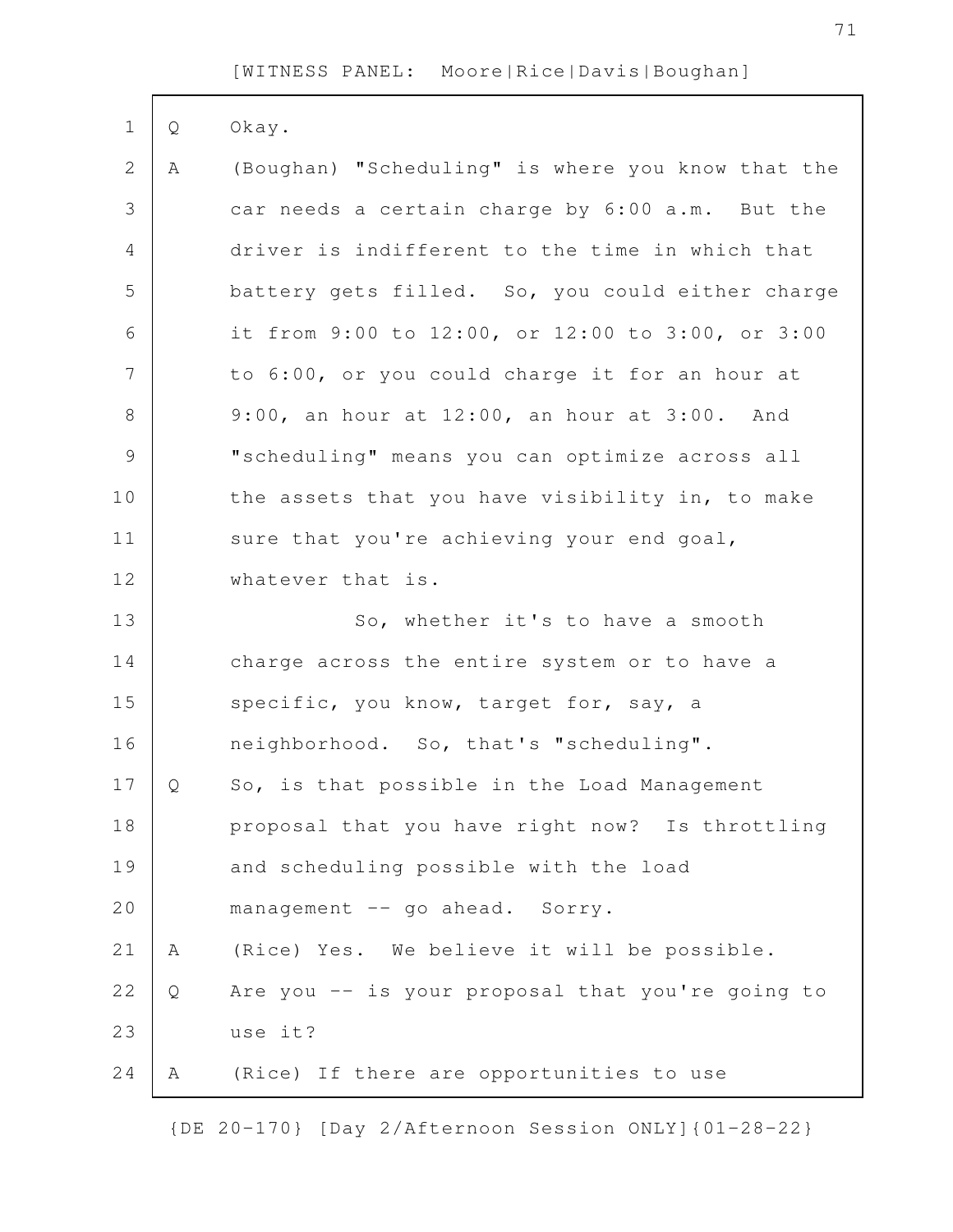| $\mathbf 1$    |   | throttling and scheduling to add value, then, we  |
|----------------|---|---------------------------------------------------|
| $\mathbf{2}$   |   | will -- yes, we will execute those opportunities. |
| 3              | Q | But that would still be implemented for all of    |
| 4              |   | the, you know, participants at the same time?     |
| 5              | Α | (Rice) Not necessarily. I think, when you get     |
| 6              |   | into those solutions, they're intended to create  |
| $\overline{7}$ |   | opportunities to maybe optimize a certain portion |
| $8\,$          |   | of the distribution system, where there may be a  |
| 9              |   | certain portion of the total number of            |
| 10             |   | participants.                                     |
| 11             | Q | Yes. My question was, like you had explained a    |
| 12             |   | while ago that, initially, you're, you know, sort |
| 13             |   | of proposing that the program, the Load           |
| 14             |   | Management Program, could be something that's     |
| 15             |   | going to be on and off for everyone at the same   |
| 16             |   | time. And this sounds like you are open to the    |
| 17             |   | considerations that I had raised previously. So,  |
| 18             |   | I'm trying to address the grid situation in local |
| 19             |   | areas, and sort of using throttling and           |
| 20             |   | scheduling to the advantage of running a more     |
| 21             |   | efficient grid.                                   |
| 22             | Α | (Rice) Absolutely. Yes.                           |
| 23             | Q | Okay.                                             |
| 24             | Α | (Rice) That is our ultimate goal. I just want to  |
|                |   |                                                   |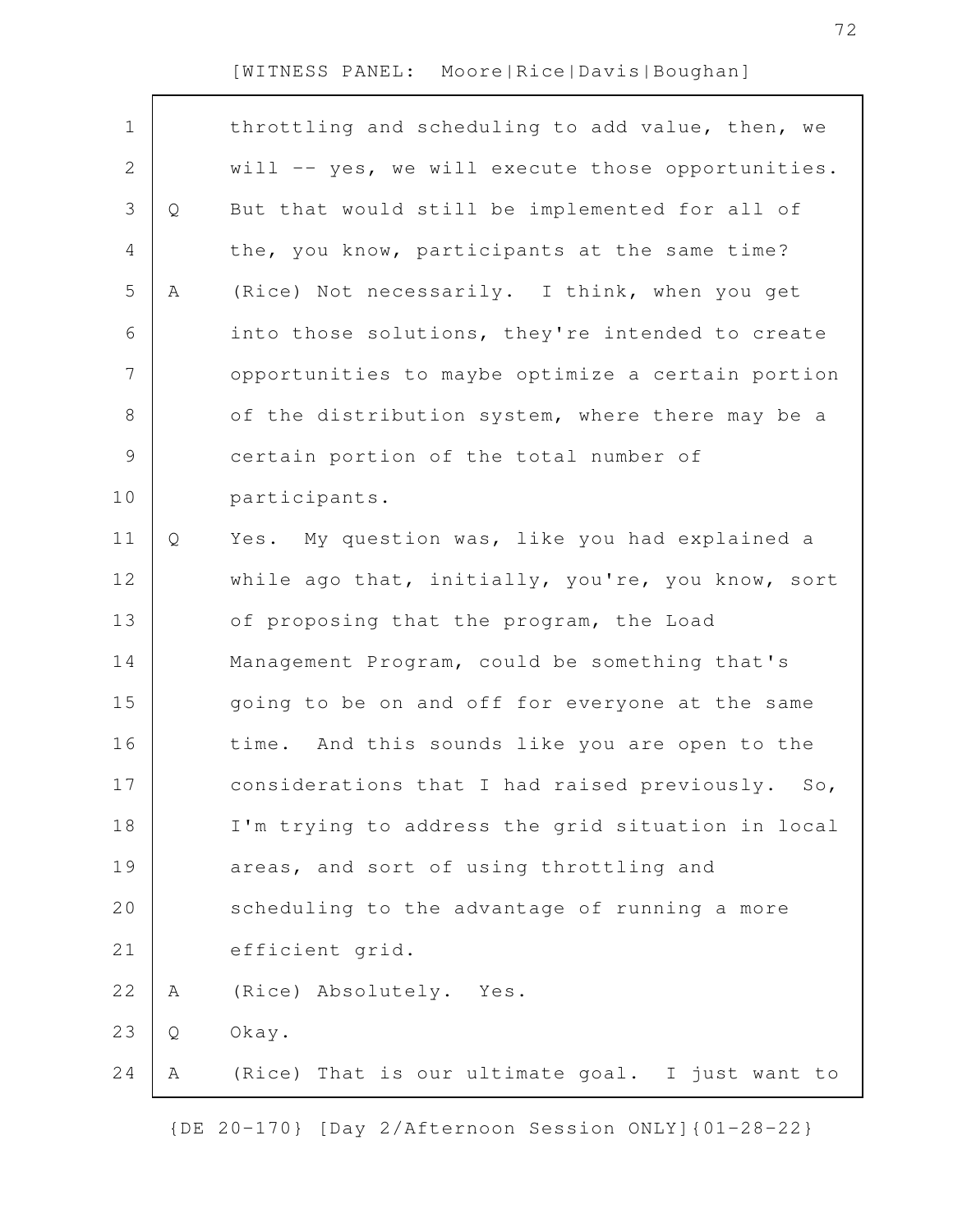| $\mathbf 1$    |   | be clear, you know, we need information to do    |
|----------------|---|--------------------------------------------------|
| $\mathbf{2}$   |   | that effectively that we don't have right now.   |
| 3              |   | And we won't even have probably on day one.      |
| $\overline{4}$ | Q | Okay.                                            |
| 5              | Α | (Rice) But, on day one, it's most likely that    |
| 6              |   | you're going to be, you know, putting all --     |
| $\overline{7}$ |   | you're going to be treating all customers        |
| 8              |   | similarly. But, as you get more information, and |
| $\mathcal{G}$  |   | you identify more opportunities, then you start  |
| 10             |   | to execute those more sophisticated solutions.   |
| 11             | Q | Very quickly, if somebody knows. Just out of     |
| 12             |   | curiosity, I can also spend some time later and  |
| 13             |   | figure this out, but what is the current         |
| 14             |   | on-peak/off-peak ratio associated with the       |
| 15             |   | Residential OTOD offering?                       |
| 16             | Α | (Davis) Give me a minute. I'll give it to you    |
| 17             |   | just in a second.                                |
| 18             |   | MR. BUCKLEY: I can note that, at                 |
| 19             |   | Exhibit 13, Bates Page 011, it shows that, the   |
| 20             |   | kilowatt-hour at least. You can deduce the       |
| 21             |   | ratio.                                           |
| 22             |   | CMSR. CHATTOPADHYAY: Okay. You said              |
| 23             |   | "Exhibit 13", Page what?                         |
| 24             |   | MR. BUCKLEY: Bates Page 011, I think.            |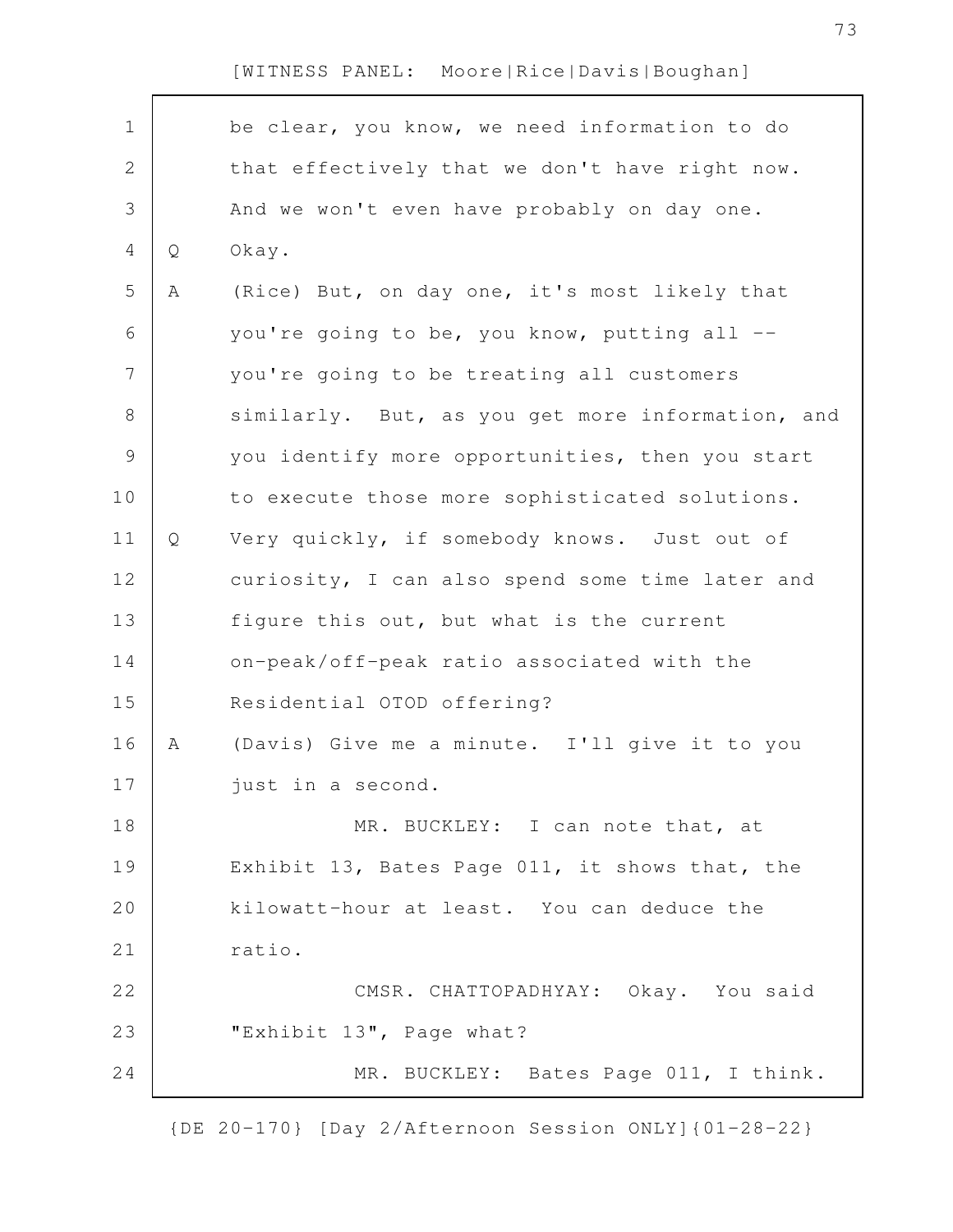CMSR. CHATTOPADHYAY: Bates Page 011, okay. Thanks. That's all I have for now. Thank you. WITNESS DAVIS: Hey, this is Ed. I wanted to respond to the two earlier questions about the five years of data. And, so, I can provide  $-$  readily provide the average usage per customer for each of the last five years, this is residential. And we believe, with a few days' effort, we should be able to pull together a frequency distribution around those amounts. CMSR. CHATTOPADHYAY: Excellent. WITNESS DAVIS: I don't know of the timeframe of this, but maybe that's a procedural thing later, but would you like us just to read those in, the five averages? Or, what's your preference at this point? SPECIAL CMSR. ROSS: I would appreciate the five averages now. That would be helpful. WITNESS DAVIS: Okay. So, I have 2017 through 2021. And this is a little unusual, but the average is -- the average residential usage is as follows, respectively: 592, 621, 598, 629, 1 2 3 4 5 6 7 8 9 10 11 12 13 14 15 16 17 18 19 20 21 22 23 24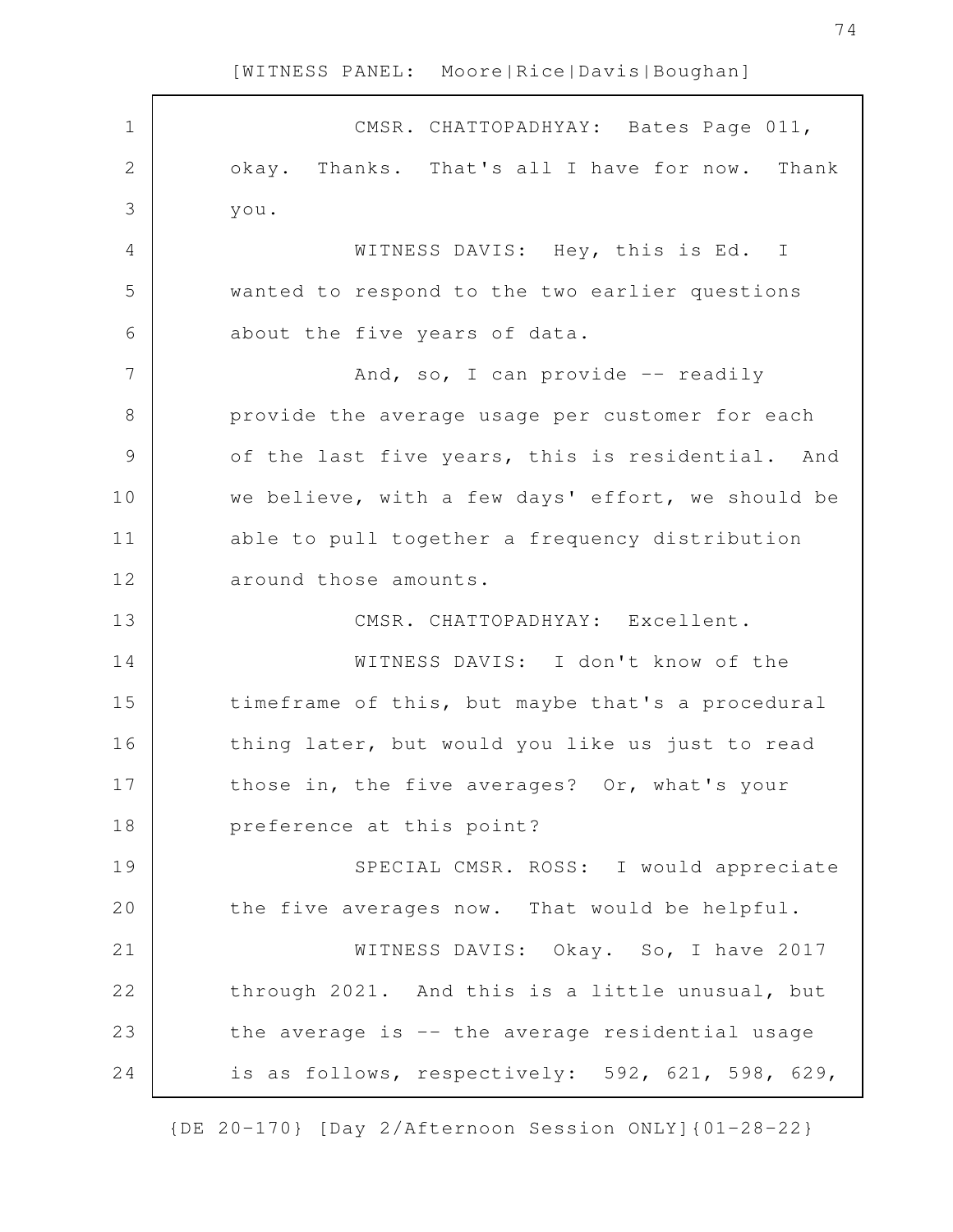and 628. I also note, there is growth in customers each year by about 1 percent. But these numbers, they kind of go up, and then drop, and then go back up again. But what you're really seeing is -- I think is a bit of an anomaly with 2018. But, on average, you saw a pretty significant increase in 2020. It went from about 600 to about 630, and stayed there for two years. So, I think that's sort of the impact largely of the pandemic, and higher, as I would expect, residential usage. Because I think it was trending down a little bit, or at least at a lower level, it was, on average, there at a lower level, and then it jumped, you know, over 5 percent, and stayed there for two years. SPECIAL CMSR. ROSS: Thank you. 1 2 3 4 5 6 7 8 9 10 11 12 13 14 15 16 17

WITNESS DAVIS: And, then -- you're welcome. And, then, I think the frequency distribution will give a better insight into, you know, what's happening. And we're going to do  $-$ I think we're trying to do 100 kilowatt-hour blocks, so that should give you a good story of how that distributes around those averages. 18 19 20 21 22 23 24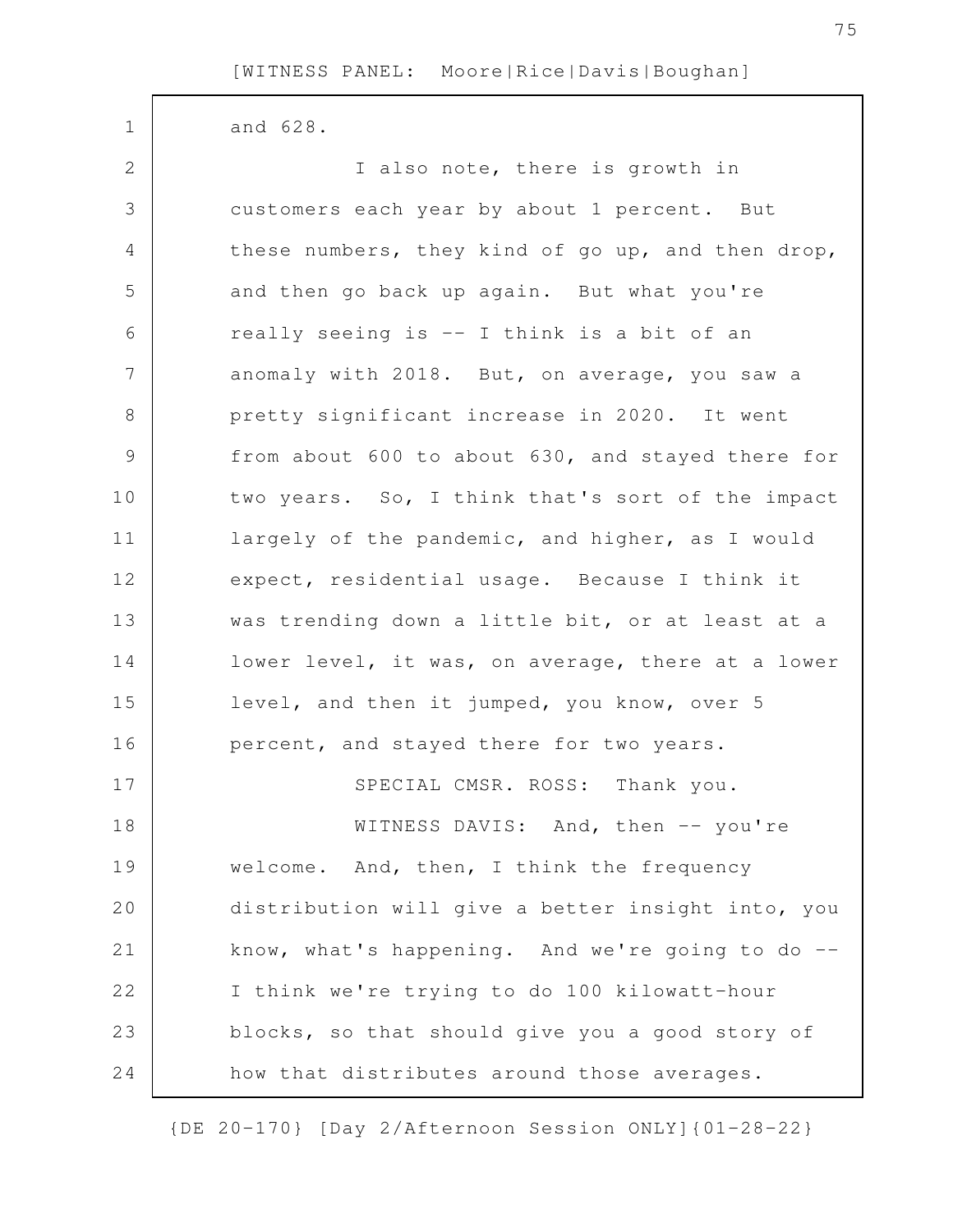| $\mathbf 1$    | CMSR. CHATTOPADHYAY: Yes.<br>That was                |
|----------------|------------------------------------------------------|
| $\mathbf 2$    | the intent. So, thank you.                           |
| 3              | WITNESS DAVIS: Okay. You're welcome.                 |
| 4              | CHAIRMAN GOLDNER: Okay. Just from a                  |
| 5              | time perspective, I think what we'll do is I'll      |
| 6              | go through a questions from the Chair, and then      |
| $\overline{7}$ | we'll move to Ms. Chiavara for redirect, and then    |
| $8\,$          | take a break. I don't have too many questions.       |
| $\mathsf 9$    | BY CHAIRMAN GOLDNER:                                 |
| 10             | So, first, I'd like to go to Exhibit 4,<br>Q         |
| 11             | Bates 028. There's a very nice table there,          |
| 12             | Table 1, that talks about the budget and enrolled    |
| 13             | customers for the Load Management Program.           |
| 14             | And I would just like to confirm or                  |
| 15             | maybe get the Eversource ask. You know, what is      |
| 16             | your ask? Are you saying that, in order to           |
| 17             | implement the Load Management Program, you need      |
| 18             | between a million and a million four, plus 200K      |
| 19             | in EM&V, and that's what you need to sort of         |
| 20             | launch this with a five-year time horizon?<br>Is     |
| 21             | that correct?                                        |
| 22             | (Rice) Let me just get to the table myself.<br>Α     |
| 23             | Sure. It's on Bates 028, Exhibit 4. I'm looking<br>Q |
| 24             | in the blue box in the lower right-hand side,        |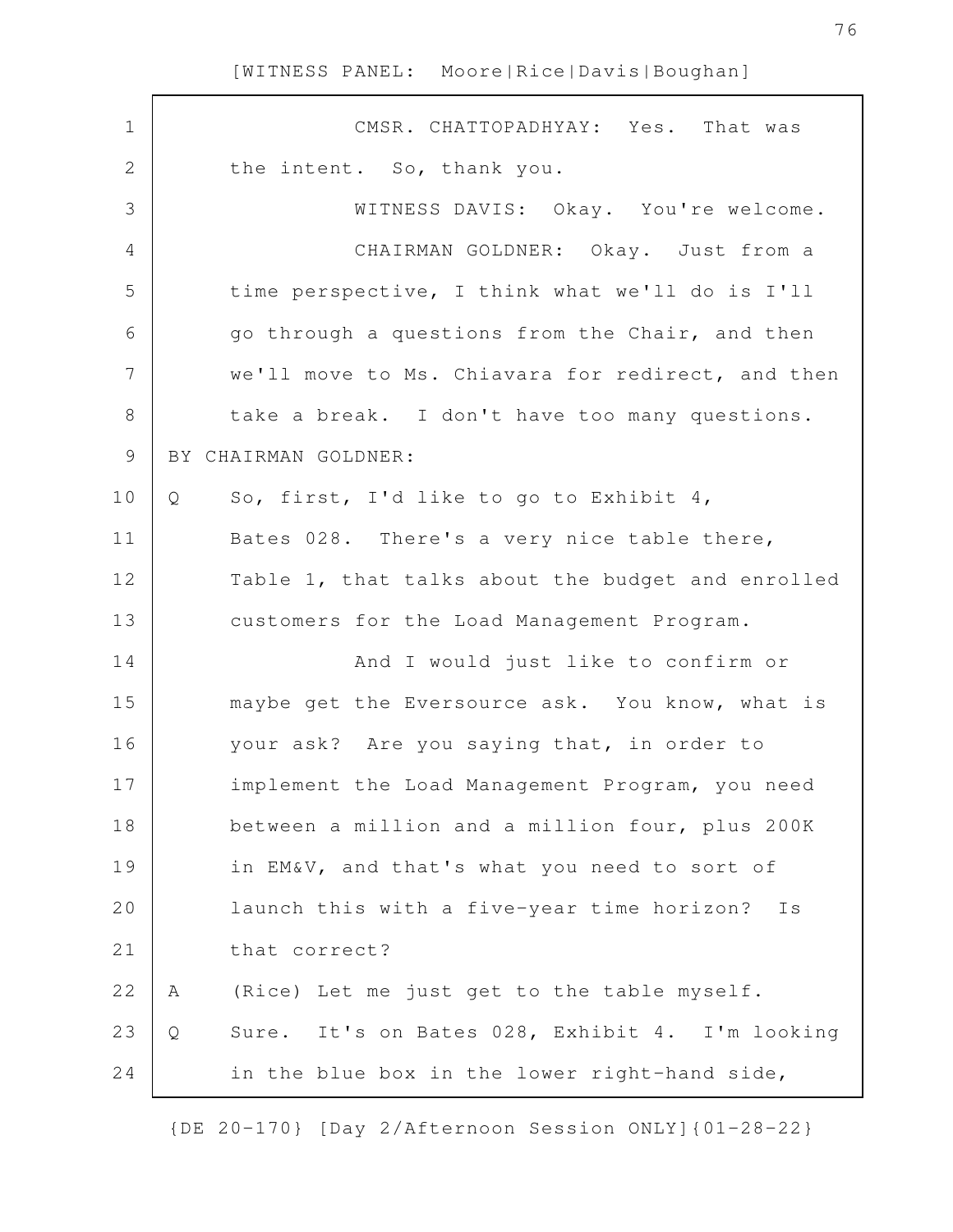| under "Total", for the five-year total.<br>$\mathbf 1$<br>2<br>So, in that box, it says it's between<br>3<br>985K and 1.4 million. And, in the footnote, it<br>4<br>talks about "EM&V costs", which above are<br>5<br>estimated at about 200K. I just want to --<br>6<br>(Rice) Yes. Just to --<br>Α<br>$\overline{7}$<br>Yes. I'm just trying to validate your ask.<br>Q<br>8<br>That's all. Go ahead.<br>9<br>Α<br>(Rice) So, just to quickly clarify, while on the<br>10<br>subject of EM&V costs, we're actually not<br>11<br>proposing to conduct EM&V for this program. So,<br>12<br>we -- our proposal wouldn't be to recover that<br>13<br>200K. But that is unusual for these types of<br>14<br>programs. Usually, they're executed within the<br>15<br>context of a energy efficiency program, and EM&V<br>16<br>would apply and would be recommended.<br>17<br>But, because we're really proposing it<br>18<br>here as an alternative to a separately-metered<br>time-of-use rate, we felt it reasonable to omit<br>19<br>20<br>the EM&V component just as a cost containment<br>21<br>measure.<br>22<br>So, the ask is correct, you know,<br>23<br>for $--$ if we were to $--$ if you wanted us to<br>24<br>implement this as a means of encouraging |  |  |
|------------------------------------------------------------------------------------------------------------------------------------------------------------------------------------------------------------------------------------------------------------------------------------------------------------------------------------------------------------------------------------------------------------------------------------------------------------------------------------------------------------------------------------------------------------------------------------------------------------------------------------------------------------------------------------------------------------------------------------------------------------------------------------------------------------------------------------------------------------------------------------------------------------------------------------------------------------------------------------------------------------------------------------------------------------------------------------------------------------------------------------------------------------------------------------------------------------------------------------------------------------------|--|--|
|                                                                                                                                                                                                                                                                                                                                                                                                                                                                                                                                                                                                                                                                                                                                                                                                                                                                                                                                                                                                                                                                                                                                                                                                                                                                  |  |  |
|                                                                                                                                                                                                                                                                                                                                                                                                                                                                                                                                                                                                                                                                                                                                                                                                                                                                                                                                                                                                                                                                                                                                                                                                                                                                  |  |  |
|                                                                                                                                                                                                                                                                                                                                                                                                                                                                                                                                                                                                                                                                                                                                                                                                                                                                                                                                                                                                                                                                                                                                                                                                                                                                  |  |  |
|                                                                                                                                                                                                                                                                                                                                                                                                                                                                                                                                                                                                                                                                                                                                                                                                                                                                                                                                                                                                                                                                                                                                                                                                                                                                  |  |  |
|                                                                                                                                                                                                                                                                                                                                                                                                                                                                                                                                                                                                                                                                                                                                                                                                                                                                                                                                                                                                                                                                                                                                                                                                                                                                  |  |  |
|                                                                                                                                                                                                                                                                                                                                                                                                                                                                                                                                                                                                                                                                                                                                                                                                                                                                                                                                                                                                                                                                                                                                                                                                                                                                  |  |  |
|                                                                                                                                                                                                                                                                                                                                                                                                                                                                                                                                                                                                                                                                                                                                                                                                                                                                                                                                                                                                                                                                                                                                                                                                                                                                  |  |  |
|                                                                                                                                                                                                                                                                                                                                                                                                                                                                                                                                                                                                                                                                                                                                                                                                                                                                                                                                                                                                                                                                                                                                                                                                                                                                  |  |  |
|                                                                                                                                                                                                                                                                                                                                                                                                                                                                                                                                                                                                                                                                                                                                                                                                                                                                                                                                                                                                                                                                                                                                                                                                                                                                  |  |  |
|                                                                                                                                                                                                                                                                                                                                                                                                                                                                                                                                                                                                                                                                                                                                                                                                                                                                                                                                                                                                                                                                                                                                                                                                                                                                  |  |  |
|                                                                                                                                                                                                                                                                                                                                                                                                                                                                                                                                                                                                                                                                                                                                                                                                                                                                                                                                                                                                                                                                                                                                                                                                                                                                  |  |  |
|                                                                                                                                                                                                                                                                                                                                                                                                                                                                                                                                                                                                                                                                                                                                                                                                                                                                                                                                                                                                                                                                                                                                                                                                                                                                  |  |  |
|                                                                                                                                                                                                                                                                                                                                                                                                                                                                                                                                                                                                                                                                                                                                                                                                                                                                                                                                                                                                                                                                                                                                                                                                                                                                  |  |  |
|                                                                                                                                                                                                                                                                                                                                                                                                                                                                                                                                                                                                                                                                                                                                                                                                                                                                                                                                                                                                                                                                                                                                                                                                                                                                  |  |  |
|                                                                                                                                                                                                                                                                                                                                                                                                                                                                                                                                                                                                                                                                                                                                                                                                                                                                                                                                                                                                                                                                                                                                                                                                                                                                  |  |  |
|                                                                                                                                                                                                                                                                                                                                                                                                                                                                                                                                                                                                                                                                                                                                                                                                                                                                                                                                                                                                                                                                                                                                                                                                                                                                  |  |  |
|                                                                                                                                                                                                                                                                                                                                                                                                                                                                                                                                                                                                                                                                                                                                                                                                                                                                                                                                                                                                                                                                                                                                                                                                                                                                  |  |  |
|                                                                                                                                                                                                                                                                                                                                                                                                                                                                                                                                                                                                                                                                                                                                                                                                                                                                                                                                                                                                                                                                                                                                                                                                                                                                  |  |  |
|                                                                                                                                                                                                                                                                                                                                                                                                                                                                                                                                                                                                                                                                                                                                                                                                                                                                                                                                                                                                                                                                                                                                                                                                                                                                  |  |  |
|                                                                                                                                                                                                                                                                                                                                                                                                                                                                                                                                                                                                                                                                                                                                                                                                                                                                                                                                                                                                                                                                                                                                                                                                                                                                  |  |  |
|                                                                                                                                                                                                                                                                                                                                                                                                                                                                                                                                                                                                                                                                                                                                                                                                                                                                                                                                                                                                                                                                                                                                                                                                                                                                  |  |  |
|                                                                                                                                                                                                                                                                                                                                                                                                                                                                                                                                                                                                                                                                                                                                                                                                                                                                                                                                                                                                                                                                                                                                                                                                                                                                  |  |  |
|                                                                                                                                                                                                                                                                                                                                                                                                                                                                                                                                                                                                                                                                                                                                                                                                                                                                                                                                                                                                                                                                                                                                                                                                                                                                  |  |  |
|                                                                                                                                                                                                                                                                                                                                                                                                                                                                                                                                                                                                                                                                                                                                                                                                                                                                                                                                                                                                                                                                                                                                                                                                                                                                  |  |  |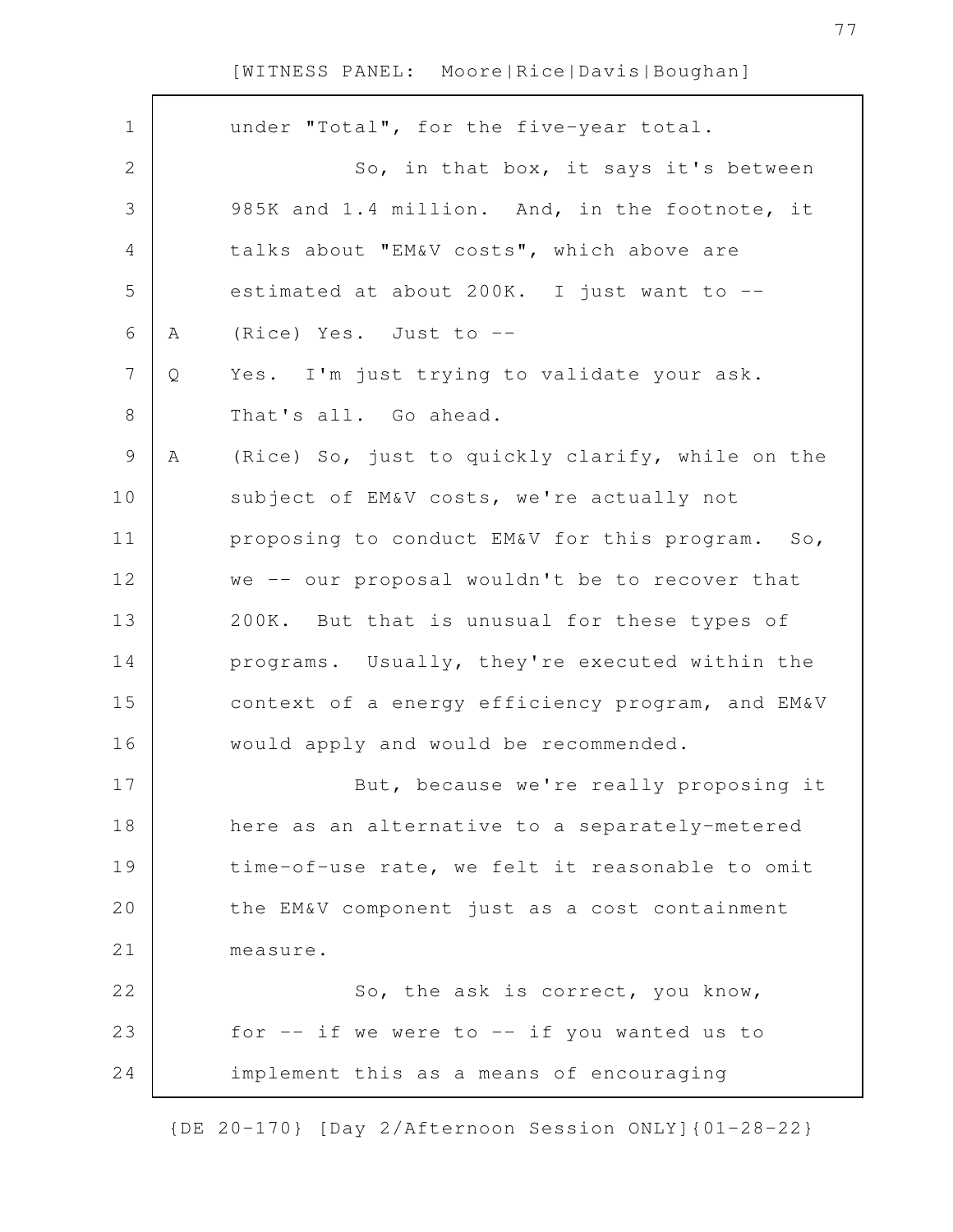| $\mathbf 1$    |   | customers to shift charging activity, the ask     |
|----------------|---|---------------------------------------------------|
| $\overline{2}$ |   | would be for us to be able to defer and           |
| 3              |   | ultimately recover on the --                      |
| $\overline{4}$ |   | [Court reporter interruption due to               |
| 5              |   | audio issues. ]                                   |
| 6              |   | CONTINUED BY THE WITNESS:                         |
| 7              | A | (Rice) Okay. The ask would be to defer these      |
| 8              |   | $costs$ and $--$                                  |
| 9              |   | [Court reporter interruption due to               |
| 10             |   | audio issues.]                                    |
| 11             |   | CONTINUED BY THE WITNESS:                         |
| 12             | A | (Rice) Okay. The ask would be to be able to       |
| 13             |   | defer these administrative and incentive costs    |
| 14             |   | and recover them at a later point, following the  |
| 15             |   | Company's next rate case, is generally how it     |
| 16             |   | would work.                                       |
| 17             |   | BY CHAIRMAN GOLDNER:                              |
| 18             | Q | Okay. Very good. I was responding to Exhibit 4,   |
| 19             |   | Bates Page 013, and that clarifies what it says   |
| 20             |   | there. You talk about that these "EM&V            |
| 21             |   | activities may be appropriate but are not         |
| 22             |   | included in any budgetary estimate at this time." |
| 23             |   | So, I didn't know if that meant that it           |
| 24             |   | would be included when it flipped on line or      |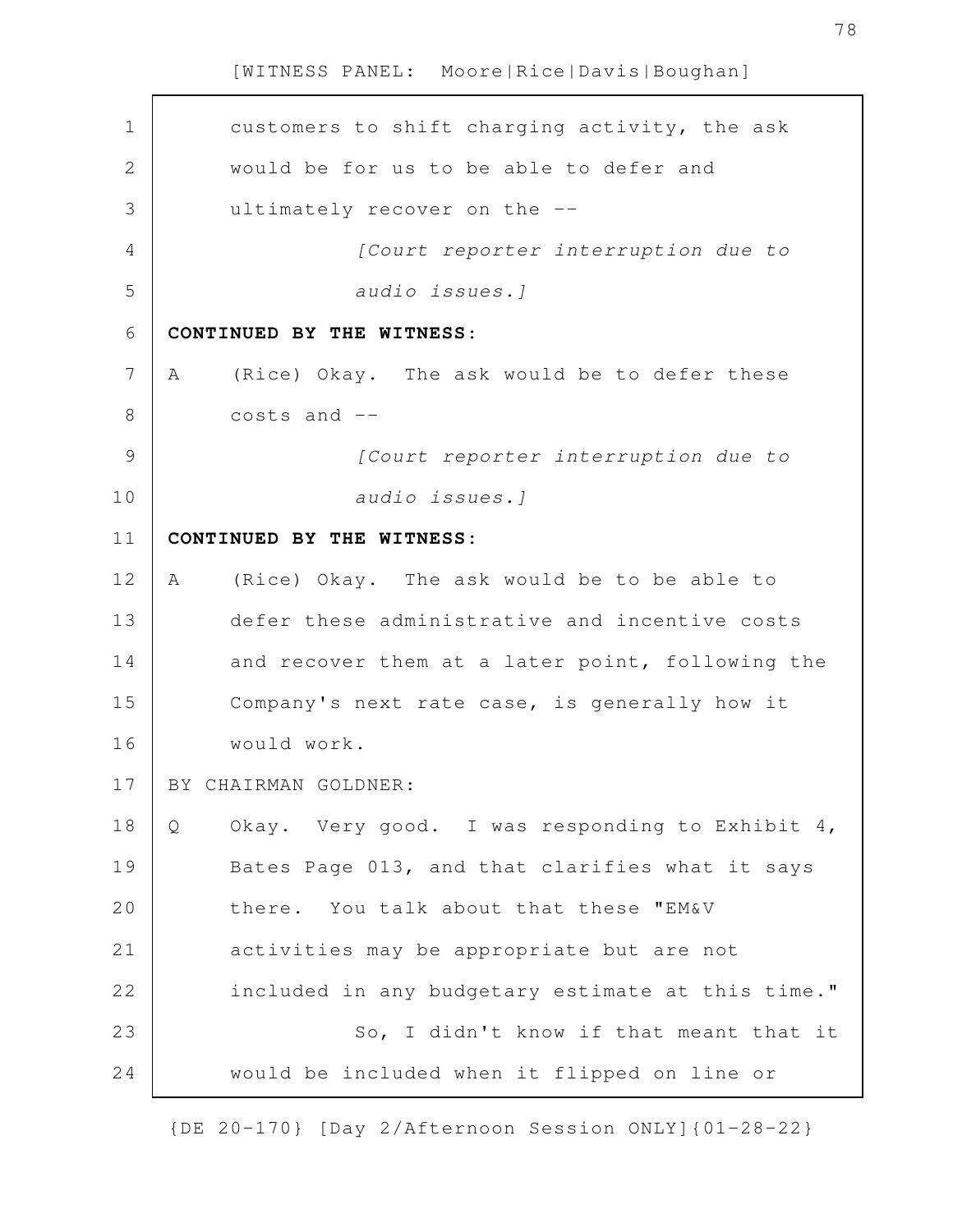$\Gamma$ 

| $\mathbf 1$   |   | whether you were going to exclude it? And it      |
|---------------|---|---------------------------------------------------|
| 2             |   | sounds like you're going to exclude it. So,       |
| 3             |   | thank you for the clarification.                  |
| 4             |   | So, going back to the table, I just               |
| 5             |   | wanted $--$ am I reading that correctly, that's   |
| 6             |   | your ask today, is if you get between a million   |
| 7             |   | and a million four, you could proceed with this   |
| 8             |   | program?                                          |
| $\mathcal{G}$ | Α | (Rice) That's correct. And, again, we're          |
| 10            |   | proposing this because we actually think this is  |
| 11            |   | the most effective way that we can get the        |
| 12            |   | highest volume of EV customers to take actions to |
| 13            |   | shift their load in the near-term. You know, we   |
| 14            |   | could spend our money instead to make EV          |
| 15            |   | time-of-use rates available. It would be a lot    |
| 16            |   | more than this, as we have noted, for a           |
| 17            |   | three-period EV time-of-use rate. It could        |
| 18            |   | potentially be less than this for a different     |
| 19            |   | type of EV time-of-use rate structure. But a      |
| 20            |   | concern that Eversource has is, regardless of how |
| 21            |   | much money we spent to implement some sort of     |
| 22            |   | separately-metered EV time-of-use rate, we may    |
| 23            |   | not ultimately have a high number of customers    |
| 24            |   | that enroll in it.                                |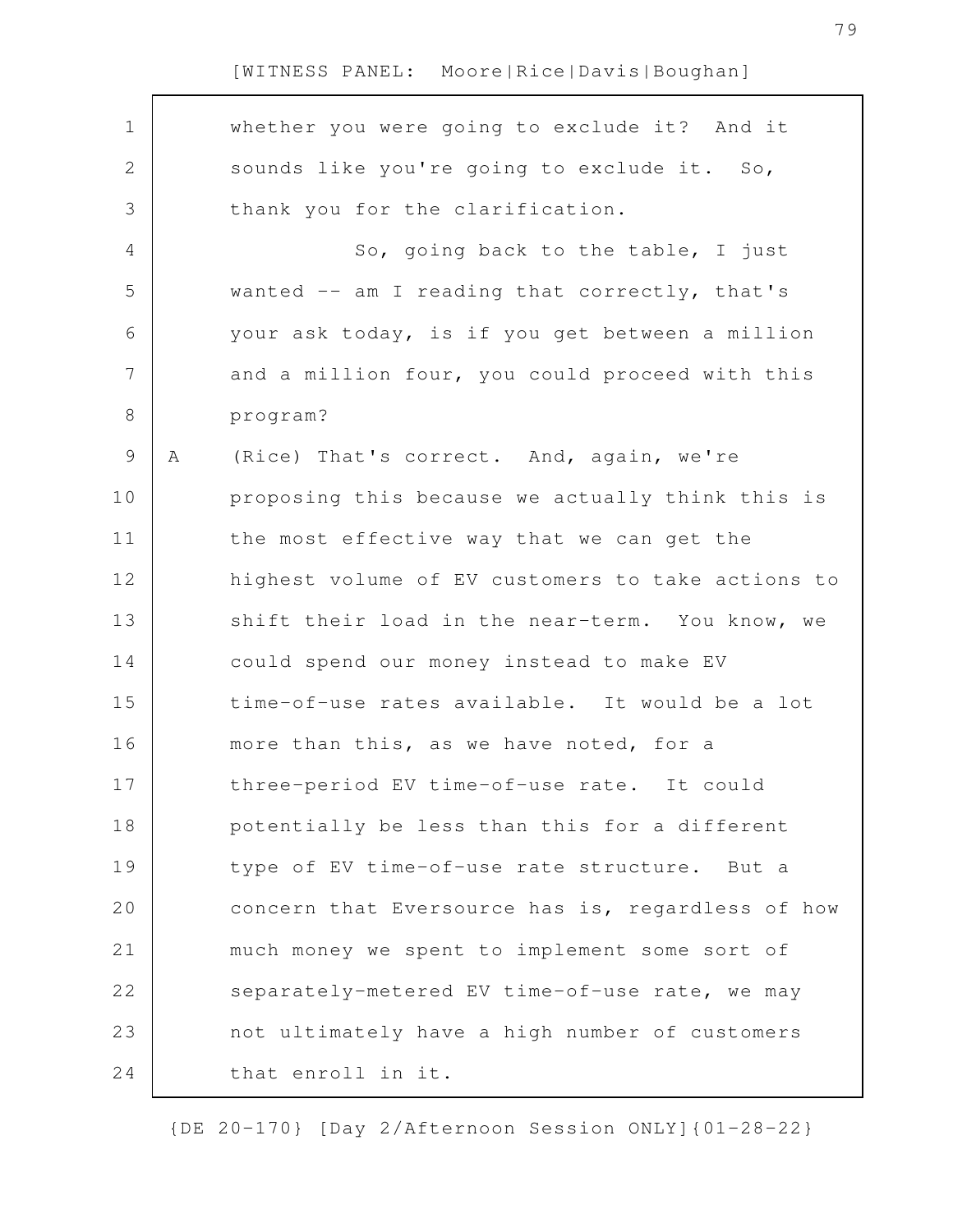| $\mathbf 1$    |   | We do think, if we were able to offer             |
|----------------|---|---------------------------------------------------|
| $\mathbf{2}$   |   | this, we would have customers enrolled, and we    |
| 3              |   | would be able to get them to change their         |
| 4              |   | charging activity.                                |
| 5              | Q | Yes. Understand. Thank you. So, I just want to    |
| 6              |   | do some quick cost-benefit analysis. So, I took   |
| $\overline{7}$ |   | something between a million and a million four,   |
| $\,8\,$        |   | and let's call it a million two, divided it by a  |
| $\mathsf 9$    |   | thousand, the number of customers, and quickly    |
| 10             |   | determined we're talking about \$1,200 per        |
| 11             |   | customer. So, that part is easy.                  |
| 12             |   | But, you know, I couldn't find in the             |
| 13             |   | filing anywhere, and maybe it exists and I just   |
| 14             |   | didn't see it, can you point me to the quantified |
| 15             |   | benefits, you know, the lowering of peak load,    |
| 16             |   | etcetera? Is that anywhere in the filing? Can     |
| 17             |   | we compare the cost to the benefit anywhere?      |
| 18             | Α | (Rice) We didn't include it in our initial        |
| 19             |   | filing. But I will save you the question, and     |
| 20             |   | we'll freely admit that, if we were to compare    |
| 21             |   | the costs to any benefit estimate, just for this  |
| 22             |   | program and these 1,000 customers, our            |
| 23             |   | expectation is the costs would be greater than    |
| 24             |   | the benefits. But we put this forward as an       |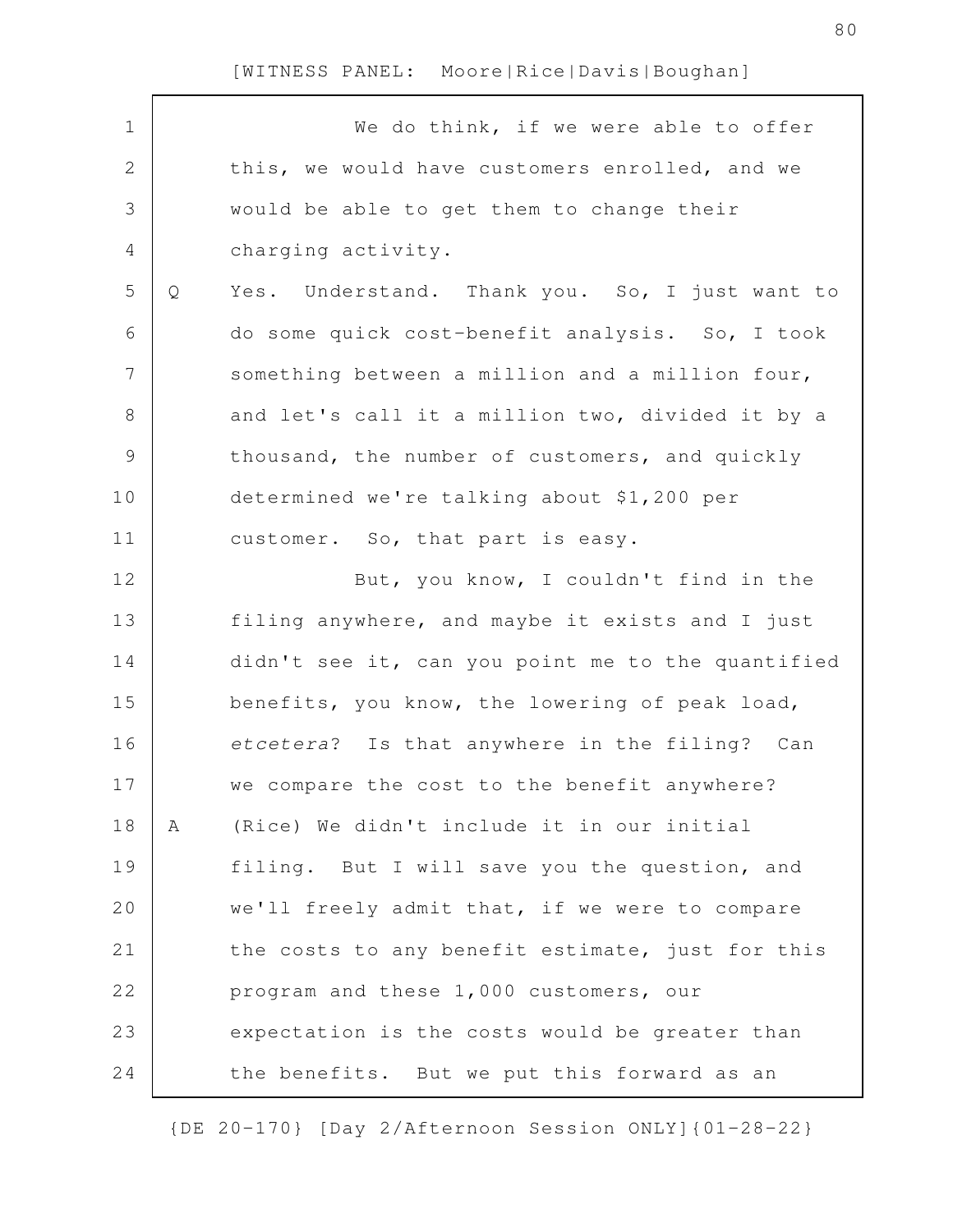| $\mathbf 1$    |   | option for the reasons that we already discussed  |
|----------------|---|---------------------------------------------------|
| $\mathbf{2}$   |   | previously. Because we don't necessarily think    |
| 3              |   | that a separately-metered EV time-of-use rate, if |
| 4              |   | we looked at the costs and benefits, would be any |
| 5              |   | much -- much better. Maybe the costs would be     |
| 6              |   | lower for a basic rate. But, if you didn't have   |
| $\overline{7}$ |   | customers enrolled in it, you wouldn't really be  |
| $\,8\,$        |   | able to attribute many benefits to it either.     |
| $\mathsf 9$    | Q | Okay. Don't worry, I have some ideas for cost     |
| 10             |   | savings.                                          |
| 11             |   | If you look at the "Administrative                |
| 12             |   | Costs" and the "Software/Vendor Costs", which we  |
| 13             |   | talked about a little bit earlier, you know,      |
| 14             |   | those are highlighted in there, and I don't know  |
|                |   |                                                   |
| 15             |   | if there is any opportunity there, but my thought |
| 16             |   | was immediately that, if Massachusetts and        |
| 17             |   | Connecticut are implementing and have implemented |
| 18             |   | this already, understanding that your system is   |
| 19             |   | not one that is -- you don't have a unified       |
| 20             |   | system, so, I do understand that. But I was       |
| 21             |   | hopeful that, upon rescrubbing, there could be    |
| 22             |   | some cost reduction, given the progress that      |
| 23             |   | you've made in Massachusetts and Connecticut.     |
| 24             |   | Can somebody address the scrub level of these     |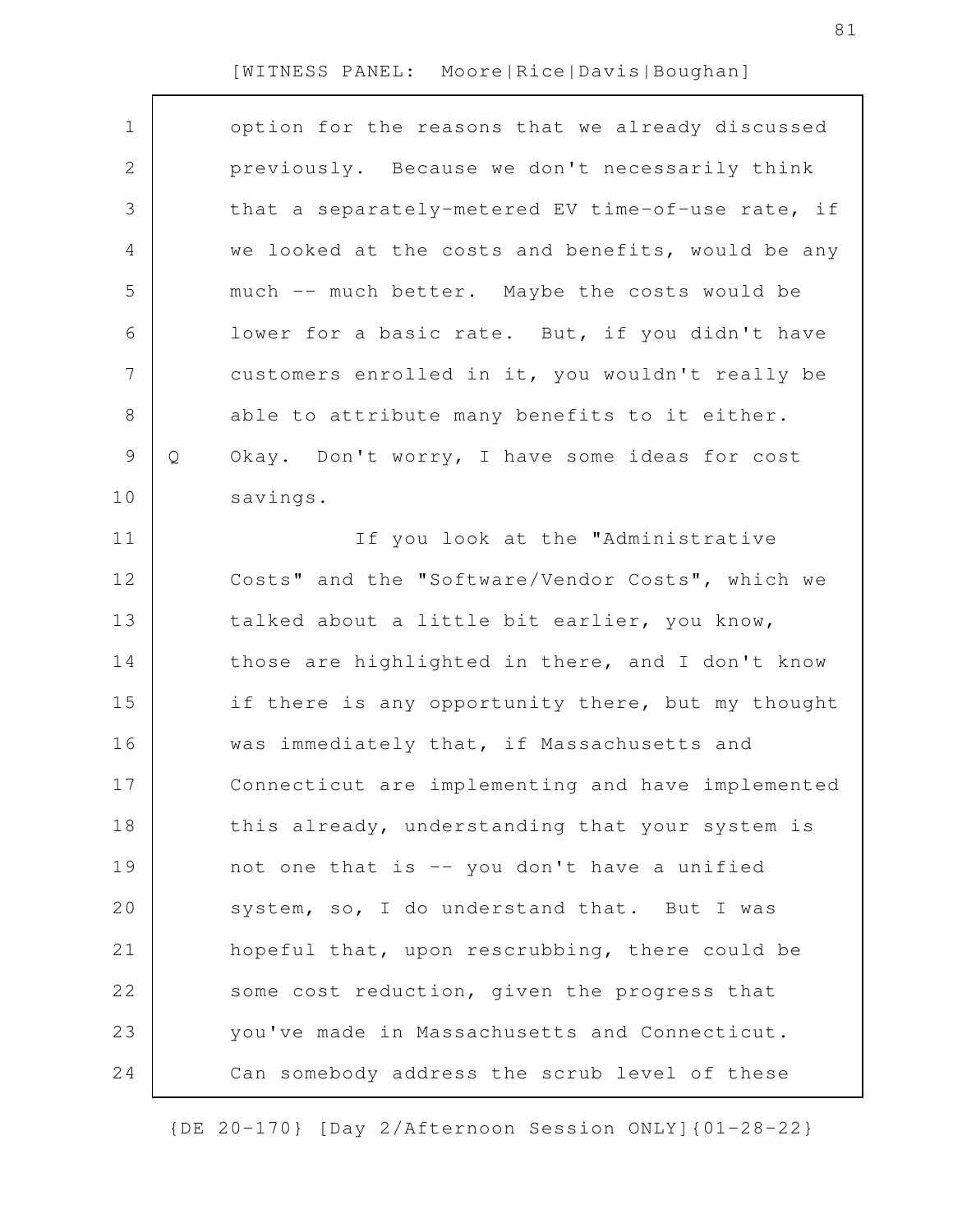| $\mathbf 1$ |   | numbers, and if there's some opportunity there,  |
|-------------|---|--------------------------------------------------|
| 2           |   | given the status in those other states?          |
| 3           | Α | (Rice) Sure. So, the reason that ranges are      |
| 4           |   | provided here is because, you're correct, that   |
| 5           |   | the ultimate cost allocated to New Hampshire     |
| 6           |   | would likely vary, based on what Eversource is   |
| 7           |   | doing in other jurisdictions. You know, we       |
| 8           |   | assumed that we would have opportunities to, you |
| 9           |   | know, offer a similar program in Massachusetts   |
| 10          |   | and Connecticut, which seems to be a safe        |
| 11          |   | assumption. After we filed this, we did get an   |
| 12          |   | order in Connecticut, indeed directing us to     |
| 13          |   | launch that program.                             |
| 14          |   | I mean, to the extent it's of interest           |
| 15          |   | to the Commission, we'd be happy to go back and  |
| 16          |   | scrub these numbers, and come up with an         |
| 17          |   | allocation based on the most recent data. I      |
| 18          |   | don't -- I don't know if that would get you to a |
| 19          |   | greater-than-one benefit-cost ratio. But this is |
| 20          |   | somewhat stale data, a lot is happening in this  |
| 21          |   | space. And we wouldn't be opposed to going back  |
| 22          |   | and scrubbing these numbers.                     |
| 23          | Q | Okay. Thank you for that. And that's very        |
| 24          |   | helpful.                                         |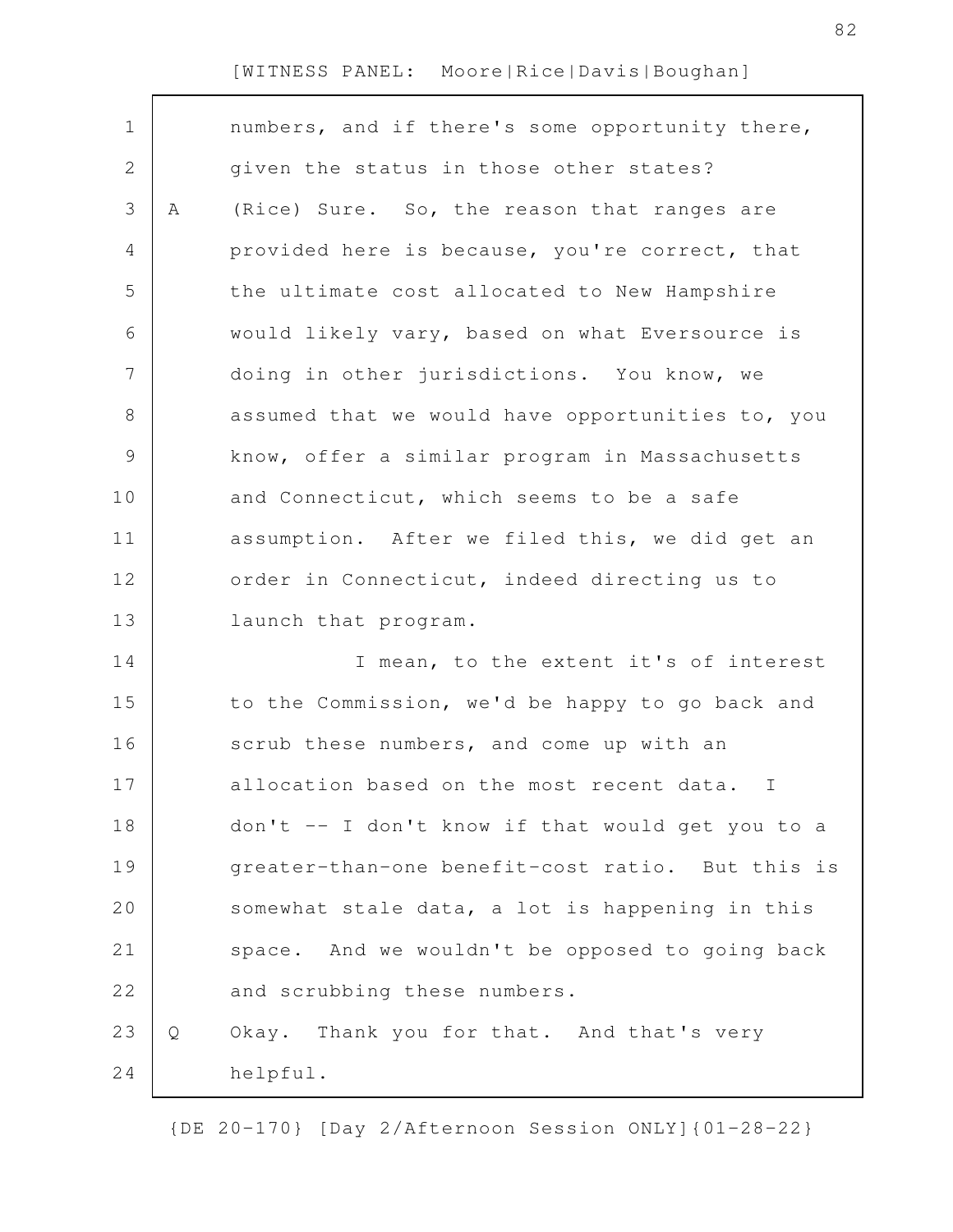| $\mathbf 1$    | [Chairman Goldner and Commissioner Ross                |
|----------------|--------------------------------------------------------|
| $\overline{2}$ | conferring. ]                                          |
| 3              | CHAIRMAN GOLDNER: Yes. That's a good                   |
| 4              | idea. Yes, let's make that a record request.           |
| 5              | And it will end up being numbered "34". Bear           |
| 6              | with me while I write here.                            |
| 7              | (Exhibit 34 reserved as placeholder.)                  |
| 8              | CHAIRMAN GOLDNER: And, so, we'll add                   |
| $\mathcal{G}$  | that to the exhibit, I'll repeat it back at the        |
| 10             | end.                                                   |
| 11             | But you may also want to look at the                   |
| 12             | customer incentive. You applied the \$150 to           |
| 13             | every single customer for all time periods, and        |
| 14             | I'm not sure everyone will be that cooperative.        |
| 15             | So, you'll probably have some decrements there.        |
| 16             | You know, that may change the answer a little bit      |
| 17             | as well.                                               |
| 18             | But, okay. Thank you for that. We'll                   |
| 19             | move onto the next section.                            |
| 20             | BY CHAIRMAN GOLDNER:                                   |
| 21             | You mentioned, Mr. Boughan, about, you know, Ford<br>Q |
| 22             | F-150s and Leafs earlier. I think the Ford F-150       |
| 23             | has an inverter in the truck, doesn't it?              |
| 24             | (Boughan) I'm not an expert on the Ford F-150<br>A     |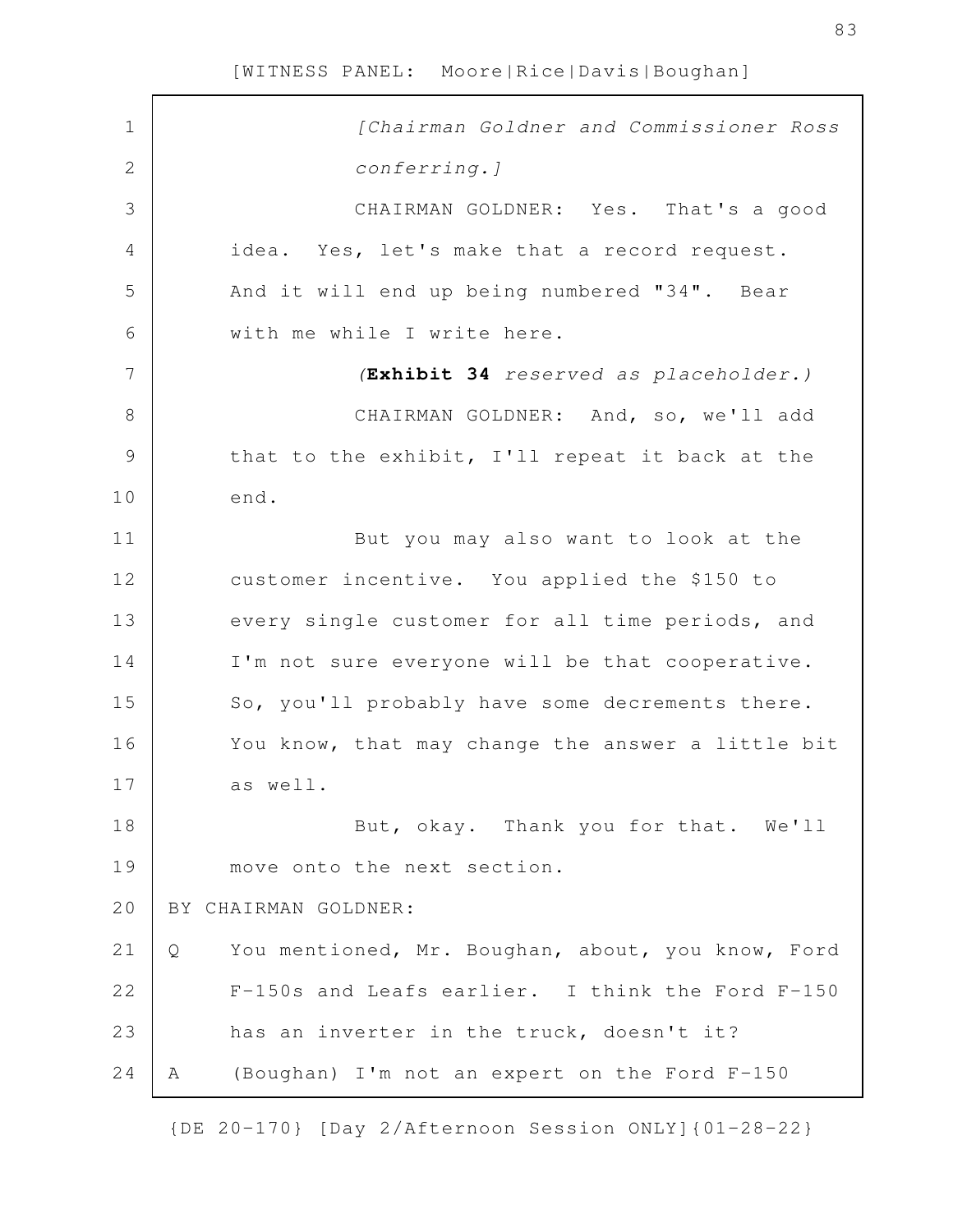| $\mathbf 1$    |              | specs.                                            |
|----------------|--------------|---------------------------------------------------|
| $\mathbf{2}$   | Q            | Okay.                                             |
| 3              | Α            | (Boughan) So, I'll take your word for it.         |
| $\overline{4}$ | Q            | Does the Leaf? Do you know if the Leaf does? I    |
| 5              |              | mean, if they're doing bidirectional charging,    |
| 6              |              | doesn't that mean that they have to have an       |
| $\overline{7}$ |              | inverter to transfer from AC to DC?               |
| $8\,$          | Α            | (Boughan) Yes.                                    |
| $\mathsf 9$    | $\mathsf{Q}$ | I think that's right. So, and I'm just, you       |
| 10             |              | know, again, I'm always very interested in        |
| 11             |              | future-proofing, to the extent possible. But, if  |
| 12             |              | you've got an F-150 or a Leaf that has an         |
| 13             |              | inverter, so you can transfer from AC to DC, life |
| 14             |              | is good, or you have a wall-hung battery, you     |
| 15             |              | know, I'm just kind of curious, and I realize     |
| 16             |              | there's multiple dockets here, and, so, you know, |
| 17             |              | trying not to cross dockets. But I don't know     |
| 18             |              | why you're not calling for power during peak, as  |
| 19             |              | opposed to just stopping charge. If you have      |
| 20             |              | availability, whether it's a wall-hung battery or |
| 21             |              | a bidirectional F-150, why wouldn't you be going  |
| 22             |              | in the other direction?                           |
| 23             | Α            | (Boughan) So, you know, one of the hesitations of |
| 24             |              | automakers to make bidirectional charging         |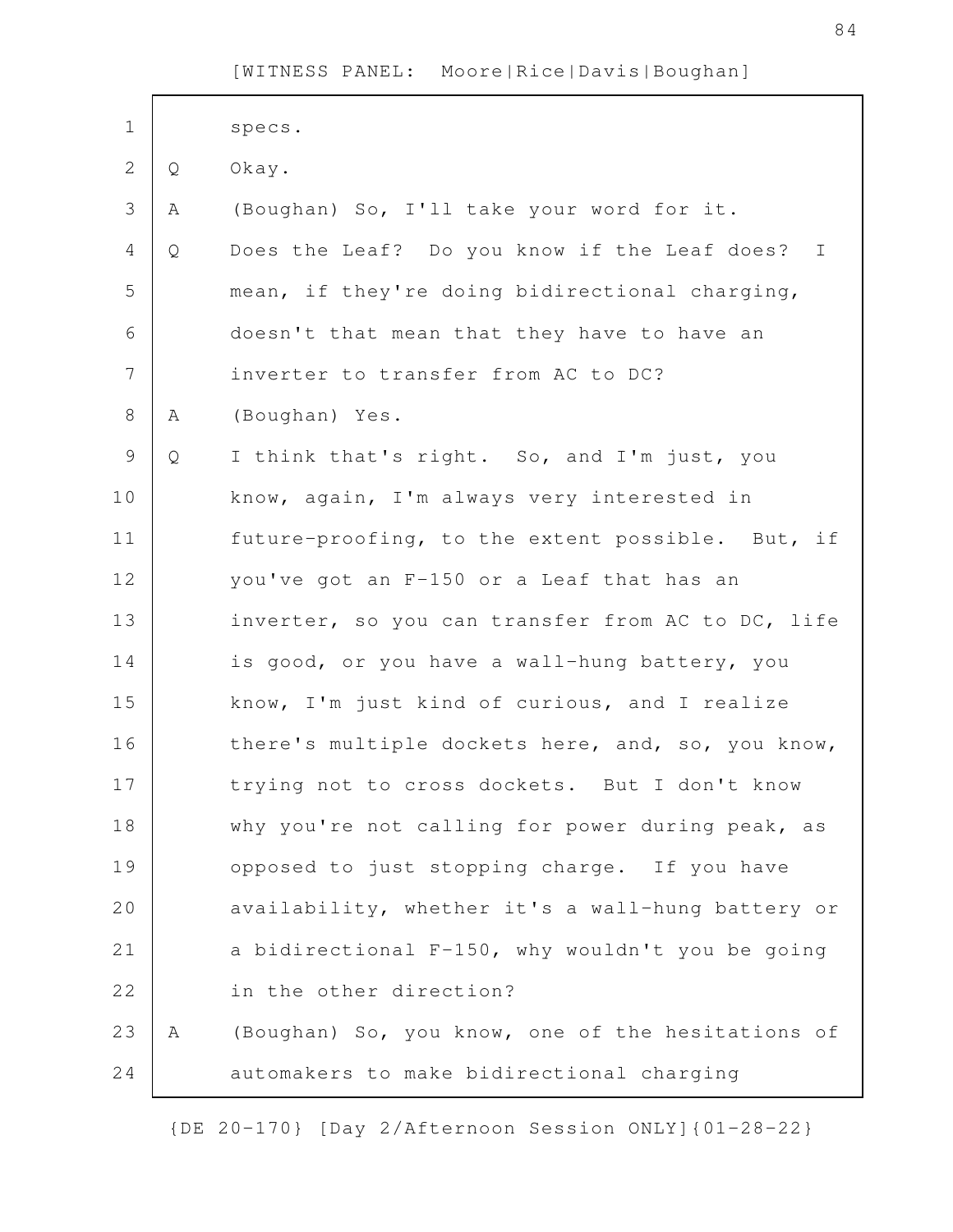| $\mathbf 1$<br>2 |   | available is that the frequent or $-$ yes, the    |
|------------------|---|---------------------------------------------------|
|                  |   |                                                   |
|                  |   | frequent rapid charging and discharging takes a   |
| 3                |   | toll on the battery life, and, you know, could    |
| 4                |   | have warranty implications and cost implications  |
| 5                |   | for the automakers. So, for the most part, they   |
| 6                |   | have been hesitant to make the cars capable of    |
| $\overline{7}$   |   | doing that.                                       |
| 8                | Q | Interesting. That's a very good data point.       |
| $\mathsf 9$      |   | Thank you for that. I did not know that.          |
| 10               |   | Okay. So, I'm going to just continue              |
| 11               |   | with a few more questions, following up on        |
| 12               |   | Commissioner Ross and Commissioner                |
| 13               |   | Chattopadhyay's questions on the Managed Charge   |
| 14               |   | Initiative. I'm not quite clear on a couple       |
| 15               |   | pieces of the physical implementation, and that's |
| 16               |   | why we have the record request, because it's a    |
| 17               |   | little bit hard to comprehend if you don't have   |
| 18               |   | pictures. And I would encourage, in future        |
| 19               |   | filings, to make, you know, make visuals as       |
| 20               |   | available as possible, to help the Commission and |
| 21               |   | the Parties.                                      |
| 22               |   | But, so, you know, how does a customer            |
| 23               |   | know if power is available? So, I understand, if  |
| 24               |   | you have a dumb charger, you plug it and power is |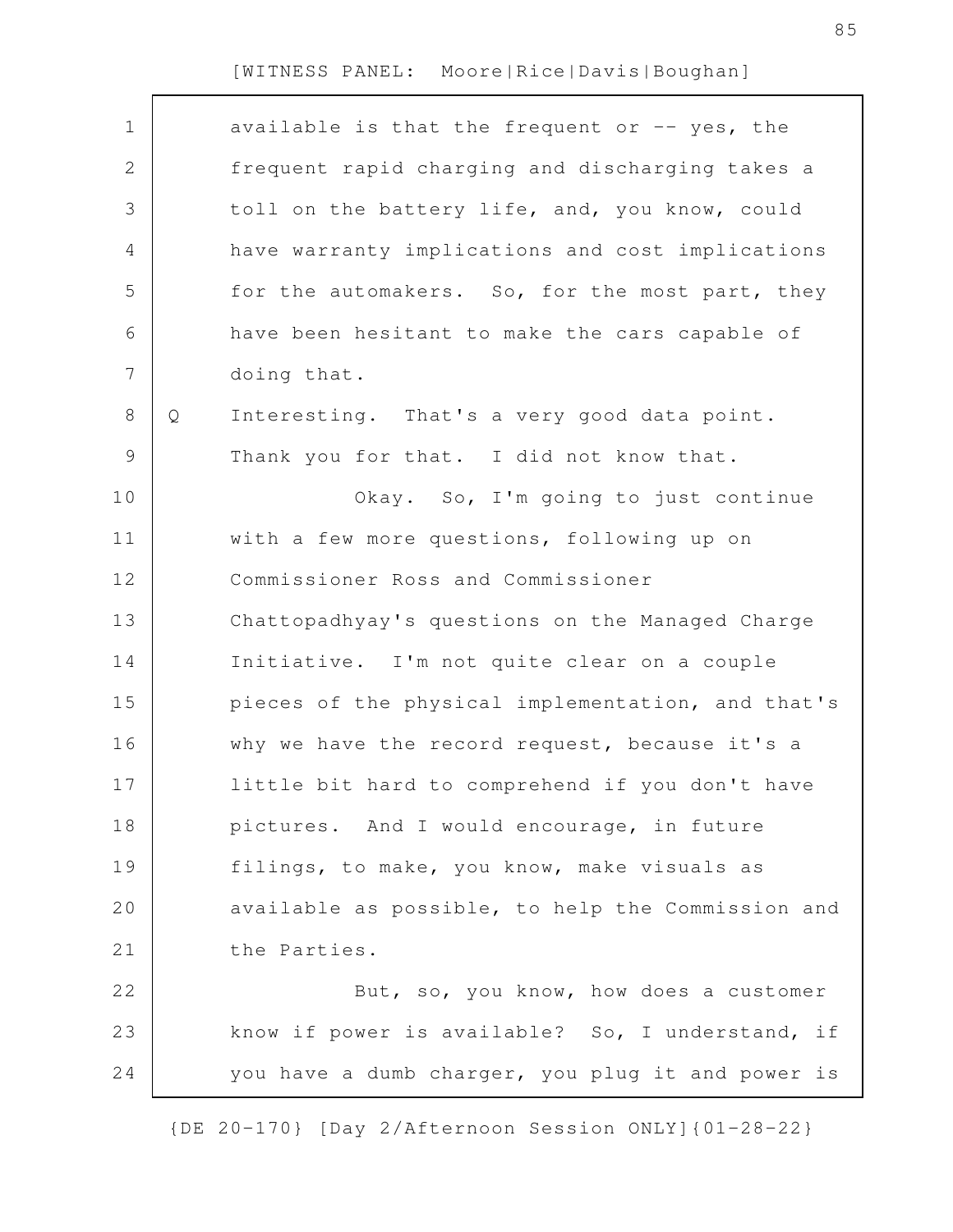| available. But what if you shut it off? How<br>$\mathbf 1$<br>$\mathbf{2}$<br>does he or she know that they're not getting<br>3<br>power because of the, you know, because of the<br>program?<br>4<br>5<br>They might be upset, if they come home<br>6<br>at 5:00 from work, they plug in, they want to go<br>$\overline{7}$<br>shopping, their battery is low, they want to go<br>8<br>shopping in a couple of hours, and it never<br>9<br>charged when they get back out to their car. I'm<br>10<br>just wondering how they -- how do they know if<br>11<br>it's charging or not, that you shut them off?<br>12<br>(Rice) Yes. I may be getting ahead of myself and<br>Α<br>13<br>suffering the limitations of assuming testimony<br>on this one. But, you know, when I used to talk<br>14<br>15<br>to Mr. Goldman, who originally sponsored this<br>16<br>testimony, we have notifications that go to<br>17<br>customers. I think, at enrollment, we'll explain<br>18<br>how the program operates, and they will have some<br>19<br>indication on when they can expect to be<br>20<br>curtailed.<br>21<br>Again, you know, as we described, for<br>22<br>initial deployment, it would be an eight-hour<br>23<br>period, and every day in the summer. We will<br>probably be providing them an indication of when<br>24 |  |  |
|---------------------------------------------------------------------------------------------------------------------------------------------------------------------------------------------------------------------------------------------------------------------------------------------------------------------------------------------------------------------------------------------------------------------------------------------------------------------------------------------------------------------------------------------------------------------------------------------------------------------------------------------------------------------------------------------------------------------------------------------------------------------------------------------------------------------------------------------------------------------------------------------------------------------------------------------------------------------------------------------------------------------------------------------------------------------------------------------------------------------------------------------------------------------------------------------------------------------------------------------------------------------------------------------------------------------------|--|--|
|                                                                                                                                                                                                                                                                                                                                                                                                                                                                                                                                                                                                                                                                                                                                                                                                                                                                                                                                                                                                                                                                                                                                                                                                                                                                                                                           |  |  |
|                                                                                                                                                                                                                                                                                                                                                                                                                                                                                                                                                                                                                                                                                                                                                                                                                                                                                                                                                                                                                                                                                                                                                                                                                                                                                                                           |  |  |
|                                                                                                                                                                                                                                                                                                                                                                                                                                                                                                                                                                                                                                                                                                                                                                                                                                                                                                                                                                                                                                                                                                                                                                                                                                                                                                                           |  |  |
|                                                                                                                                                                                                                                                                                                                                                                                                                                                                                                                                                                                                                                                                                                                                                                                                                                                                                                                                                                                                                                                                                                                                                                                                                                                                                                                           |  |  |
|                                                                                                                                                                                                                                                                                                                                                                                                                                                                                                                                                                                                                                                                                                                                                                                                                                                                                                                                                                                                                                                                                                                                                                                                                                                                                                                           |  |  |
|                                                                                                                                                                                                                                                                                                                                                                                                                                                                                                                                                                                                                                                                                                                                                                                                                                                                                                                                                                                                                                                                                                                                                                                                                                                                                                                           |  |  |
|                                                                                                                                                                                                                                                                                                                                                                                                                                                                                                                                                                                                                                                                                                                                                                                                                                                                                                                                                                                                                                                                                                                                                                                                                                                                                                                           |  |  |
|                                                                                                                                                                                                                                                                                                                                                                                                                                                                                                                                                                                                                                                                                                                                                                                                                                                                                                                                                                                                                                                                                                                                                                                                                                                                                                                           |  |  |
|                                                                                                                                                                                                                                                                                                                                                                                                                                                                                                                                                                                                                                                                                                                                                                                                                                                                                                                                                                                                                                                                                                                                                                                                                                                                                                                           |  |  |
|                                                                                                                                                                                                                                                                                                                                                                                                                                                                                                                                                                                                                                                                                                                                                                                                                                                                                                                                                                                                                                                                                                                                                                                                                                                                                                                           |  |  |
|                                                                                                                                                                                                                                                                                                                                                                                                                                                                                                                                                                                                                                                                                                                                                                                                                                                                                                                                                                                                                                                                                                                                                                                                                                                                                                                           |  |  |
|                                                                                                                                                                                                                                                                                                                                                                                                                                                                                                                                                                                                                                                                                                                                                                                                                                                                                                                                                                                                                                                                                                                                                                                                                                                                                                                           |  |  |
|                                                                                                                                                                                                                                                                                                                                                                                                                                                                                                                                                                                                                                                                                                                                                                                                                                                                                                                                                                                                                                                                                                                                                                                                                                                                                                                           |  |  |
|                                                                                                                                                                                                                                                                                                                                                                                                                                                                                                                                                                                                                                                                                                                                                                                                                                                                                                                                                                                                                                                                                                                                                                                                                                                                                                                           |  |  |
|                                                                                                                                                                                                                                                                                                                                                                                                                                                                                                                                                                                                                                                                                                                                                                                                                                                                                                                                                                                                                                                                                                                                                                                                                                                                                                                           |  |  |
|                                                                                                                                                                                                                                                                                                                                                                                                                                                                                                                                                                                                                                                                                                                                                                                                                                                                                                                                                                                                                                                                                                                                                                                                                                                                                                                           |  |  |
|                                                                                                                                                                                                                                                                                                                                                                                                                                                                                                                                                                                                                                                                                                                                                                                                                                                                                                                                                                                                                                                                                                                                                                                                                                                                                                                           |  |  |
|                                                                                                                                                                                                                                                                                                                                                                                                                                                                                                                                                                                                                                                                                                                                                                                                                                                                                                                                                                                                                                                                                                                                                                                                                                                                                                                           |  |  |
|                                                                                                                                                                                                                                                                                                                                                                                                                                                                                                                                                                                                                                                                                                                                                                                                                                                                                                                                                                                                                                                                                                                                                                                                                                                                                                                           |  |  |
|                                                                                                                                                                                                                                                                                                                                                                                                                                                                                                                                                                                                                                                                                                                                                                                                                                                                                                                                                                                                                                                                                                                                                                                                                                                                                                                           |  |  |
|                                                                                                                                                                                                                                                                                                                                                                                                                                                                                                                                                                                                                                                                                                                                                                                                                                                                                                                                                                                                                                                                                                                                                                                                                                                                                                                           |  |  |
|                                                                                                                                                                                                                                                                                                                                                                                                                                                                                                                                                                                                                                                                                                                                                                                                                                                                                                                                                                                                                                                                                                                                                                                                                                                                                                                           |  |  |
|                                                                                                                                                                                                                                                                                                                                                                                                                                                                                                                                                                                                                                                                                                                                                                                                                                                                                                                                                                                                                                                                                                                                                                                                                                                                                                                           |  |  |
|                                                                                                                                                                                                                                                                                                                                                                                                                                                                                                                                                                                                                                                                                                                                                                                                                                                                                                                                                                                                                                                                                                                                                                                                                                                                                                                           |  |  |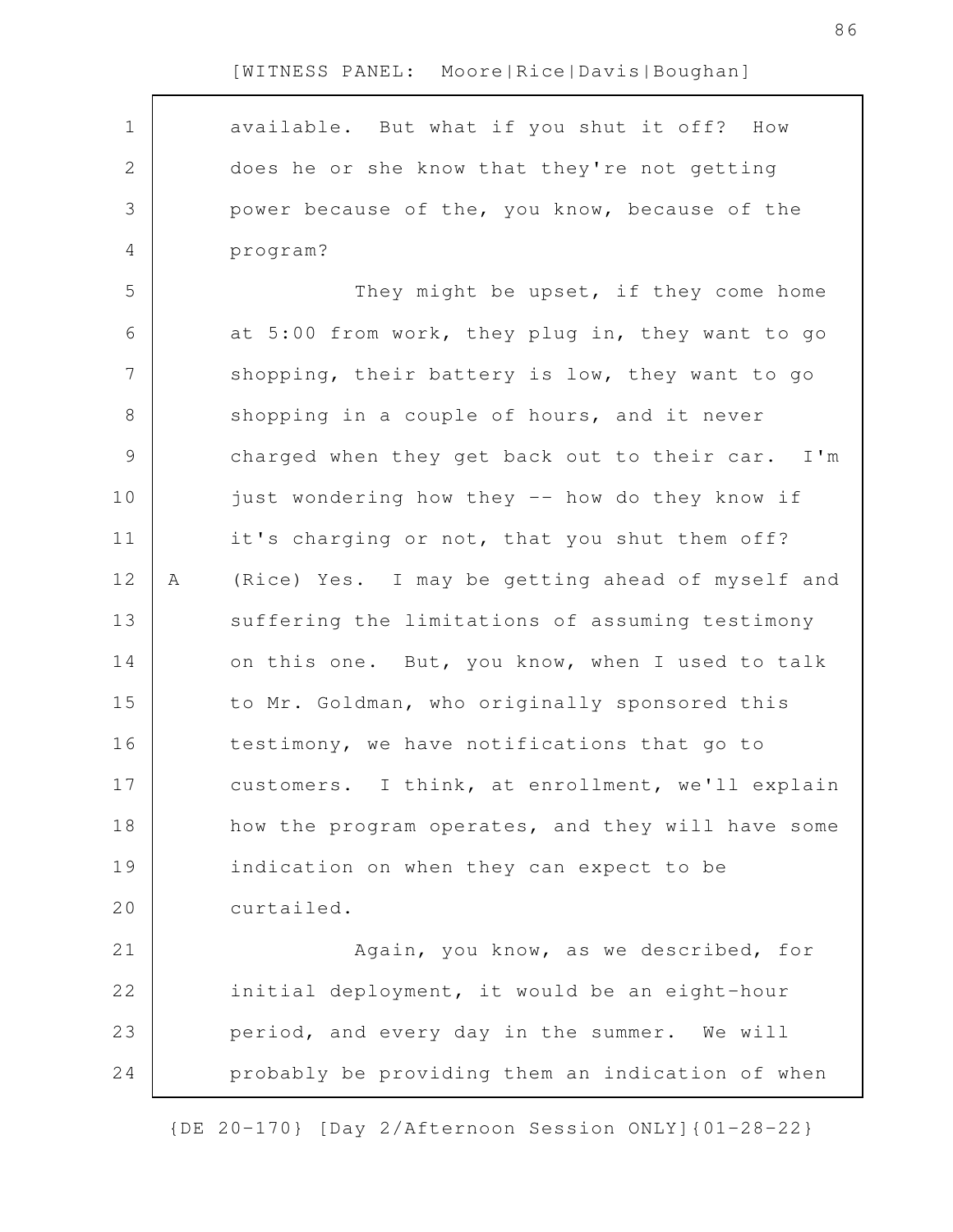| $\mathbf 1$  |   | that eight-hour period is.                        |
|--------------|---|---------------------------------------------------|
| $\mathbf{2}$ |   | And, then, as you get more                        |
| 3            |   | sophisticated, and, you know, when we have        |
| 4            |   | scenarios when we're targeting, you know, more    |
| 5            |   | dynamic peaks, we have push notifications to      |
| 6            |   | customers. So, they will get maybe a text         |
| 7            |   | message or some other communication a day in      |
| 8            |   | advance, saying "Hey, you know, tomorrow we're    |
| 9            |   | going to be, you know, operating a demand         |
| 10           |   | response event. You're not going to be able to    |
| 11           |   | charge between the hours of X and Y."             |
| 12           | Q | Okay. And you have some sort of active system to  |
| 13           |   | do the reverse. So, somebody comes in, they need  |
| 14           |   | power for some reason, their car is out, they're  |
| 15           |   | parked in the garage, they're at 1 percent, they  |
| 16           |   | need power. They come home in the summertime,     |
| 17           |   | and they plug it in, "Oh, oh."                    |
| 18           |   | But I understand from your testimony              |
| 19           |   | that there is a way to still access the grid even |
| 20           |   | in those situations. Would that be -- how would   |
| 21           |   | that work? Is that a phone call to Eversource?    |
| 22           |   | Is that something you do from your smartphone?    |
| 23           |   | How do they turn it back on?                      |
| 24           | A | (Rice) Yes. I mean, they certainly have the       |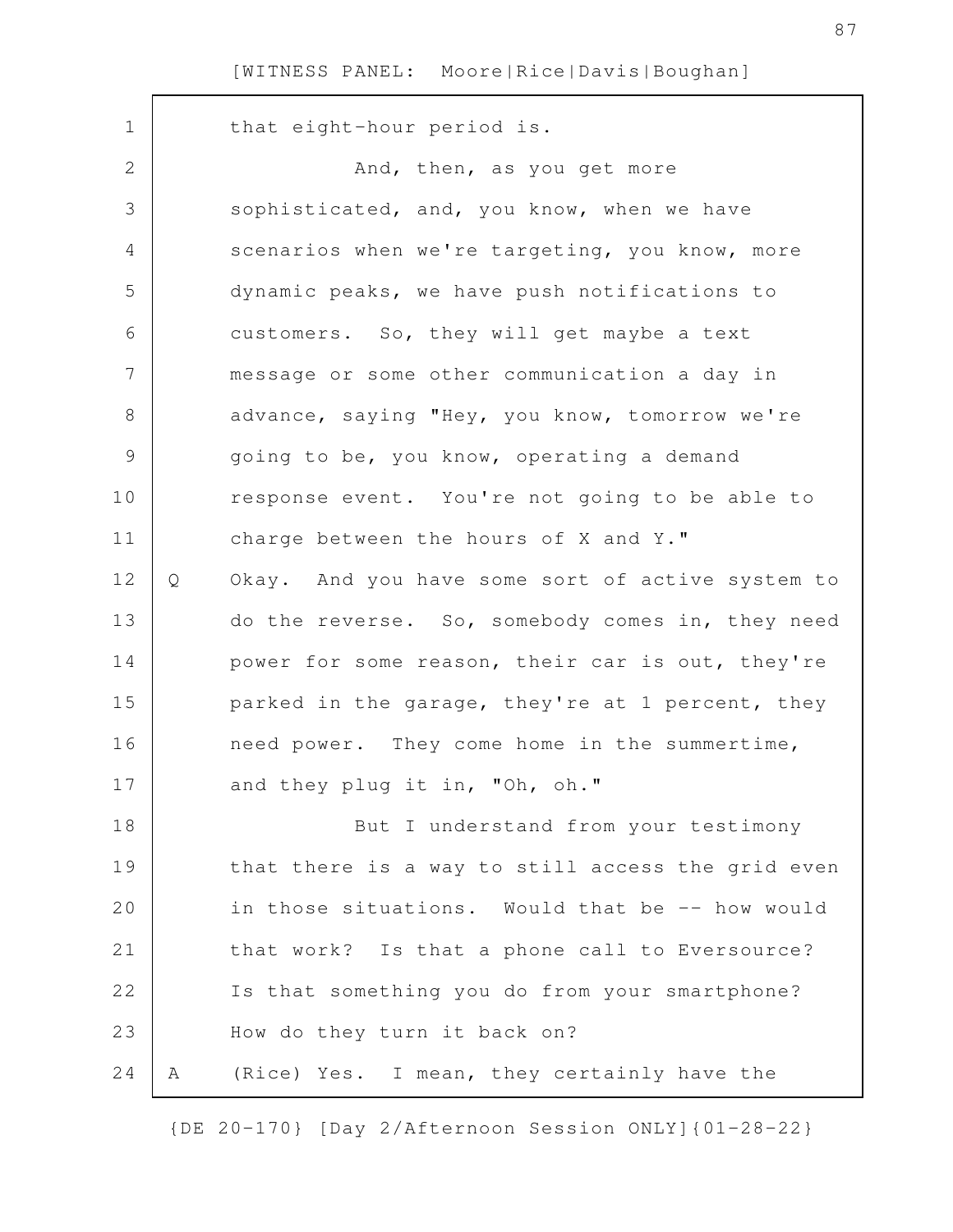| $\mathbf 1$    |   | ability to override a curtailment. And, to be     |
|----------------|---|---------------------------------------------------|
| 2              |   | honest, again, because I'm not the guy that runs  |
| 3              |   | these programs, I just talk to him a lot, I don't |
| 4              |   | have the specific answer to that. But I don't     |
| 5              |   | know if Mr. Boughan does?                         |
| 6              | Α | (Boughan) Yes. I'm not sure of the mechanics of   |
| $\overline{7}$ |   | the opt-out. So, we could follow up with that.    |
| $8\,$          |   | But it's -- an immediate override, I think you    |
| $\mathcal{G}$  |   | can just plug in and begin charging, and that's   |
| 10             |   | your override.                                    |
| 11             | Q | Okay.                                             |
| 12             | Α | (Boughan) But we can double-check on that.        |
| 13             | Q | Yes. That would be $-$ that would be important,   |
| 14             |   | if you had that situation.                        |
| 15             |   | Let's see. I had a couple more, and               |
| 16             |   | then I'll wrap up.                                |
| 17             |   | So, you know, you highlighted                     |
| 18             |   | situations earlier where you're putting in, over  |
| 19             |   | the next five or six years, a new IT system, a    |
| 20             |   | new -- holistically, trying to combine different  |
| 21             |   | acquisitions, different components of your        |
| 22             |   | company. That's a noble cause.                    |
| 23             |   | How do you -- how do you decide how               |
| 24             |   | much gets charged to New Hampshire versus         |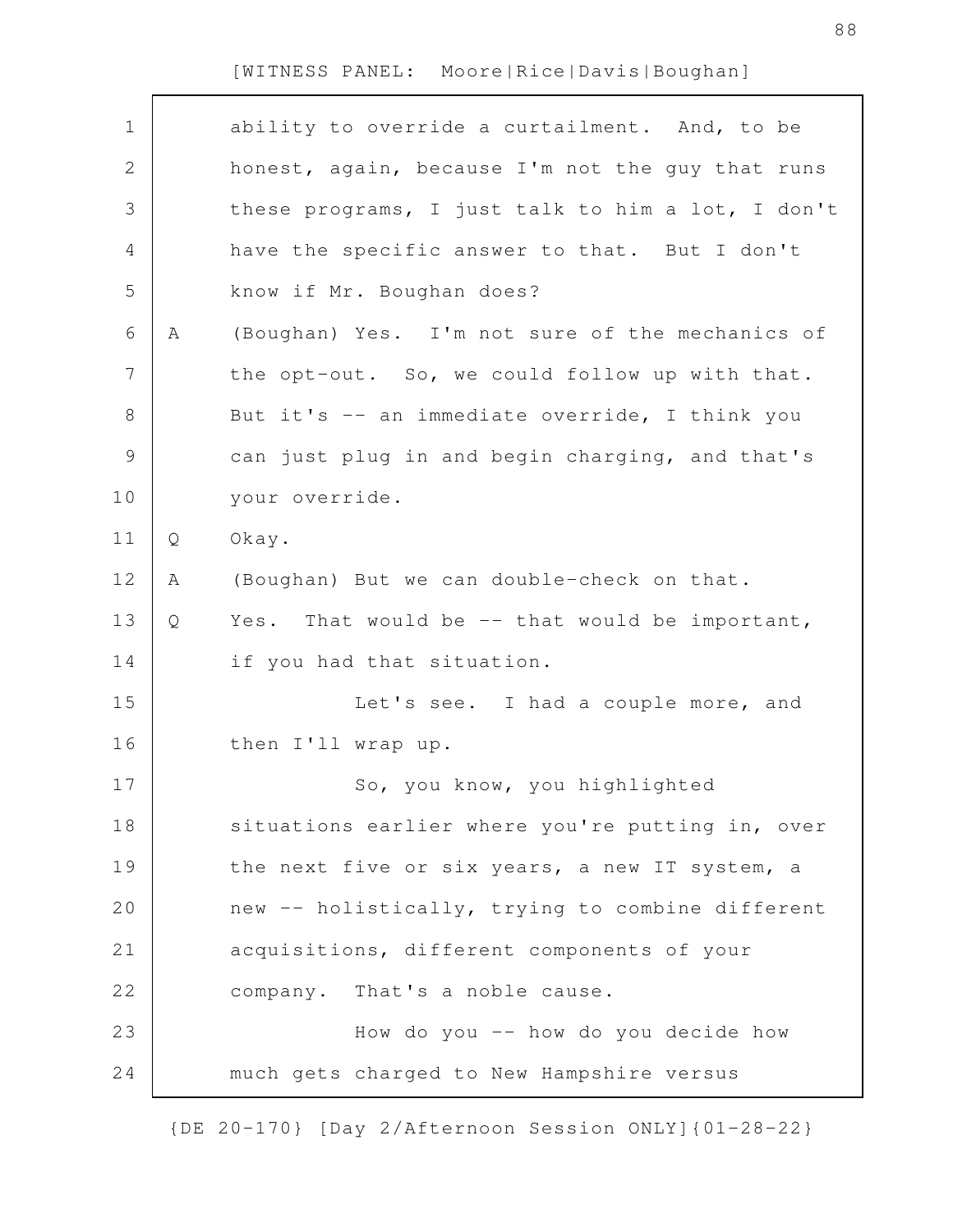| $\mathbf 1$  |   | Massachusetts versus Connecticut versus wherever? |
|--------------|---|---------------------------------------------------|
| $\mathbf{2}$ |   | How is that algorithm determined? Who gets what?  |
| 3            | Α | (Rice) So, the Company has a Cost Allocation      |
| 4            |   | Manual that outlines the basis for allocating     |
| 5            |   | costs on a variety of methods, for some --        |
| 6            |   | subject to confirmation. But, for something like  |
| 7            |   | a billing system, if that's used enterprise-wide, |
| $\,8\,$      |   | typically, the costs would be allocated on a      |
| $\mathsf 9$  |   | prorated basis, based on the number of customers  |
| 10           |   | that each utility has.                            |
| 11           |   | So, you know, I think, if PSNH has                |
| 12           |   | approximately, you know, 500,000 customers, out   |
| 13           |   | of 3 million Eversource-wide, they would receive, |
| 14           |   | you know, one-sixth of the cost allocation, if it |
| 15           |   | was based on customer count. There can be other   |
| 16           |   | methods for allocating costs as well, which would |
| 17           |   | produce different ratios.                         |
| 18           | Q | I'm looking at Mr. Buckley, because we're a       |
| 19           |   | vacation state, that may enter in your algorithm. |
| 20           |   | Right? If you have Massachusetts -- if you have   |
| 21           |   | people with a lot of summer homes living here,    |
| 22           |   | and you do a customer count, you're going to get  |
| 23           |   | maybe a different answer than if you did it on    |
| 24           |   | the total load, right?                            |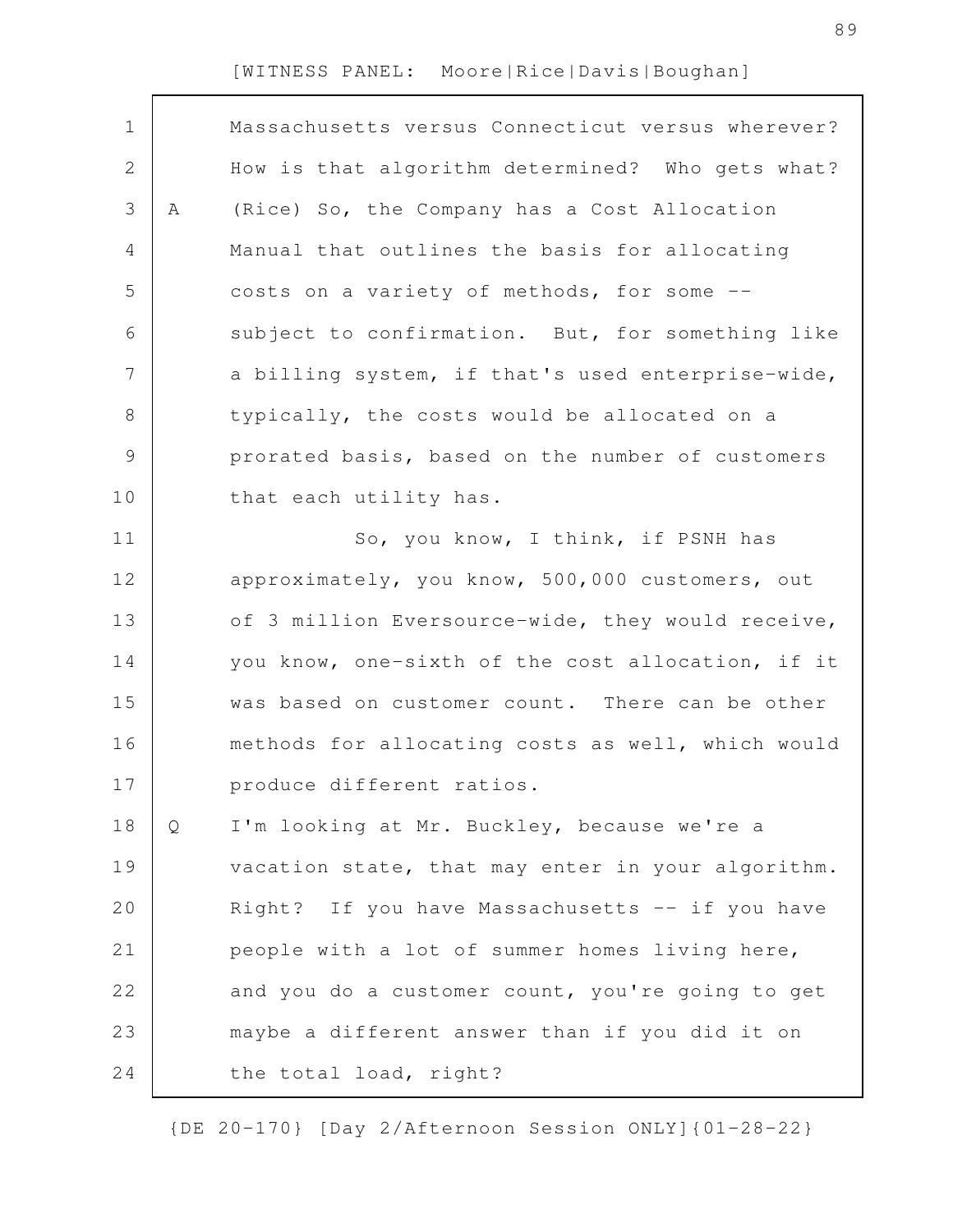$\Gamma$ 

| $\mathbf 1$    | Α | (Rice) I mean, in some cases, we allocate based  |
|----------------|---|--------------------------------------------------|
| $\overline{2}$ |   | on total load. But, you know, our billing system |
| 3              |   | is ultimately, you know, supporting the issuance |
| 4              |   | of bills to all those customers, whether or not  |
| 5              |   | they're in the summer or not, I quess.           |
| 6              | Q | Is it fair to assume, this happened before I     |
| 7              |   | joined the Commission, but was this algorithm    |
| 8              |   | approved by the Commission in a prior rate case? |
| 9              | Α | (Rice) Yes. We typically file the Cost           |
| 10             |   | Allocation Manual in every rate case. Because,   |
| 11             |   | ultimately, it's the basis for a lot of          |
| 12             |   | components of the cost of service that are       |
| 13             |   | evaluated in a rate case.                        |
| 14             | Q | Okay. And would you have any advice for the PUC  |
| 15             |   | or New Hampshire, in terms of when you're        |
| 16             |   | implementing the software and you're upgrading   |
| 17             |   | your system and you're looking at new programs,  |
| 18             |   | would you advise us, from a cost perspective at  |
| 19             |   | least, to be followers or leaders to the other   |
| 20             |   | states? My sense is that, if Massachusetts and   |
| 21             |   | Connecticut are implementing new programs, and   |
| 22             |   | New Hampshire perhaps wisely follows, that that  |
| 23             |   | could be in New Hampshire's best interest to     |
| 24             |   | lower the total cost?                            |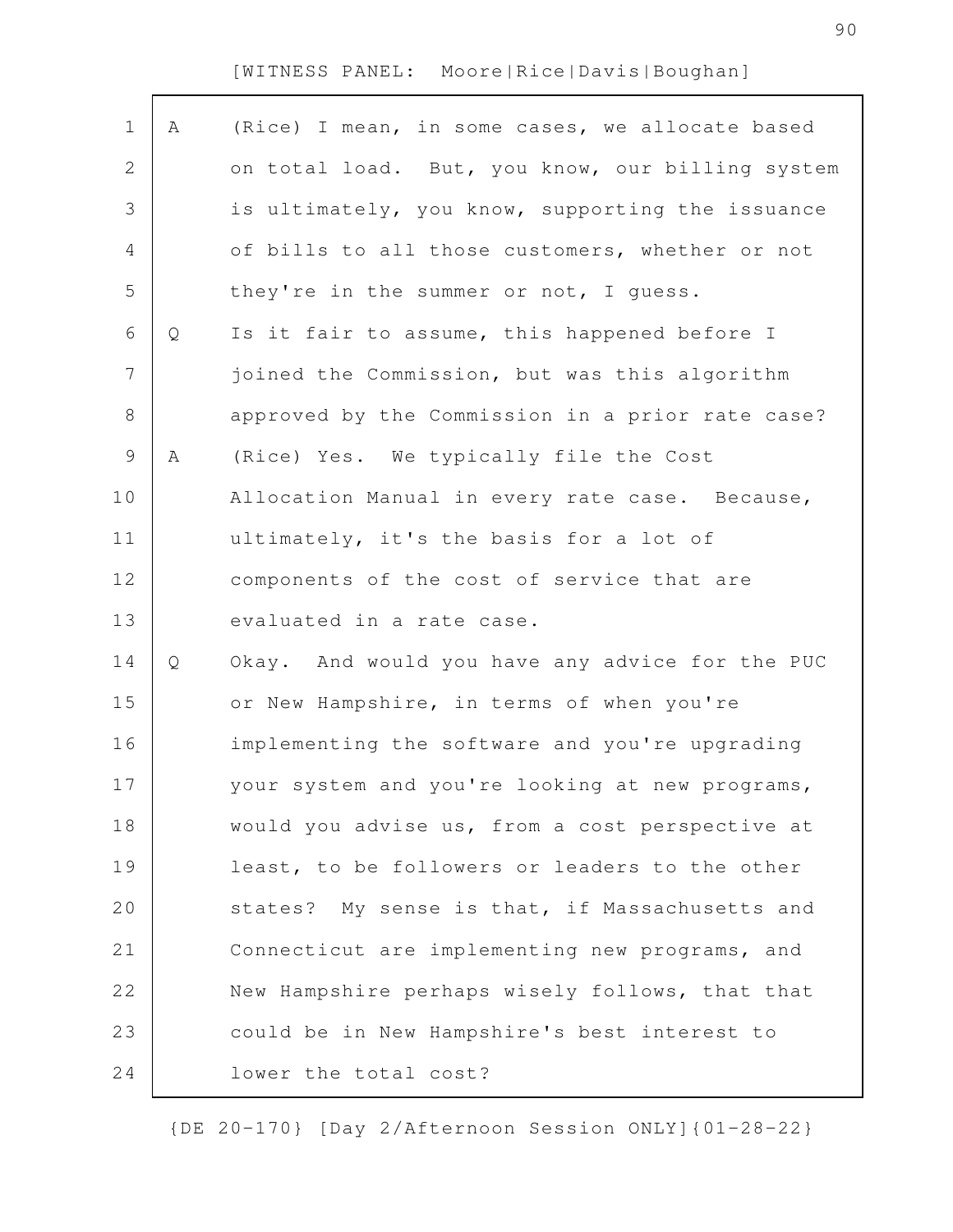| $\mathbf 1$    | Α | (Rice) I think so. I mean, every case is going            |
|----------------|---|-----------------------------------------------------------|
| $\mathbf{2}$   |   | to be unique. So, I don't want to say that's              |
| 3              |   | generally always the case. And there may be               |
| $\overline{4}$ |   | unique reasons why New Hampshire would want to            |
| 5              |   | tread its own path in certain areas.                      |
| 6              |   | But, certainly, in this scenario, you                     |
| $\overline{7}$ |   | know, we've, you know, in our initial testimony,          |
| $8\,$          |   | we described the upgrades that would be necessary         |
| $\mathcal{G}$  |   | for a three-period rate. That would be custom             |
| 10             |   | work that would only be done for the benefit of           |
| 11             |   | New Hampshire, where, you know, we kind of talked         |
| 12             |   | about, if we were to copy a rate that was already         |
| 13             |   | in existence in another jurisdiction, that could          |
| 14             |   | be done at lower cost.                                    |
| 15             |   | So, I think your $--$ I think your sense                  |
| 16             |   | is right. There are a lot of occasions where,             |
| 17             |   | trying to work within the capabilities that have          |
| 18             |   | already been developed for the Company to serve           |
| 19             |   | other justifications across the enterprise, means         |
| 20             |   | that New Hampshire would just be allocated a              |
| 21             |   | piece of that, rather than being charged 100              |
| 22             |   | percent of something that was just undertaken for         |
| 23             |   | the benefit of New Hampshire.                             |
| 24             | Q | Thank you, sir. That's extremely helpful.<br>$\mathbf{I}$ |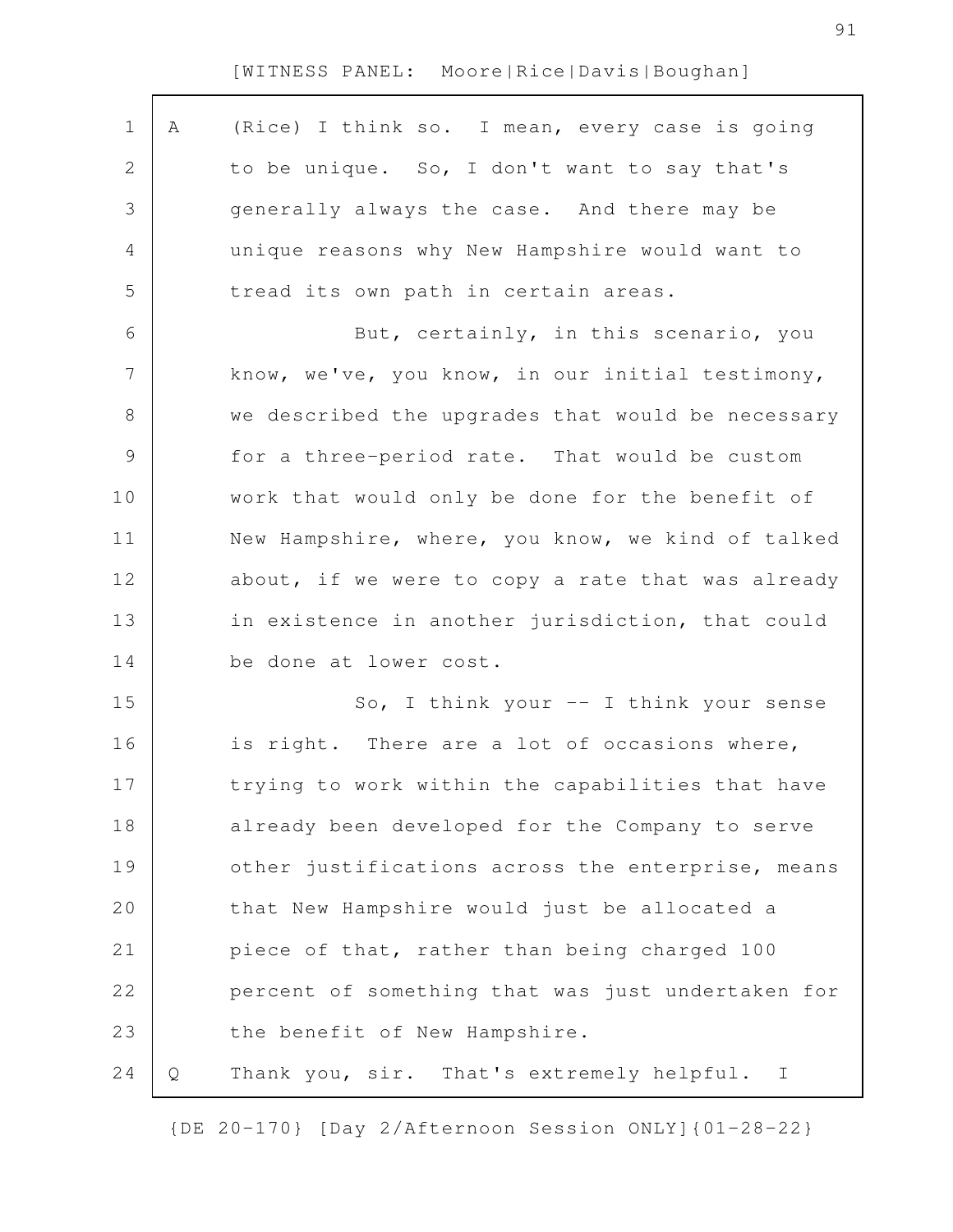| $\mathbf 1$    |   | just have one last question. I saved the          |
|----------------|---|---------------------------------------------------|
| $\mathbf{2}$   |   | toughest for last.                                |
| 3              |   | So, in this business of the                       |
| $\overline{4}$ |   | three-period time-of-use rates, we spent a full   |
| 5              |   | day earlier this week talking about the two       |
| 6              |   | utilities that were going to implement that. And  |
| 7              |   | I have to admit, as a new Commissioner, being     |
| 8              |   | surprised that Eversource, the largest New        |
| $\mathsf 9$    |   | England supplier, was the one with the least      |
| 10             |   | capability. Would anyone care to address that?    |
| 11             | Α | (Rice) Well, I'll take it just from a business    |
| 12             |   | standpoint, and Mr. Moore might be able to offer  |
| 13             |   | more specifics.                                   |
| 14             |   | But I think one thing that Mr. Moore              |
|                |   |                                                   |
| 15             |   | talked about earlier is, you know, Eversource     |
| 16             |   | actually tries to avoid, you know, spending money |
| 17             |   | when we don't need to. You know, so, we've been   |
| 18             |   | effectively serving pretty much all of our        |
| 19             |   | 500,000 customers with the billing systems we     |
| 20             |   | have now. Those were installed in about 2008, I   |
| 21             |   | think we said. So, I mean, I don't know the       |
| 22             |   | exact depreciation of it. But, a lot of times,    |
| 23             |   | IT equipment like that, it's depreciated within   |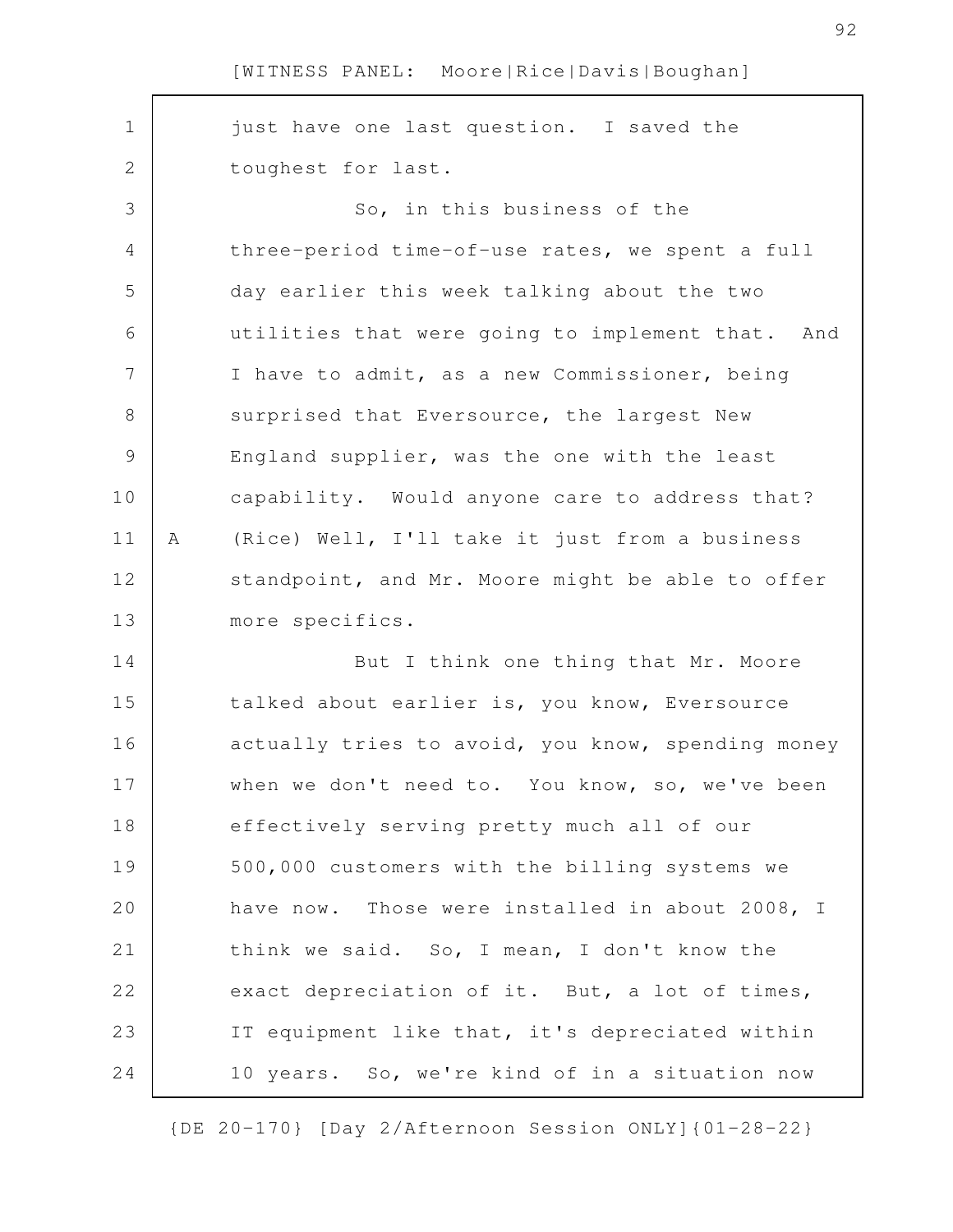| $\mathbf 1$    | where we have these systems that customers have   |
|----------------|---------------------------------------------------|
| $\mathbf{2}$   | pretty much already paid for, at least their      |
| $\mathfrak{Z}$ | original install cost, and we're able to continue |
| 4              | utilizing them to serve customers. So, that's a   |
| 5              | good -- a good outcome, we think.                 |
| 6              | We can't do that forever. Eventually,             |
| $\overline{7}$ | things change. And we talked about all the        |
| $\,8\,$        | changes that, you know, are coming down the road, |
| $\mathsf 9$    | with things like the data platform, definitely    |
| 10             | with new rate structures, with new types of net   |
| 11             | metering. So, eventually, we're going to have to  |
| 12             | change.                                           |
| 13             | But, from a business standpoint, the              |
| 14             | longer that you can push that change out and use  |
| 15             | what you have now, is a good way to minimize      |
| 16             | costs. So, that's what we're doing. And, you      |
| 17             | know, I think we just think it's, in the long     |
| 18             | run, most efficient to, instead of kind of        |
| 19             | patching our current systems, to do one thing     |
| 20             | that might be nice to have now, if you defer that |
| 21             | just a little bit longer, and tackle it as part   |
| 22             | of, really, a comprehensive enterprise solution   |
| 23             | that does lots of things, it can be a more        |
| 24             | cost-effective way of managing our systems.       |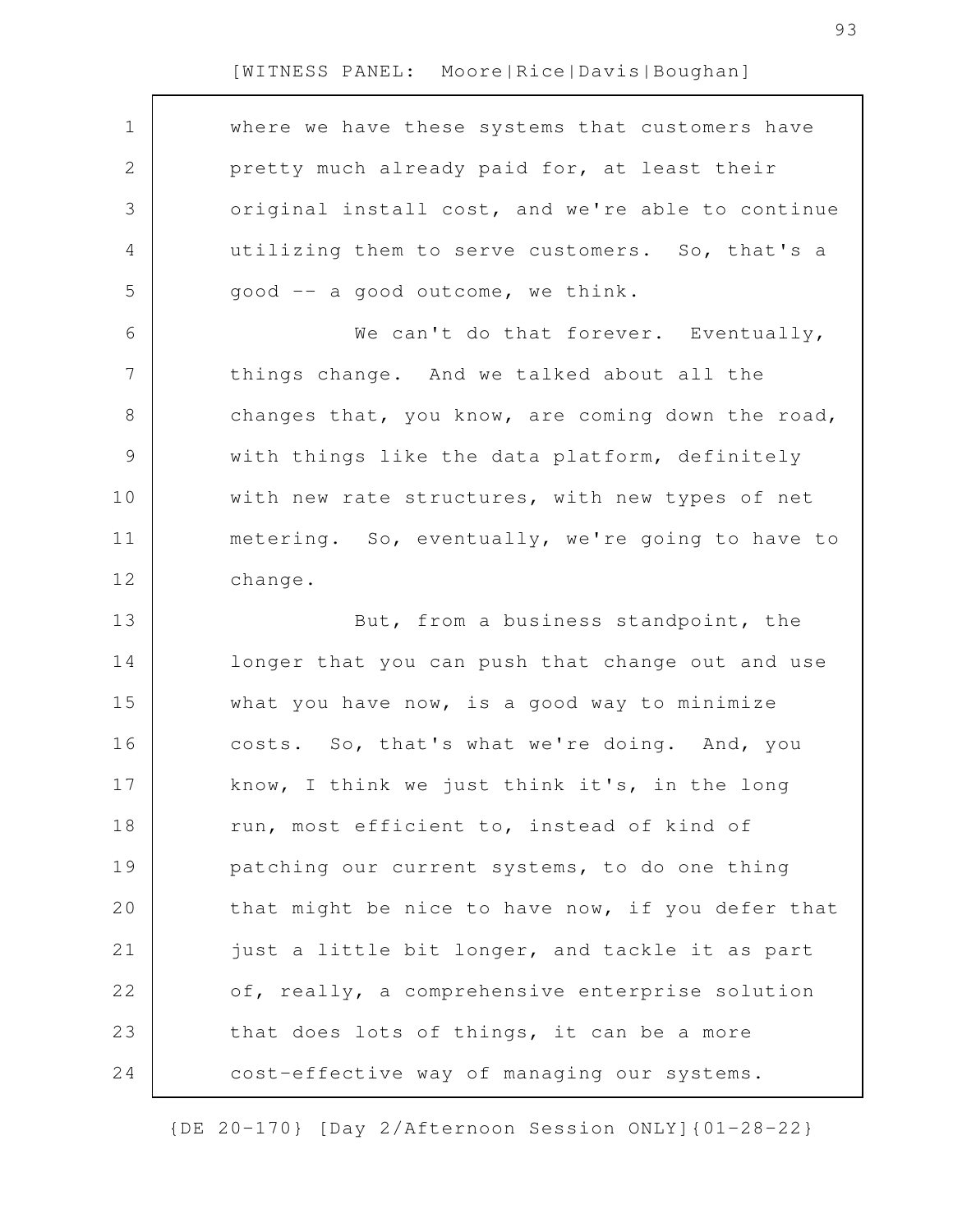| $\mathbf 1$  | CHAIRMAN GOLDNER: Thank you, Mr. Rice.            |
|--------------|---------------------------------------------------|
| $\mathbf{2}$ | So, that concludes my questions.                  |
| 3            | I'll move back to Commissioner Ross and           |
| 4            | Commissioner Chattopadhyay, to see if there's any |
| 5            | follow up?                                        |
| 6            | CMSR. CHATTOPADHYAY: No.                          |
| 7            | CHAIRMAN GOLDNER: Okay. So, that                  |
| 8            | completes Commissioner questions.                 |
| 9            | We'll move to redirect from -- and I'll           |
| 10           | recognize Ms. Chiavara.                           |
| 11           | WITNESS DAVIS: Chairman Goldner?                  |
| 12           | CHAIRMAN GOLDNER: Yes.                            |
| 13           | WITNESS DAVIS: Sorry. This is Ed                  |
| 14           | Davis. I just wanted to respond to Commissioner   |
| 15           | Chattopadhyay's question regarding the rate       |
| 16           | differential?                                     |
| 17           | CHAIRMAN GOLDNER: Go ahead.                       |
| 18           | WITNESS DAVIS: And, particularly, I               |
| 19           | think Mr. Buckley referenced Exhibit 13, Page 11. |
| 20           | So, I figured I'd just go to that and respond.    |
| 21           | So, there is a $-$ if you just take the           |
| 22           | price ratios from stated rates, it's about, I     |
| 23           | think, 2.4 between peak and off-peak. But I do    |
| 24           | want to emphasize, those are highly distorted     |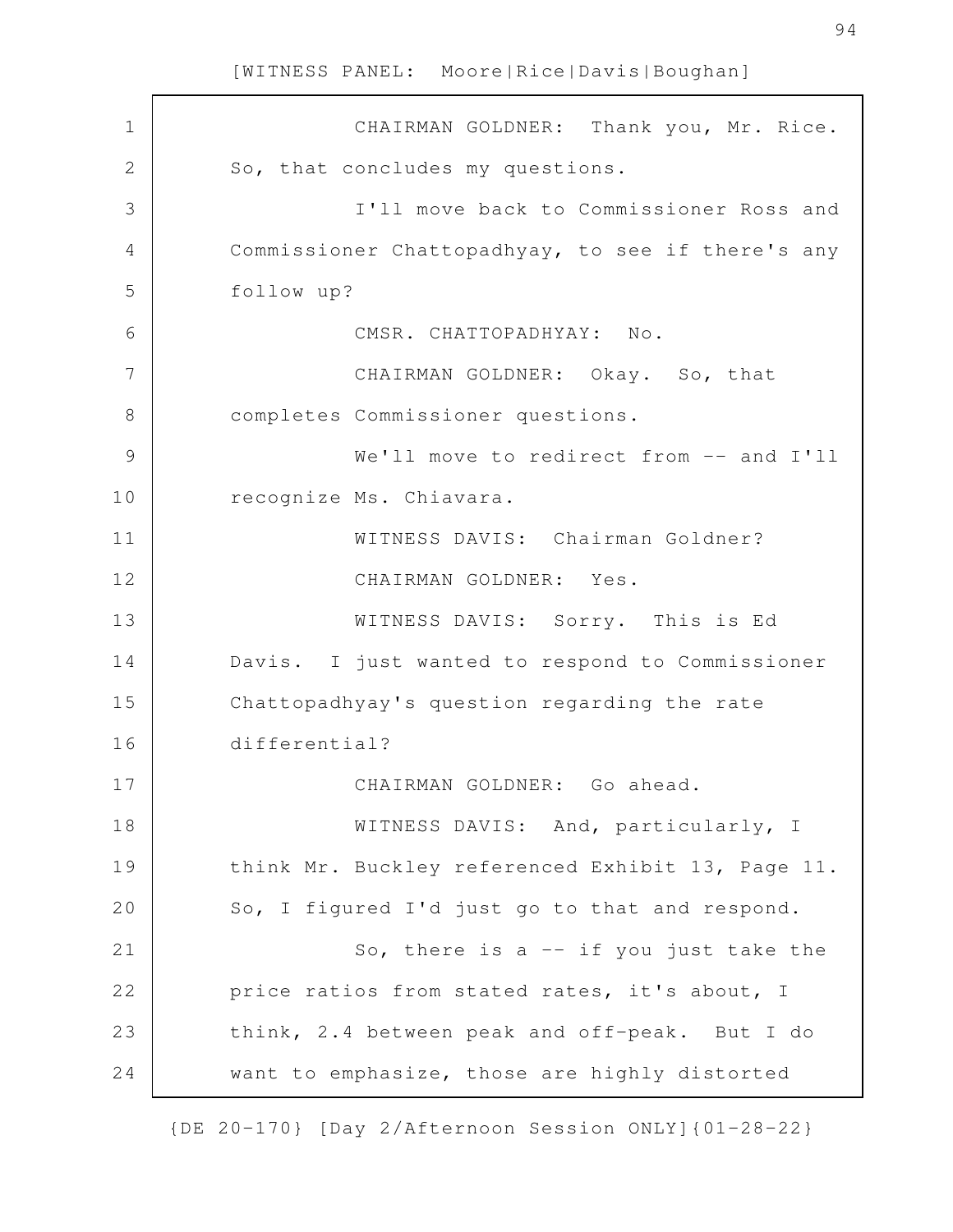| $\mathbf 1$    | pricing, you know, left over from legacy from     |
|----------------|---------------------------------------------------|
| 2              | restructuring. Distribution pricing,              |
| 3              | peak/off-peak is, first of all, everything is on  |
| 4              | a 13-hour peak period. You know, the ratios       |
| 5              | there are really left over from unbundling rates. |
| 6              | So, just a word of caution. And they happen to    |
| $\overline{7}$ | be rates in effect August of 2020 in that table.  |
| 8              | But you're on the order of about,                 |
| $\mathcal{G}$  | roughly, two to two and a half, depending on the  |
| 10             | generation supply price. But that gives you sort  |
| 11             | of a benchmark, if you will. If you just take     |
| 12             | 2.6 cents, divided by 10.8, you know, that will   |
| 13             | give you that ratio, just doing the quick math.   |
| 14             | CHAIRMAN GOLDNER: Thank you.                      |
| 15             | WITNESS DAVIS: Okay. Thank you,                   |
| 16             | Chairman.                                         |
| 17             | CHAIRMAN GOLDNER: And Ms. Chiavara?               |
| 18             | MS. CHIAVARA: Yes. Thank you, Chair.              |
| 19             | I heard you mention that, after redirect, we were |
| 20             | going to take a short break. And I was wondering  |
| 21             | if you'd be open to the idea of taking a short    |
| 22             | break now, so that I can confer with my clients   |
| 23             | before redirect? Would that be all right?         |
| 24             | CHAIRMAN GOLDNER: Sure. That would be             |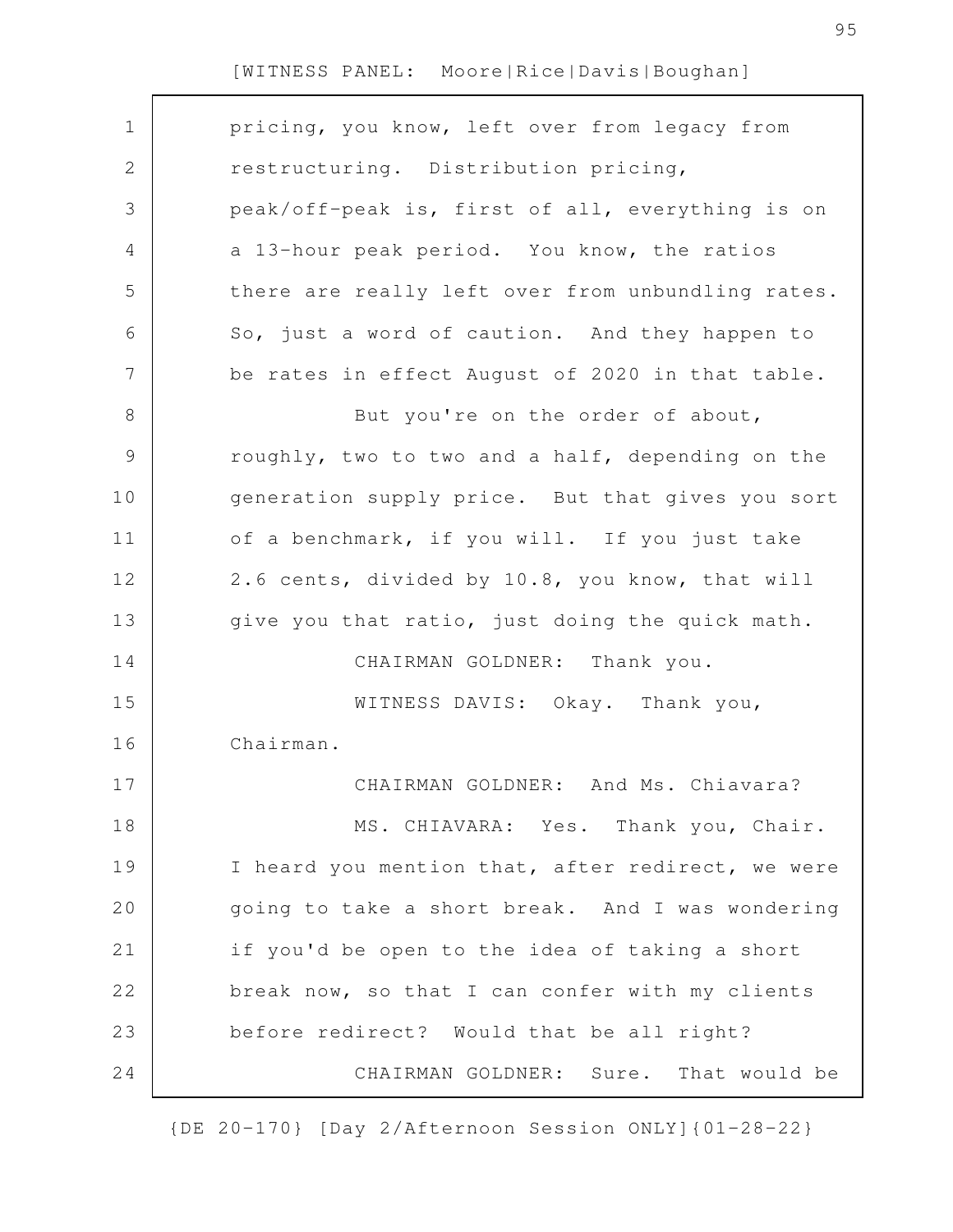| perfect. How much time would you like?           |
|--------------------------------------------------|
| MS. CHIAVARA: Five minutes is fine.              |
| CHAIRMAN GOLDNER: Okay. Let's take               |
| five minutes. And we'll reconvene at -- let's    |
| just reconvene at --                             |
| [Chairman Goldner and the court                  |
| reporter conferring.]                            |
| CHAIRMAN GOLDNER: The stenographer --            |
| yes. Let's take ten minutes. And we'll           |
| reconvene at, I think that's -- what time is it? |
| Is it 3:35? Okay. Let's come back at 3:35.       |
| Thank you.                                       |
| MS. CHIAVARA: Thank you.                         |
| (Recess taken at 3:24 p.m. and the               |
| hearing resumed at 3:41 p.m.)                    |
| CHAIRMAN GOLDNER: Okay. Ms. Chiavara,            |
| are you ready to go?                             |
| MS. CHIAVARA: Yes, I am. Thank you               |
| very much.                                       |
| CHAIRMAN GOLDNER: Okay. Thank you.               |
| I'll recognize Ms. Chiavara. Go ahead.           |
| MS. CHIAVARA: I only have a few                  |
| questions. The first being for Mr. Rice.         |
| REDIRECT EXAMINATION                             |
|                                                  |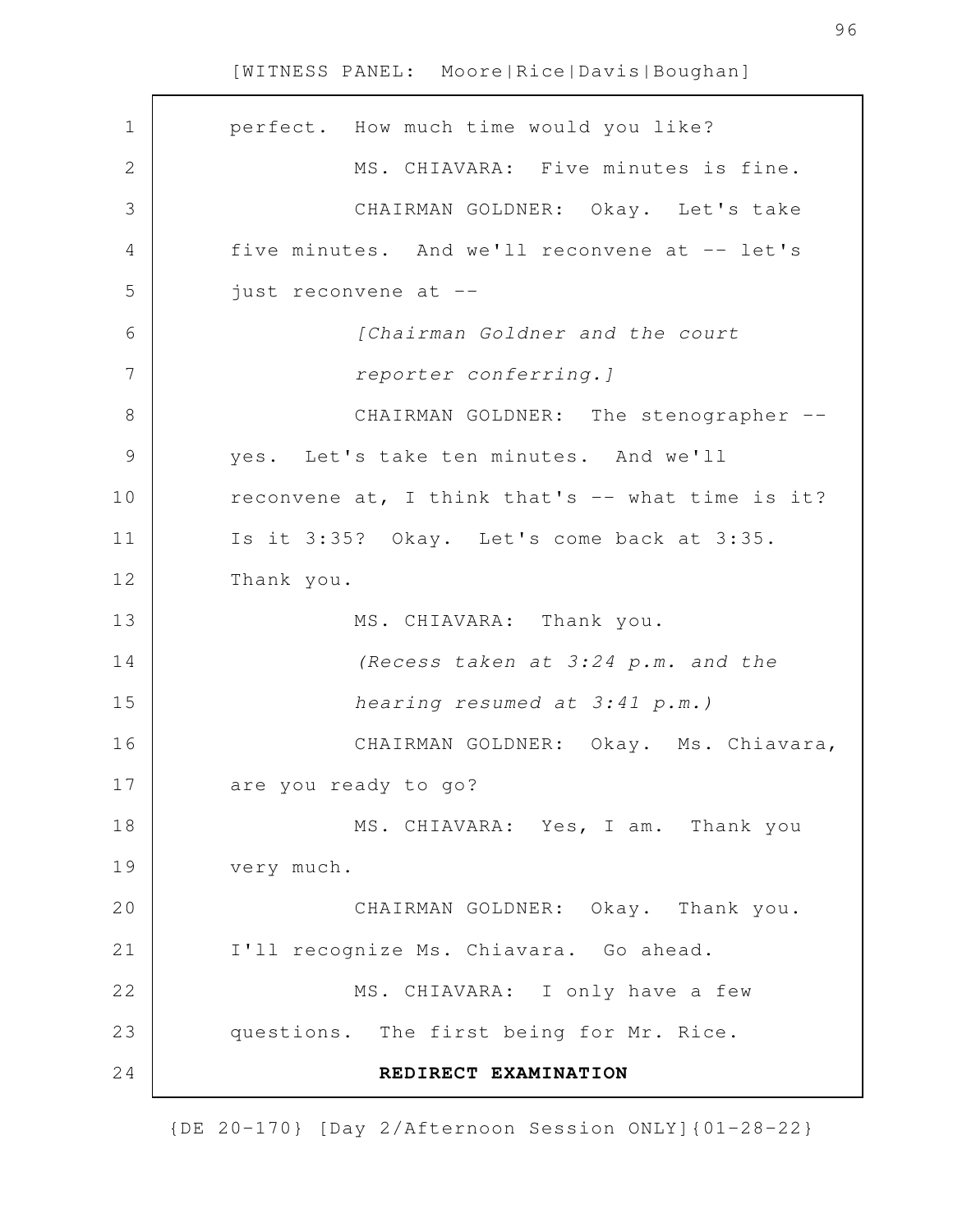| $\mathbf 1$   |   | BY MS. CHIAVARA:                                  |
|---------------|---|---------------------------------------------------|
| 2             | Q | The Department of Energy, during                  |
| 3             |   | cross-examination, described a hypothetical       |
| 4             |   | situation by adding certain variables to the      |
| 5             |   | time-of-use rate scenario, to ask if time-of-use  |
| 6             |   | rates could generate at-scale changes to demand   |
| 7             |   | and charging behavior.                            |
| $8\,$         |   | My question is, what would it take to             |
| $\mathcal{G}$ |   | see the type of at-scale demand and behavior      |
| 10            |   | shifts that the Department was previously         |
| 11            |   | discussing?                                       |
| 12            | Α | (Rice) I think you would need a scenario in which |
| 13            |   | a high enough volume of EV customers was          |
| 14            |   | enrolling in rates, and shifting their charging   |
| 15            |   | behavior accordingly, as the rates were intended  |
| 16            |   | to encourage them to do. And I think Eversource   |
| 17            |   | has kind of been clear in this proceeding that we |
| 18            |   | don't feel that would happen today with the       |
| 19            |   | time-of-use rates that are for residential        |
| 20            |   | customers on a separately-metered basis that are  |
| 21            |   | being considered at this time.                    |
| 22            |   | It doesn't mean that that will be a               |
| 23            |   | permanent scenario. Certainly, as, you know,      |
| 24            |   | more customers drive EVs, you might have, you     |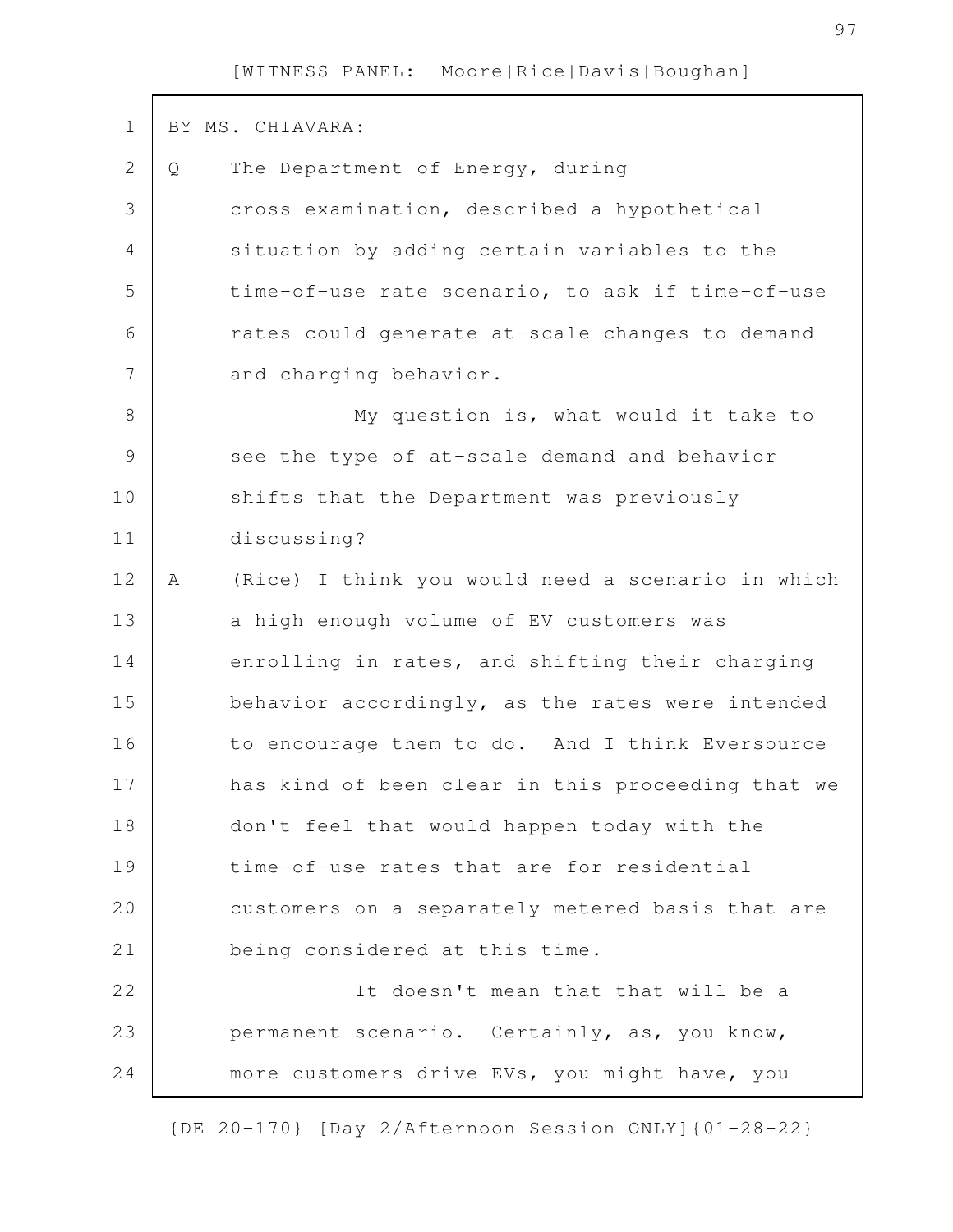$\Gamma$ 

| $\mathbf 1$   | know, start having multiple EV households, you    |
|---------------|---------------------------------------------------|
| $\mathbf{2}$  | know, that will create likely more opportunities  |
| 3             | for customers to realize savings. And, I think,   |
| 4             | as we have indicated, we're optimistic that, you  |
| 5             | know, we'll be able to more effectively offer     |
| 6             | more rate options to customers in the future      |
| 7             | through updated systems.                          |
| $\,8\,$       | So, I expect that the Commission found            |
| $\mathcal{G}$ | that time-of-use rate designs are appropriate for |
| 10            | EV charging, we completely agree, that that's the |
| 11            | case in the right situation. We just don't see    |
| 12            | the EV market today as creating those conditions. |
|               |                                                   |
| 13            | So, while we're recommending a                    |
| 14            | different initial step through managed charging,  |
| 15            | to start encouraging those customers that can to  |
| 16            | shift their load. And we hope that that's         |
| 17            | something we can build off going into the future. |
| 18            | We really see that kind of those conditions for   |
| 19            | at-scale load-shifting through rate design to be  |
| 20            | something that would more likely materialize in   |
| 21            | the future, rather than today.                    |
| 22            | Okay. Thank you. And I would like to turn to<br>Q |
| 23            | Mr. Davis for a moment.                           |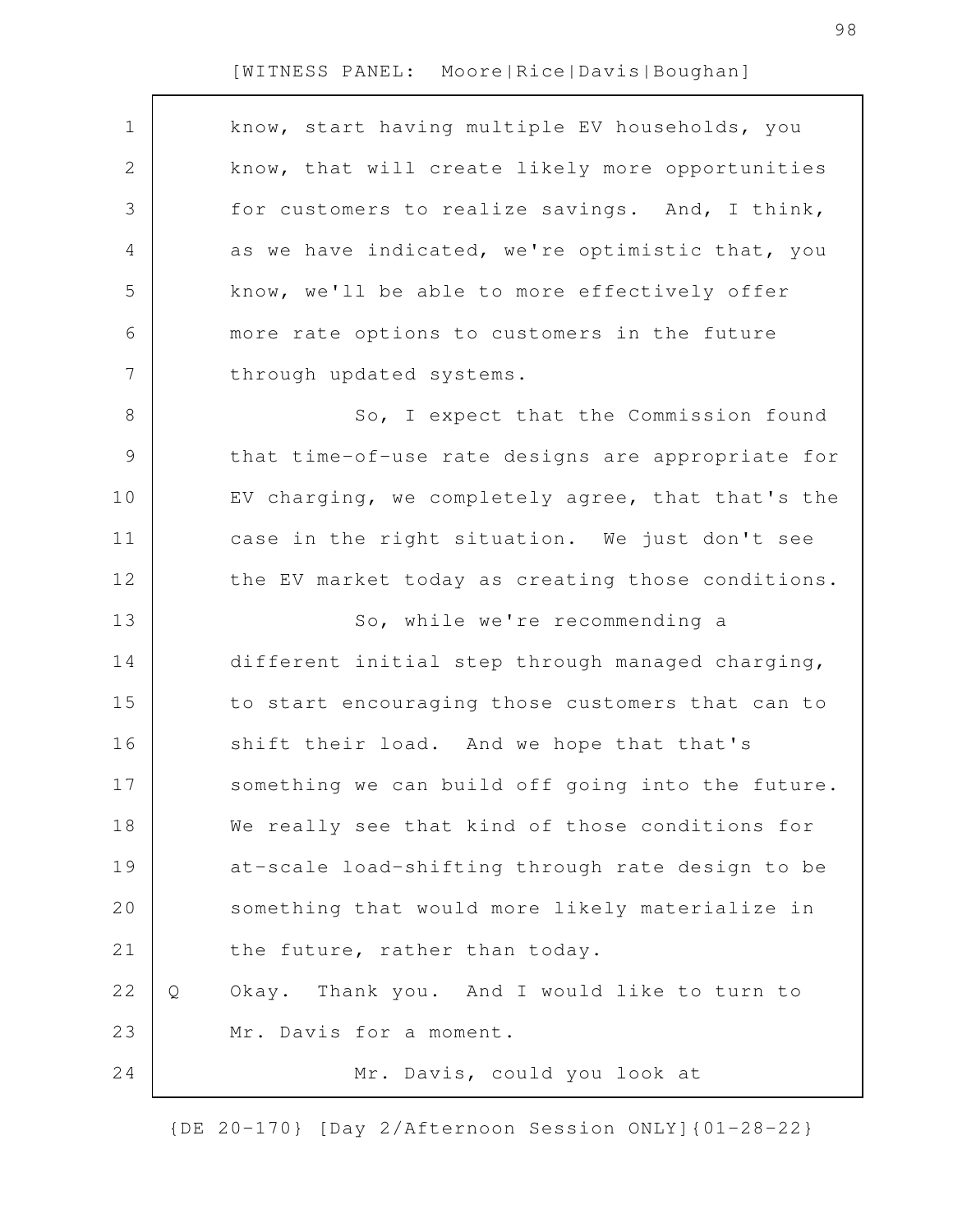| $\mathbf 1$    |   | Exhibit 8, on Bates Pages 013 and 014. It's       |
|----------------|---|---------------------------------------------------|
| $\mathbf{2}$   |   | Testimony of Dr. Sergici on behalf of the         |
| 3              |   | Department of Energy.                             |
| $\overline{4}$ | Α | (Davis) I'm there.                                |
| 5              | Q | And there's a passage of testimony there where    |
| 6              |   | Dr. Sergici is discussing Eversource's rate       |
| $\overline{7}$ |   | design, including the customer charge?            |
| $8\,$          | Α | (Davis) Yes.                                      |
| $\mathcal{G}$  | Q | Okay. Would you say that, from that passage,      |
| 10             |   | that Dr. Sergici both understands the calculation |
| 11             |   | of Eversource's customer charge, and agrees that  |
| 12             |   | both the design of the rate and those             |
| 13             |   | calculations were sound?                          |
| 14             | Α | (Davis) Yes, I do.                                |
| 15             | Q | Okay. Thank you. And, then, back to Mr. Rice      |
| 16             |   | for my final question.                            |
| 17             |   | Mr. Rice, the managed charging programs           |
| 18             |   | that are currently offered by Eversource, in both |
| 19             |   | Massachusetts and Connecticut, are those offered  |
| 20             |   | along with EV time-of-use rates or are they       |
| 21             |   | offered as stand-alone EV customer solutions?     |
| 22             | Α | (Rice) They're offered as stand-alone EV customer |
| 23             |   | solutions for residential customers. And I think  |
| 24             |   | we indicated earlier in the day that, even though |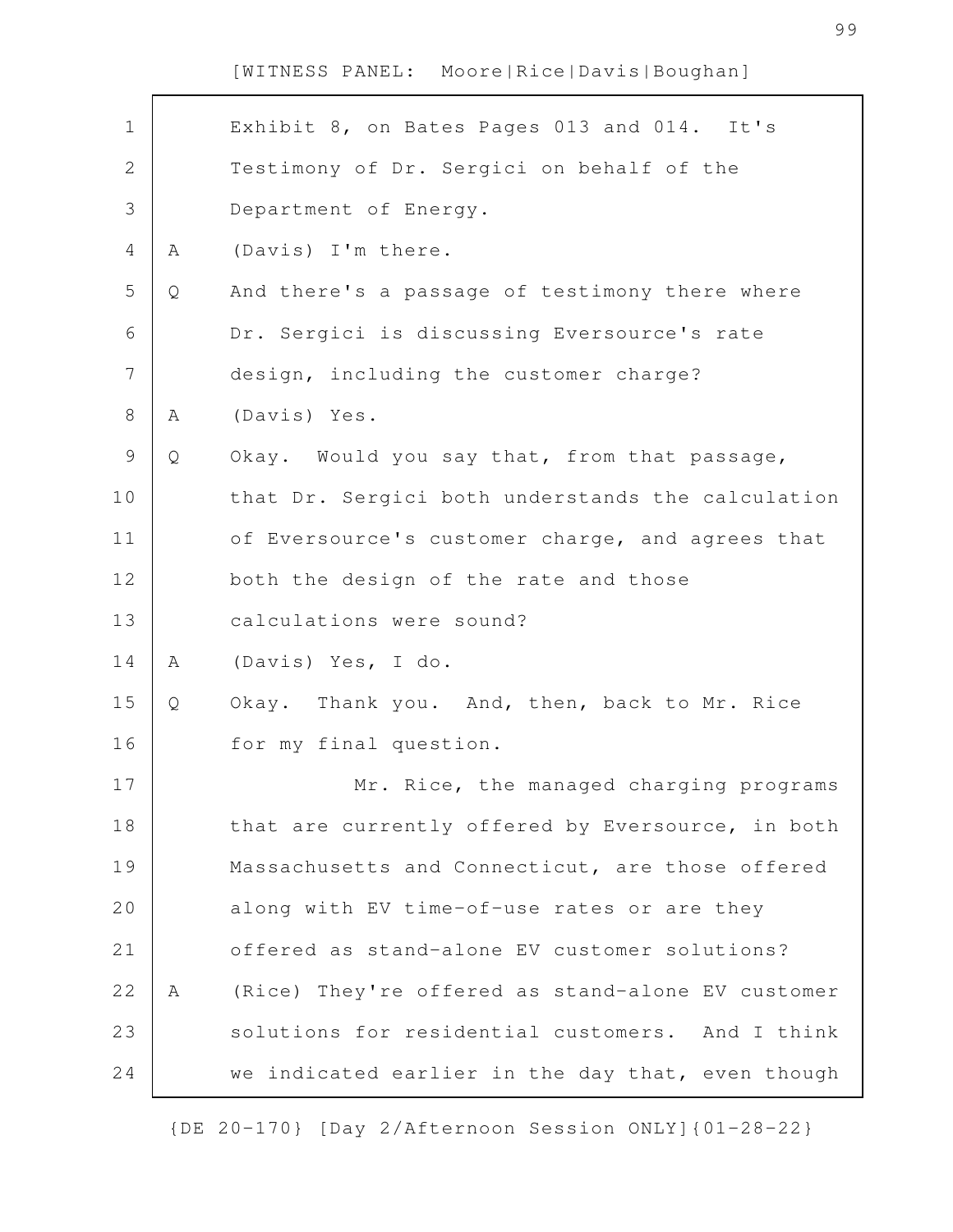| $\mathbf 1$   | Connecticut and Massachusetts both have, you     |
|---------------|--------------------------------------------------|
| 2             | know, explicit EV adoption goals, they haven't,  |
| 3             | at this time, directed utilities to implement    |
| 4             | separately-metered EV time-of-use rates for      |
| 5             | residential customers.                           |
| 6             | The Connecticut Public Utilities                 |
| 7             | Regulatory Authority concluded an investigation  |
| 8             | last year, in the middle of last year. They      |
| $\mathcal{G}$ | looked closely at this issue, and they even      |
| 10            | issued preliminary straw proposals that          |
| 11            | contemplated that utilities would, you know,     |
| 12            | provide both a managed charging solution and a   |
| 13            | separately-metered residential rate. But, upon   |
| 14            | further investigation, they ultimately declined  |
| 15            | to require the utilities implement both.         |
| 16            | But still found, you know, very                  |
| 17            | definitively, that it was critical that the      |
| 18            | utilities offered a managed charging proposal to |
| 19            | encourage optimization of EV charging activity.  |
| 20            | MS. CHIAVARA: Thank you. Thank you,              |
| 21            | Chair. That is all I have.                       |
| 22            | CHAIRMAN GOLDNER: Thank you. The                 |
| 23            | witnesses are released.                          |
| 24            | So, next on the agenda is City of                |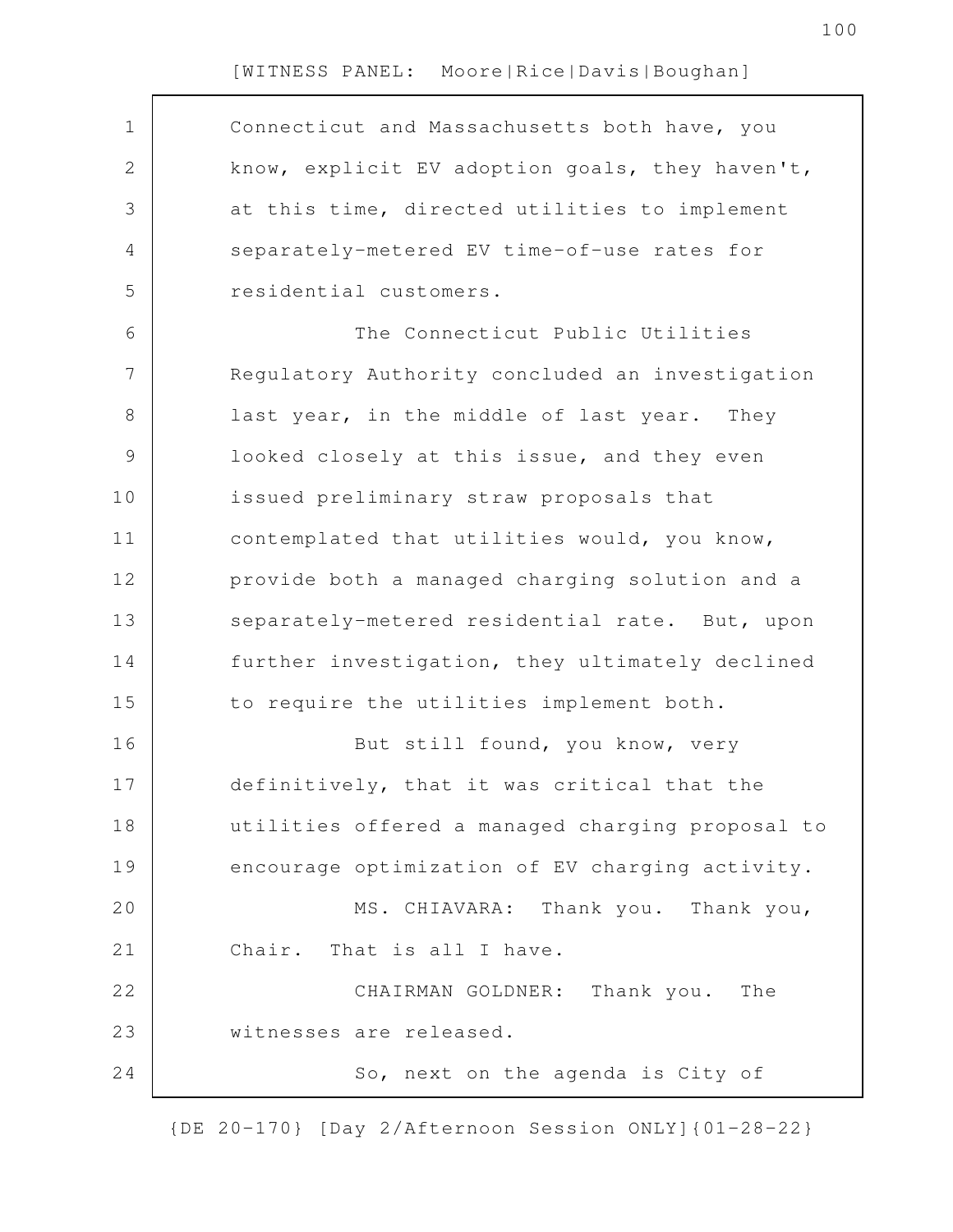[WITNESS: Below]

Lebanon, and after this we have CLF and CENH, and also public comment. Mr. Below, how would you like to proceed? MR. BELOW: To adopt my testimony. CHAIRMAN GOLDNER: Okay. Thank you. MR. BELOW: Would you like me to take the witness booth? CHAIRMAN GOLDNER: Yes, please. MR. BELOW: Okay. CHAIRMAN GOLDNER: All right. Mr. Patnaude, would you swear in the witness. (Whereupon *Clifton C. Below* was duly sworn by the Court Reporter.) CHAIRMAN GOLDNER: Thank you. And I believe that Mr. Buckley had agreed to do direct. MR. BUCKLEY: Yes. Thank you, Mr. Chair. **CLIFTON C. BELOW, SWORN DIRECT EXAMINATION** BY MR. BUCKLEY: Q Councilor Below, can you please state your name, position, and who you are representing in this proceeding for the record? 1 2 3 4 5 6 7 8 9 10 11 12 13 14 15 16 17 18 19 20 21 22 23 24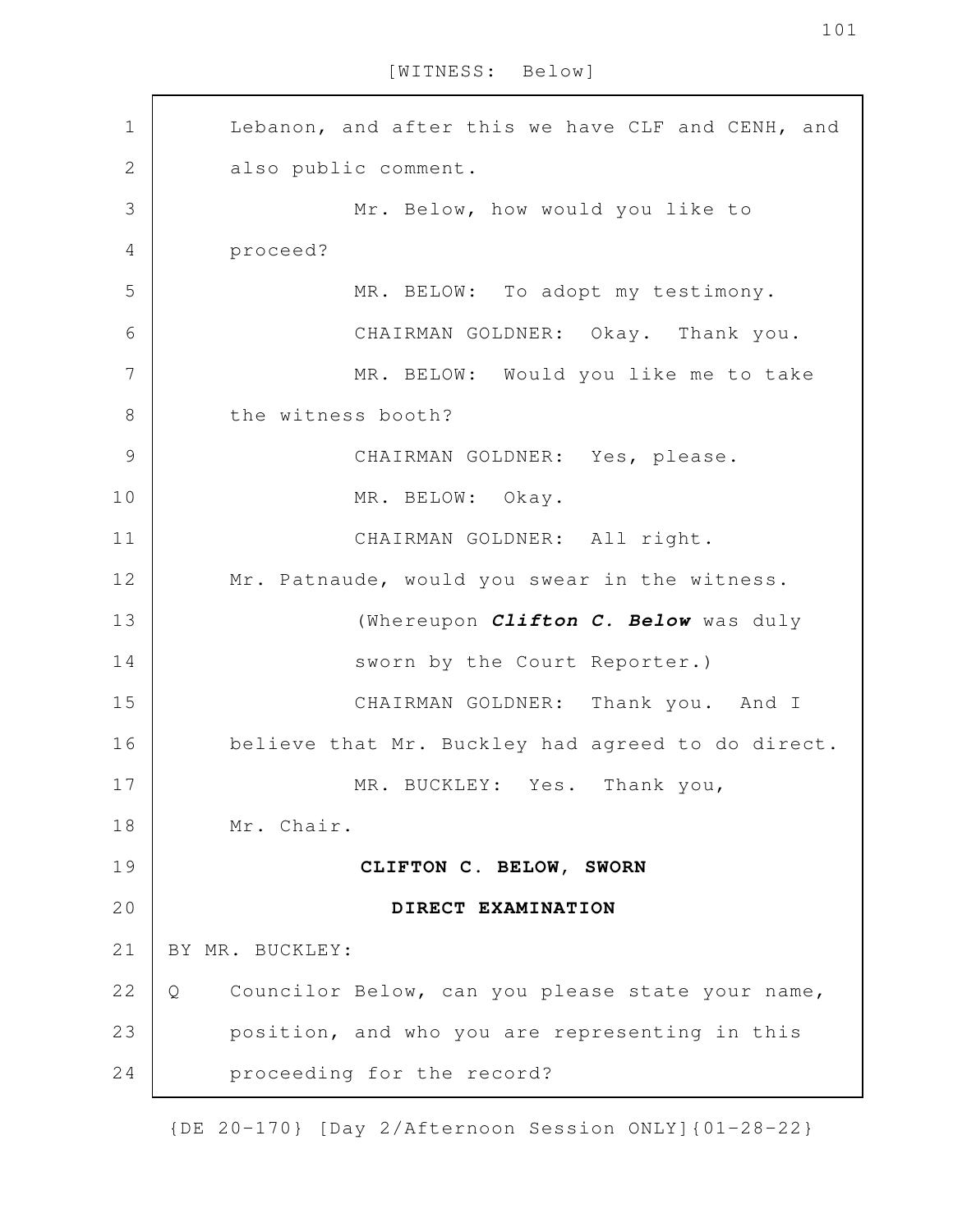[WITNESS: Below]

| $1\,$          | Α | My name is Clifton Below. I'm a City Councilor    |
|----------------|---|---------------------------------------------------|
| $\mathbf{2}$   |   | and Assistant Mayor in the City of Lebanon, who   |
| 3              |   | I'm representing in this proceeding.              |
| 4              | Q | Thank you. And can you please describe the        |
| 5              |   | nature of your participation in this proceeding   |
| 6              |   | thus far?                                         |
| $\overline{7}$ | Α | Well, I have participated throughout, in the      |
| 8              |   | technical sessions, the settlement discussions,   |
| 9              |   | and also prefiled testimony.                      |
| 10             | Q | And that prefiled testimony you mentioned, is     |
| 11             |   | that the testimony we now have premarked as       |
| 12             |   | "Exhibit 9", I believe?                           |
| 13             | Α | It is.                                            |
| 14             | Q | And, if I asked you the same questions that are   |
| 15             |   | posed in your testimony today, would you have the |
| 16             |   | same answers?                                     |
| 17             | A | Yes, I would.                                     |
| 18             | Q | And do you now, here today, adopt that testimony? |
| 19             | Α | Yes.                                              |
| 20             | Q | And do you have any other comments that you'd     |
| 21             |   | like to make?                                     |
| 22             | A | Well, just generally, the City doesn't oppose the |
| 23             |   | Settlement. I think it would be more proper to    |
| 24             |   | characterize that we're just not that             |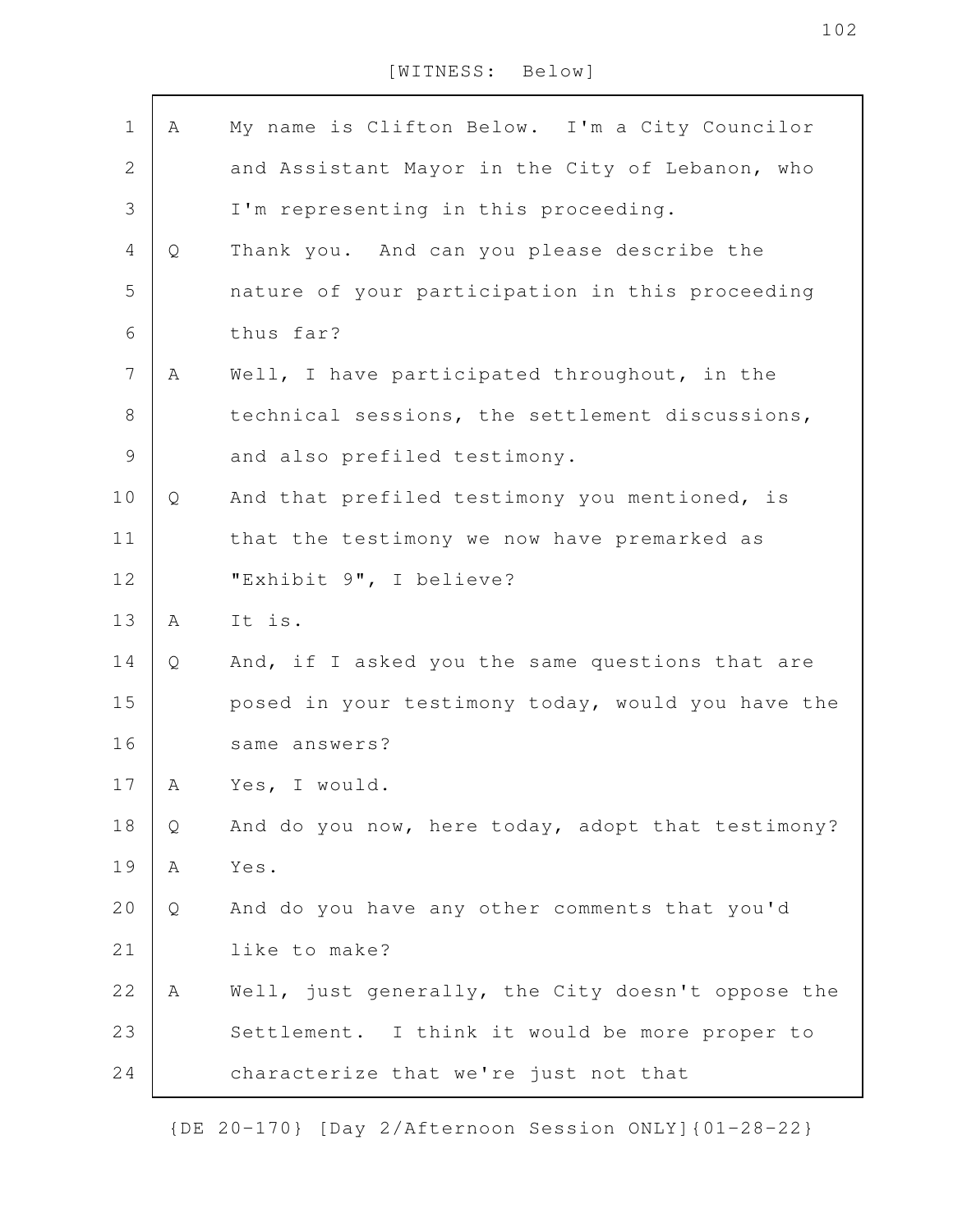| $\mathbf 1$    | enthusiastic about it.                            |
|----------------|---------------------------------------------------|
| 2              | I think that the overall time-of-use              |
| 3              | rate design for Liberty and Unitil is actually a  |
| 4              | pretty sound methodology overall. I had some      |
| 5              | concerns, primarily about how it was calculated,  |
| 6              | in terms of revenue neutrality. But, actually,    |
| $7\phantom{.}$ | as I've taken a closer look at that, I'm not sure |
| $8\,$          | that that is that big of a problem. I'm somewhat  |
| $\mathsf 9$    | concerned about retaining the half demand charge. |
| 10             | From the City's point of view, I am not           |
| 11             | sure it's something that I should say, as I did   |
| 12             | in my testimony, the City, under the direction of |
| 13             | the City Manager, is looking to electrify its     |
| 14             | fleet of -- fleets of vehicles over time. We      |
| 15             | only have one Nissan Leaf and we have one Ford    |
| 16             | F-150, all electric, on order. But we're          |
| 17             | starting to follow what's happening and see       |
| 18             | what's available for police, fire, DPW vehicles,  |
| 19             | and so forth. So, the main thing we're focused    |
| 20             | on is our physical infrastructure, so we're       |
| 21             | prepared, because this is going to take some      |
| 22             | number of years.                                  |
| 23             | And a lot of our sites that have --               |
| 24             | that we see as potential charging locations, we   |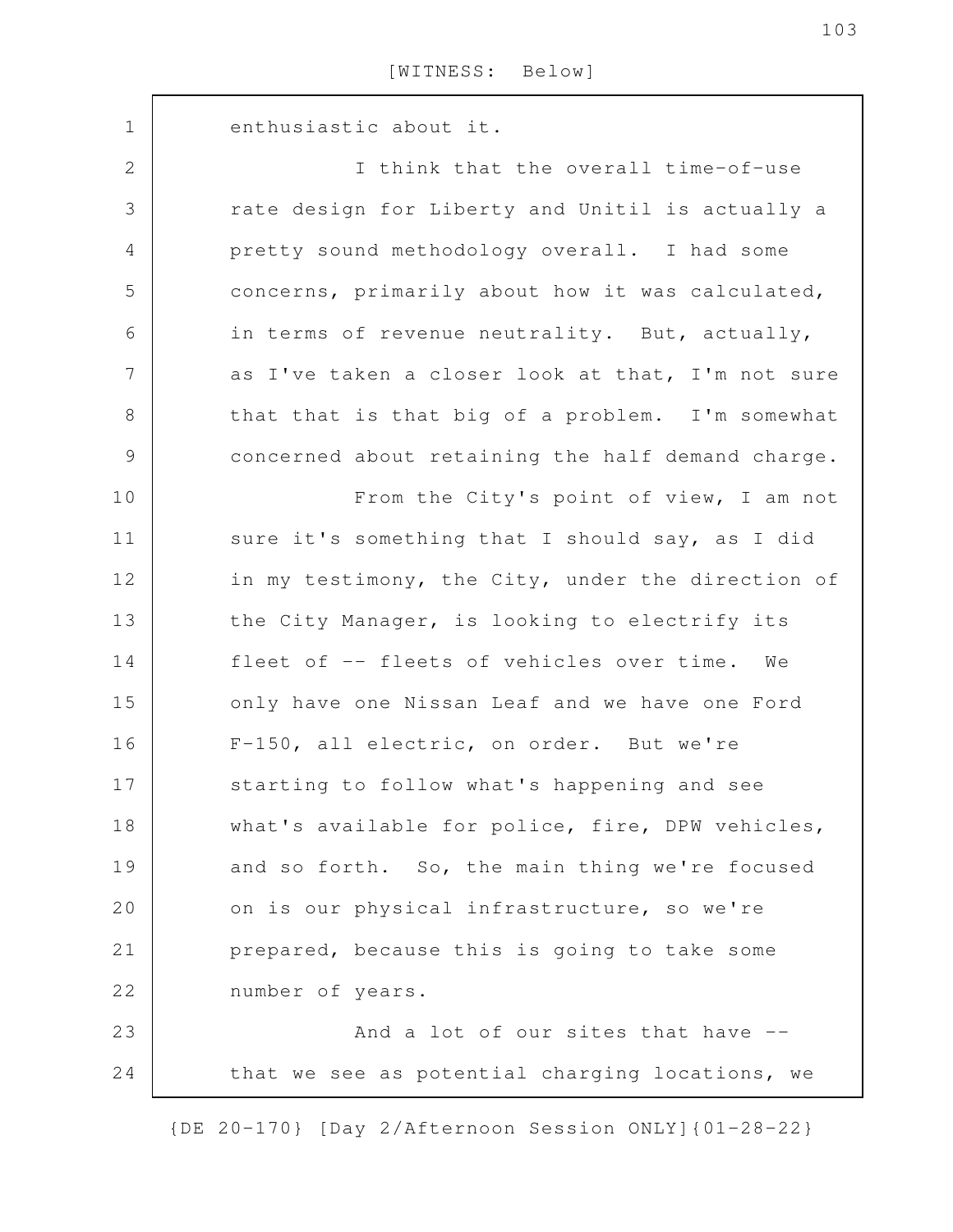[WITNESS: Below]

| $\mathbf 1$    | have some degree of solar on those sites. And,    |
|----------------|---------------------------------------------------|
| $\sqrt{2}$     | so, I'm not sure it would -- and, in most cases,  |
| 3              | they sometimes occasionally export to the grid,   |
| 4              | mostly they are consumed on-site.                 |
| 5              | But the fact that this would be a                 |
| 6              | stand-alone rate, which is the whole proceeding   |
| $\overline{7}$ | anticipated, as we thought about it, it's less -- |
| $8\,$          | potentially less valuable, when we've already got |
| $\mathsf 9$    | an existing electrical infrastructure.            |
| 10             | So, ultimately, I think we're                     |
| 11             | interested in time-of-use rates, time-varying     |
| 12             | rates that access, particularly, for transmission |
| 13             | and distribution, because, through the market,    |
| 14             | you can recognize the energy component.           |
| 15             | But also believe that those do you need           |
| 16             | to be cost causation related. And I believe       |
| 17             | that, if you think about it on sort of a entire   |
| 18             | class basis for the whole system, if we design to |
| 19             | achieve revenue neutrality, based on class        |
| 20             | average load shapes or even the whole load shape  |
| 21             | of, say, residential or C&I customers, if you     |
| 22             | design on that basis, then what the time-of-use   |
| 23             | rates, if they're cost causation based, would     |
| 24             | reflect the probability of having -- of causing   |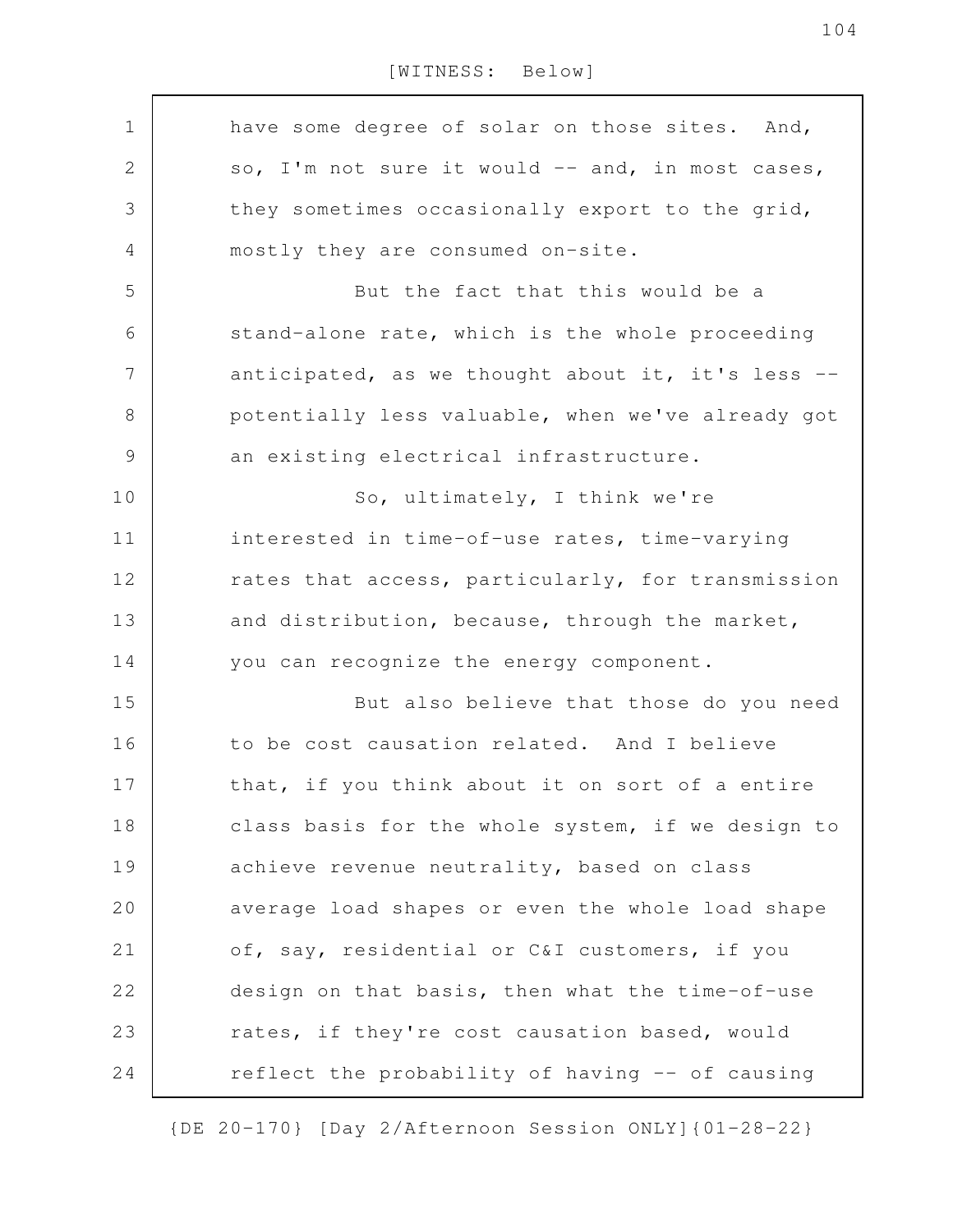costs.

1

| $\overline{2}$ | So, for transmission, for instance,               |
|----------------|---------------------------------------------------|
| 3              | it's based on a single hour of coincident peak    |
| $\overline{4}$ | demand each month. So, if you were exposed to     |
| 5              | that fact, you would maybe voluntarily look at    |
| 6              | ways to avoid contributing to the monthly peaks   |
| $\overline{7}$ | or the annual peak for the Forward Capacity       |
| $8\,$          | Market. And I think that's what the design of     |
| $\mathcal{G}$  | time-of-use rates does. It says "what is the      |
| 10             | probability that you're going to have a           |
| 11             | transmission peak in these different periods of   |
| 12             | time?" And there's almost no chance that they're  |
| 13             | going to occur during the off-peak times,         |
| 14             | because, historically, they haven't. And a high   |
| 15             | chance they'll concur during the on-peak. And a   |
| 16             | little bit of a chance they might occur mid-peak. |
| 17             | So, if you put that cost in those time periods,   |
| 18             | then you're sending an appropriate price signal.  |
| 19             | And I think that's the key to economic            |
| 20             | efficiency, in terms of sending those appropriate |
| 21             | price signals.                                    |
| 22             | So, just to conclude, you know, I think           |
| 23             | that this is going in the right direction. Maybe  |
| 24             | the Settlement is incremental progress. But,      |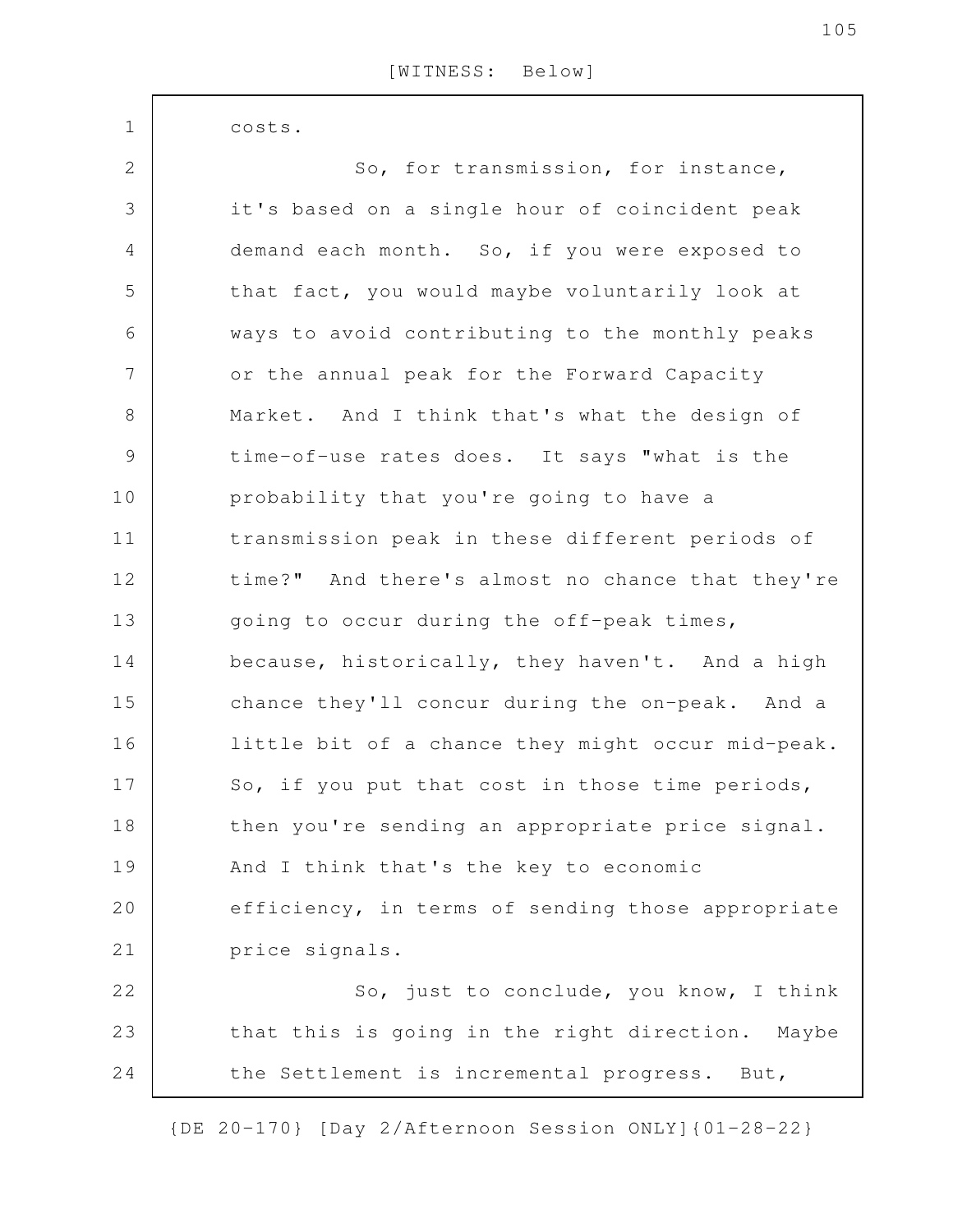### [WITNESS: Below]

| $\mathbf 1$    | again, there's just -- there's a bit of muddling |
|----------------|--------------------------------------------------|
| $\mathbf{2}$   | by adding back in the demand charge. And, as     |
| 3              | much as I think that the -- the well-designed    |
| $\overline{4}$ | time-of-use rate actually reflects the           |
| 5              | probability. So, if you're only way down at one  |
| 6              | or two percent utilization, to some extent it's  |
| 7              | reflecting the probability that you're going to  |
| 8              | have a significant impact on the capacity of the |
| $\mathcal{G}$  | system at times when it's most strained.         |
| 10             | So, I'll stop there. Thank you.                  |
| 11             | MR. BUCKLEY: Thank you, Councilor                |
| 12             | Below. No further questions on direct.           |
| 13             | CHAIRMAN GOLDNER: Thank you. We'll               |
| 14             | open up to cross-examination. Liberty Utilities? |
| 15             | MR. SHEEHAN: I have no questions.                |
| 16             | Thank you.                                       |
| 17             | CHAIRMAN GOLDNER: Eversource?                    |
| 18             | MS. CHIAVARA: No questions for this              |
| 19             | witness. Thank you.                              |
| 20             | CHAIRMAN GOLDNER: Unitil?                        |
| 21             | MR. TAYLOR: Unitil has no questions              |
| 22             | for the witness. Thank you.                      |
| 23             | CHAIRMAN GOLDNER: Clean Energy New               |
| 24             | Hampshire?                                       |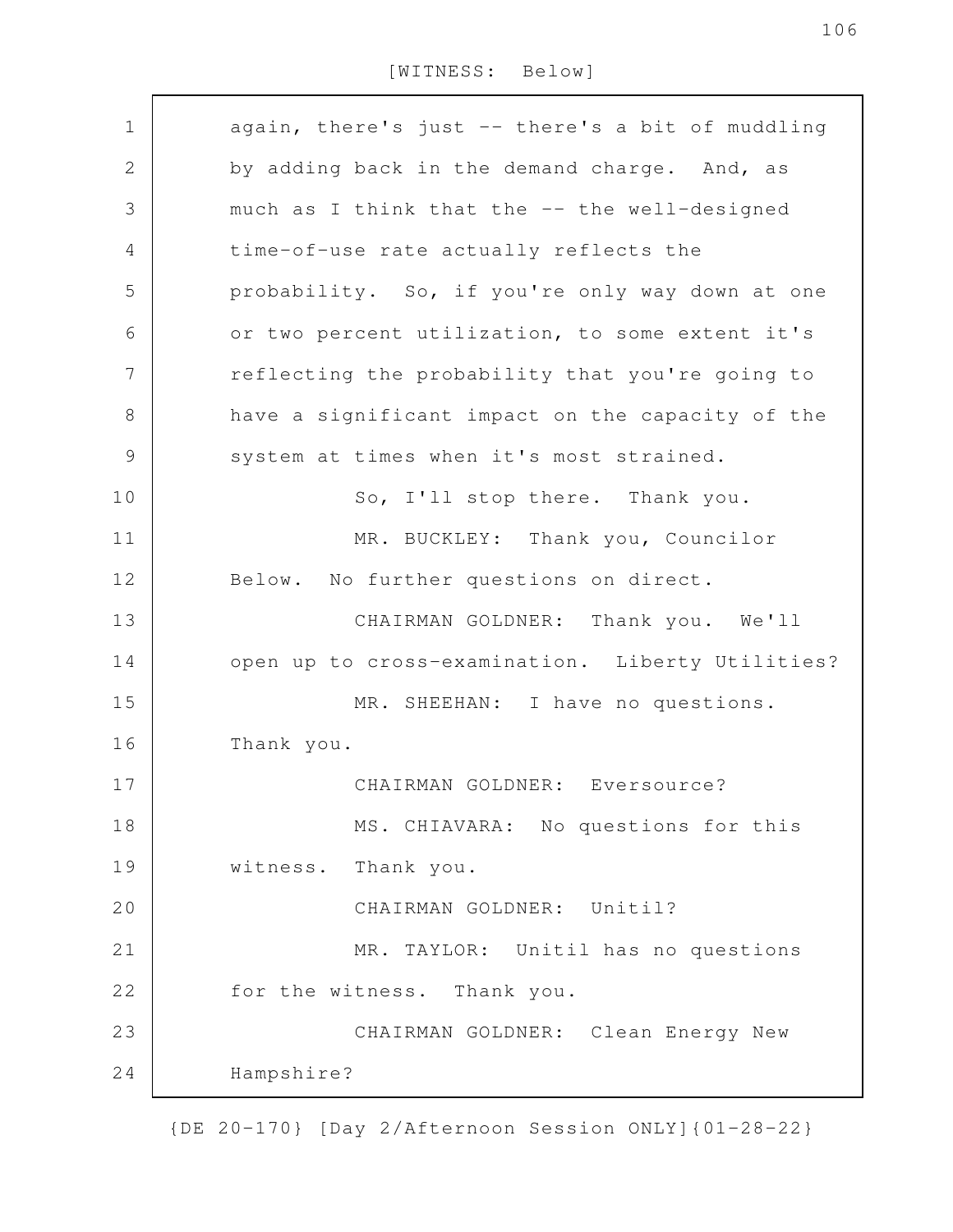[WITNESS: Below]

| $\mathbf 1$    | MR. SKOGLUND: Clean Energy New                   |
|----------------|--------------------------------------------------|
| $\overline{2}$ | Hampshire has no questions for the witness.      |
| 3              | CHAIRMAN GOLDNER: Thank you. CLF?                |
| 4              | MR. KRAKOFF: No questions of this                |
| 5              | witness.                                         |
| 6              | CHAIRMAN GOLDNER: New Hampshire                  |
| 7              | Department of Environmental Services?            |
| 8              | [No verbal response.]                            |
| 9              | CHAIRMAN GOLDNER: New England                    |
| 10             | Convenience Store and Energy Marketers?          |
| 11             | [No verbal response.]                            |
| 12             | CHAIRMAN GOLDNER: The Office of                  |
| 13             | Consumer -- I'm sorry, the Office of Consumer    |
| 14             | Advocate?                                        |
| 15             | MS. DESMET: Thank you. Nothing from              |
| 16             | the OCA.                                         |
| 17             | CHAIRMAN GOLDNER: All right. Thank               |
| 18             | you. The witness is released. No, I'm sorry.     |
| 19             | No. Commissioner questions. My fault, I've       |
| 20             | never had a pro se witness before. So, bear with |
| 21             | me. Sorry. Commissioner Ross?                    |
| 22             | SPECIAL CMSR. ROSS: No.                          |
| 23             | CHAIRMAN GOLDNER: Okay. Commissioner             |
| 24             | Chattopadhyay?                                   |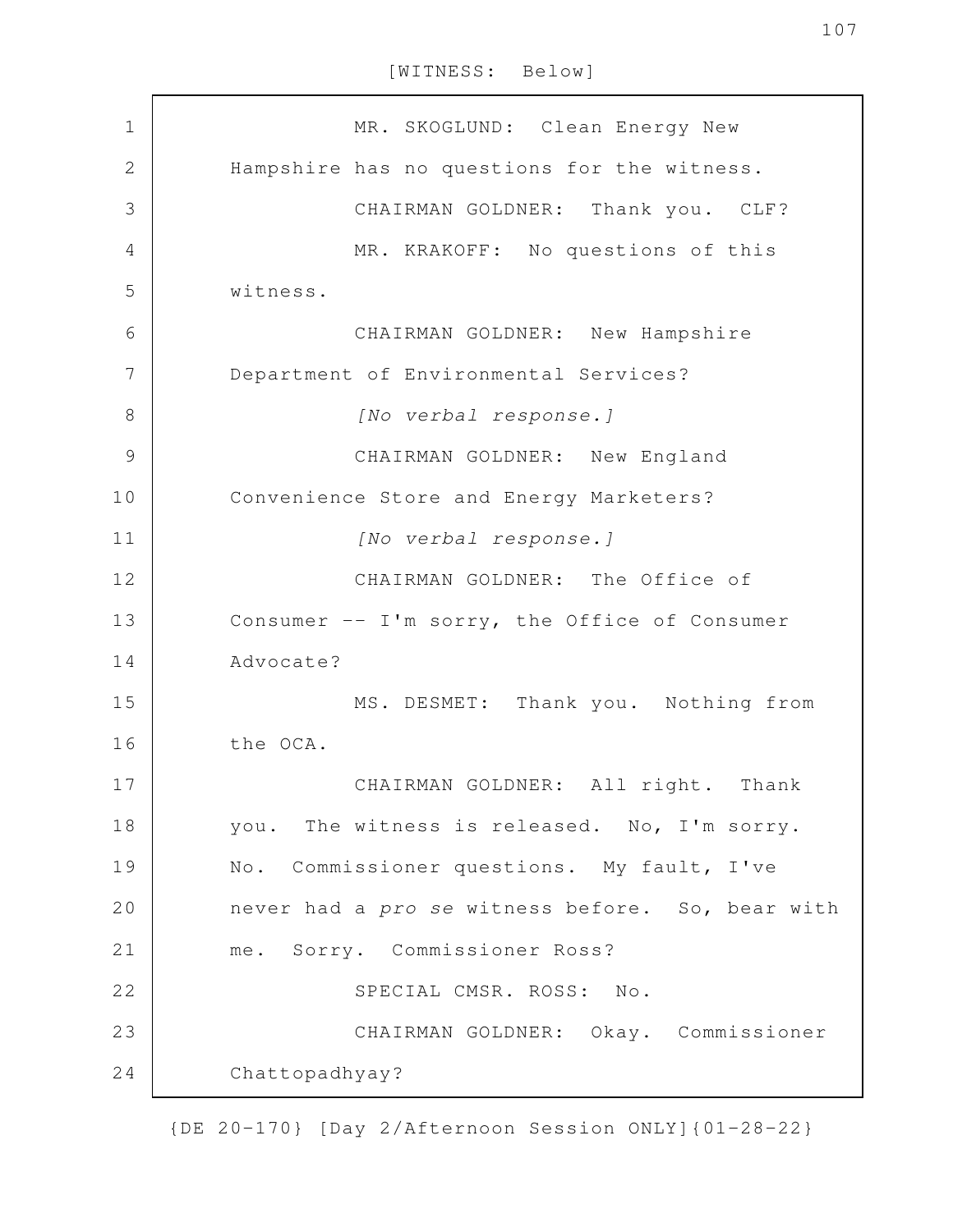| $\mathbf 1$<br>CMSR. CHATTOPADHYAY: I don't.<br>$\mathbf 2$<br>WITNESS BELOW: It occurred to me, I<br>3<br>had one more thought I'd like to share, if I may?<br>In thinking about this, and why I think<br>4<br>5<br>time-of-use rates are also appropriate for C&I,<br>6<br>if the City installs probably, most likely,<br>7<br>Level 2 charging, because most of our vehicles<br>8<br>don't travel that far, with some exceptions, they<br>$\mathsf 9$<br>could charge overnight.<br>10<br>And, absent some price signals, there<br>11<br>will be a tendency to just plug them in at the<br>12<br>end of the shift, 4:00 in the afternoon, say.<br>13<br>And they may well be fully charged up by<br>midnight, but you could also charge them between<br>14 |  |
|---------------------------------------------------------------------------------------------------------------------------------------------------------------------------------------------------------------------------------------------------------------------------------------------------------------------------------------------------------------------------------------------------------------------------------------------------------------------------------------------------------------------------------------------------------------------------------------------------------------------------------------------------------------------------------------------------------------------------------------------------------------|--|
|                                                                                                                                                                                                                                                                                                                                                                                                                                                                                                                                                                                                                                                                                                                                                               |  |
|                                                                                                                                                                                                                                                                                                                                                                                                                                                                                                                                                                                                                                                                                                                                                               |  |
|                                                                                                                                                                                                                                                                                                                                                                                                                                                                                                                                                                                                                                                                                                                                                               |  |
|                                                                                                                                                                                                                                                                                                                                                                                                                                                                                                                                                                                                                                                                                                                                                               |  |
|                                                                                                                                                                                                                                                                                                                                                                                                                                                                                                                                                                                                                                                                                                                                                               |  |
|                                                                                                                                                                                                                                                                                                                                                                                                                                                                                                                                                                                                                                                                                                                                                               |  |
|                                                                                                                                                                                                                                                                                                                                                                                                                                                                                                                                                                                                                                                                                                                                                               |  |
|                                                                                                                                                                                                                                                                                                                                                                                                                                                                                                                                                                                                                                                                                                                                                               |  |
|                                                                                                                                                                                                                                                                                                                                                                                                                                                                                                                                                                                                                                                                                                                                                               |  |
|                                                                                                                                                                                                                                                                                                                                                                                                                                                                                                                                                                                                                                                                                                                                                               |  |
|                                                                                                                                                                                                                                                                                                                                                                                                                                                                                                                                                                                                                                                                                                                                                               |  |
|                                                                                                                                                                                                                                                                                                                                                                                                                                                                                                                                                                                                                                                                                                                                                               |  |
|                                                                                                                                                                                                                                                                                                                                                                                                                                                                                                                                                                                                                                                                                                                                                               |  |
|                                                                                                                                                                                                                                                                                                                                                                                                                                                                                                                                                                                                                                                                                                                                                               |  |
| 15<br>midnight and 6:00 a.m., perhaps. And, if there's                                                                                                                                                                                                                                                                                                                                                                                                                                                                                                                                                                                                                                                                                                        |  |
| no particular price signal in the rates, then<br>16                                                                                                                                                                                                                                                                                                                                                                                                                                                                                                                                                                                                                                                                                                           |  |
| 17<br>there may not be that incentive.                                                                                                                                                                                                                                                                                                                                                                                                                                                                                                                                                                                                                                                                                                                        |  |
| So, I think my only point is that,<br>18                                                                                                                                                                                                                                                                                                                                                                                                                                                                                                                                                                                                                                                                                                                      |  |
| 19<br>although some people traveling interstate on a                                                                                                                                                                                                                                                                                                                                                                                                                                                                                                                                                                                                                                                                                                          |  |
| 20<br>trip may have very little flexibility when they                                                                                                                                                                                                                                                                                                                                                                                                                                                                                                                                                                                                                                                                                                         |  |
| 21<br>charge, because they need a fast charge, there                                                                                                                                                                                                                                                                                                                                                                                                                                                                                                                                                                                                                                                                                                          |  |
| 22<br>will likely be large quantities of fleet                                                                                                                                                                                                                                                                                                                                                                                                                                                                                                                                                                                                                                                                                                                |  |
| 23<br>vehicles, as well as employees who come to work                                                                                                                                                                                                                                                                                                                                                                                                                                                                                                                                                                                                                                                                                                         |  |
| 24<br>and can recharge over the course of their shift,                                                                                                                                                                                                                                                                                                                                                                                                                                                                                                                                                                                                                                                                                                        |  |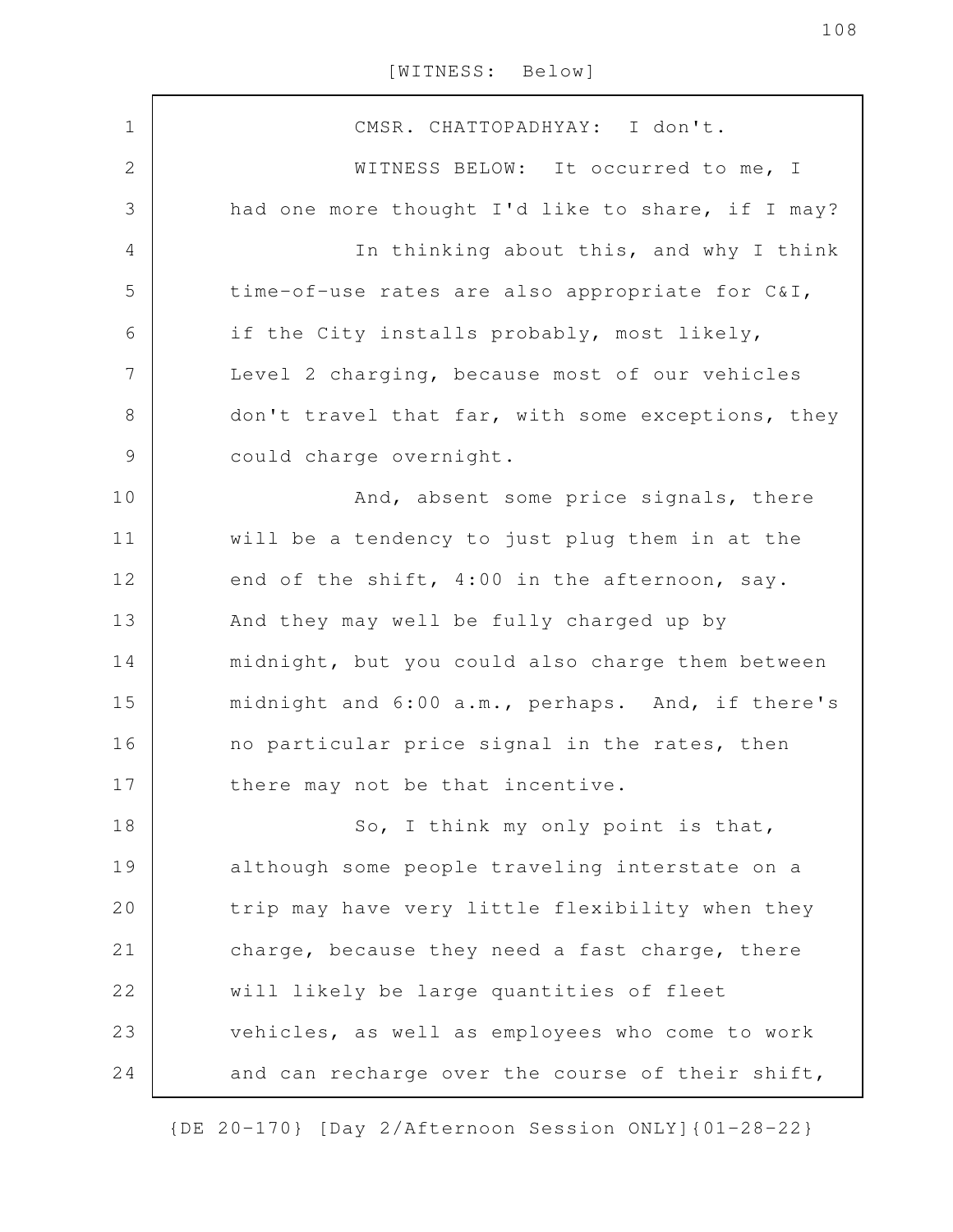[WITNESS: Below]

that will have some flexibility when they charge, which is why I think it's important to get the price signals -- the temporal price signals out early in this area. Thank you. CHAIRMAN GOLDNER: Thank you, Mr. Below. I have no questions. The witness is released. Thank you. WITNESS BELOW: Thank you. CHAIRMAN GOLDNER: Okay. Any other matters, before we have the next witness sworn in for CLF and CENH? *[No verbal response.]* CHAIRMAN GOLDNER: Okay. Very good. Let's proceed with the witness. Mr. Patnaude, would you please swear in the CLF/CENH witness. (Whereupon *Christopher R. Villarreal* was duly sworn by the Court Reporter.) CHAIRMAN GOLDNER: Thank you. Mr. Skoglund or Mr. Krakoff, who will be leading off? MR. KRAKOFF: I will be leading off for CLF. CHAIRMAN GOLDNER: Okay. And both of you will be participating? 1 2 3 4 5 6 7 8 9 10 11 12 13 14 15 16 17 18 19 20 21 22 23 24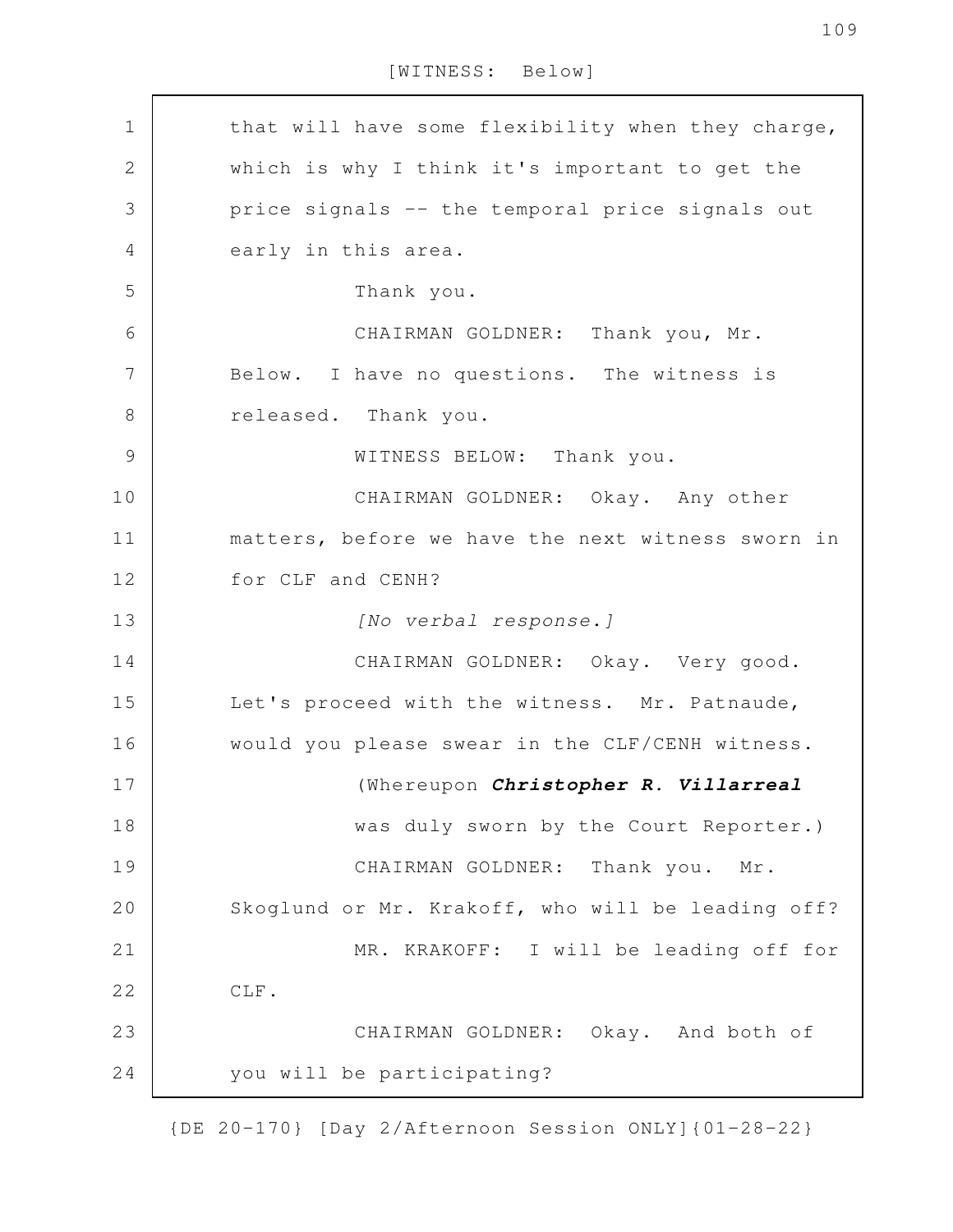| $\mathbf 1$    |   | MR. KRAKOFF: I think just I had                   |
|----------------|---|---------------------------------------------------|
| $\overline{2}$ |   | questions. I don't think Mr. Skoglund has         |
| 3              |   | questions of Mr. Villarreal.                      |
| 4              |   | CHAIRMAN GOLDNER: Okay. Thank you.                |
| 5              |   | Please proceed.                                   |
| 6              |   | MR. KRAKOFF: Okay. Good afternoon.                |
| 7              |   | CHRISTOPHER R. VILLARREAL, SWORN                  |
| 8              |   | DIRECT EXAMINATION                                |
| $\mathcal{G}$  |   | BY MR. KRAKOFF:                                   |
| 10             | Q | Could you please state your full name?            |
| 11             | A | My name is Christopher Villarreal. V, as in       |
| 12             |   | "Victor", $-i-l-a-r-r-e-a-1$ .                    |
| 13             | Q | And, Mr. Villarreal, could you please state who   |
| 14             |   | you work for?                                     |
| 15             | A | I work for Plugged In Strategies.                 |
| 16             | Q | Okay. Are you the Principal of that, at that      |
| 17             |   | consulting company?                               |
| 18             | Α | I am the Principal, President, and only employee. |
| 19             | Q | Okay. And you previously worked for the -- for a  |
| 20             |   | couple of public utilities commissions, correct?  |
| 21             | Α | Correct.                                          |
| 22             | Q | Okay. Now, I'd like to start with what has been   |
| 23             |   | identified as "Exhibit 6". Is Exhibit 6 your --   |
| 24             |   | what's been marked as your prefiled testimony?    |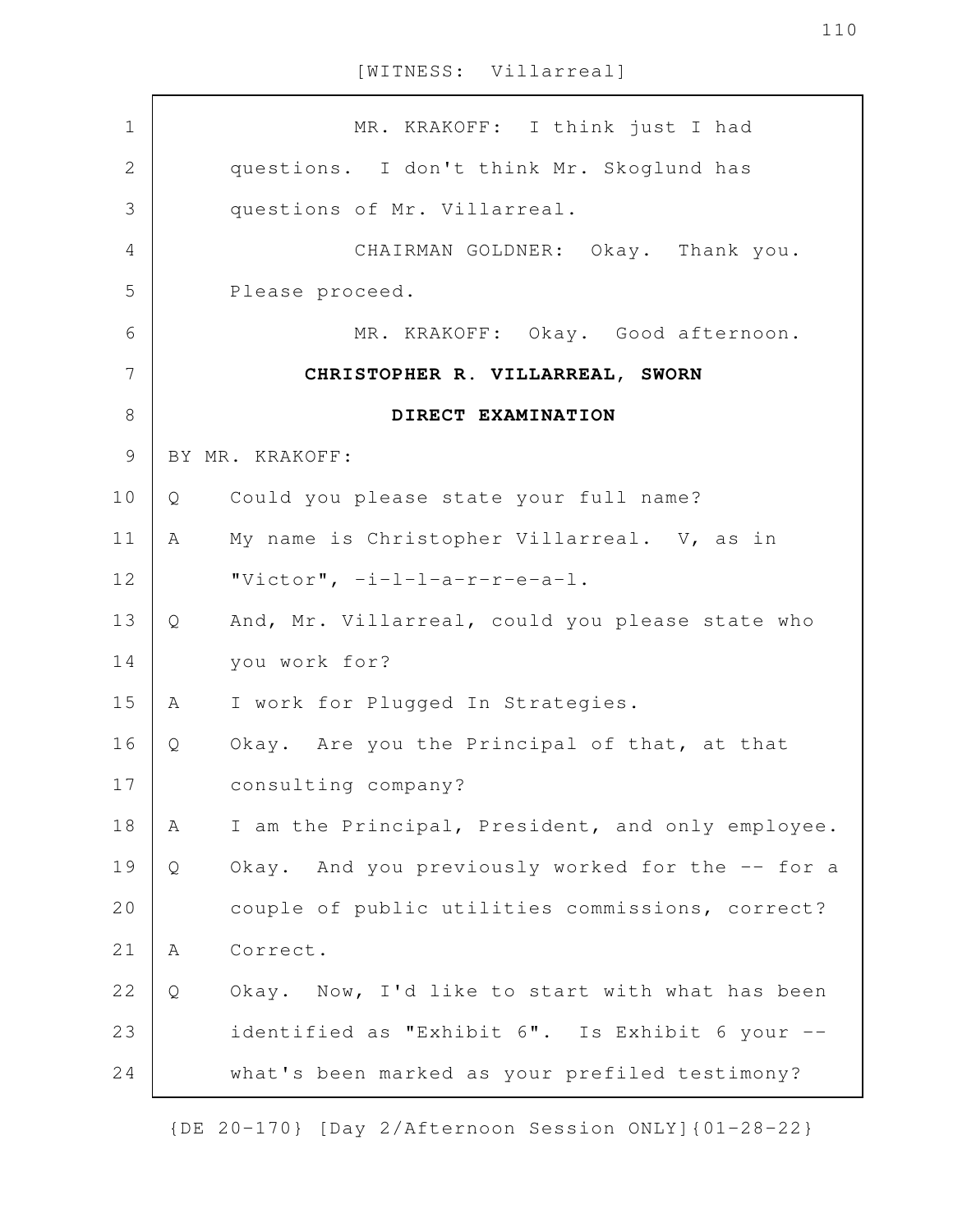| $\mathbf 1$    | Α | Yes.                                              |
|----------------|---|---------------------------------------------------|
| $\mathbf{2}$   | Q | Okay. And do you have any changes or corrections  |
| 3              |   | that you would like to make to your testimony     |
| $\overline{4}$ |   | today?                                            |
| 5              | Α | I do not have any changes or corrections.         |
| 6              | Q | Okay. And is your testimony true and accurate to  |
| $\overline{7}$ |   | the best of your knowledge?                       |
| $8\,$          | Α | It is.                                            |
| $\mathcal{G}$  | Q | And do you adopt the testimony, which has been    |
|                |   |                                                   |
| 10             |   | identified as "Exhibit 6", as your sworn          |
| 11             |   | testimony here today?                             |
| 12             | Α | I do.                                             |
| 13             | Q | Thanks. Now, could you just briefly describe the  |
| 14             |   | current state of EV adoption in New Hampshire, in |
| 15             |   | your view?                                        |
| 16             | Α | Sure. In my view, the state of EV adoption in     |
| 17             |   | New Hampshire is relatively low. And, so, it's a  |
| 18             |   | prime time, as a result, to have these            |
| 19             |   | conversations on EV rate design.                  |
| 20             | Q | Okay. And the other day we heard about EV         |
| 21             |   | charging, particularly charging at public         |
| 22             |   | charging stations. But, for owners of EVs, where  |
| 23             |   | does most charging occur?                         |
| 24             | A | For owners of EVs, most of the charging occurs at |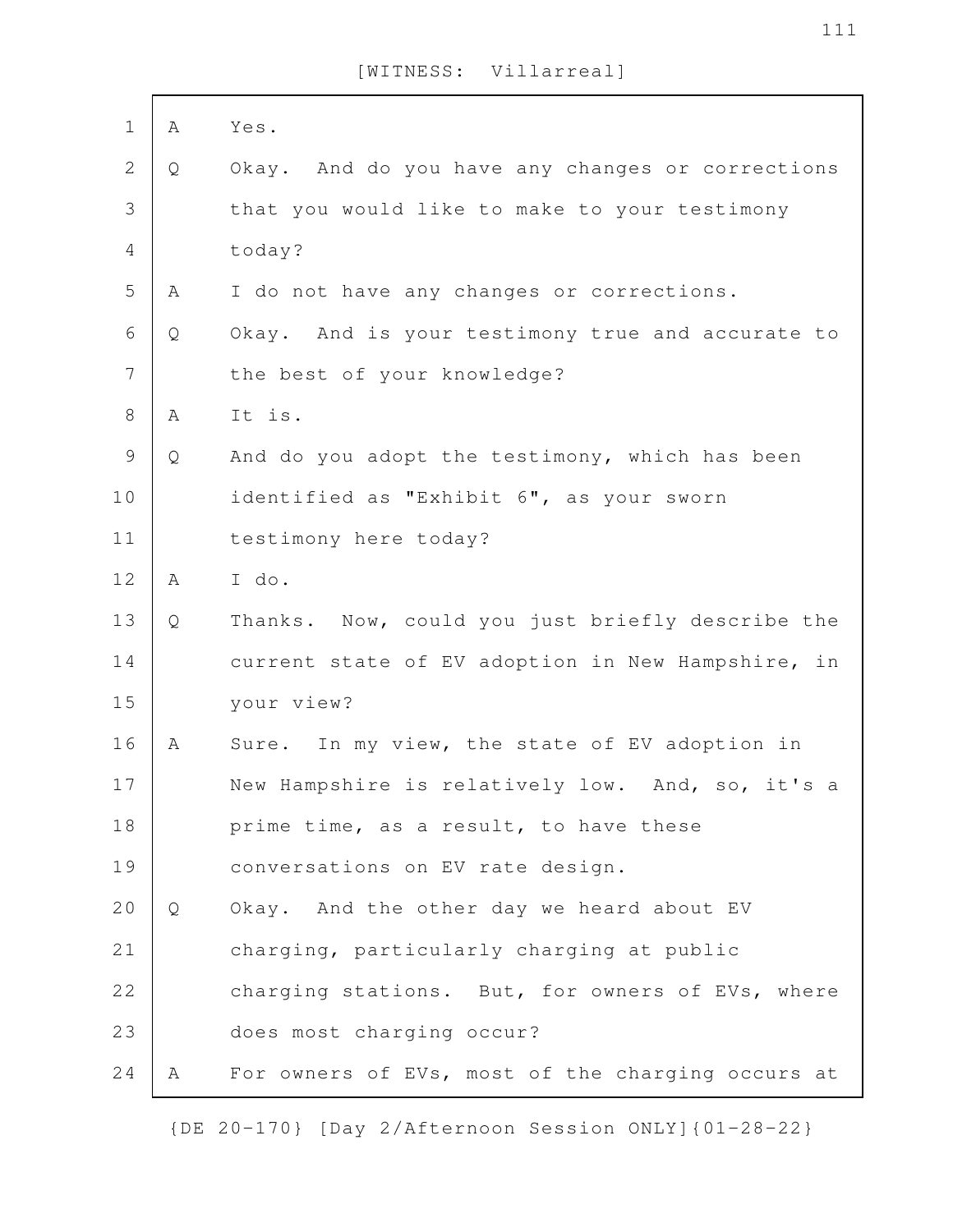| $\mathbf 1$    |   | their homes. Since they are all largely private   |
|----------------|---|---------------------------------------------------|
| $\mathbf{2}$   |   | vehicles at this point in time, the optimal place |
| 3              |   | for people to be charging them is at their        |
| 4              |   | residence.                                        |
| 5              | Q | Okay. Now, in your testimony, you stated that     |
| 6              |   | "the Commission should consider EV adoption a     |
| $\overline{7}$ |   | priority." Could you briefly describe the         |
| $8\,$          |   | benefits of making EV adoption a priority in New  |
| 9              |   | Hampshire at this time?                           |
| 10             | Α | Yes. So, considering EV adoption as a priority    |
| 11             |   | for a state like New Hampshire, it means that it  |
| 12             |   | imbues the goals of EV adoption throughout their  |
| 13             |   | consideration. So, for things like distribution   |
| 14             |   | investments, having EV adoption as a goal of the  |
| 15             |   | state will help influence and identify areas of   |
| 16             |   | the distribution system that may be better suited |
| 17             |   | or in need of supporting EV adoption.             |
| 18             |   | So, things like areas of the system               |
| 19             |   | that might be better suited for clustering Level  |
| 20             |   | 2 chargers or locating DC Fast Chargers, without  |
| 21             |   | having it be a stated goal, rolling out programs  |
| 22             |   | to support the distribution investments to        |
|                |   |                                                   |
| 23             |   | support EV adoption may not be realized.          |
| 24             |   | And, so, as the utility looks to deploy           |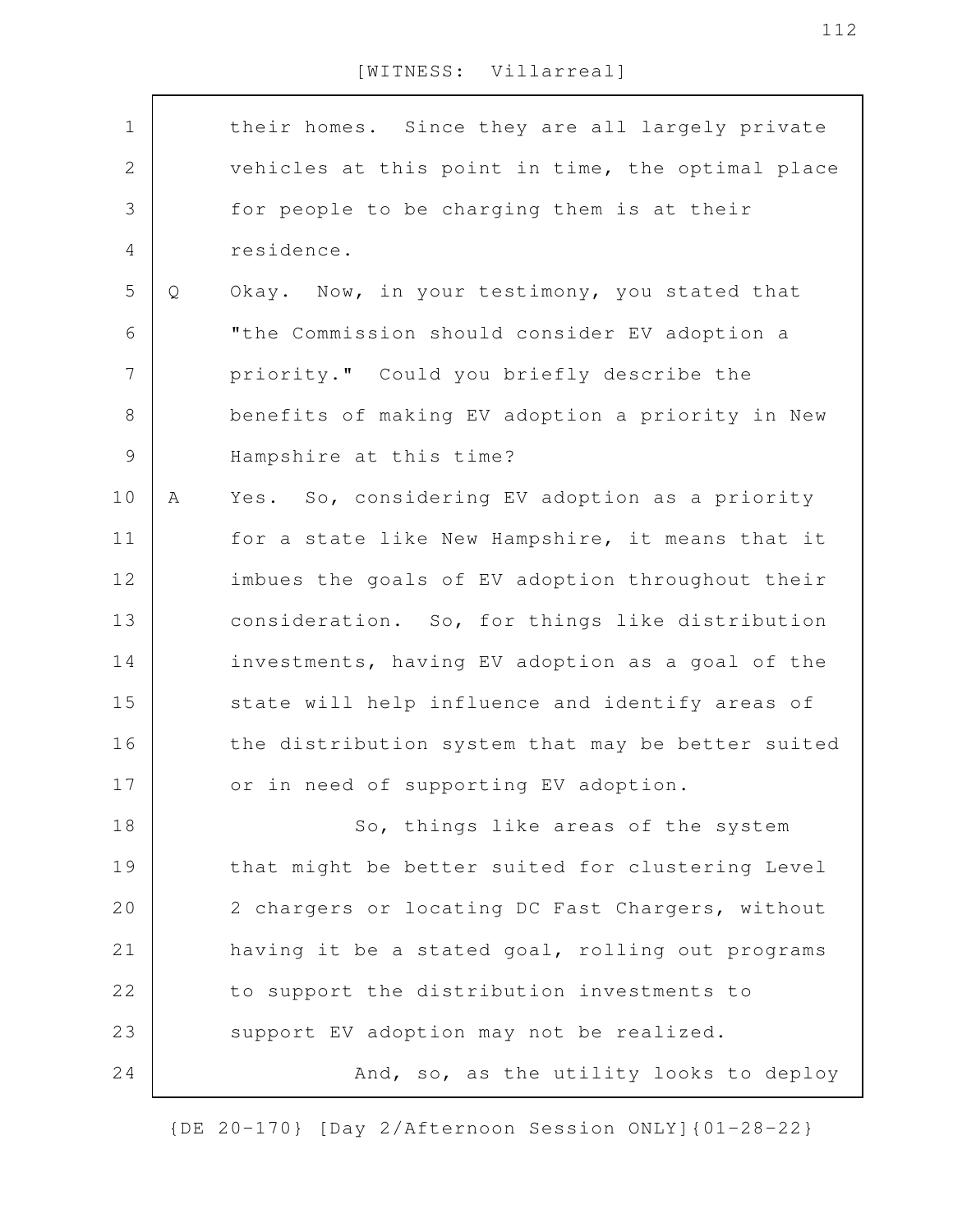| $\mathbf 1$   |   | infrastructure, without looking at the impact of  |
|---------------|---|---------------------------------------------------|
| $\mathbf{2}$  |   | EV adoption on that infrastructure, you may be    |
| 3             |   | either investing in the wrong areas, investing in |
| 4             |   | the wrong technologies, and may result in a       |
| 5             |   | slightly far more inefficient system as a result. |
| 6             | Q | So, just to summarize what you just said, are you |
| 7             |   | suggesting that there are certain efficiencies    |
| $8\,$         |   | related to making EV adoption a priority now, as  |
| $\mathcal{G}$ |   | opposed to waiting down the road, when there's    |
| 10            |   | more EVs on the road?                             |
| 11            | Α | Certainly. So, if a state waited for a higher     |
| 12            |   | penetration of EV adoptions, being at whatever    |
| 13            |   | level it is, it takes time for the utility to     |
| 14            |   | make the plan for investments to put in the       |
| 15            |   | system. Then, it has to put it into a filing.     |
| 16            |   | And, then, it goes through a regulatory process.  |
| 17            |   | And the Commission has to review it and issue an  |
| 18            |   | order approving the investments. And, then, it    |
| 19            |   | goes back out to be installed. So, that's         |
| 20            |   | several years, in which case, you know, adoption  |
| 21            |   | continues to grow.                                |
| 22            |   | And, so, by putting it up front, and              |
| 23            |   | being proactive and planning for the growth of EV |
| 24            |   | adoptions in a state, the Commission and the      |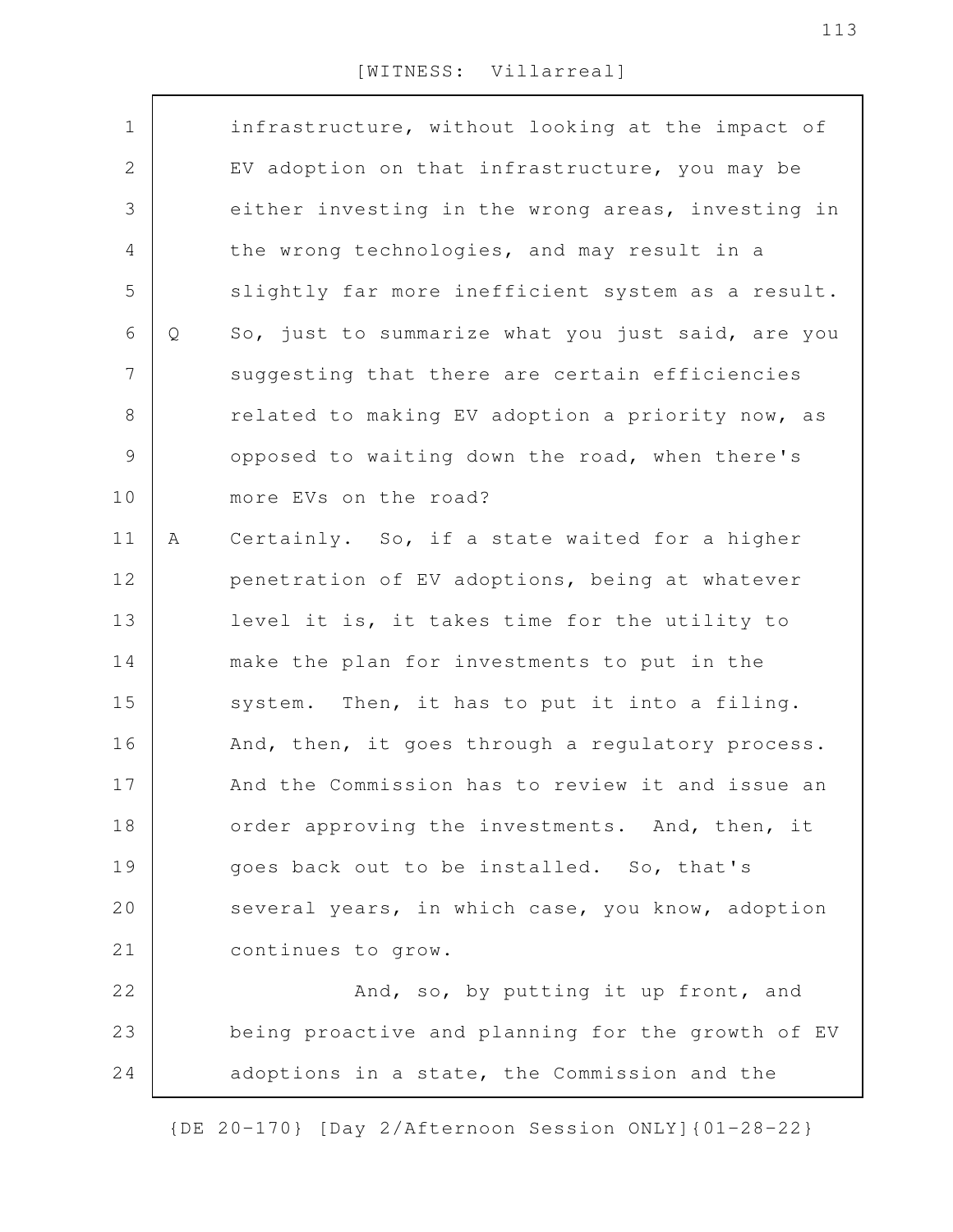| $\mathbf 1$    |   | state, therefore, can be put on a path of -- can  |
|----------------|---|---------------------------------------------------|
| $\mathbf{2}$   |   | implement and integrate EVs on a much smoother    |
| 3              |   | basis than if we waited until adoption hit a      |
| $\overline{4}$ |   | certain level.                                    |
| 5              | Q | Now, a little while ago, I think it was Chairman  |
| 6              |   | Goldner that said that "New Hampshire is a        |
| $\overline{7}$ |   | tourist state", a lot tourists visit here. And I  |
| 8              |   | think, when we go home tonight, we'll see all     |
| $\mathcal{G}$  |   | these tourists on I-93 outside.                   |
| 10             |   | But does encouraging the development of           |
| 11             |   | an EV charging network have an impact on tourism  |
| 12             |   | in the state?                                     |
| 13             | A | I certainly think it does. As people come and     |
| 14             |   | spend their time and their money in New           |
| 15             |   | Hampshire, if there's not an adequate             |
| 16             |   | infrastructure in place to support electric       |
| 17             |   | vehicle charging, then that's lost opportunity,   |
| 18             |   | right? So, towns and communities where people     |
| 19             |   | would come to visit, without adequate             |
| 20             |   | infrastructure for EV charging, may be less       |
| 21             |   | interested or spend less time in the towns and    |
| 22             |   | communities that do not have this infrastructure. |
| 23             | Q | Now, in your testimony, you stated that, in this  |
| 24             |   | docket, it's your view that the Commission should |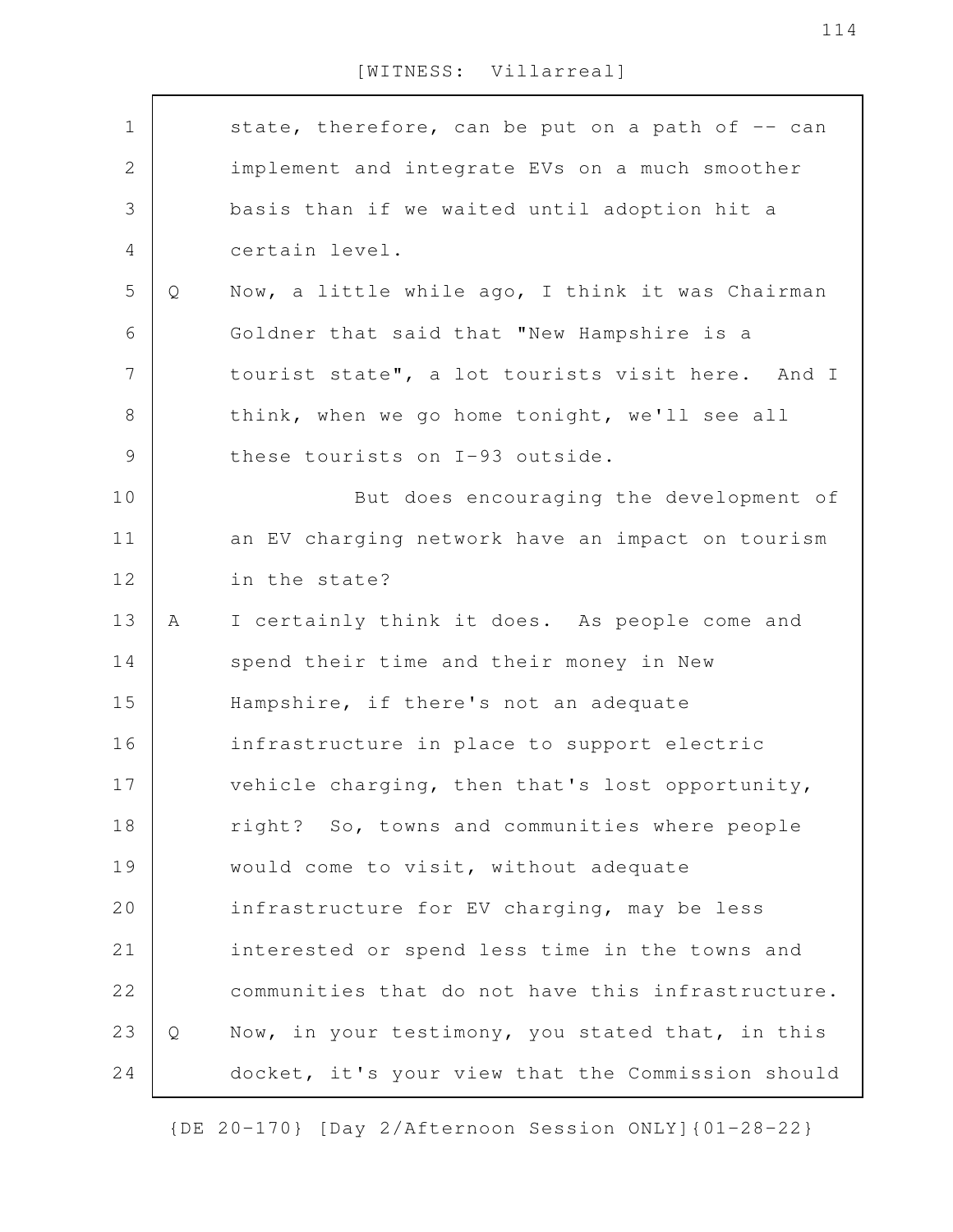consider issues beyond just cost causation and designing rates for EVs. You know, we heard a lot the other day from DOE about cost causation. But, in your testimony, you stated that, to achieve the public policy priority of increased EV adoption, the Commission should consider, you know, the principle of diffusion of benefits in developing rates. What exactly does that mean? A Sure. So, I think, first and foremost, rate design is an art and a science. And, so, looking at rates in a vacuum of, you know, just looking at them in the short term, ends up missing other components and other benefits that could be realized if looked at more broadly. So, things like "diffusion of benefits" means that, with the appropriate rates in place that support development of EV infrastructure across the state means that people will go and leverage or know that there is going to be charging where they go. And, so, that means people will come and spend more money there. I know that, for example, in other states, big box stores, like Targets, have noted 1 2 3 4 5 6 7 8 9 10 11 12 13 14 15 16 17 18 19 20 21 22 23 24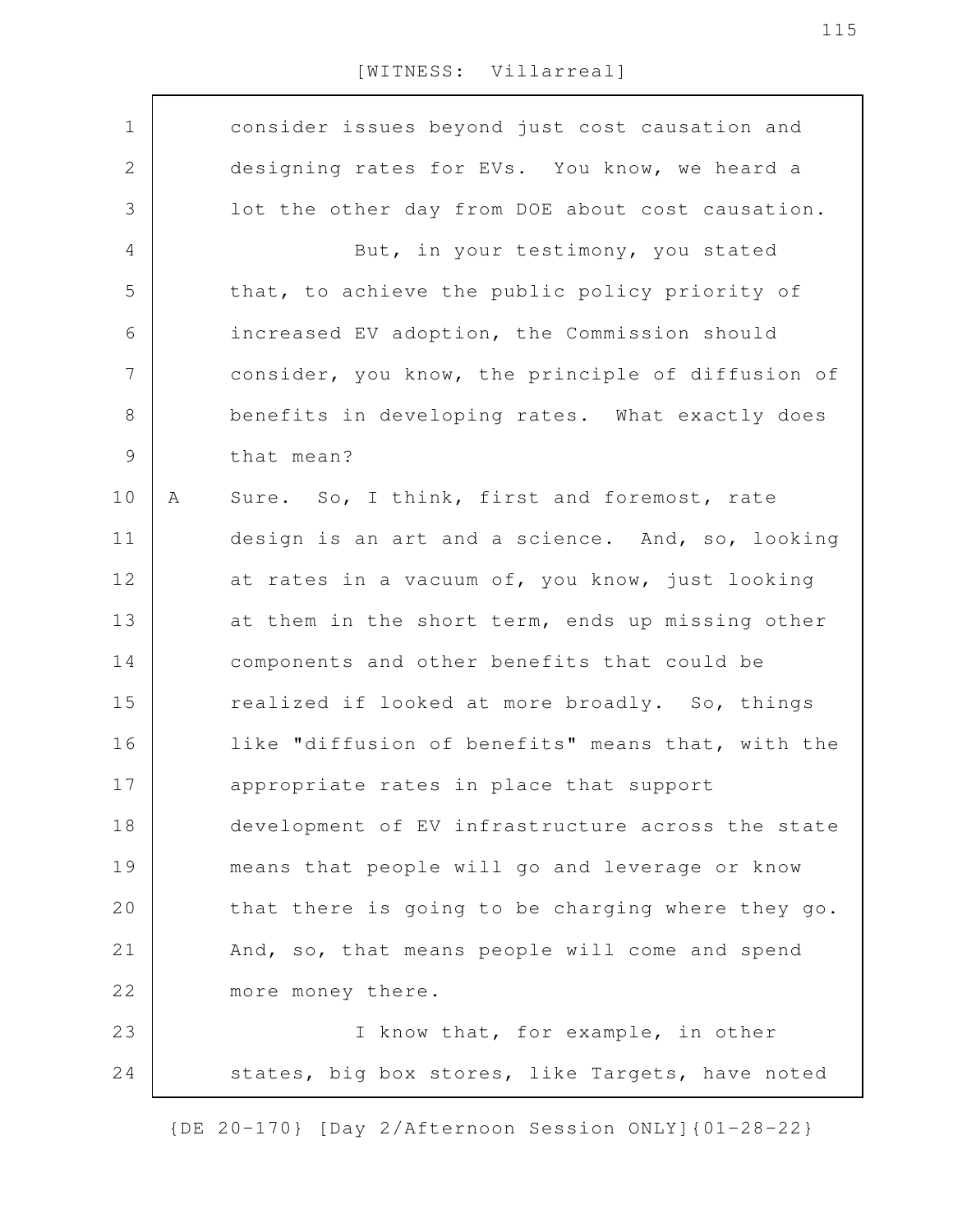| $\mathbf 1$   |   | that, where they provide charging infrastructure  |
|---------------|---|---------------------------------------------------|
| $\sqrt{2}$    |   | for their customers, their customers tend to stay |
| 3             |   | parked longer, and, as a result, they spend more  |
| 4             |   | money. So, that's more money that goes into       |
| 5             |   | local communities.                                |
| 6             |   | Furthermore, by planning for and                  |
| 7             |   | including societal benefits or considering        |
| 8             |   | societal benefits, you know, we have other air    |
| $\mathcal{G}$ |   | emission benefits. So, fewer gasoline-powered     |
| 10            |   | vehicles are on the road, which results in        |
| 11            |   | cleaner air, which then has associated            |
| 12            |   | environmental benefits.                           |
|               |   |                                                   |
| 13            |   | So, you have a wide variety of                    |
| 14            |   | additional benefits that can be realized and      |
| 15            |   | accrued to the state and to communities, and to   |
| 16            |   | other developers and other industries, with       |
| 17            |   | appropriate supporting policies to enable the     |
| 18            |   | growth of electric vehicles.                      |
| 19            | Q | And, so, why might it be beneficial for the New   |
| 20            |   | Hampshire Public Utilities Commission to sort of  |
| 21            |   | think about some of these other benefits at this  |
| 22            |   | time, rather than strict cost causation in this   |
| 23            |   | docket?                                           |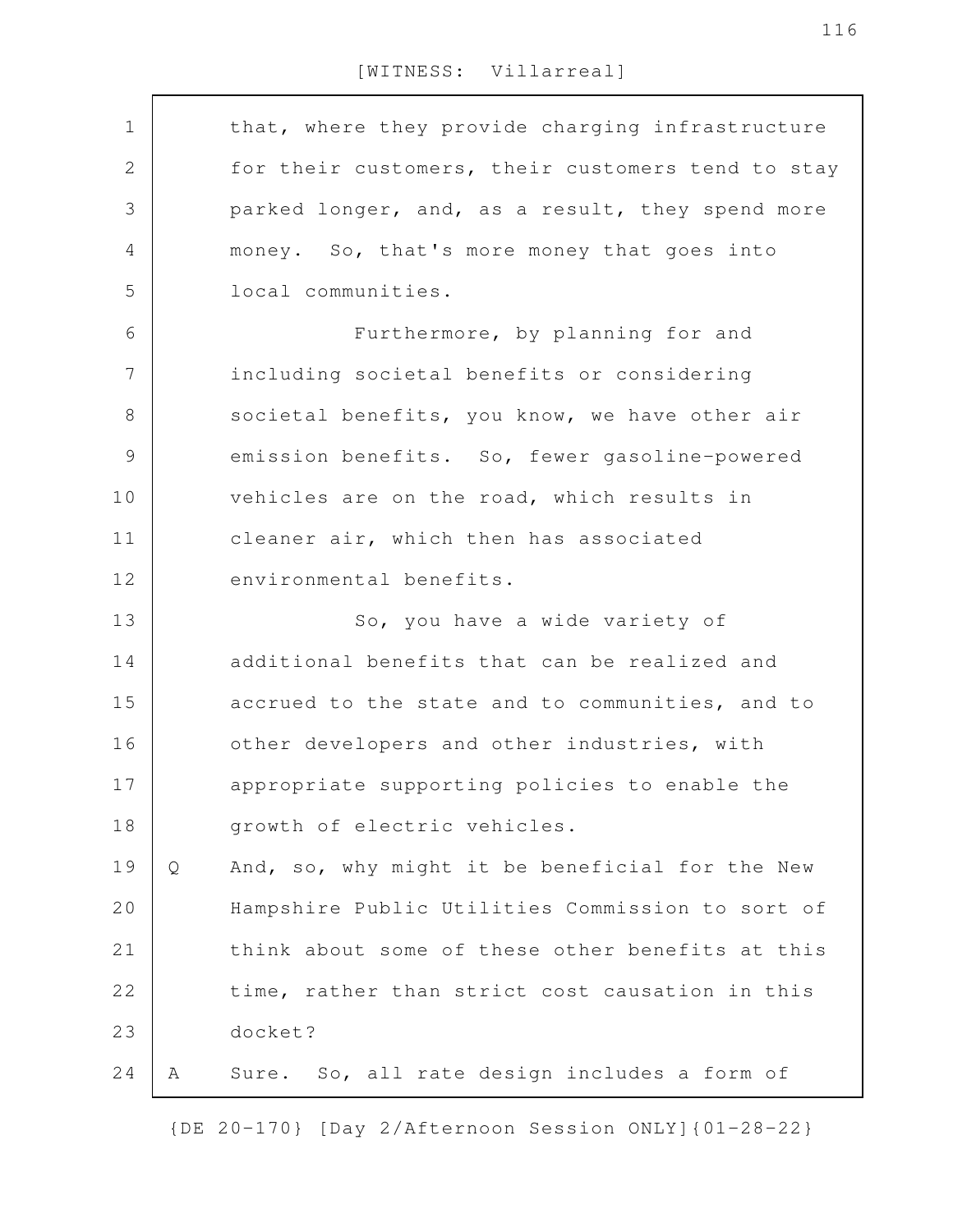| $\mathbf 1$    |   | social consideration. So, with the wide variety   |
|----------------|---|---------------------------------------------------|
| $\mathbf{2}$   |   | of principles espoused by Professor Bonbright,    |
| 3              |   | cost causation is an important one, revenue       |
| $\overline{4}$ |   | neutrality is also an important one, but so is    |
| 5              |   | affordability, so is certainty, so is, you know,  |
| 6              |   | meeting other societal benefits that cannot be    |
| 7              |   | captured in, you know, the cold light of day of   |
| 8              |   | looking at rate design only through the lense of  |
| $\mathcal{G}$  |   | revenue neutrality or cost causation.             |
| 10             |   | Certainly, we don't want to lose sight            |
| 11             |   | of cost causation or even revenue neutrality.     |
| 12             |   | But, you know, solely relying upon one principle  |
| 13             |   | to rule them all, so to speak, does not then      |
| 14             |   | support the longer term role that things like EV  |
| 15             |   | infrastructure can provide and support.           |
| 16             | Q | And one question I have for you is, you know,     |
| 17             |   | with greater adoption of EVs, it's going to       |
| 18             |   | increase the amount of electricity used. Does     |
| 19             |   | that have the potential to decrease rates for all |
| 20             |   | ratepayers?                                       |
| 21             | Α | It certainly does. It would increase the          |
| 22             |   | efficiency of the system. It would -- and,        |
| 23             |   | certainly, through selling more electrons, it     |
| 24             |   | would allow for, you know, greater diffusion of   |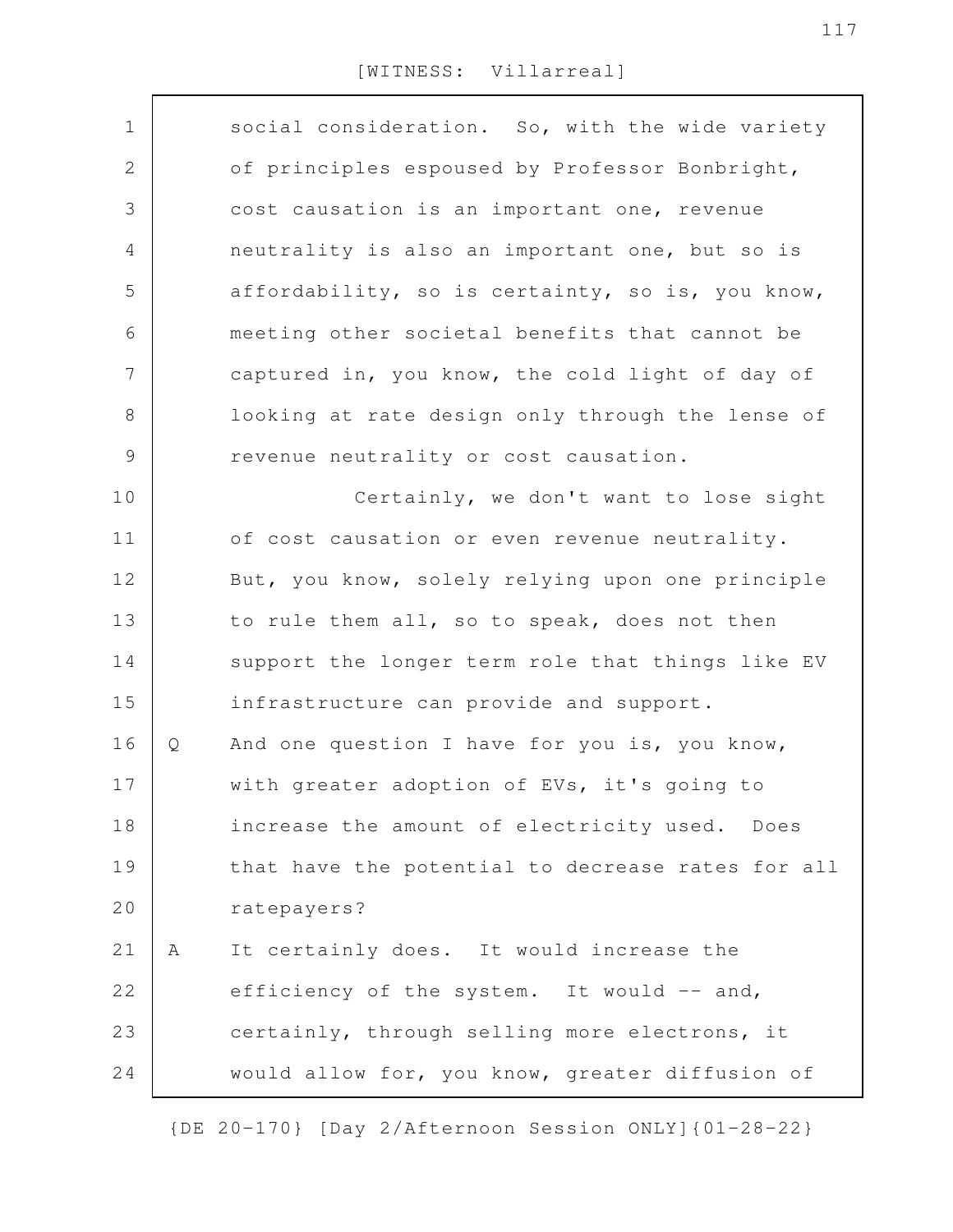| $\mathbf 1$    |   | benefits, so to speak, through rate base, by more |
|----------------|---|---------------------------------------------------|
| $\mathbf{2}$   |   | appropriately and efficiently in the system       |
| $\mathfrak{Z}$ |   | spreading out those kilowatt-hours to more        |
| 4              |   | kilowatt-hours, and to more users of the system.  |
| 5              |   | So, that would really only enhance the system's   |
| 6              |   | value to more and more people, and uses, perhaps  |
| $\overline{7}$ |   | more importantly.                                 |
| $8\,$          | Q | Now, you said in your testimony that the usage of |
| $\mathcal{G}$  |   | DCFC chargers, public chargers, is unlikely to be |
| 10             |   | elastic. Why is that?                             |
| 11             | A | So, the purpose of a DC Fast Charger is really to |
| 12             |   | allow the EV driver to get a fast charge, so they |
| 13             |   | can continue to be on their way. They might have  |
| 14             |   | a place to go, they have an appointment, they are |
| 15             |   | looking just to get home, or get to work, or get  |
| 16             |   | to where they need to be. And they just need a    |
| 17             |   | quick boost, so to speak, of electricity to fill  |
| 18             |   | up the battery, to get them from where they are   |
| 19             |   | to where they need to be.                         |
| 20             |   | And, so, as a result, since it's on an            |
| 21             |   | as-needed basis, it becomes much more difficult   |
| 22             |   | to manage, and it's going to become less -- it's  |
| 23             |   | going to be difficult to plan around, because we  |
| 24             |   | don't really know when they're going to be used,  |
|                |   |                                                   |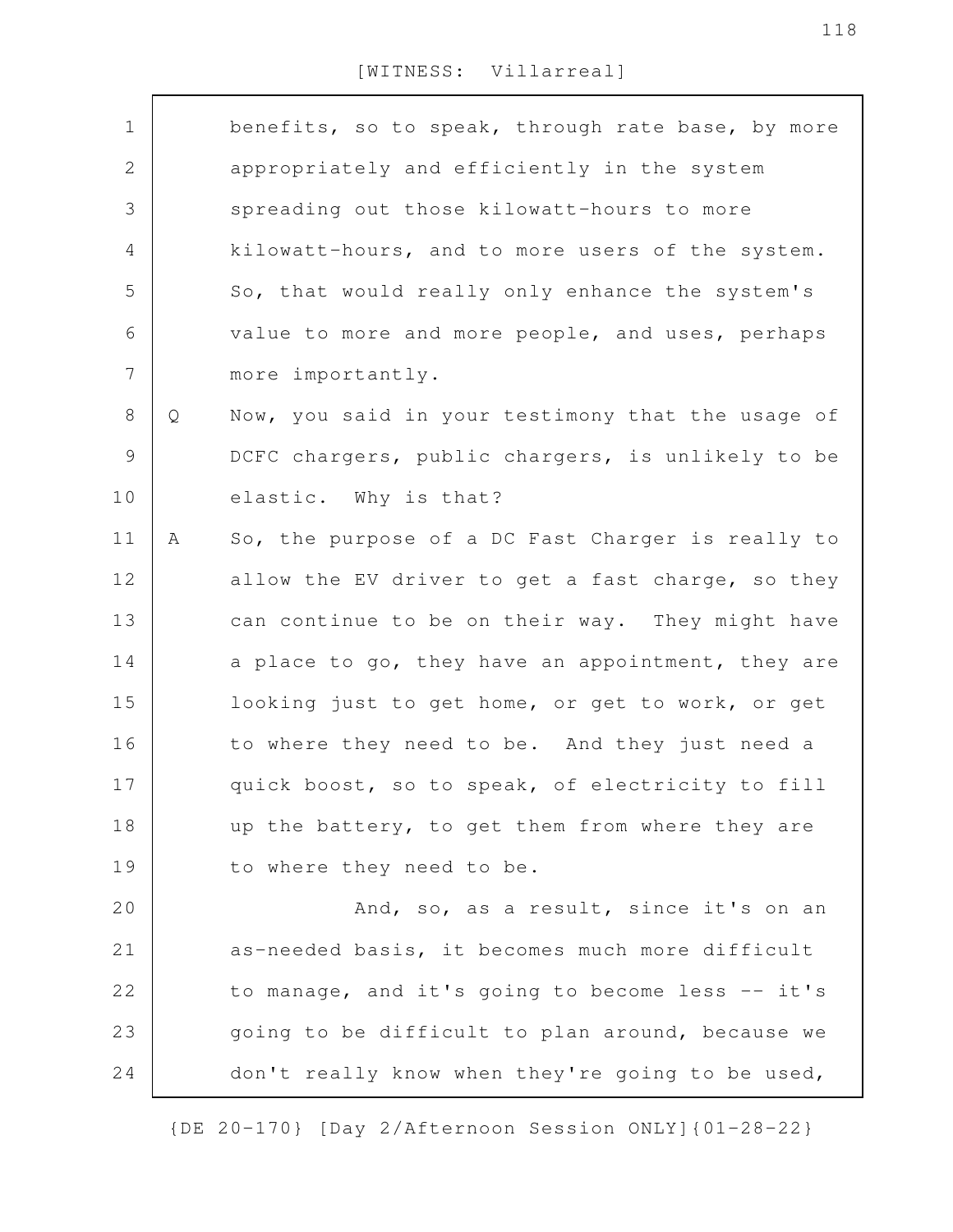because, like I said, it's going to be used in an as-needed basis. Whereas Level 2 charges, we kind of know where they are. We know their usage profiles. They're mostly, at this point in time, going to be used at home, or perhaps in fleets. They're largely going to be stationary. And those are much easier to manage than the DC Fast Chargers would be. So, as a result, since they're less elastic, they're less able to respond to prices. Putting them on certain rates that sort of then penalize, at this point in time, that inelasticity doesn't do much to support the growth and adoption of DC Fast Chargers. Q So, I mean, in your testimony, you spoke, you know, about the benefits of time-of-use rates, and especially for residential users. But, you know, you stated that you thought it might be inappropriate for time-of-use rates for DCFC public charging stations. I mean, I think you just explained that. But is there anything else you want to elaborate on there? 1 2 3 4 5 6 7 8 9 10 11 12 13 14 15 16 17 18 19 20 21 22 23 24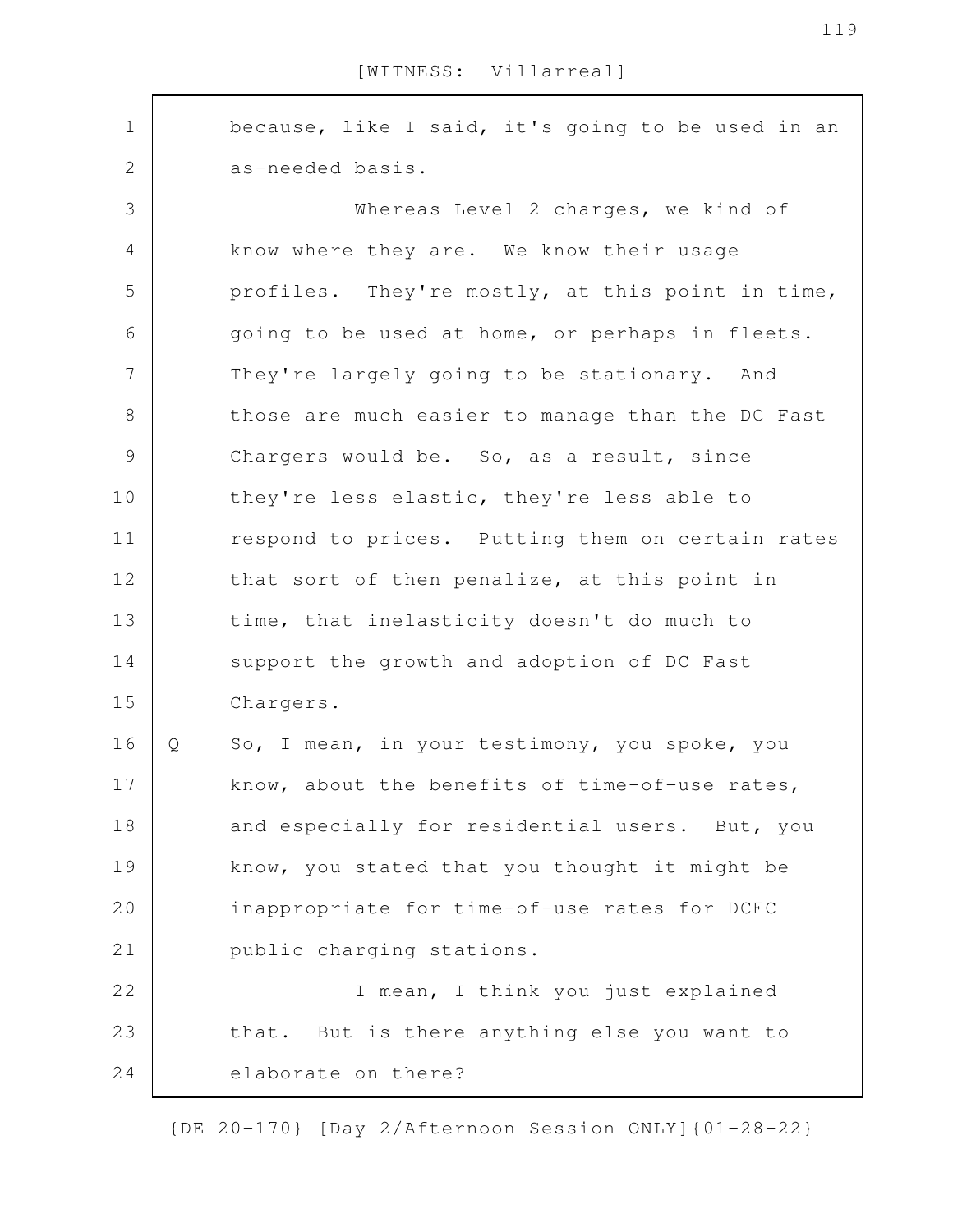| $\mathbf 1$    | Α | The benefit of time-of-use rates is that it       |
|----------------|---|---------------------------------------------------|
| 2              |   | provides a price signal to the end-user. And the  |
| 3              |   | price signal is really important, generally, to   |
| 4              |   | ensure that charging is accomplished at times     |
| 5              |   | when it's lower. So, that would encourage         |
| 6              |   | managed charging, that would encourage the        |
| $\overline{7}$ |   | consumer to better -- to avoid a higher price, if |
| $8\,$          |   | they can charge over the middle -- over overnight |
| 9              |   | hours. And ensuring that there's a price signal   |
| 10             |   | for residential chargers, and for other types of  |
| 11             |   | charging infrastructure, other than that DC Fast  |
| 12             |   | Charging, I think it is really important to       |
| 13             |   | ensure that DC -- that, excuse me, that EV demand |
| 14             |   | does not exacerbate any peaks, especially if we   |
| 15             |   | can avoid them through the -- through the sending |
| 16             |   | of a price signal. So, TOU rates do a really      |
| 17             |   | good job of accomplishing that and send that      |
| 18             |   | price signal to consumers.                        |
| 19             | Q | Now, in the Settlement proposal, you know, the    |
| 20             |   | Settling Parties propose this commercial rate and |
| 21             |   | time-of-use rate, you know, it's a single         |
| 22             |   | commercial rate for all commercial users.<br>You  |
| 23             |   | know, and that includes DCFCs and Level 2, you    |
| 24             |   | know, regardless of the type of charger. You      |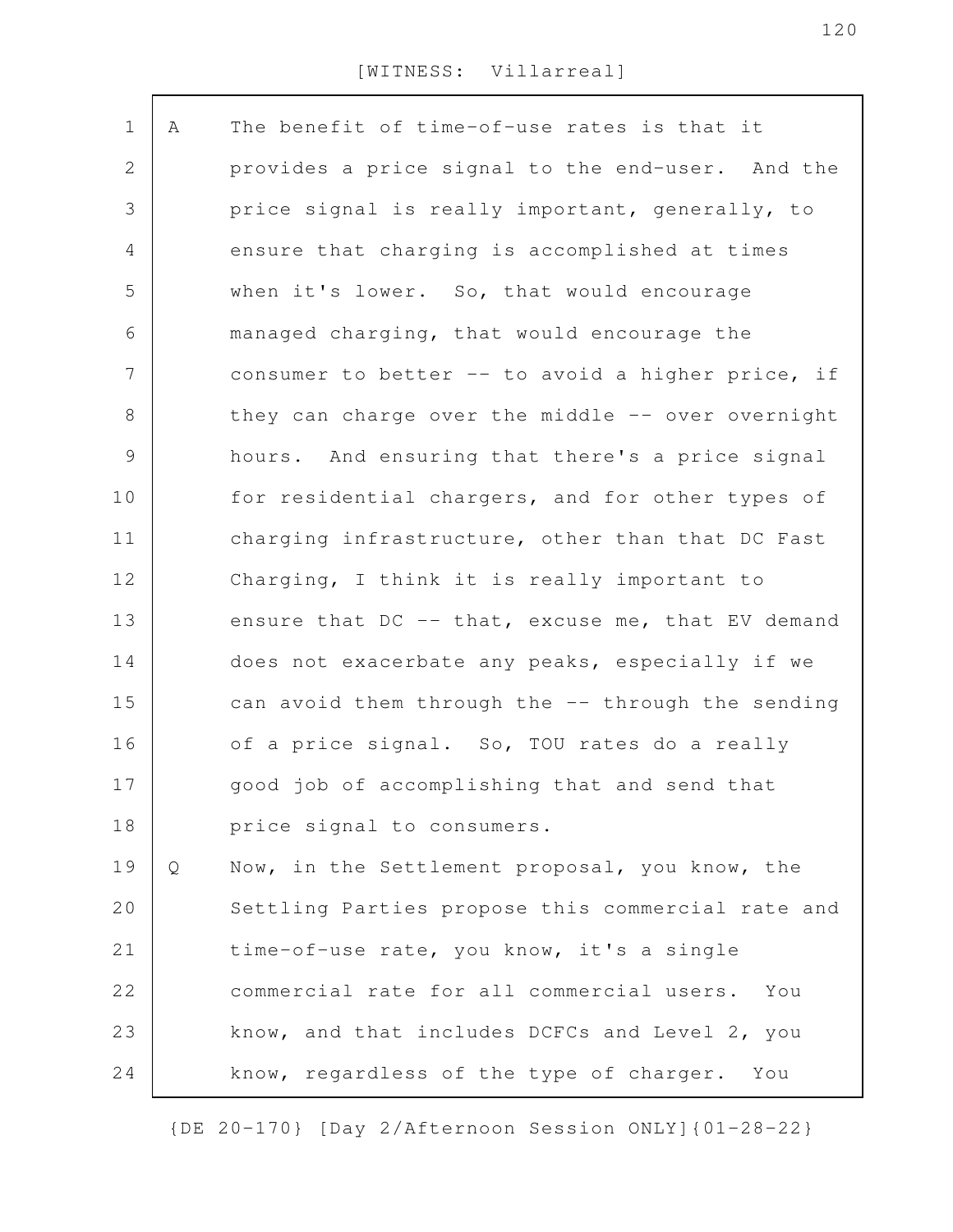| $\mathbf 1$   |   | know, and it proposes a time-of-use rate for all  |
|---------------|---|---------------------------------------------------|
| 2             |   | these types of public chargers.                   |
| 3             |   | Is there any benefit to sort of                   |
| 4             |   | thinking of Level 2 charger users differently     |
| 5             |   | from users of DCFC chargers?                      |
| 6             | Α | I think there would be a benefit to considering   |
| 7             |   | treating Level 2 and DC Fast Chargers             |
| 8             |   | differently. I think, if you look at adoption     |
| $\mathcal{G}$ |   | rates around the country, because most charging   |
| 10            |   | occurs at residential homes through Level 2       |
| 11            |   | chargers or through public charging, again,       |
| 12            |   | through Level 2 chargers, and since the impact on |
| 13            |   | the system can be better managed and be           |
| 14            |   | responsive to price signals, putting it on a TOU  |
| 15            |   | makes a lot more sense than putting a DC Fast     |
| 16            |   | Charger under a TOU rate, again, because of the   |
| 17            |   | vagaries of when the DC Fast Charger will         |
| 18            |   | actually be used.                                 |
| 19            |   | So, it might -- it would be worthwhile            |
| 20            |   | to consider treating the DC Fast Charger at this  |
| 21            |   | point in time, because they are -- again, there   |
| 22            |   | are some few of them anyway, treating them --     |
| 23            |   | perhaps considering them as a separate rate might |
| 24            |   | be a worthwhile consideration. That way you can   |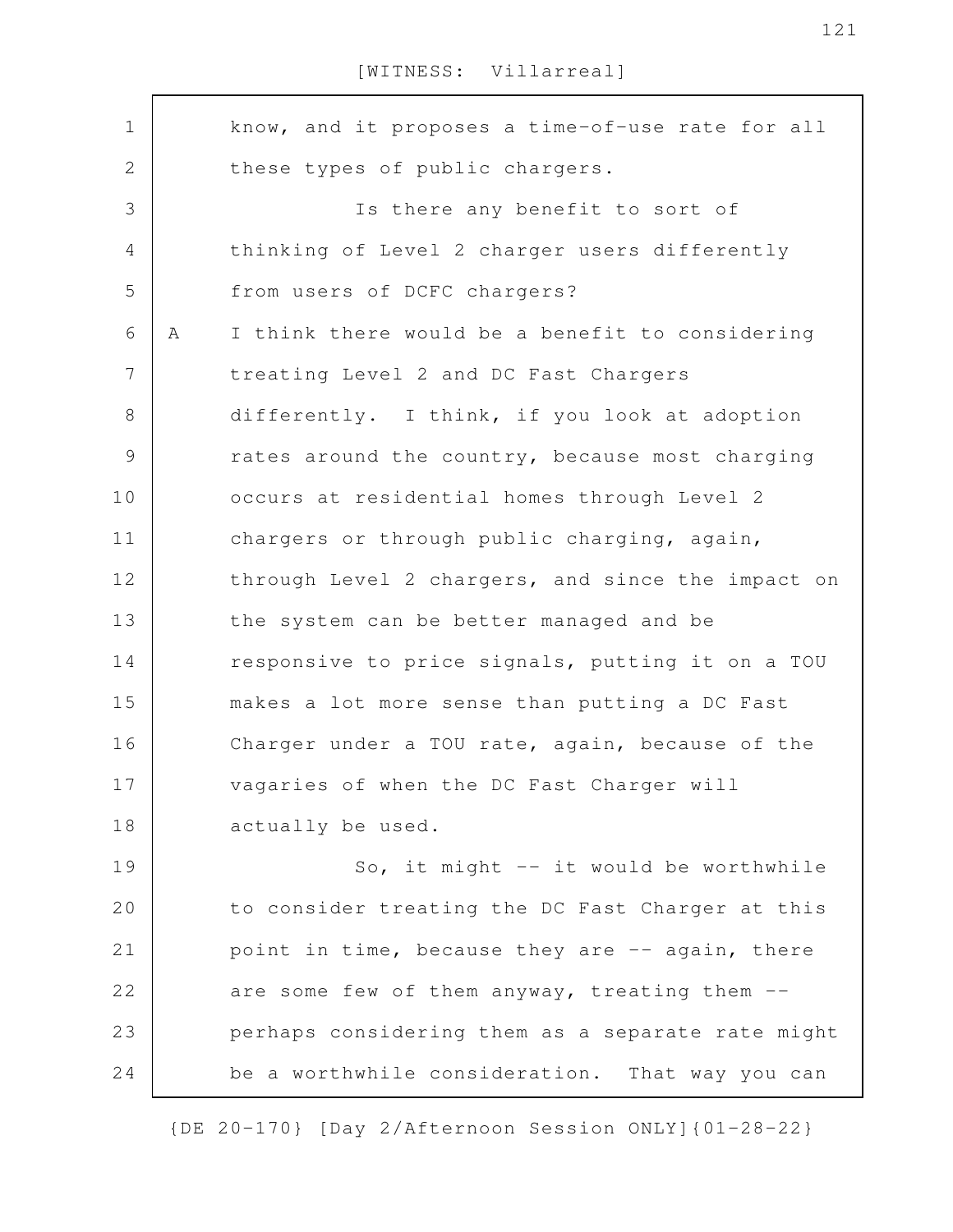| $\mathbf 1$  |   | minimize any cross subsidies and at least track   |
|--------------|---|---------------------------------------------------|
| $\mathbf{2}$ |   | the costs more discretely inside a separate       |
| 3            |   | stand-alone network.                              |
| 4            | Q | Now, you said in your testimony that demand       |
| 5            |   | charges can play a significant role in EV         |
| 6            |   | infrastructure rollout, especially at low         |
| 7            |   | utilization rates. Could you please explain why   |
| $8\,$        |   | demand charges can be detrimental to the          |
| $\mathsf 9$  |   | economics of public EV charging.                  |
| 10           | Α | Sure. So, I think it's important to remember      |
| 11           |   | that, at the end of the day, the bill has to be   |
| 12           |   | paid by an end-use customer. And, to the extent   |
| 13           |   | that an end-use customer is interested in putting |
| 14           |   | a DC Fast Charger or charging infrastructure on   |
| 15           |   | their location, that will have an impact on their |
| 16           |   | budgets and the ability to pay their bill to the  |
| 17           |   | utility.                                          |
| 18           |   | And, so, to the extent that there's a             |
| 19           |   | rate design that, in effect, penalizes the        |
| 20           |   | consumer or the end-use customer from installing  |
| 21           |   | this infrastructure, that will not do much to     |
| 22           |   | encourage the development and growth of charging  |
| 23           |   | infrastructure across the state.                  |
| 24           |   | If the end-use consumer is looking at             |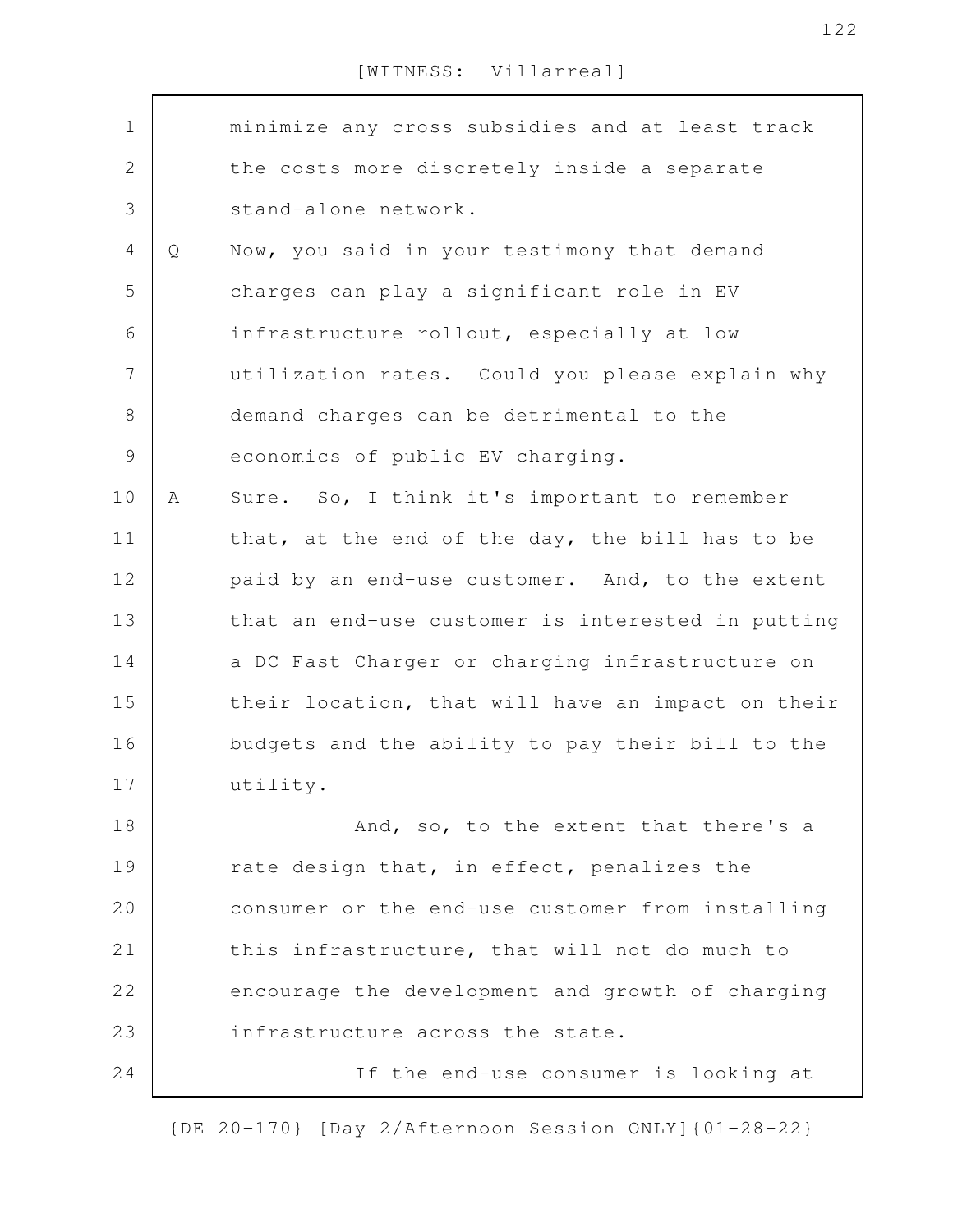the demand charge being responsible for 70, 80, up to 90 percent of their bill, then there's not going to be much adoption rates. But the letter that was received from the Town of Derry, so, regardless of whether it's Level 2 or, you know, stand-alone or what have you, it shows the effect of a demand charge on their willingness to maintain at least a Level 2 charger, where the demand charge was responsible for 74 percent of that meter's bill. Which then resulted, as the Town of Derry's letter noted, resulted in them, you know, pulling out their Level 2 charging infrastructure. So, again, while we can sit and talk about rate design sort of in a vacuum, at the end of the day, people have to pay for this. And, to the extent that New Hampshire is interested in growing an EV infrastructure, the people who pay the bill have to be able to afford the infrastructure and the EV charging infrastructure that they want to put in the system. If it doesn't provide them a benefit, then they aren't going to provide it. Q And can demand charges -- can they cause bills to 1 2 3 4 5 6 7 8 9 10 11 12 13 14 15 16 17 18 19 20 21 22 23 24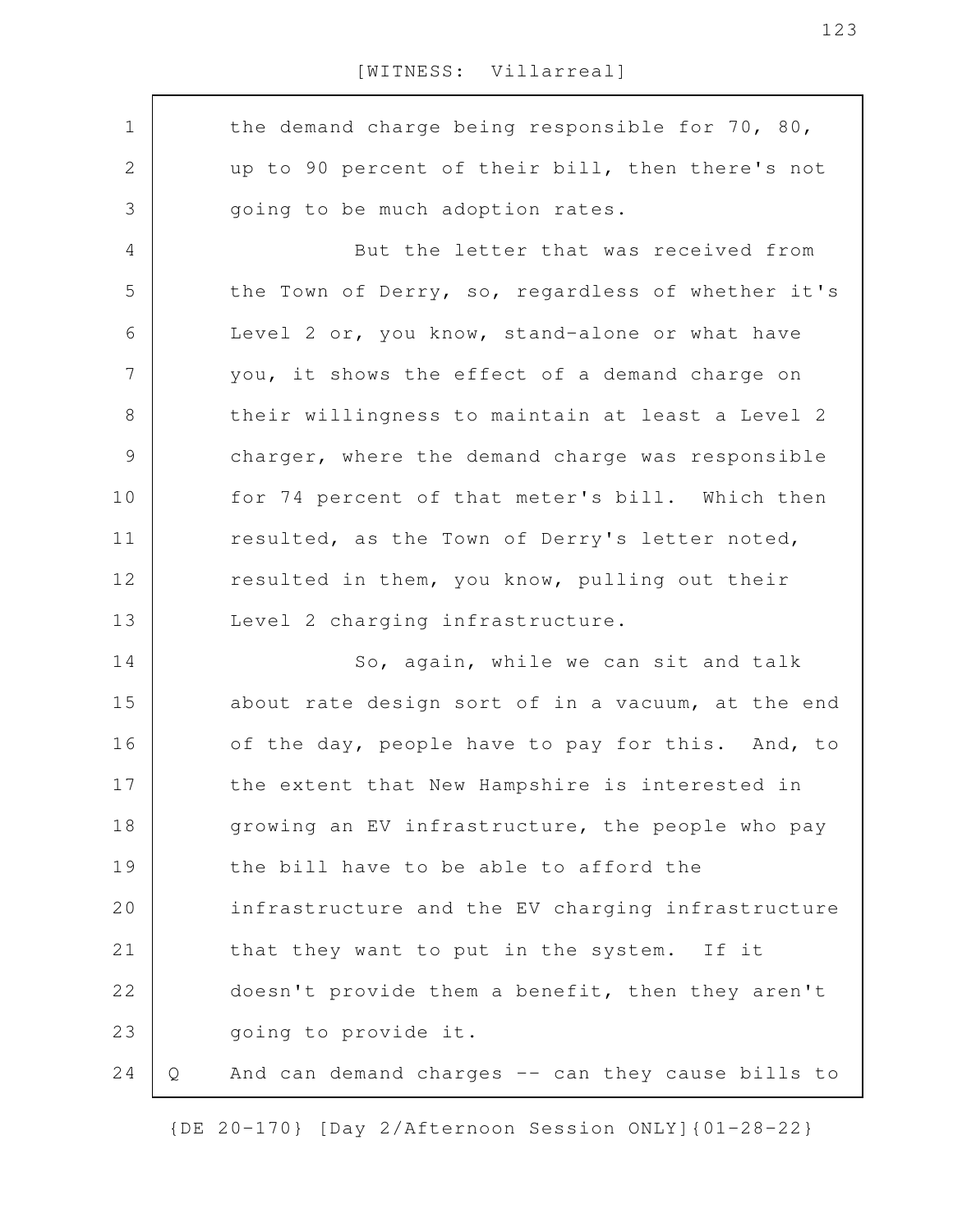| $\mathbf 1$   |   | rise substantially? You know, is that kind of     |
|---------------|---|---------------------------------------------------|
| $\mathbf{2}$  |   | what we saw or what Town of Derry is saying in    |
| 3             |   | their comment letter?                             |
| 4             | Α | Yes. That's how I read the letter.                |
| 5             |   | Additionally, other research done be Rocky        |
| 6             |   | Mountain Institute looked at the effect of demand |
| 7             |   | charges in some DC Fast Charging infrastructure   |
| $8\,$         |   | in California, and saw that, under demand charge  |
| $\mathcal{G}$ |   | rates, especially at low adoption, it could       |
| 10            |   | account for up to 90 -- or, up to 90 percent or   |
| 11            |   | more of the bill. And because demand charge --    |
| 12            |   | because DC Fast Chargers are hard to plan around, |
| 13            |   | that just results in that end-use consumer, who   |
| 14            |   | would want to put a DC Fast Charger, having no    |
| 15            |   | real reason to do so, if it's going to be such a  |
| 16            |   | large component of their own operating expenses.  |
| 17            |   | And, so, in thinking about how the                |
|               |   |                                                   |
| 18            |   | demand charge impacts consumer bills, especially  |
| 19            |   | to that end-use consumer, I think is an important |
| 20            |   | consideration to think about.                     |
| 21            | Q | Now, the other day, it might have been Unitil or  |
| 22            |   | DOE, that, you know, kind of minimized -- tried   |
| 23            |   | to minimize, you know, how much demand charges    |
| 24            |   | affect bills, you know, and suggesting that it's  |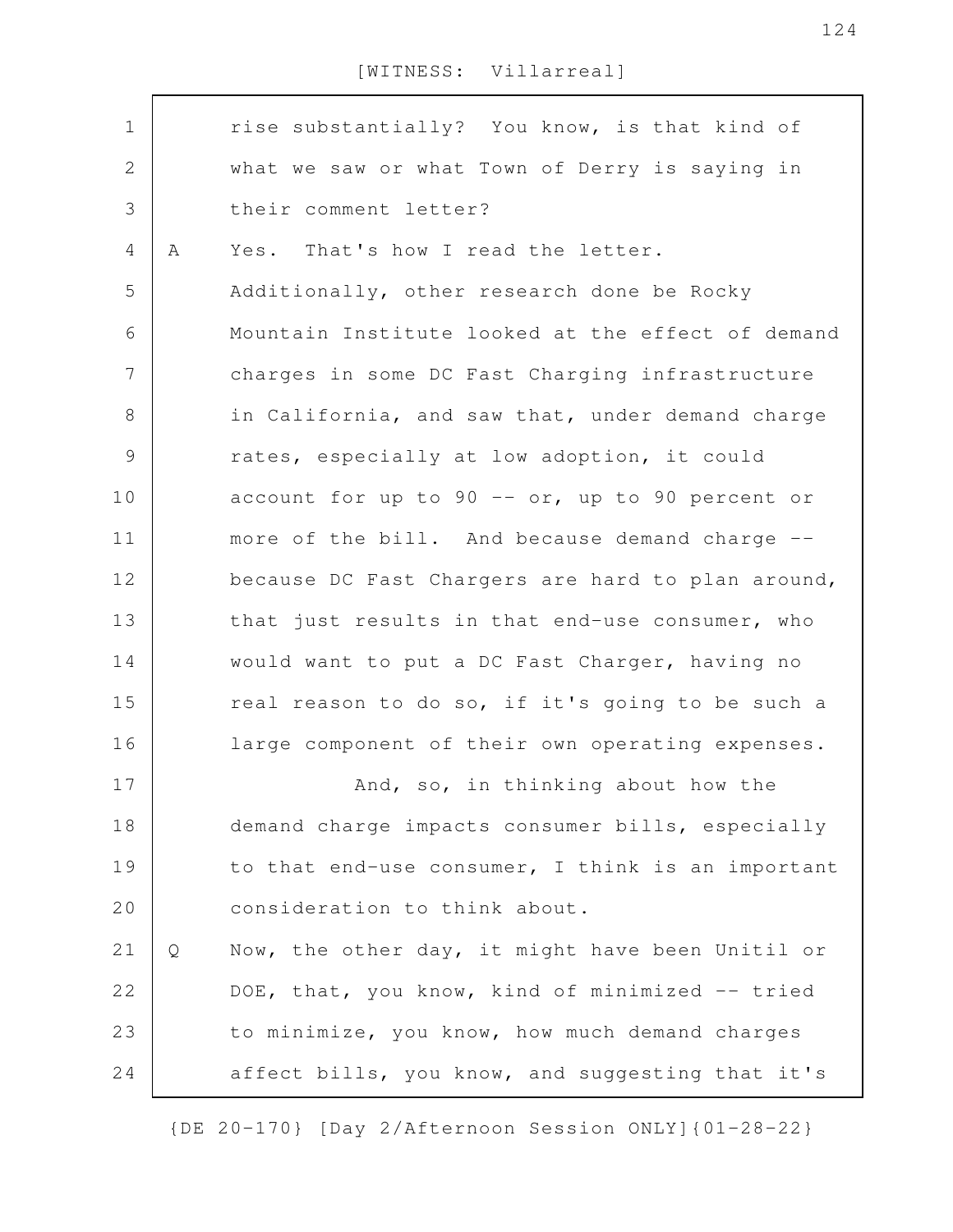| $\mathbf 1$    |   | really just a distribution rate component, and,   |
|----------------|---|---------------------------------------------------|
| $\overline{2}$ |   | you know, it's not that large of a component of   |
| 3              |   | the overall bill. Do you agree with that?         |
| 4              | Α | I do not. So, looking back, again, over the RMI   |
| 5              |   | paper on demand charge impacts, I was looking     |
| 6              |   | over Southern California Edison's rate, in fact,  |
| $\overline{7}$ |   | just the other day. Southern California Edison's  |
| $8\,$          |   | demand charge also only applies to the            |
| $\mathsf 9$    |   | distribution portion of the rate. And, as RMI     |
| 10             |   | found, even in that circumstance, it could still  |
| 11             |   | be upwards of 80-90 percent of a consumer's bill. |
| 12             |   | So, even if it is only applying to the            |
| 13             |   | distribution portion of the bill, it clearly      |
| 14             |   | still has a significant -- can still have a       |
| 15             |   | significant impact on that customer's bill.       |
| 16             | Q | Okay. So, the Settlement proposal -- the          |
| 17             |   | Settlement Agreement proposal, that includes a    |
| 18             |   | demand charge reduction of 50 percent for the     |
| 19             |   | commercial EV rate classes that are being         |
| 20             |   | proposed. Do you think that this 50 percent       |
| 21             |   | reduction is sufficient to resolve some of the    |
| 22             |   | issues with high-demand charges for public        |
| 23             |   | charging stations, and those high-demand charges  |
|                |   |                                                   |
| 24             |   | affecting the viability of public charging        |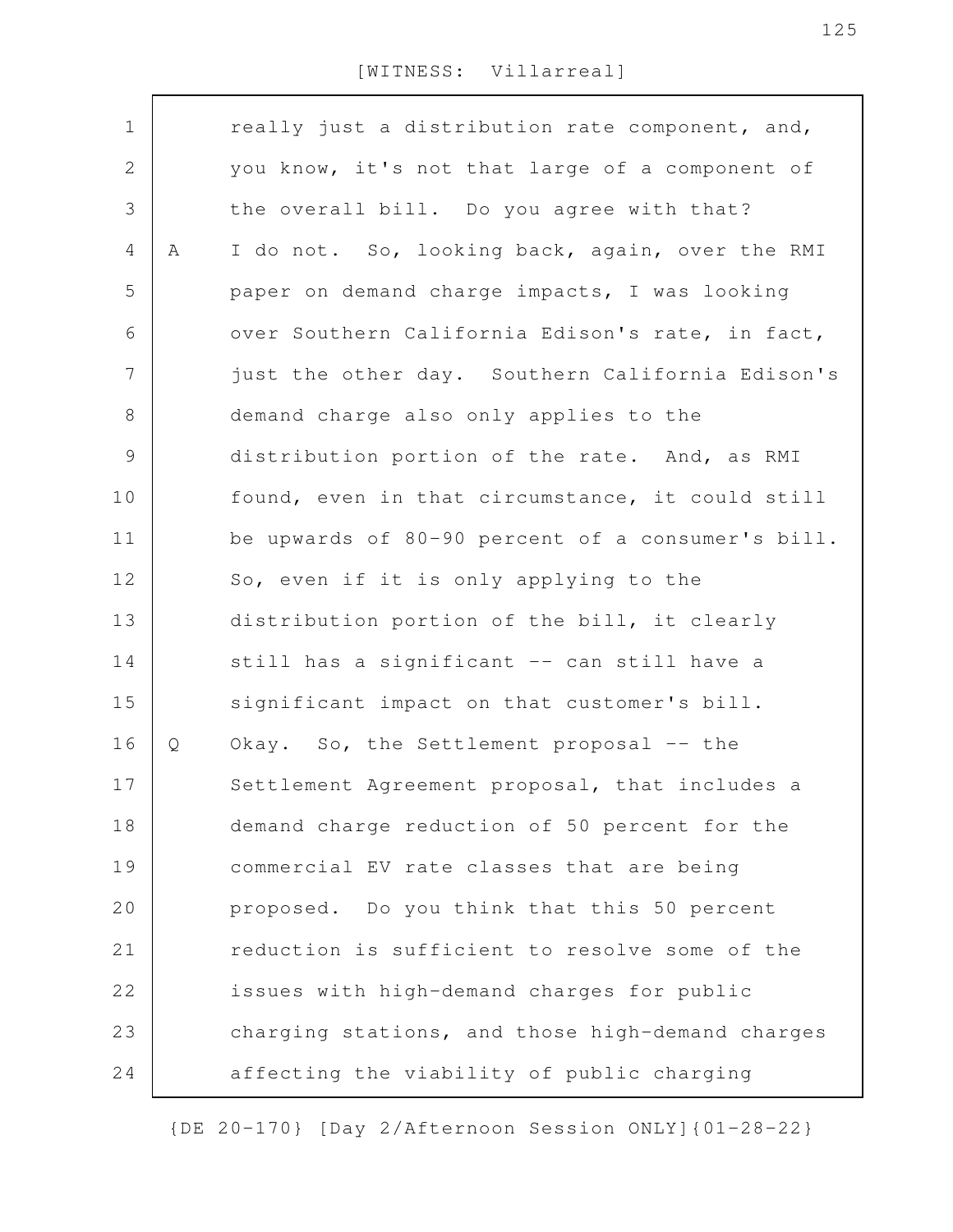stations, which you just discussed? A At this time, I don't think it does, for a couple reasons. First and foremost, again, because there are so few of them out there, and they are then used relatively infrequently, that end-use customer has fewer kilowatt-hours, so to speak, to spread those costs across, fewer uses of the infrastructure to spread the costs across. So, if a user subject to a 50 percent demand charge has one charging session a month, that one time, and that has a significant impact on the bill. Secondly, you know, again, look at Southern California Edison's example. Southern California Edison, as well as other utilities across the country, have designed a sliding scale, so that, as utilization starts from zero, where the demand charge has a significant impact on the customer bill, because the sessions are so limited, as utilization rates increase over time, then you can see an increase of the demand charge, again, as you balance out usage and kilowatt-hour and kW rates, it becomes a more - the rate -- the end-use consumer can then better 1 2 3 4 5 6 7 8 9 10 11 12 13 14 15 16 17 18 19 20 21 22 23 24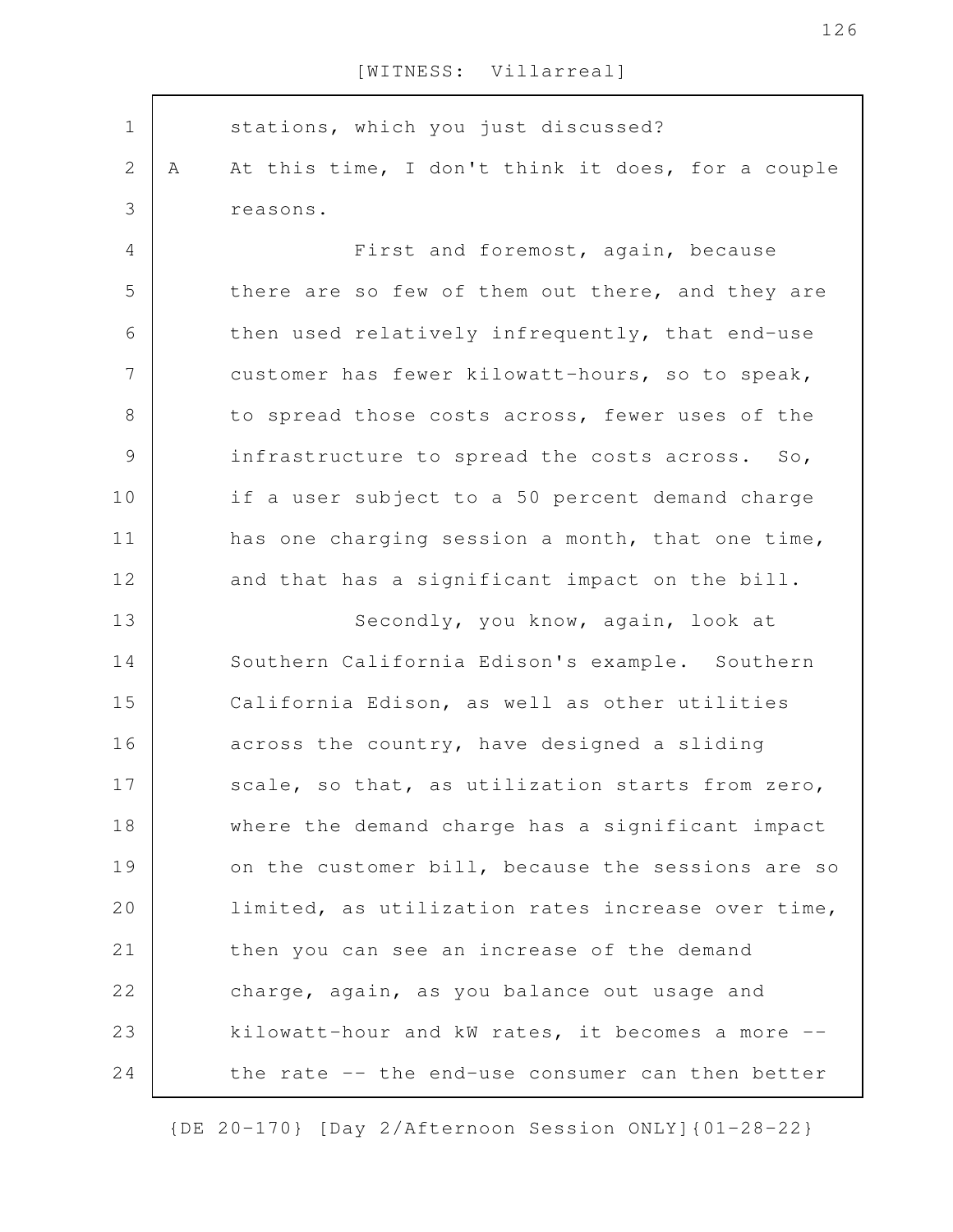| $\mathbf 1$    |   | balance how these rates will impact their bill.   |
|----------------|---|---------------------------------------------------|
| 2              |   | So, even in a state like California,              |
| 3              |   | and Southern California Edison, which has a --    |
| 4              |   | has implemented a ten-year demand charge holiday, |
| 5              |   | after year 10, the max demand charge is still     |
| 6              |   | 60 percent of the otherwise applicable demand     |
| $\overline{7}$ |   | charge. Whereas here, in this Settlement, New     |
| $8\,$          |   | Hampshire is starting right off the bat at 50     |
| 9              |   | percent, without any associated alignment to      |
| 10             |   | utilization rates, regardless of whether that     |
| 11             |   | end-use customer has one or 100 sessions, it's    |
| 12             |   | starting right at 50 percent.                     |
| 13             | Q | So, do you think that -- strike that. Now, the    |
| 14             |   | other day I asked Unitil's witness a few          |
| 15             |   | questions about Unitil's commercial EV rate       |
| 16             |   | proposal in Massachusetts, and they have a demand |
| 17             |   | charge alternative there. And you just mentioned  |
| 18             |   | the sliding scale approach for -- yes, I think it |
| 19             |   | was a California utility. Is there also a         |
| 20             |   | sliding approach being proposed in Massachusetts  |
| 21             |   | by Unitil?                                        |
| 22             | Α | Yes, there is.                                    |
| 23             | Q | And could you just briefly describe what that is? |
| 24             | Α | Sure. I do describe it in my testimony. So, if    |
|                |   |                                                   |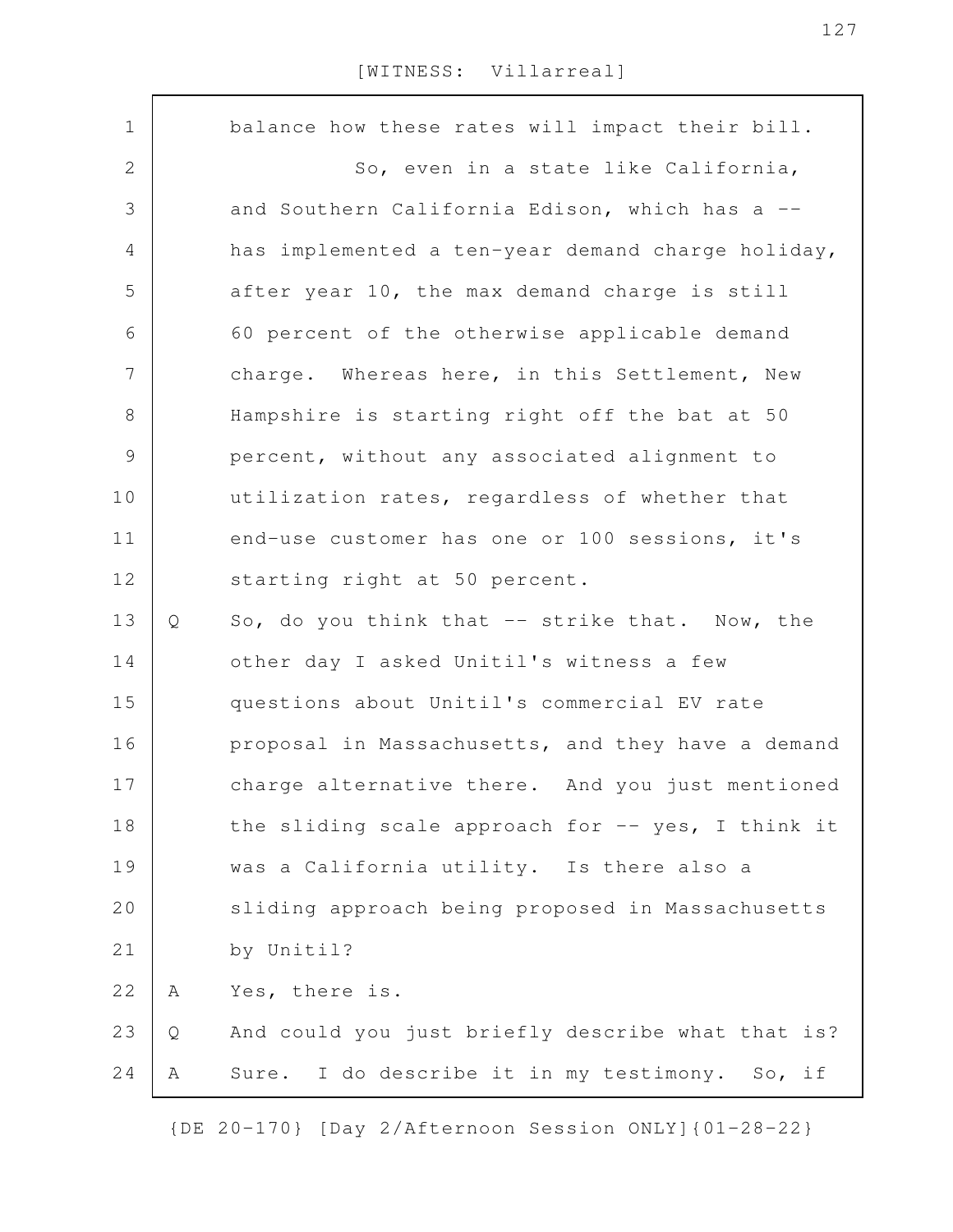| $\mathbf 1$    |   | you just give me one second, so I can remember.   |
|----------------|---|---------------------------------------------------|
| $\mathbf{2}$   |   | Oh, I'm sorry. Yes. So, I describe it in my       |
| 3              |   | testimony. The sliding scale is based upon a      |
| $\overline{4}$ |   | range of load factors, which I'll also loosely    |
| 5              |   | translate as "utilization rates". So, as long as  |
| 6              |   | the load factor is from zero to 5 percent,        |
| $\overline{7}$ |   | there's no demand charge; from 5 to 10 percent,   |
| $8\,$          |   | the demand charge would be reduced by 75 percent; |
| $\mathcal{G}$  |   | from 10 to 15 percent, the demand charge is       |
| 10             |   | reduced by 50 percent; and above 15 percent of    |
| 11             |   | load factor, the full demand charge would apply.  |
| 12             |   | And that's over a ten-year period.                |
| 13             |   | So, in other words, as utilization                |
| 14             |   | rates of the DC Fast Chargers increase over a     |
| 15             |   | ten-year period, once they hit 15 percent or so   |
| 16             |   | utilization, then a full demand charge would be   |
| 17             |   | applied to that location.                         |
| 18             | Q | Do you think that Unitil's Massachusetts proposal |
| 19             |   | would be more likely to solve some of the issues  |
| 20             |   | with -- some of the issues with demand charges    |
| 21             |   | acting as barriers to EVSE deployment than the    |
| 22             |   | proposal in the Settlement Agreement here?        |
| 23             | Α | It would certainly give those end-use<br>Yes.     |
| 24             |   | consumers more time. And it would support the     |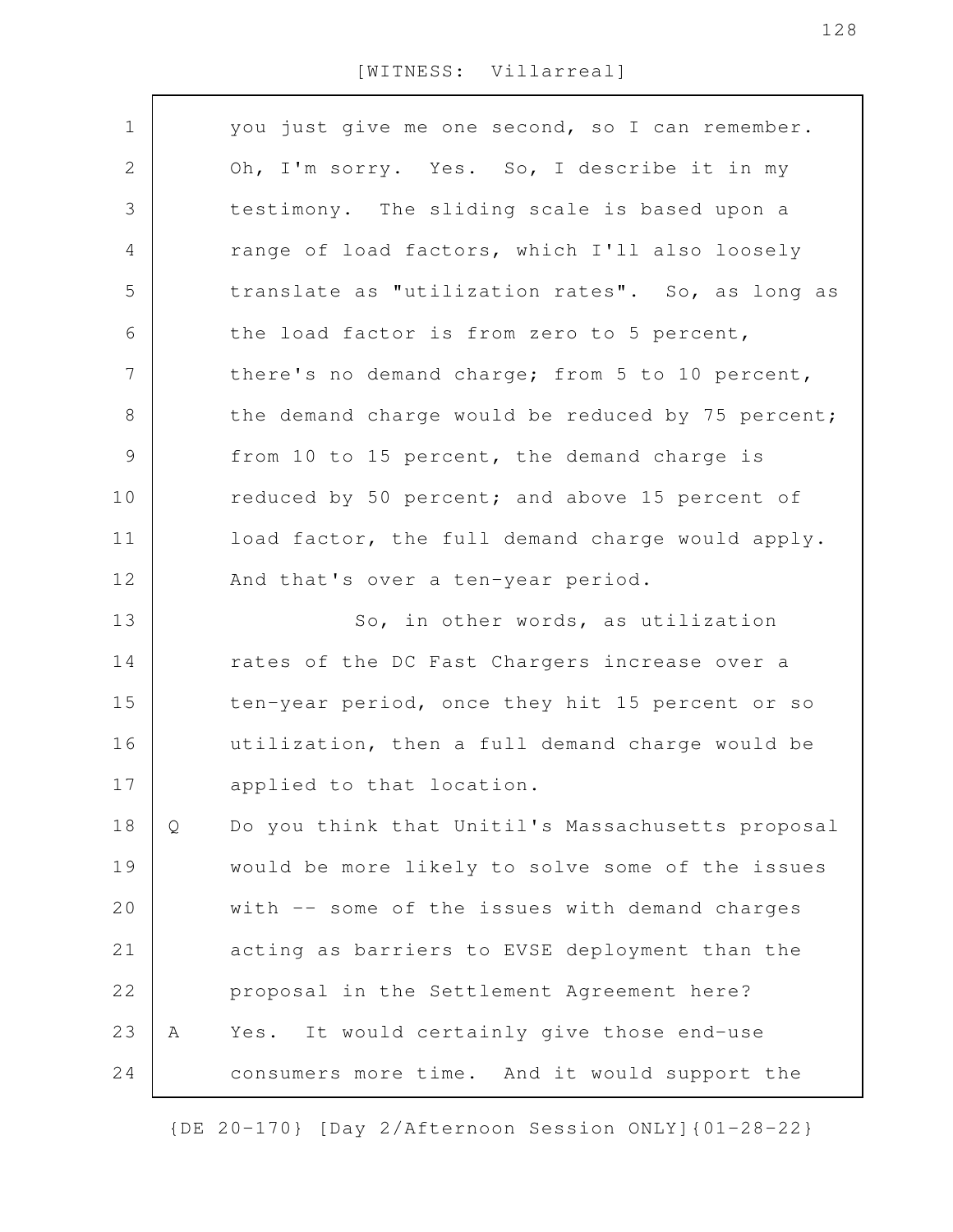| $\mathbf 1$    |   | deployment of DC Fast Charging, knowing that the  |
|----------------|---|---------------------------------------------------|
| $\mathbf{2}$   |   | end-use consumers would not be hit with any       |
| 3              |   | significant demand charge while they're trying to |
| $\overline{4}$ |   | grow the marketplace for DC Fast Chargers and EV  |
| 5              |   | adoption across the state.                        |
| 6              | Q | And is it your understanding that that Unitil     |
| $\overline{7}$ |   | proposal in Massachusetts, that was designed to   |
| $\,8\,$        |   | be revenue neutral?                               |
| $\mathsf 9$    | Α | Yes.                                              |
| 10             | Q | So, do you think that $-$ do you think that the   |
| 11             |   | demand charge alternative proposal in the         |
| 12             |   | Settlement Agreement here is in line with some of |
| 13             |   | the other demand charge alternatives that you     |
| 14             |   | discuss in your testimony that, you know, can     |
| 15             |   | help -- that can help solve some of those         |
| 16             |   | barriers to EVSE deployment from demand charges?  |
| 17             | А | No. The Settlement, as I read it, with imposing   |
| 18             |   | a 50 percent demand charge on day one, would not  |
| 19             |   | be consistent with the demand charge rate design  |
| 20             |   | considerations going on across the country.       |
| 21             |   | In fact, the testimony, as initially              |
| 22             |   | filed by Unitil here, already noted that demand   |
| 23             |   | charges can be barriers to deployment, deploying  |
| 24             |   | DC infrastructure. The RMI report was pretty      |
|                |   |                                                   |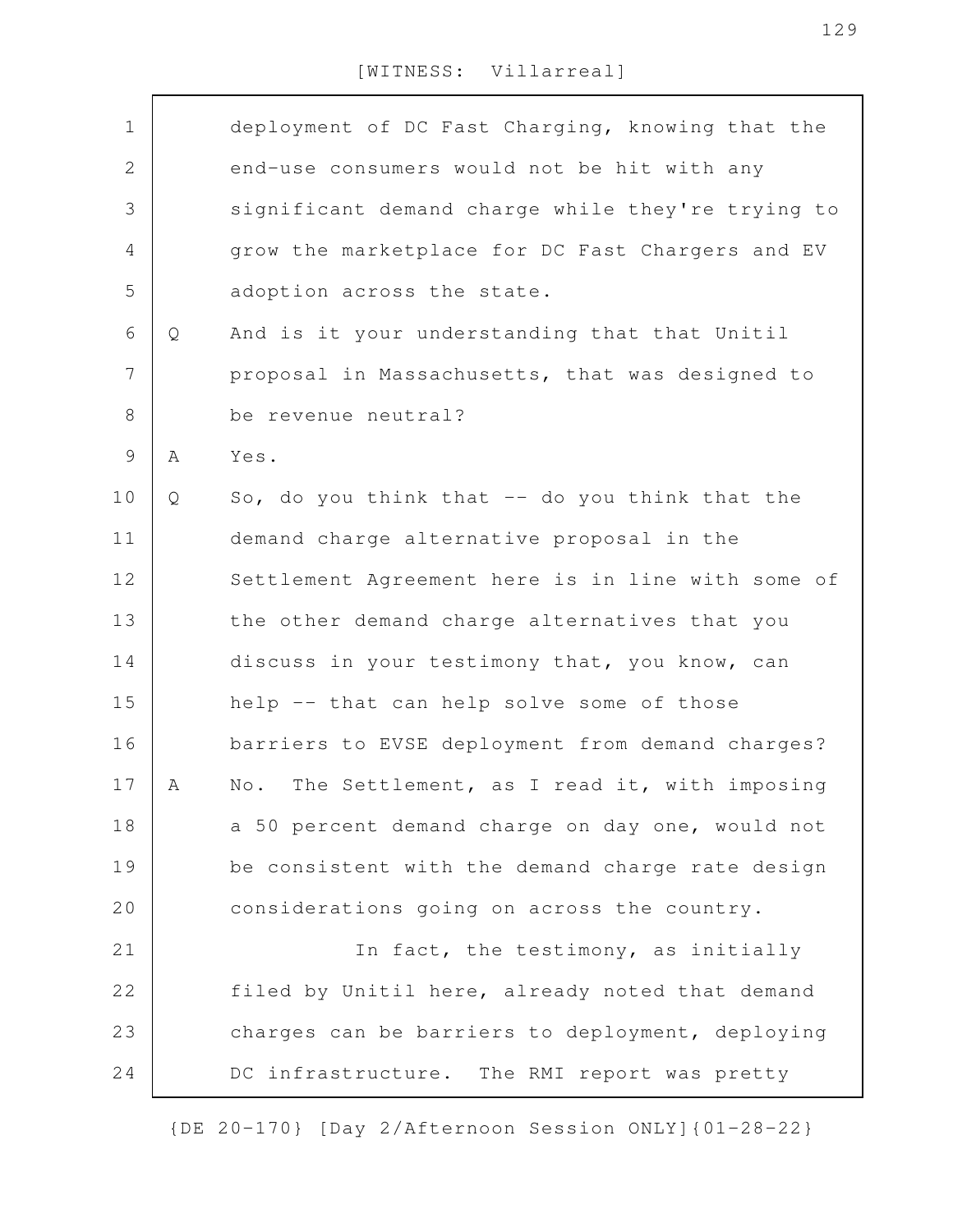clear that demand charges can be a barrier to infrastructure. What has gone on in other states, like in Massachusetts, for example, have identified demand charges as a barrier to the deployment of infrastructure. And, so, what is common across those other considerations, looking at, again, looking at demand charges at low utilization, treating them not as barriers, and allowing the market and customer adoption rates to grow over time, and then to allow demand charges and to grow with the adoption of DC Fast Chargers, and not act as a barrier. Q Do you think that the 50 percent demand reduction -- I'm sorry, the 50 demand charge still serves as a barrier? A Yes. Q Now, there's also been some suggestions by the Settling Parties that a high volumetric rate can be a bigger concern for public charging station operators than demand charges. Do you agree with that? A I do not. Again, if you sort of just peruse the letter from the Town of Derry, the kilowatt-hour 1 2 3 4 5 6 7 8 9 10 11 12 13 14 15 16 17 18 19 20 21 22 23 24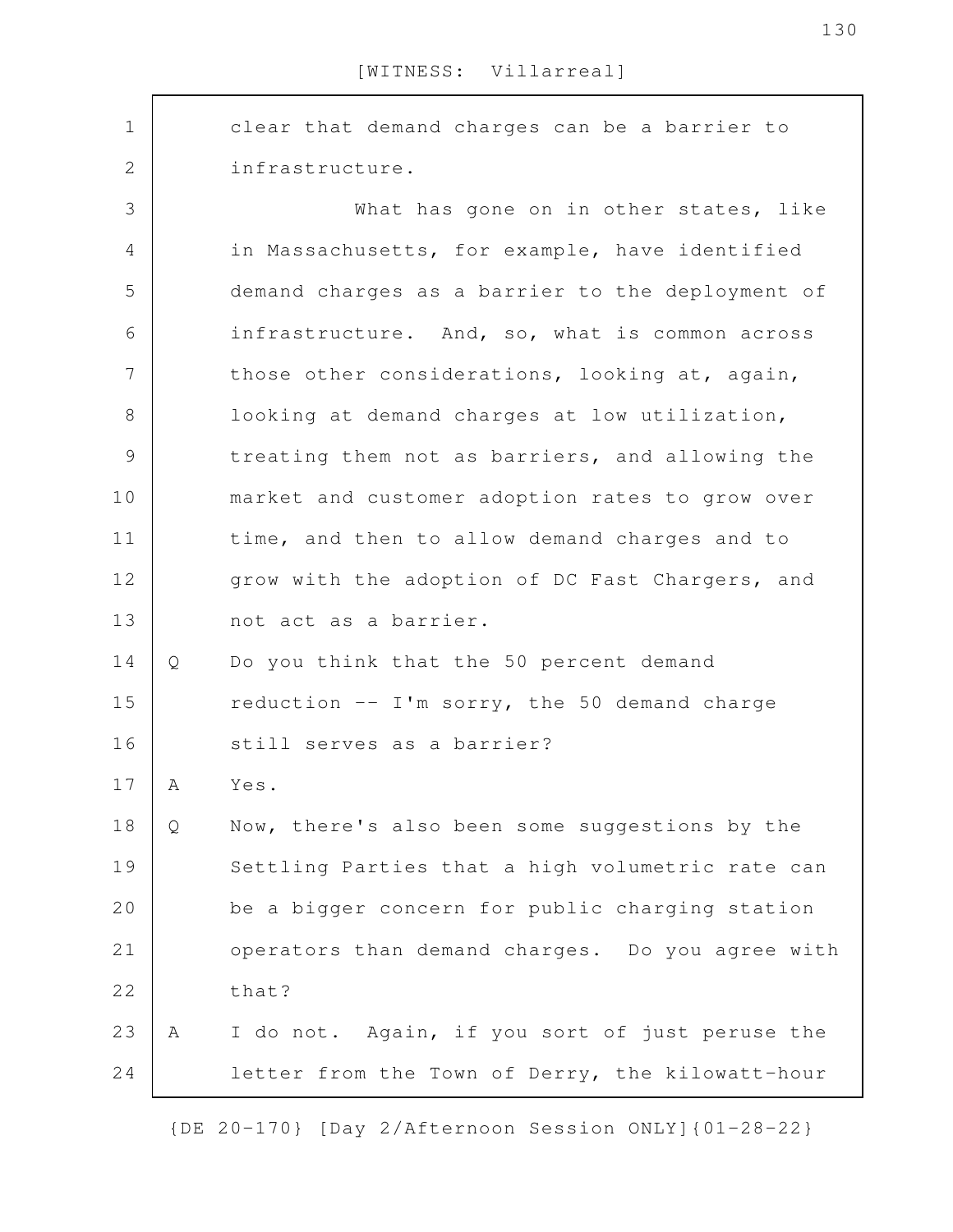prices, you know, first was only a very small portion of the overall bill. Secondly, again, I think it's important to think that TOU serves a different purpose, which is to ensure that the cost to serve, as it applies to the actual cost to serve, are appropriately sent, so that the end-use consumer has an idea of when things need to be charged and when they cannot charge. For DC Fast Chargers, what I suggest in my testimony is that neither a demand charge, nor, at this point, a TOU rate, better thinking around how those two work together, they need to be considered. Because, at the end of the day, the kilowatt-hours that are being charged still need to be reflecting the costs, but how they impact the end-use consumer's bill I think still need to be determined. So, I don't think a kilowatt-hour rate -- a higher rate is going to dissuade a consumer from installing a DC Fast Charger to any level that a demand charge would. Q Okay. Thank you. And are volumetric charges generally more predictable than demand charges? A Yes. TOU rates, as proposed, for example, in the 1 2 3 4 5 6 7 8 9 10 11 12 13 14 15 16 17 18 19 20 21 22 23 24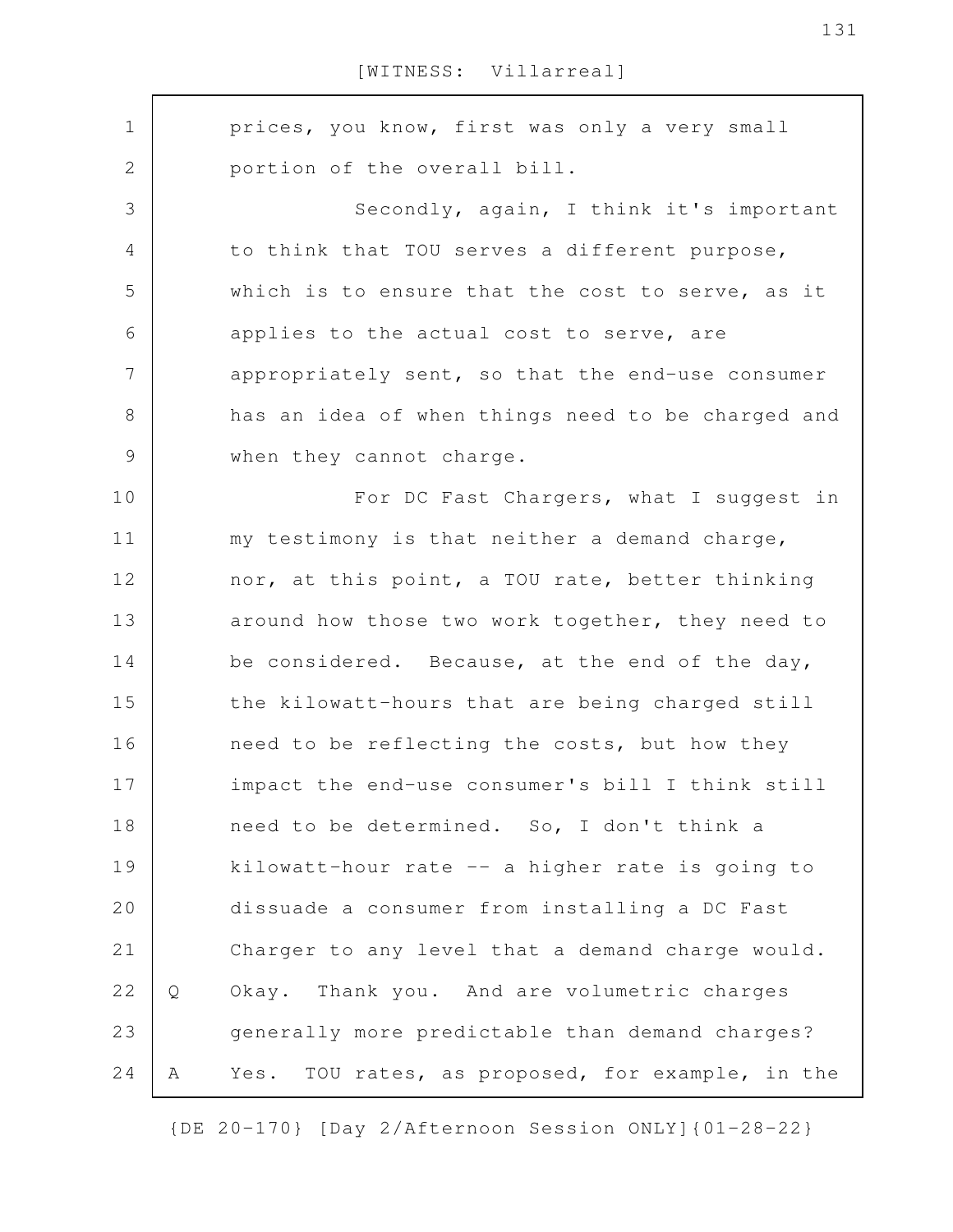| $\mathbf 1$    |   | Settlement, come with defined peak, shoulder, and |
|----------------|---|---------------------------------------------------|
| 2              |   | off-peak periods. The demand charge is passed at  |
| 3              |   | the highest -- the greatest demand in any given   |
| 4              |   | period. So, that highest demand could occur at    |
| 5              |   | 3:00 in the morning, which, you know, otherwise   |
| 6              |   | would be a time of low demand across the system,  |
| $\overline{7}$ |   | which is when you would, frankly, want most       |
| $8\,$          |   | charging to occur. And, so, the demand charge,    |
| 9              |   | by definition, can occur at any point in time.    |
| 10             |   | And, so, it becomes very -- it becomes much more  |
| 11             |   | challenging for that end-use consumer to plan for |
| 12             |   | when that will occur and how much that will be.   |
| 13             | Q | Okay. Now, while you -- while you're not          |
| 14             |   | supportive of the Settlement proposal's           |
| 15             |   | provisions regarding commercial EV rates, do you  |
| 16             |   | have an opinion on the Settlement proposal's      |
| 17             |   | provisions regarding residential TOU rates?       |
| 18             | Α | So, I think, again, generally speaking,           |
| 19             |   | residential rates -- residential TOU rates make a |
| 20             |   | lot of sense, provided that the differential is   |
| 21             |   | reasonable. It seems to me that a three-to-one    |
| 22             |   | residential rate differential is reasonable, or   |
| 23             |   | at least affordable.                              |
| 24             |   | On the commercial rate, I think                   |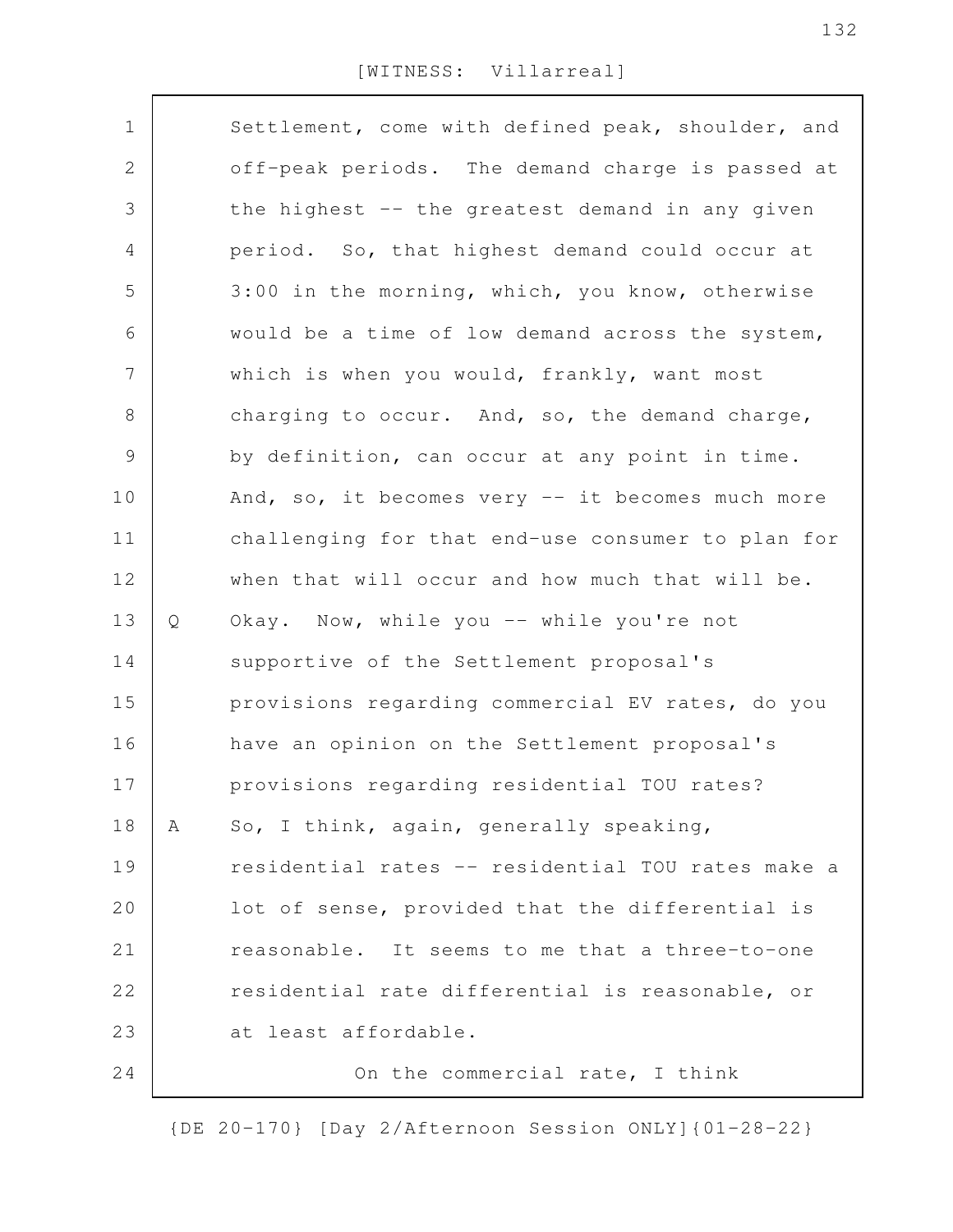| $\mathbf 1$    |   | probably a differential between off-peak to peak  |
|----------------|---|---------------------------------------------------|
| $\mathbf{2}$   |   | is a little great.                                |
| 3              |   | But, otherwise, I think the structure             |
| 4              |   | itself is largely supportable.                    |
| 5              | Q | So, you think, for the residential, though, the   |
| 6              |   | structure is supportable?                         |
| $\overline{7}$ | A | I probably should not use the word "supportable"  |
| $8\,$          |   | in this context. Because I know that I'm          |
| $\mathsf{S}$   |   | otherwise not -- we're not otherwise supportable  |
| 10             |   | of it. But I believe that the residential TOU     |
| 11             |   | rate makes sense as designed.                     |
| 12             | Q | Okay. Now, just a couple more questions.          |
| 13             |   | Briefly, I want to turn your attention to         |
| 14             |   | Eversource's proposal -- or, Eversource's         |
| 15             |   | position here. DOE has argued that Eversource     |
| 16             |   | should and could adopt a two-period time-of-use   |
| 17             |   | rate. Do you think that Eversource should adopt   |
| 18             |   | a two-period residential time-of-use rate, and    |
| 19             |   | that that rate would be preferable to the Managed |
| 20             |   | Charging Program they're proposing?               |
| 21             | Α | So, I would agree with Department of Energy,      |
| 22             |   | that, with the current capabilities of            |
| 23             |   | Eversource's meters, a two-part rate is           |
| 24             |   | implementable. Furthermore, I think that          |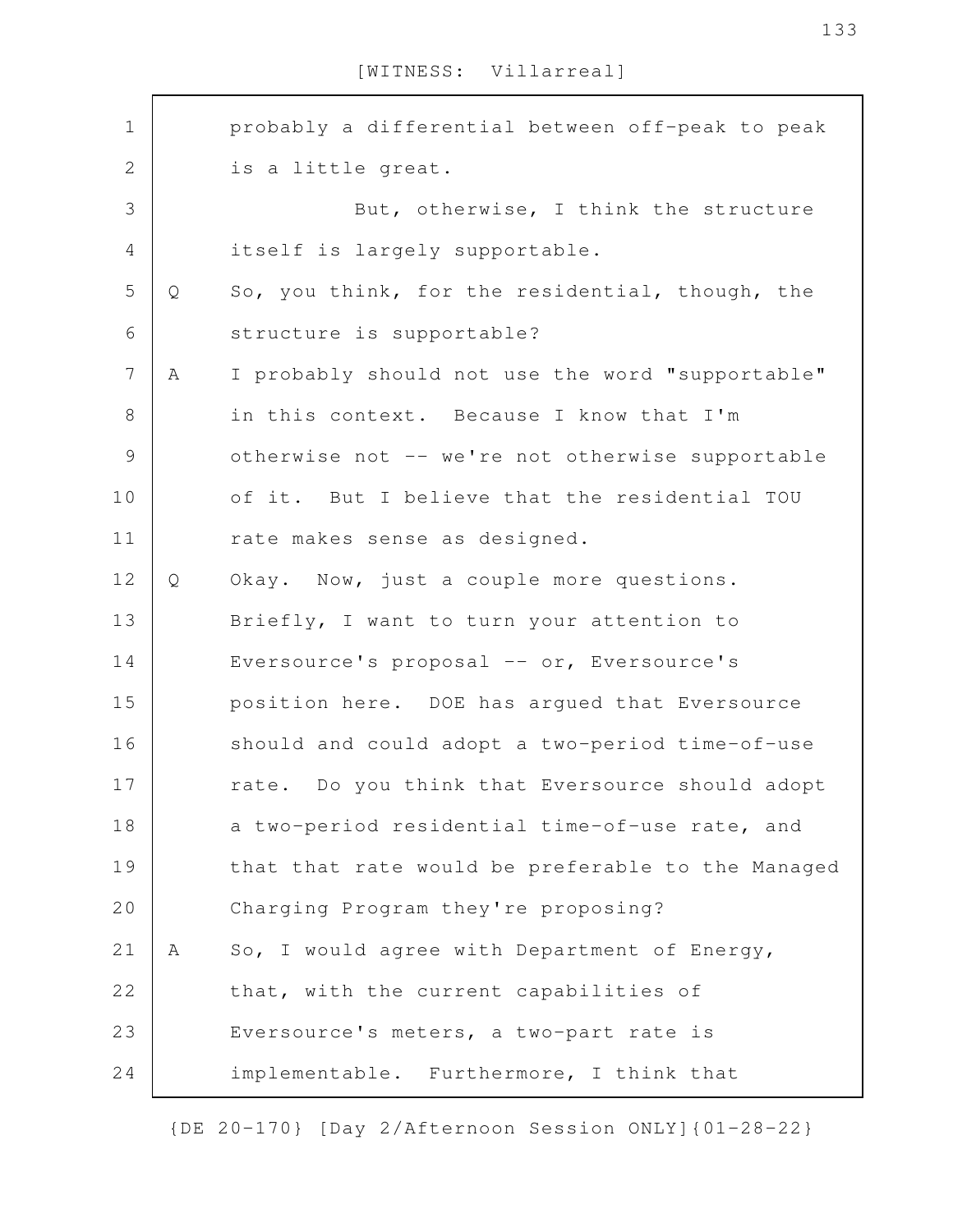| $\mathbf 1$    | leveraging the EVSE metering component is also an |
|----------------|---------------------------------------------------|
| 2              | option that could be leveraged by Eversource to   |
| 3              | fill in any gaps or use those -- use the EVSE     |
| $\overline{4}$ | infrastructure to do the two-part rate. And, so,  |
| 5              | I think, looking at the variety of options for    |
| 6              | how metering can be accomplished, considering     |
| 7              | where they are in their metering deployment, is   |
| $8\,$          | something that could also be continued to look    |
| $\mathcal{G}$  | at -- looked at.                                  |
| 10             | MR. KRAKOFF: Okay. Thank you. I have              |
| 11             | no questions for Mr. Villarreal.                  |
| 12             | Let me just double-check with CENH to             |
| 13             | make sure they have no questions?                 |
| 14             | MR. SKOGLUND: No. CENH has no                     |
| 15             | questions at this time.                           |
| 16             | MR. KRAKOFF: Okay. We have no further             |
| 17             | direct questions for Mr. Villarreal.              |
| 18             | CHAIRMAN GOLDNER: Thank you. We'll                |
| 19             | move to cross. Liberty?                           |
| 20             | MR. SHEEHAN: No questions. Thank you.             |
| 21             | CHAIRMAN GOLDNER: Eversource?                     |
| 22             | MS. CHIAVARA: Eversource has no                   |
| 23             | questions. Thank you.                             |
| 24             | CHAIRMAN GOLDNER: Unitil?                         |
|                |                                                   |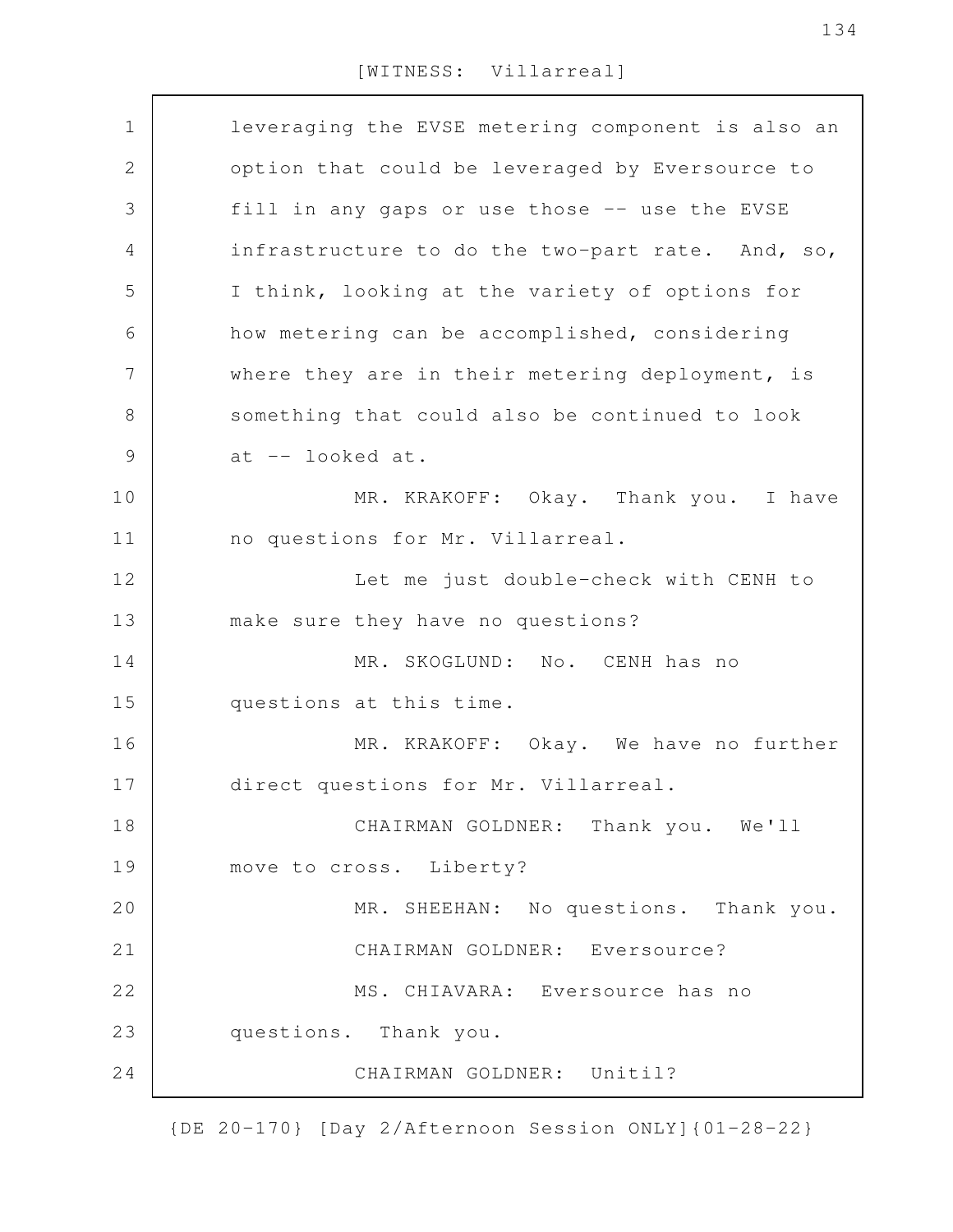MR. TAYLOR: I'm going to ask an indulgence from the Commission. If the Commission could run through the other parties, just to give me a moment to determine if am going to have any questions, based on what Mr. Villarreal just said, it would be most appreciated? CHAIRMAN GOLDNER: Sure. Sure. ChargePoint? MR. VIJAYKAR: ChargePoint has no questions. Thank you. CHAIRMAN GOLDNER: And I apologize for missing you before. MR. VIJAYKAR: That's all right. CHAIRMAN GOLDNER: My apologies. City of Lebanon? MR. BELOW: No. No questions. CHAIRMAN GOLDNER: Thank you. Office of Consumer Advocate? MS. DESMET: No additional questions. Thank you. CHAIRMAN GOLDNER: And Department of Energy? MR. BUCKLEY: I have just one or two 1 2 3 4 5 6 7 8 9 10 11 12 13 14 15 16 17 18 19 20 21 22 23 24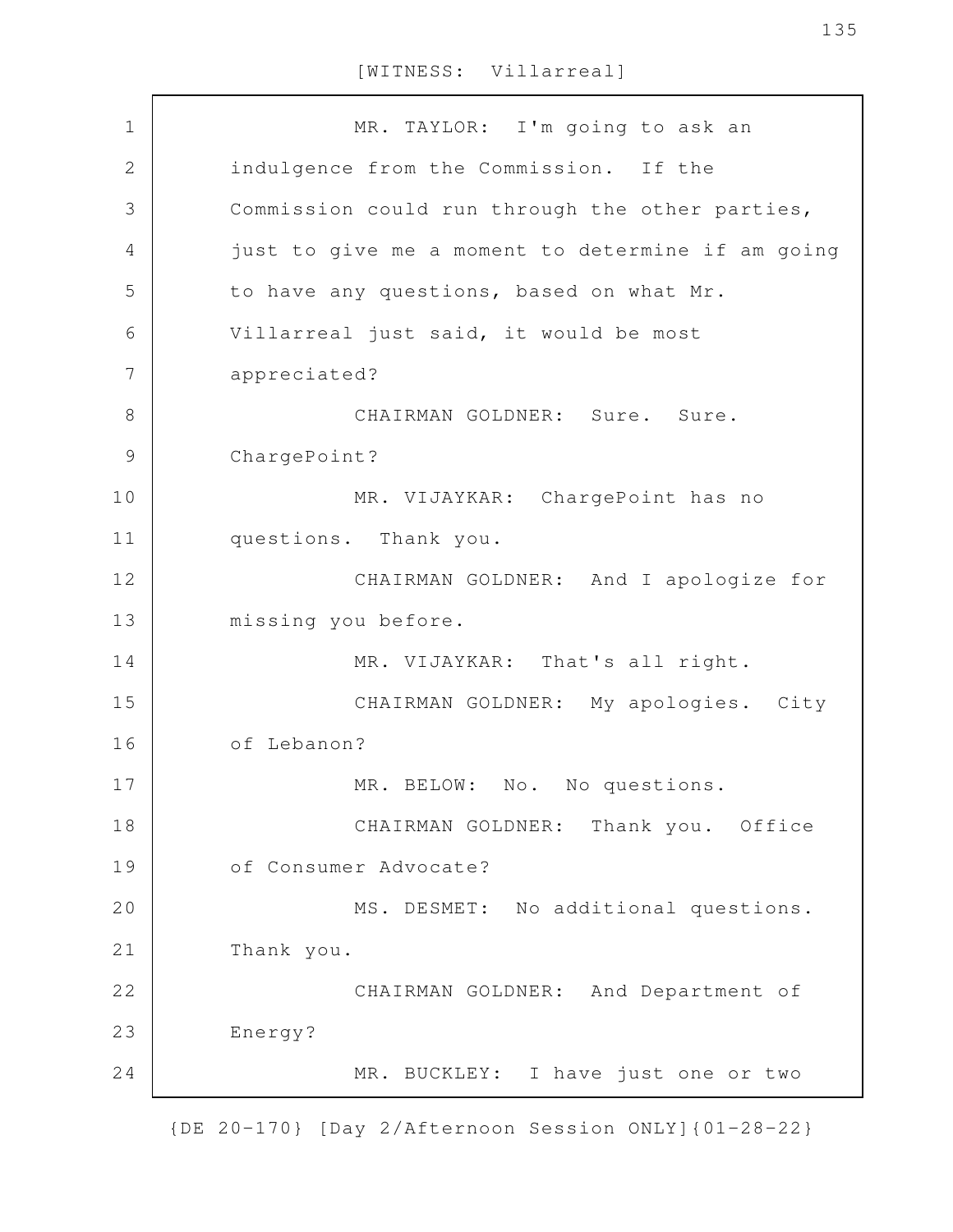| $\mathbf 1$    | quick questions for Mr. Villarreal.               |
|----------------|---------------------------------------------------|
| $\mathbf{2}$   | CROSS-EXAMINATION                                 |
| 3              | BY MR. BUCKLEY:                                   |
| 4              | And it relates to who the customer is for,<br>Q   |
| 5              | generally, for high-demand draw DC Fast Chargers. |
| $\sqrt{6}$     | We saw a list of nine locations in New Hampshire  |
| $\overline{7}$ | earlier today, where Eversource knows that it has |
| $\,8\,$        | DC Fast Chargers.                                 |
| $\mathcal{G}$  | I happen to know that Mr. Villarreal              |
| 10             | does a lot of work all over the country, he's     |
| 11             | kind of a renowned expert in this space. But I    |
| 12             | know, in your testimony, you talk about having    |
| 13             | done work in Connecticut recently. And I have     |
| 14             | included here, in Exhibit 13, at Bates Page 004,  |
| 15             | a document I found in a Connecticut proceeding    |
| 16             | that I was directed to by Eversource, that        |
| 17             | identifies the results of its Connecticut public  |
| 18             | charging rate.                                    |
| 19             | And I just want to clarify that the               |
| 20             | rate Eversource has proposed in Connecticut is    |
| 21             | very different from the one it has proposed in    |
| 22             | the other docket in New Hampshire. It's           |
| 23             | actually, I think, the one in New Hampshire is    |
| 24             | better than the Connecticut one. Though, I still  |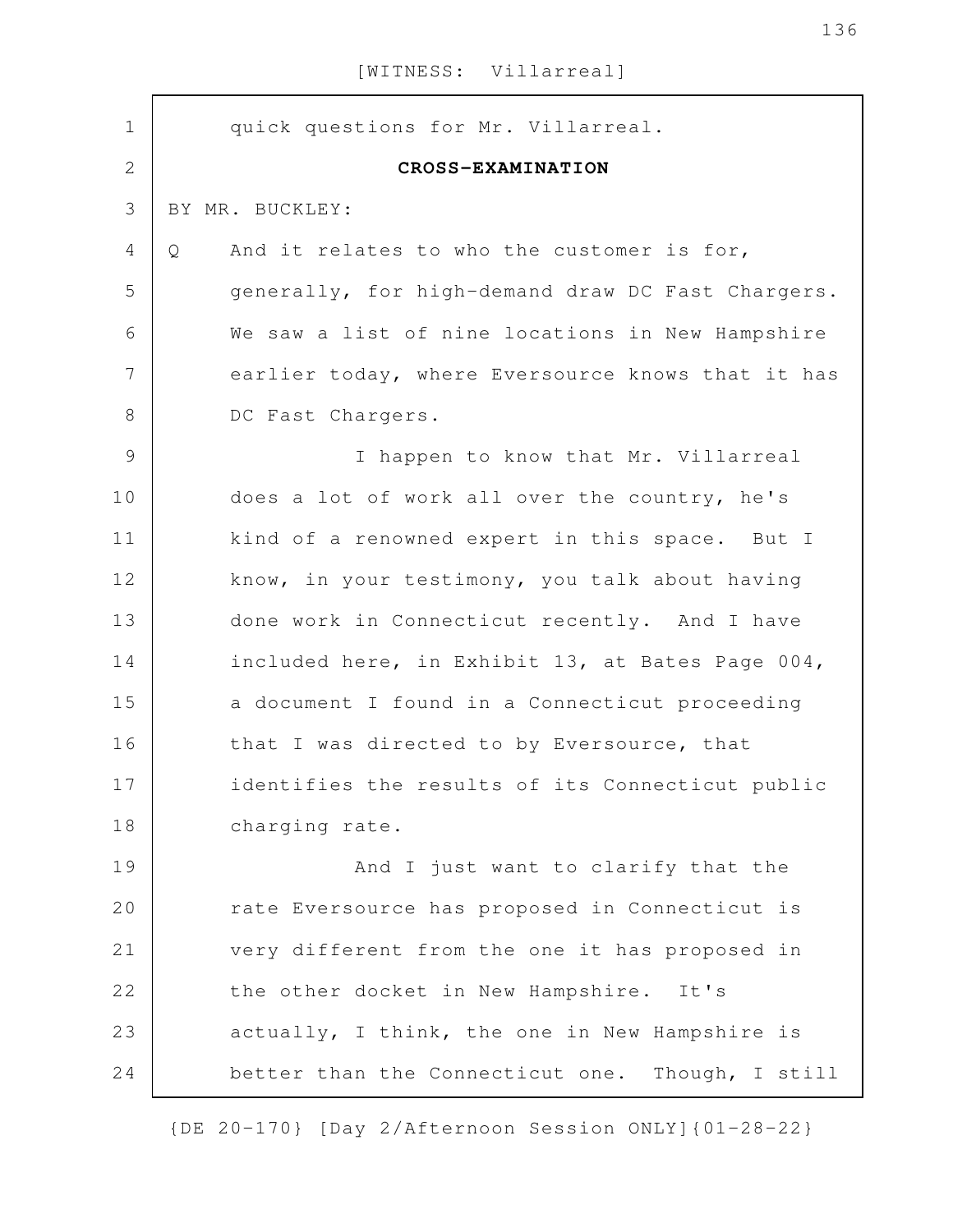have my misgivings about it. But here I see, listed as customer, in the second to the left column, it's largely "Tesla". Is that a representative sample of those, of just generally charging station deployment? Tesla is maybe, I don't know, 80 percent of DC Fast Chargers out there? A For around the country, I don't know if that's -- I don't know. What I do know is that the type of locations that may look to install DC fast charging can run across very different types of customers. It could be city and municipal buildings, especially to support transit opportunities. They could be, you know, especially with the passage of the infrastructure bill last year, it could be other public or government locations along interstates, that would be perhaps state property. They could be businesses that want to install fast charging to support areas inside a local community. There were some proposals last year, in the State of Nevada, by Engie Energy, that would look at putting fast chargers in areas -- perhaps underserved areas, paired with libraries or 1 2 3 4 5 6 7 8 9 10 11 12 13 14 15 16 17 18 19 20 21 22 23 24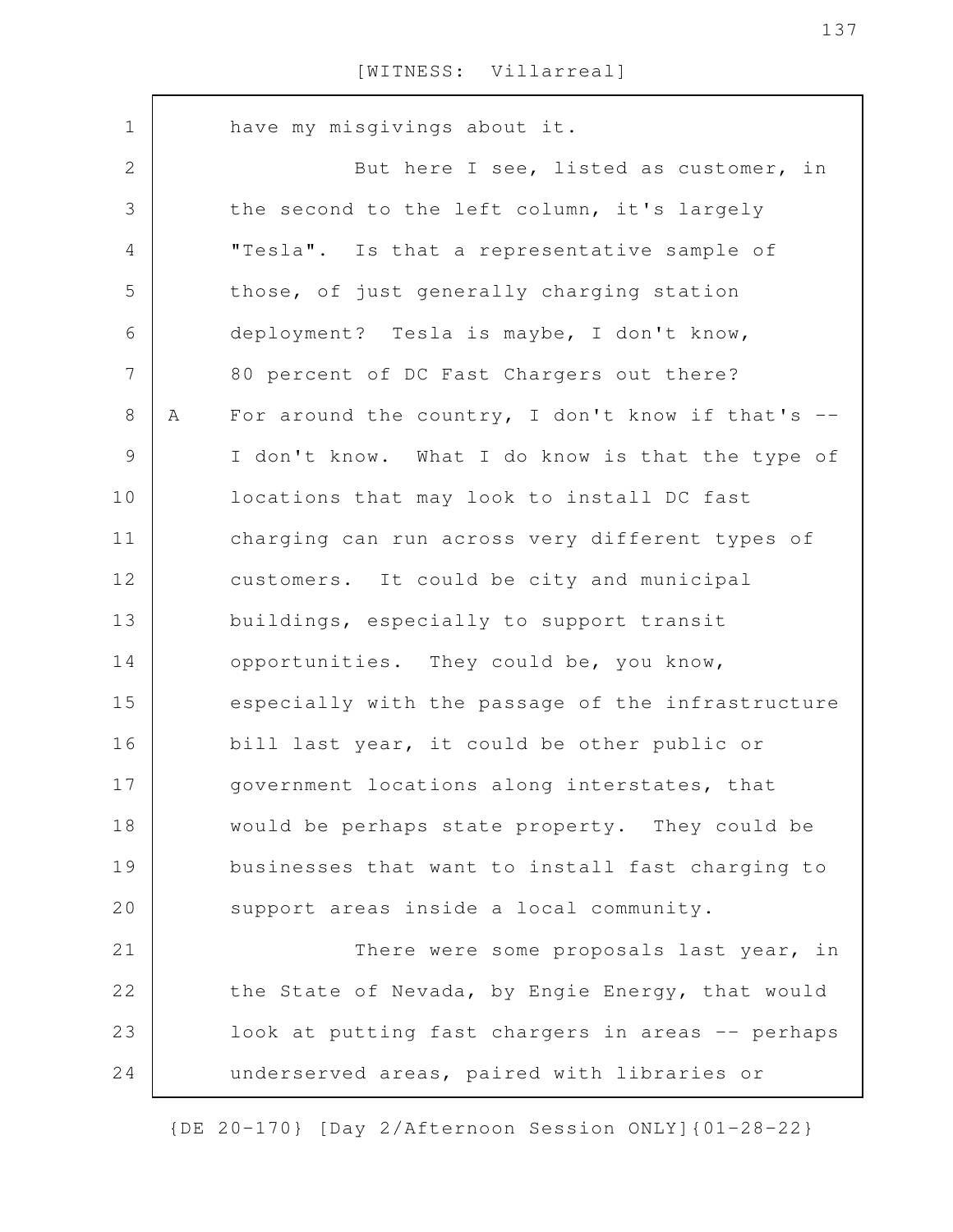| $\mathbf 1$  |   | shopping malls. So, again, looking towards the    |
|--------------|---|---------------------------------------------------|
| $\mathbf{2}$ |   | future of where the role of DC fast charging      |
| 3            |   | could sit, it could be many different places.     |
| 4            |   | I think one of the impacts of Tesla,              |
| 5            |   | for example, is that Tesla has taken upon         |
| 6            |   | themselves to invest their own money in rolling   |
| 7            |   | out these Supercharger areas to support the Tesla |
| $8\,$        |   | network itself.                                   |
| 9            |   | But I guess the short answer to your              |
| 10           |   | question, Mr. Buckley, is that I don't believe    |
| 11           |   | Tesla is representative of the types of DC Fast   |
|              |   |                                                   |
| 12           |   | Charging customers around the country. It just    |
| 13           |   | may be unique in certain states, if there are not |
| 14           |   | so many DC Fast Chargers in a given state.        |
| 15           | Q | And, so, it looks like maybe Connecticut is one   |
| 16           |   | of those states, just judging by this chart, or   |
| 17           |   | at least was in 2020 or so, is that right?        |
| 18           | Α | (Witness indicating in the affirmative).          |
| 19           | Q | My last question for you is, how do we know that  |
| 20           |   | the customer of record, who is sometimes          |
| 21           |   | receiving something of a break from these demand  |
| 22           |   | charge alternatives, how do we know that they're  |
| 23           |   | going to pass them through to drivers?            |
| 24           | Α | So, I don't -- I don't have any -- I haven't      |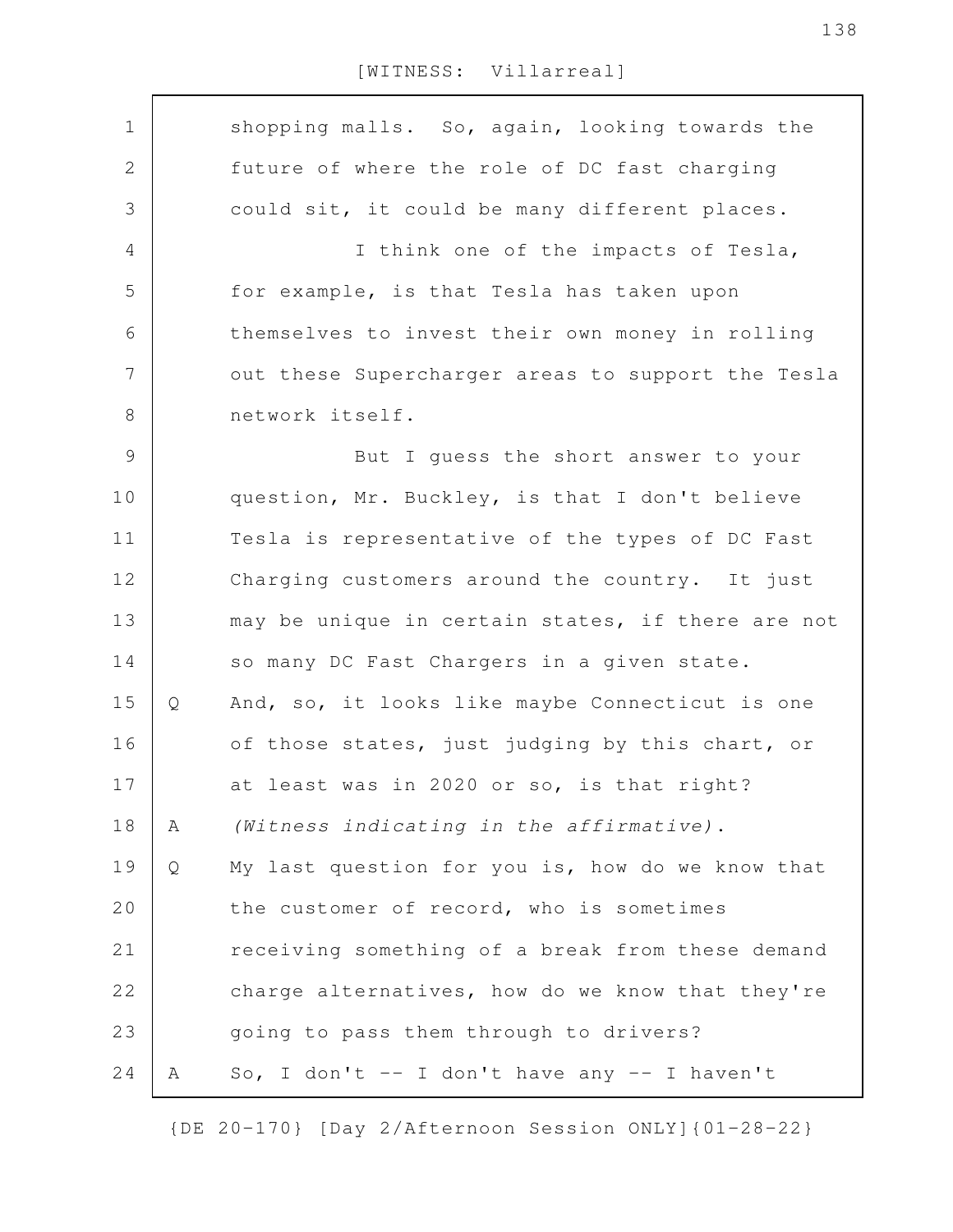| $\mathbf 1$ |   | given any testimony or know anything in           |
|-------------|---|---------------------------------------------------|
| 2           |   | particular about the end-use consumers, or, I     |
| 3           |   | guess, the site host charging patterns that they  |
| 4           |   | will pass on to the end-use consumer -- to the    |
| 5           |   | user of the DC Fast Charger. So, I don't have     |
| 6           |   | any real position or evidence or answer to that   |
| 7           |   | question. I think that really becomes a           |
| 8           |   | different issue than what is the rate being       |
| $\mathsf 9$ |   | charged from the utility to the site host.        |
| 10          | Q | That's fair. And you would suggest, probably,     |
| 11          |   | that there are applications where the direct      |
| 12          |   | customer of record is not the Teslas of the       |
| 13          |   | world, like we saw in the other nine locations,   |
| 14          |   | there were customers of record that were not      |
| 15          |   | generally the charging station owners, is that    |
| 16          |   | right?                                            |
| 17          | Α | Right. So, what I would -- how I would answer     |
| 18          |   | that is, the site host, who has the EVSE and is   |
| 19          |   | paying the bill to the utility, they're the ones  |
| 20          |   | being paid -- who are subject to the rates.       |
| 21          |   | After that, whatever the site host does, whether  |
| 22          |   | it makes it free or not, that is a separate       |
| 23          |   | determination that I'm not certain how or in what |
| 24          |   | way this Commission would manage or regulate      |
|             |   |                                                   |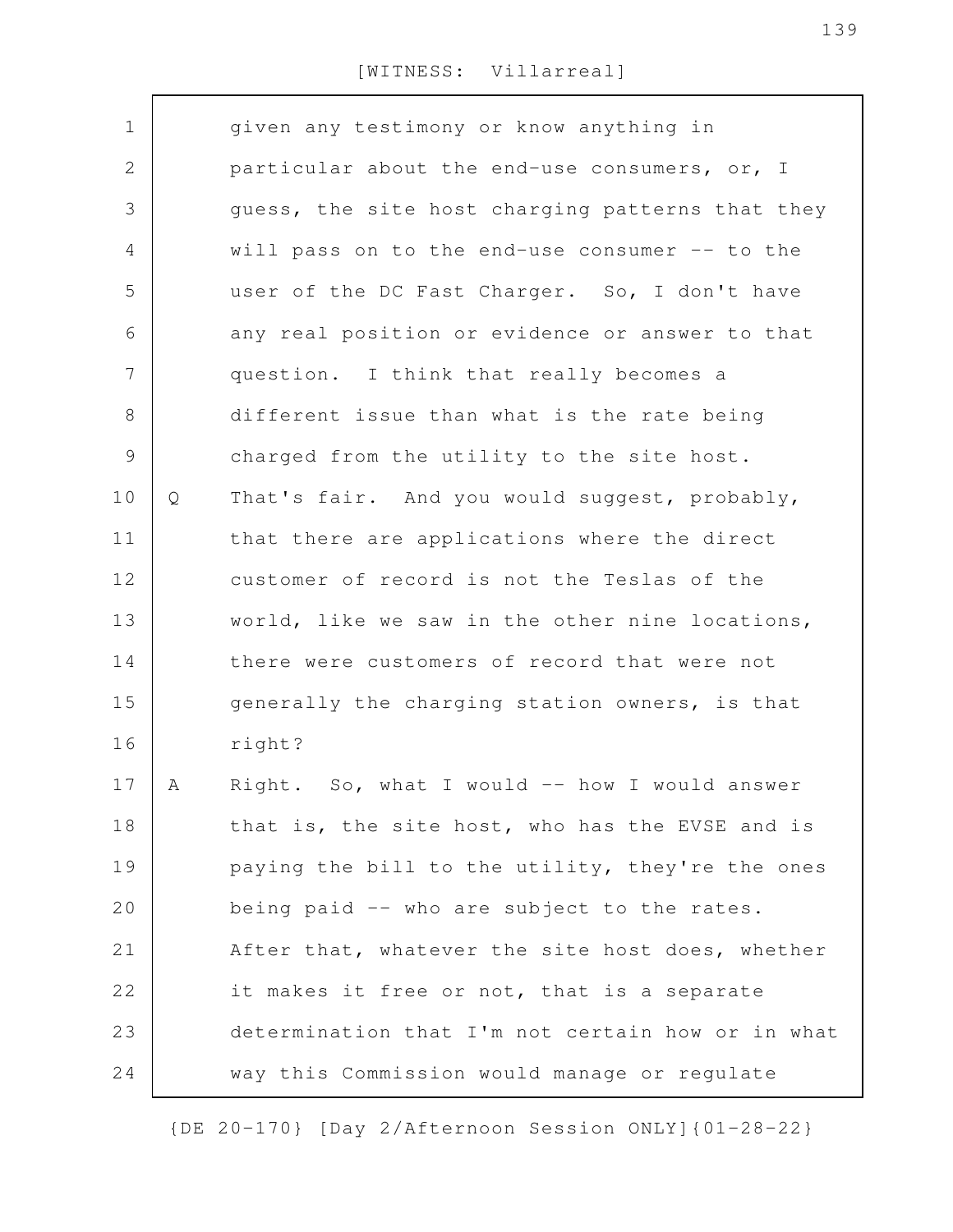that. And I don't know if it should be regulated, but I don't know how this Commission then would address that. MR. BUCKLEY: Okay. That's very helpful. Thank you, Mr. Villarreal. No further questions from the DOE. CHAIRMAN GOLDNER: Thank you. Commissioner Ross? SPECIAL CMSR. ROSS: I have no questions for this witness. Thank you. CHAIRMAN GOLDNER: Commissioner Chattopadhyay? CMSR. CHATTOPADHYAY: I'm going to ask a question about, you know, affordability that you just sort of mentioned. BY CMSR. CHATTOPADHYAY: Q Have you done any research on the affordability of electric vehicles, you know, as you see currently, relative to, you know, conventional vehicles? Have you done any research on, you know, so, like when customers buy it, you know, what kind of people buy electric vehicles? Their incomewise, you know, where do they fall? So, I'm just trying to understand 1 2 3 4 5 6 7 8 9 10 11 12 13 14 15 16 17 18 19 20 21 22 23 24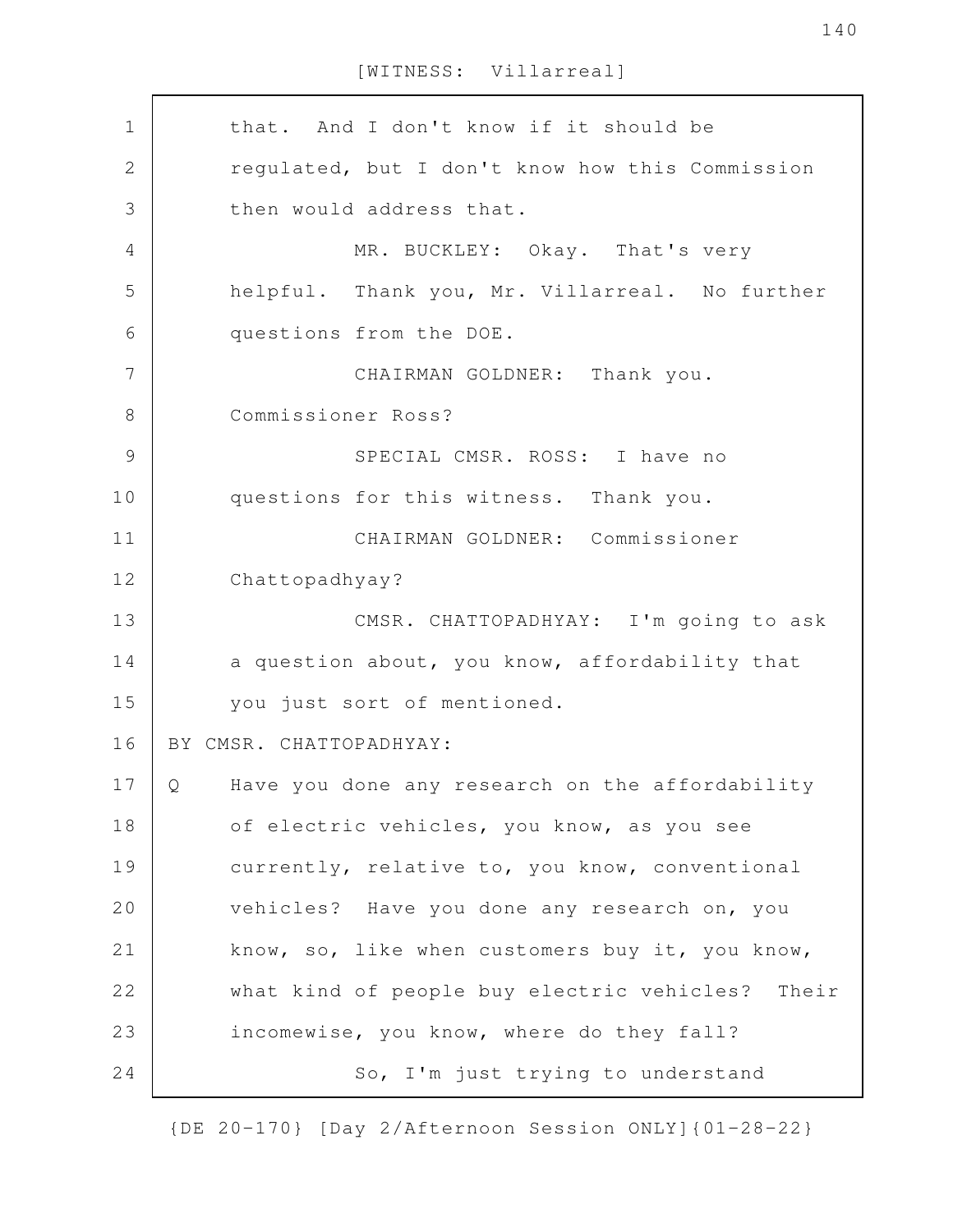| $\mathbf 1$ |   | whether affordability is a $-$ can be an issue    |
|-------------|---|---------------------------------------------------|
| 2           |   | even with electric vehicles.                      |
| 3           | A | Thank you for the question, Commissioner.         |
| 4           |   | Looking at what has happened in the past, you     |
| 5           |   | know, certainly, and as it happens with any       |
| 6           |   | technology, you know, first round of technology   |
| 7           |   | is going to be more expensive as you have to      |
| 8           |   | recover your costs. And, over time, as            |
| $\mathsf 9$ |   | efficiencies and economies of scale are realized  |
| 10          |   | through, you know, more sales of EVs, more        |
| 11          |   | development of EVs, as more money is then devoted |
| 12          |   | towards development of EVs, you're able to bring  |
| 13          |   | the cost of the vehicle down. And I think that's  |
| 14          |   | one of the things that we're seeing is overall    |
| 15          |   | decline in the cost, as well as the variety of    |
| 16          |   | costs for EVs.                                    |
| 17          |   | I, personally, have not done any                  |
| 18          |   | research or reporting looking at the cost of the  |
| 19          |   | EVs. Only to note that, you know, adoption rates  |
| 20          |   | around the country, in particular, certain states |
| 21          |   | in the country, adoption rates are growing. And   |
| 22          |   | we also do know that there are going to be more   |
| 23          |   | EVs available over the coming years from vehicle  |
| 24          |   | manufacturers, which would tend to support the    |
|             |   |                                                   |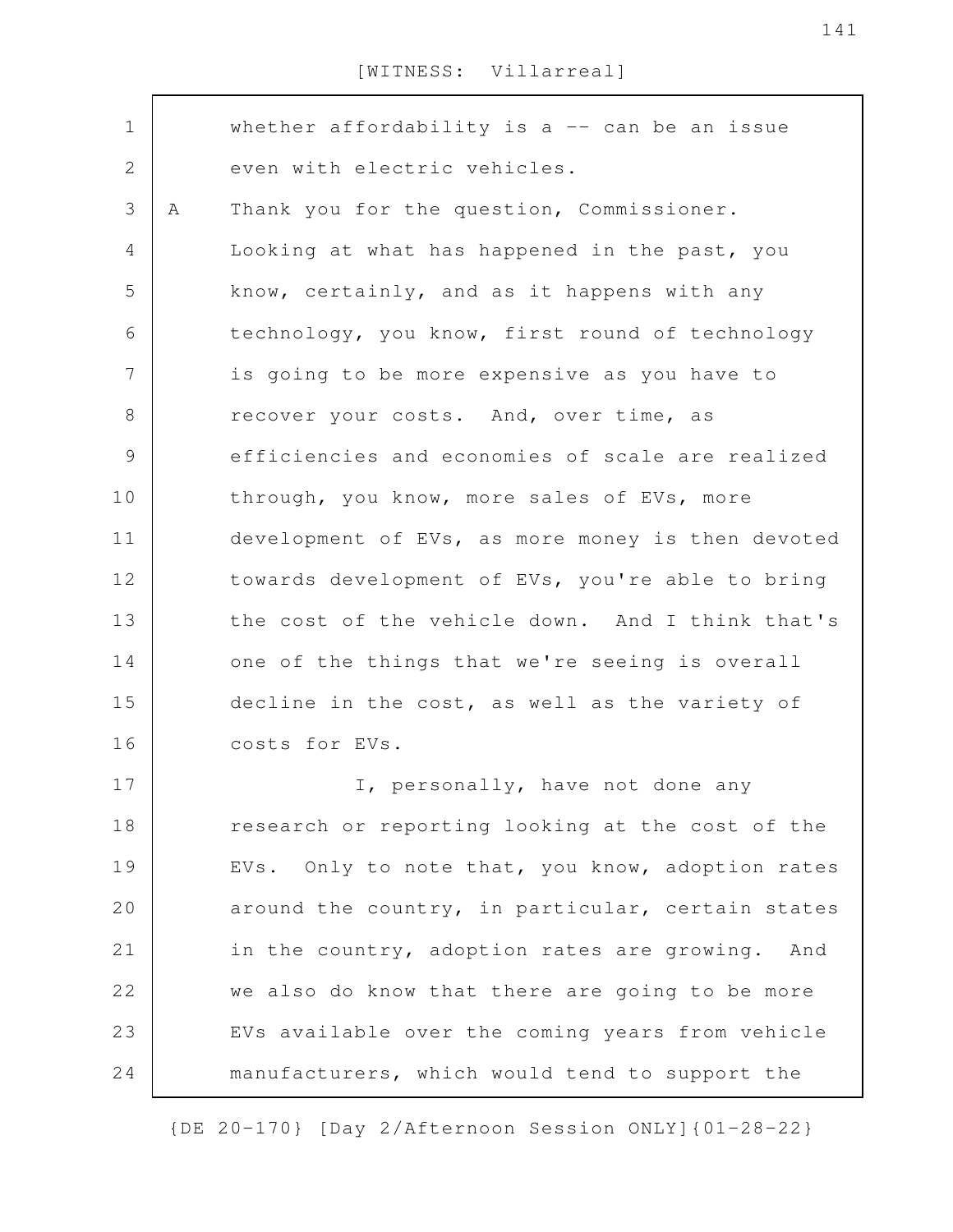declining cost of those vehicles as more and more are made available. So, all of that is to say that, as more vehicles are available, both new and used, so, I should point out that used vehicles are also going to be increasingly available, used electric vehicles are going to be available, the cost should become more affordable. And, then, if you combined any additional associated state or federal policy around supporting EV, the purchase of the vehicle, as well as the installation of EV charging infrastructure, or any, you know, the addition of plugs into locations, will also bring down the costs, the overall cost of the vehicle. And, on the flip-side side of that, of course, is that the EV has far less maintenance that needs to be applied to it. So, you don't need to worry about oil changes anymore. And, so, there is costs on both sides that are declining, and they should continue to decline over time. Q Just one more question. On the environmental benefits issue, for batteries, for lithium batteries, do you think there are considerations 1 2 3 4 5 6 7 8 9 10 11 12 13 14 15 16 17 18 19 20 21 22 23 24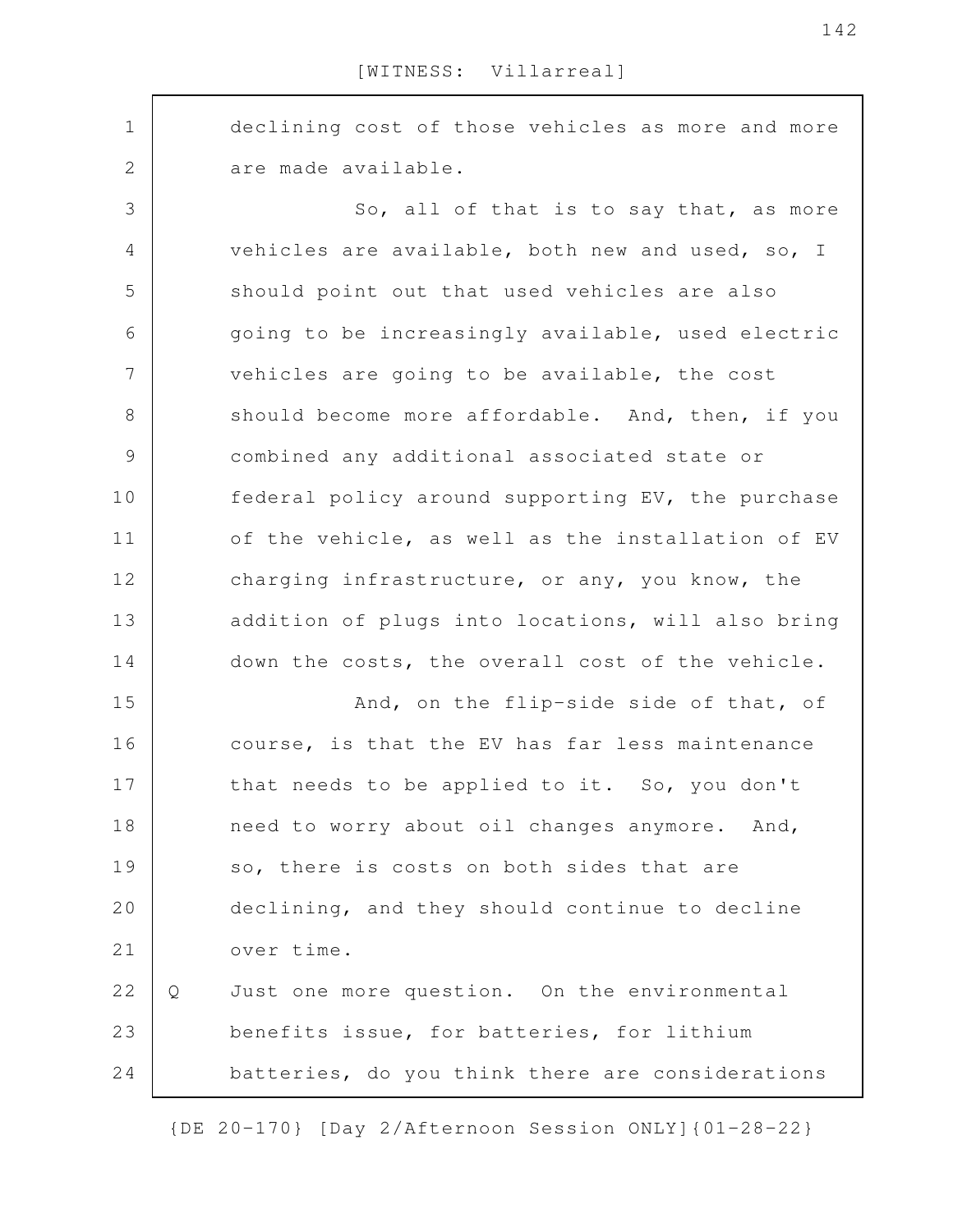that would lead to sort of a situation where too many lithium batteries could also create environmental problems? And I don't know much, but I'm asking this question, given that you spend so much time on these issues, do you have -- do you have any opinion on that? A So, I have an opinion, and I'll try to keep it brief here. What I do know is that there is likely to be a secondary market, and there already is a secondary market for used EV batteries. Because one of the things that, what I understand, is that the EV batteries, for the purpose of the EVs, pretty much stand at 50 percent usage. So, there's another 50 percent lifespan for these batteries. And they're certainly capable of being either recycled or used for other things, like as a storage device. You know, so, an enterprising demand response provider or an EV provider, or what have you, can take these batteries and continue to leverage the remaining, you know, 50 percent of the battery lifespan, pack them together and use it as a broader grid service or additional 1 2 3 4 5 6 7 8 9 10 11 12 13 14 15 16 17 18 19 20 21 22 23 24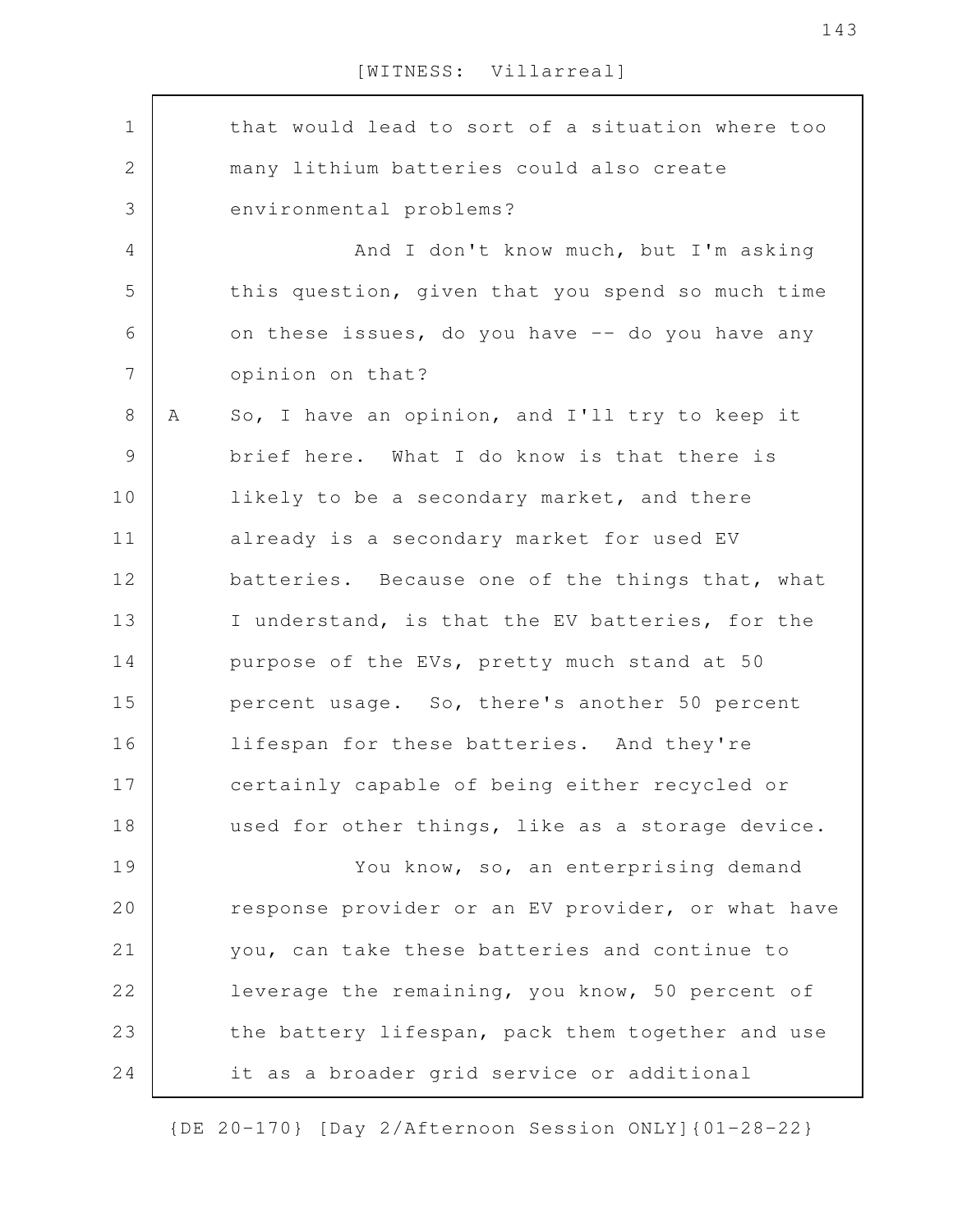| $\mathbf 1$    |   | batteries, battery service.                     |
|----------------|---|-------------------------------------------------|
| $\overline{2}$ |   | Those are certainly all capabilities            |
| 3              |   | that could be realized in the future. And, I    |
| 4              |   | mean -- I'll leave it at that. Those are        |
| 5              |   | certainly capabilities that be used in the      |
| 6              |   | future.                                         |
| $\overline{7}$ | Q | Have you -- sorry. Have you conducted any       |
| 8              |   | analysis to give us a sense of the diffusion of |
| $\mathcal{G}$  |   | benefits and, you know, in terms of quantifying |
| 10             |   | it, rather than just simply talking about what  |
| 11             |   | they could be? Are there studies that already   |
| 12             |   | look at, you know, quantifying those things as  |
| 13             |   | well?                                           |
| 14             | A | I am certain there are studies. Off the top of  |
| 15             |   | my head, I don't have them, I don't have any at |
| 16             |   | the top of my head. But, you know, certainly,   |
| 17             |   | there are studies that have been done by EV     |
| 18             |   | manufacturers and EVSE providers, as well as    |
| 19             |   | other advocates around the country that have    |
| 20             |   | looked at the benefits -- the, you know, the    |
| 21             |   | soup-to-nuts benefits of going to EVs, and the  |
| 22             |   | final benefits of it.                           |
| 23             |   | I don't have any one in particular off          |
| 24             |   | the top of my head that I could point to you    |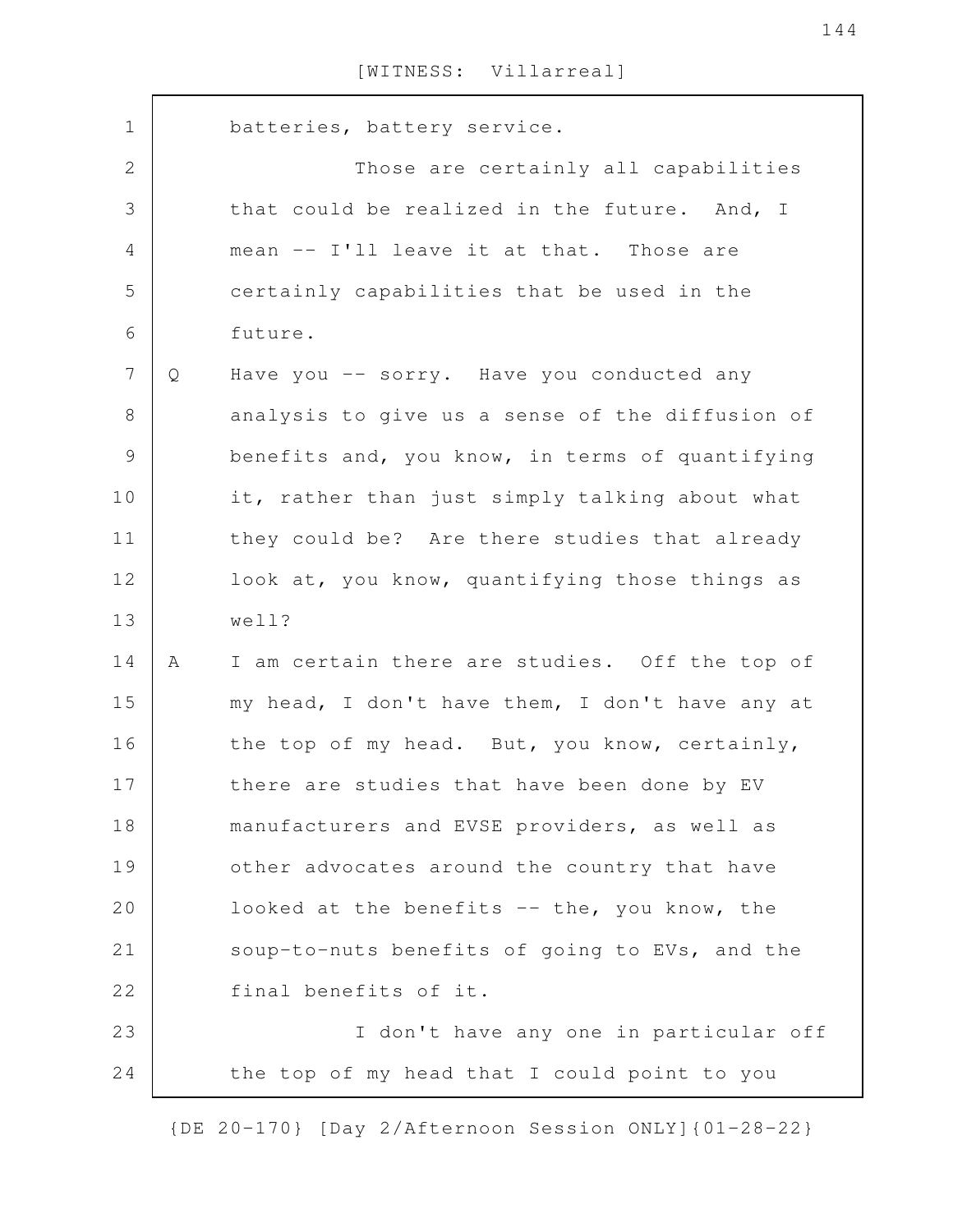[WITNESS: Villarreal]

right now. And, again, I, personally, have not done the research, but I am confident the research has been done. I just don't have one off the top of my head. CMSR. CHATTOPADHYAY: That was my last question. Thank you. CHAIRMAN GOLDNER: Thank you. The Chair has no further questions. Is there any redirect from Mr. Krakoff or Mr. Skoglund? MR. KRAKOFF: Yes. Just briefly. **REDIRECT EXAMINATION** BY MR. KRAKOFF: Q Mr. Villarreal, Commissioner Chattopadhyay asked you some questions about the -- some of the environmental -- potential environmental issues with lithium batteries. And I think we're all aware of some of the greenhouse gas reduction benefits of further EV adoption. But, you know, beyond that, are there sort of environmental benefits associated with less particulate matter and less, you know, less -- or, fewer emissions, just in general, with EV adoption? 1 2 3 4 5 6 7 8 9 10 11 12 13 14 15 16 17 18 19 20 21 22 23 24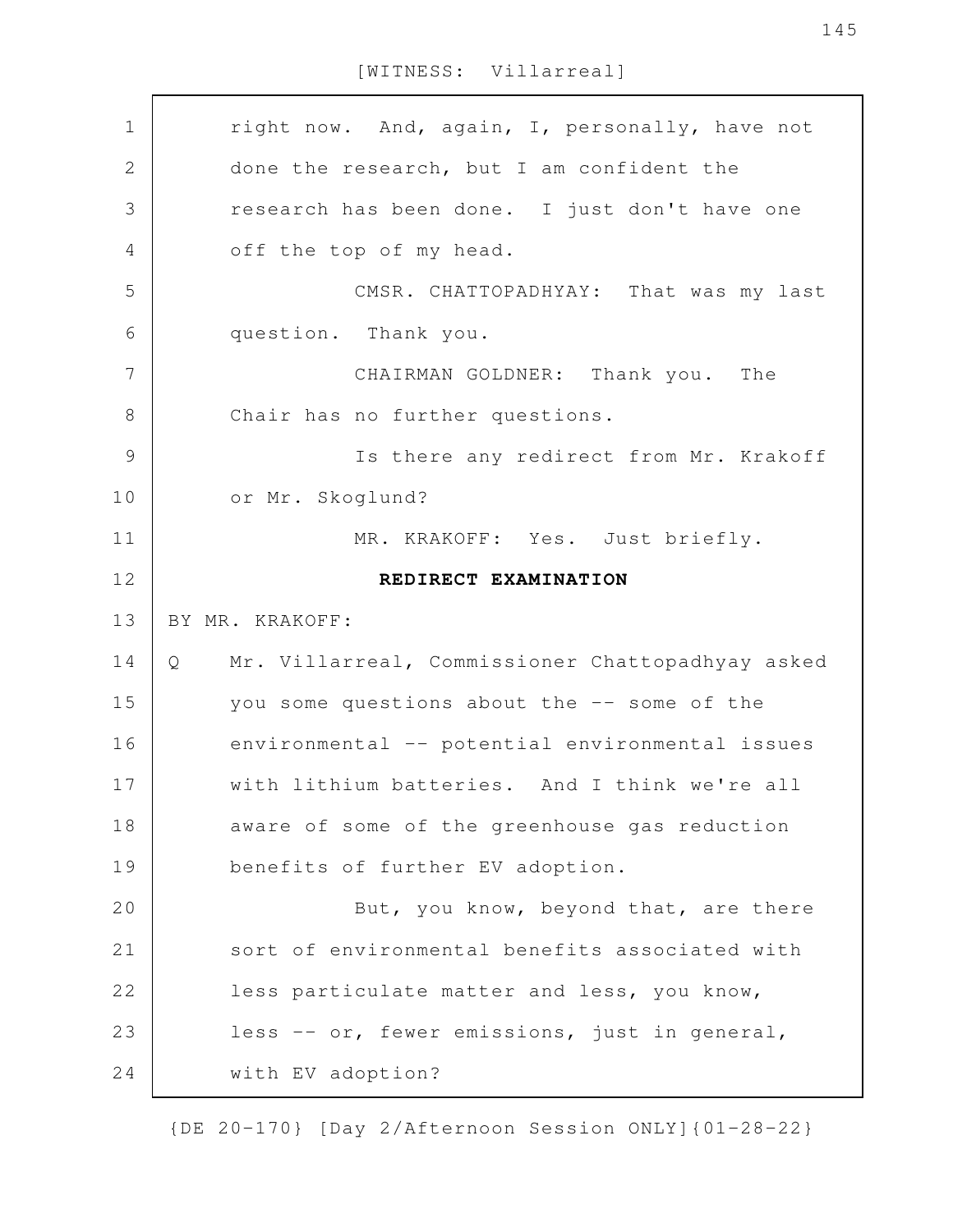[WITNESS: Villarreal]

| $\mathbf 1$    | Α | Certainly. You know, you're not, you know,        |
|----------------|---|---------------------------------------------------|
| 2              |   | pumping up oil to make gasoline. So, there's a    |
| 3              |   | bunch of delivery emissions that are avoided in   |
| 4              |   | that regard. Leveraging electricity is far more   |
| 5              |   | efficient way to propel a vehicle than using      |
| 6              |   | gasoline is. So, there's a whole slew of both     |
| $\overline{7}$ |   | distribution and transportation benefits, as well |
| $8\,$          |   | as more efficient use of the fuel, so to speak,   |
| $\mathsf 9$    |   | in supporting transportation. And, as a result,   |
| 10             |   | there's going to be less overall emission         |
| 11             |   | reductions due to the transition to electric      |
| 12             |   | vehicles from the use of gasoline or diesel.      |
| 13             | Q | So, would there be fewer emissions of particulate |
| 14             |   | matter and other pollutants?                      |
| 15             | Α | Yes. And I should note that this applies not      |
| 16             |   | only to, you know, vehicles. But it's important,  |
| 17             |   | I think, to also recognize that, as transit -- as |
| 18             |   | the buses transition from diesel to electric,     |
| 19             |   | that the local air quality would also then have a |
| 20             |   | tremendous benefit, because you no longer -- the  |
| 21             |   | buses are no longer burning diesel into the local |
| 22             |   | air, as the bus passes by in a local community,   |
| 23             |   | they are now using electricity, so, there should  |
| 24             |   | be no local -- then, therefore, then no local     |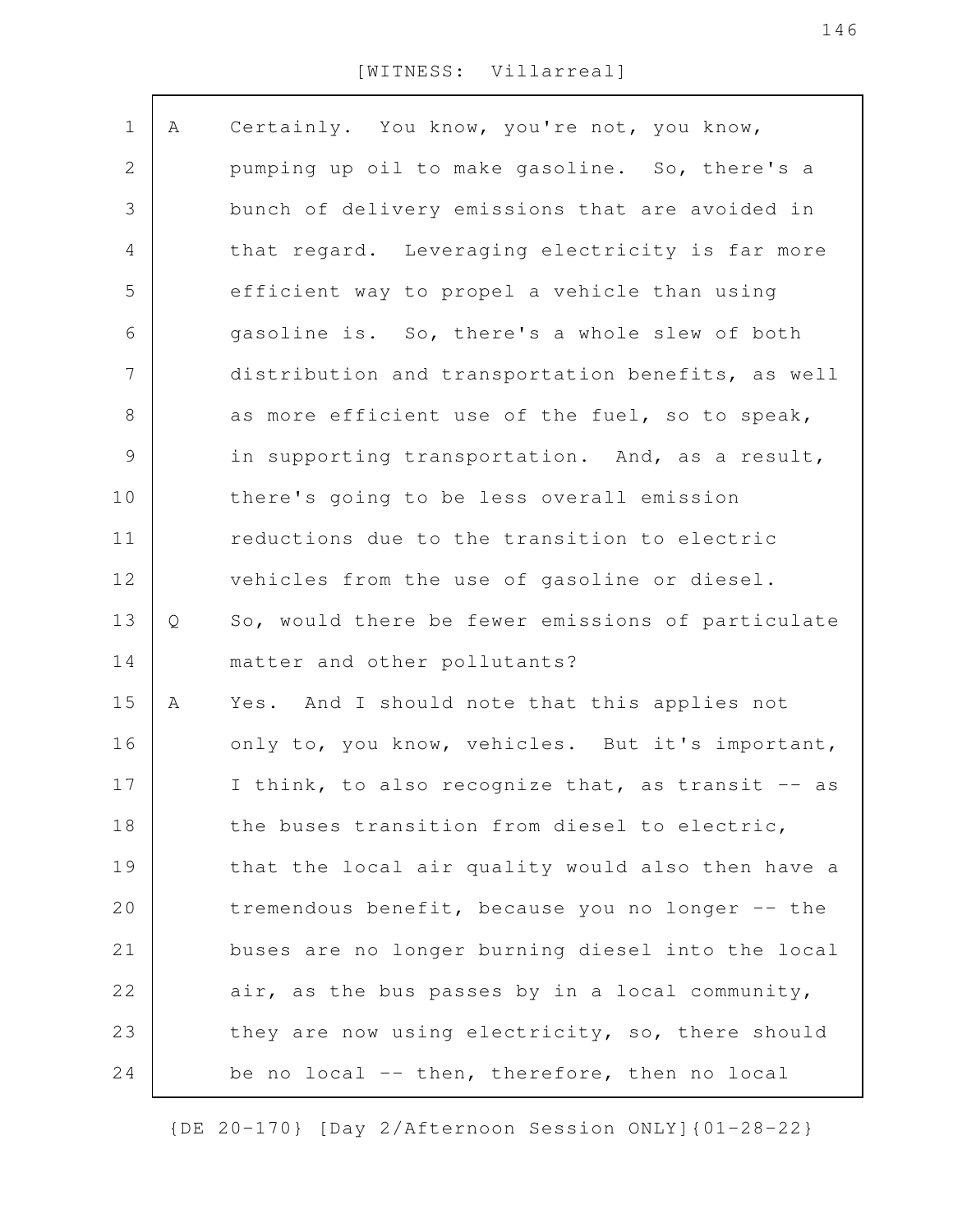[WITNESS: Villarreal]

emissions generated from transit systems. MR. KRAKOFF: Thanks. I have no further questions. CHAIRMAN GOLDNER: Thank you. We'll now open it up to public comment. I believe, Mr. Moulton, you were - we'll make the time available to you. If you could keep the comments to five minutes, the Commission would appreciate it. Thank you. MR. MOULTON: Okay. You know, if anyone has any questions on the letter that we sent out last night, we're glad to take those. But, basically, we set up these four Level 2 chargers in our municipal parking lot that's adjacent to our downtown area, to promote tourism into the downtown for restaurants and stores, as we're pretty close to Route 93. And, initially, we had a very slow take rate for the first couple months. But it started building up over the months, until, say, in late 2020, we were getting, on average, of four to five users a day. And most of those users were coming in during the evening, when you would expect them to come utilize the downtown area. 1 2 3 4 5 6 7 8 9 10 11 12 13 14 15 16 17 18 19 20 21 22 23 24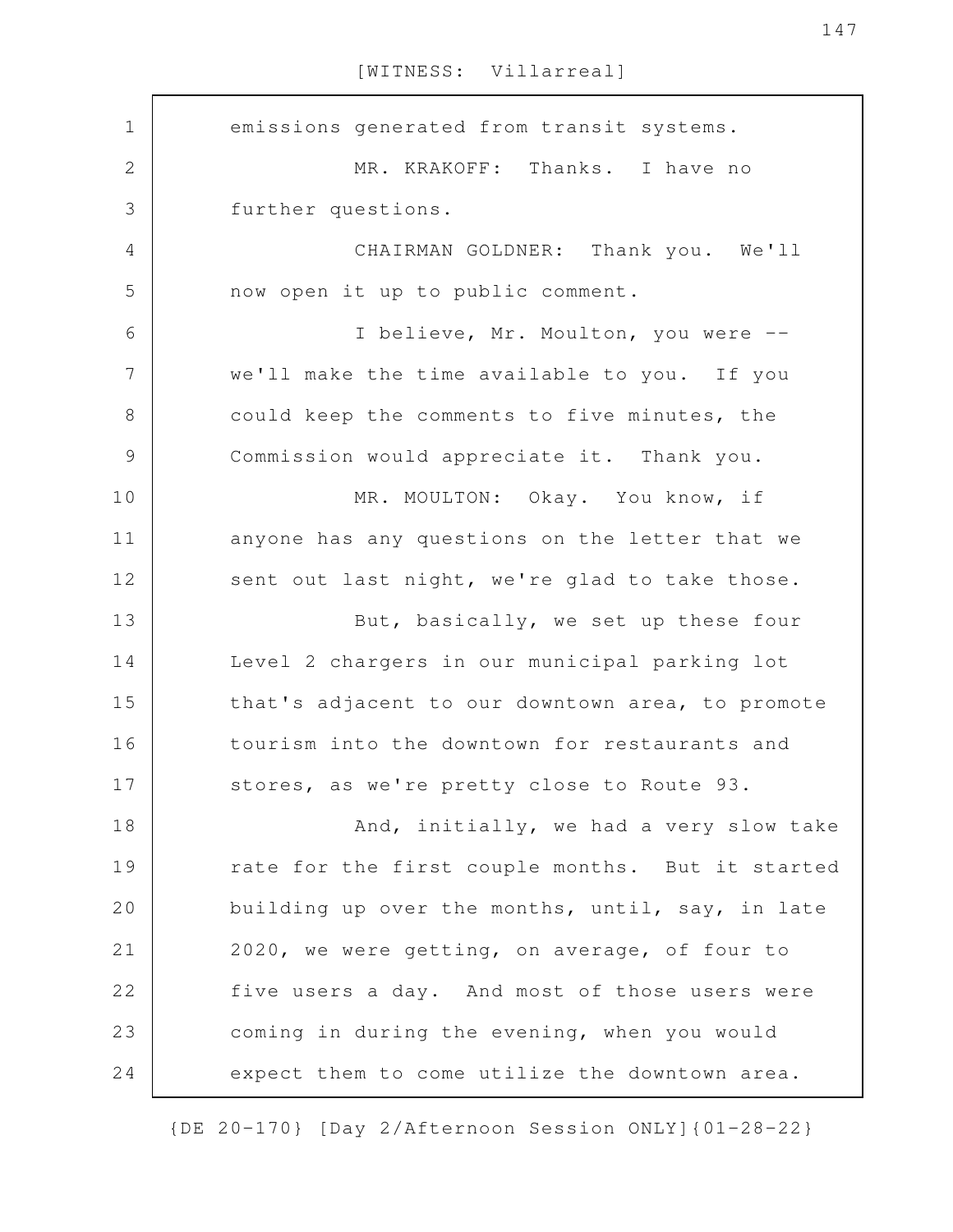As we had shown on the paper, we were averaging about 16 cents a kilowatt-hour for usage of this meter. And we did put in the meter as a separate meter from our building, because we really wanted to study the usage, and which did give us a lot of visibility. But, unfortunately, when Eversource changed the billing on us at the end of 2020, they added the demand charges, which they claim they should have been added in from the beginning, but it increased the price per kilowatt-hour up to close to 70 cents, which made it uneconomical for the Town, and we disconnected them. But, to the point that Chris Villarreal made, when you have your bill that constitutes almost 80 percent is demand charges, it's really a showstopper for an introduction of a new technology like this. Because you're going to get a slow ramp-up in demand, it's just the way, you know, the economy works. So, I think somehow you need, especially for Level 2 chargers, you need to figure out a way to have an introduction with 1 2 3 4 5 6 7 8 9 10 11 12 13 14 15 16 17 18 19 20 21 22 23 24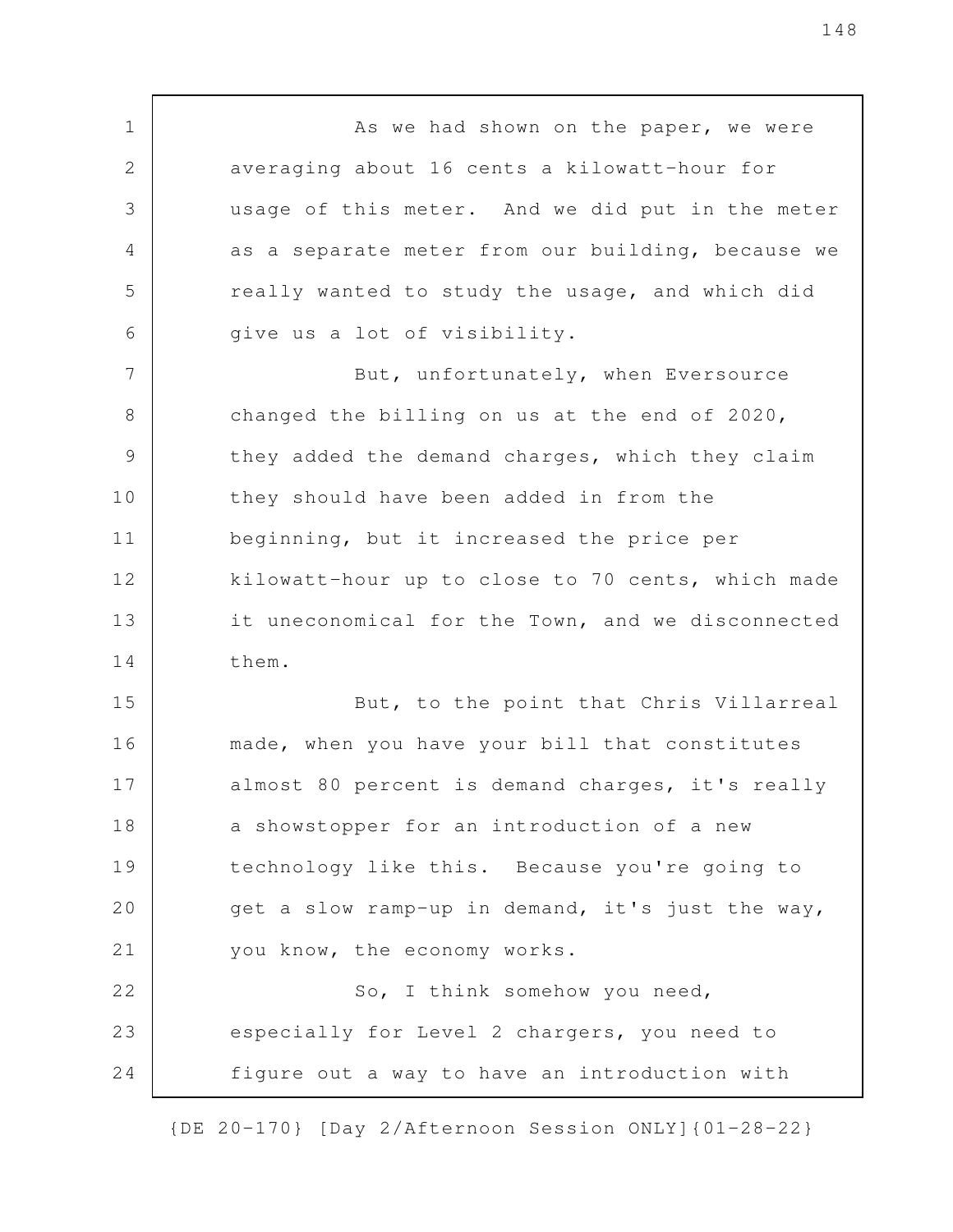either none or very low demand charges that makes it more economical for the users. Otherwise, they're just not going to come to New Hampshire. They will come to Maine or Massachusetts, Vermont, wherever they feel they have a better deal and where they can get a more economical charge.

1

2

3

4

5

6

7

I mean, for ourselves, we have a fairly big commercial fleet in town, a lot of trucks and vehicles. And we are planning to convert those to electric vehicles over the next few years. But this has made us kind of stop and say "Okay we got to rethink how we're going to do this." 8 9 10 11 12 13

If we had, these first four, if we had put these on the building, on the municipal building, and used the existing meter, we would have seen no demand charges that would have been incurred due to the charging. Because the building itself uses over 500,000 kilowatt-hours a year, and has demand charges of 50 to 75 kilowatts. So, this would have been lost in the noise. This charging also would have been done during evening hours, when the building isn't used as much. 14 15 16 17 18 19 20 21 22 23 24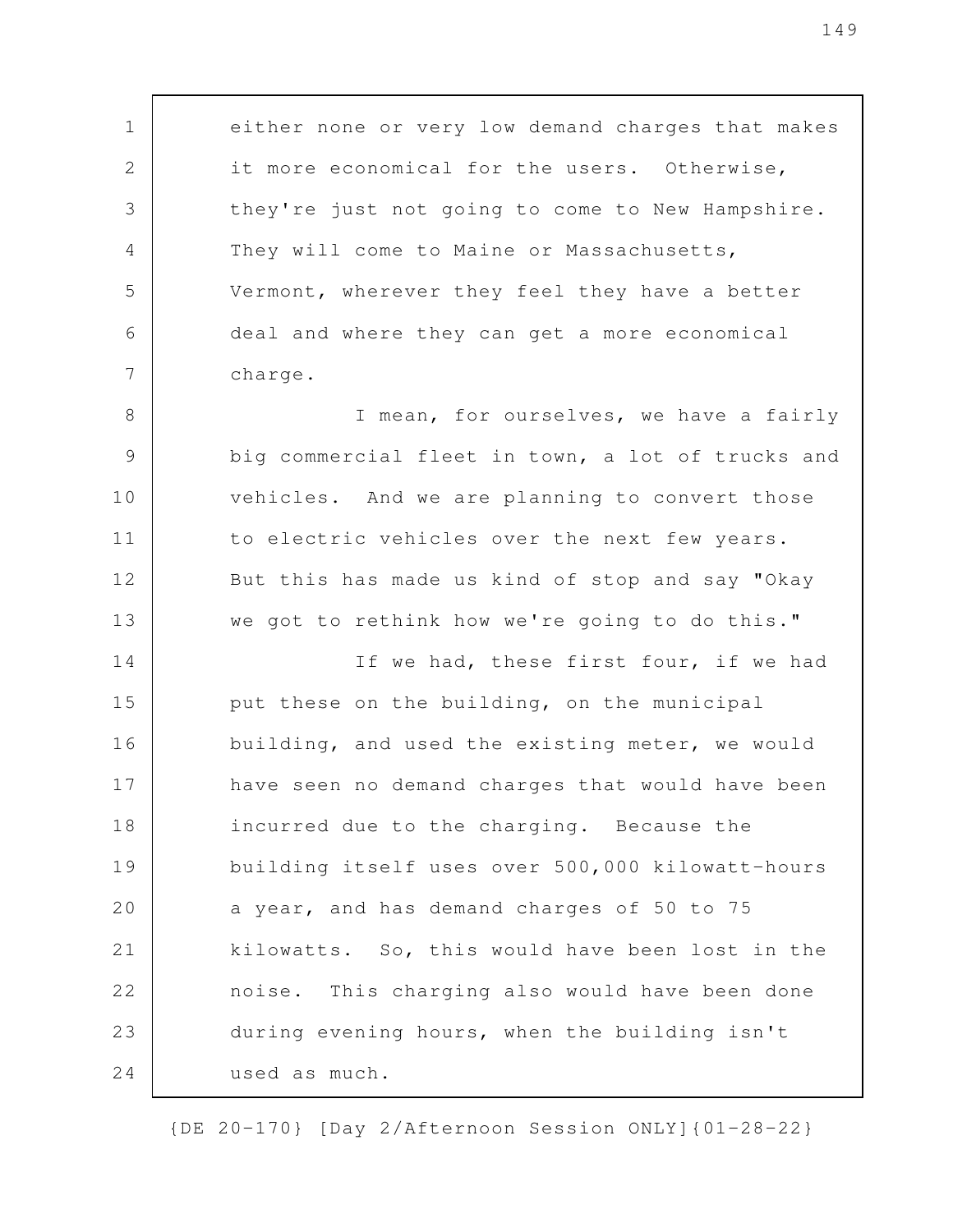So, I mean, what this is causing us to do and to rethink is where we're going to put Level 2 chargers in the future is adjacent to our buildings in town, that have demand charges that are at or greater than what we would see from the chargers, and we will get the lower rate. I don't know if, you know, from a municipality, we can do that. That I think we can do it, but, I mean, I don't know about other commercial applications. I don't know about the rest of the state. And my concern is for the average ratepayer, and the average -- and for tourism in the state. That the things that were talked about today by Eversource are not going to help us attract or continue to attract tourists to this state. The EV market is starting to explode. There's trucks coming on the market this year, SUVs. And I think this is kind of the new models that will attract a much wider adaptation for folks. And, then, you got the car companies themselves that are investing billions of dollars 1 2 3 4 5 6 7 8 9 10 11 12 13 14 15 16 17 18 19 20 21 22 23 24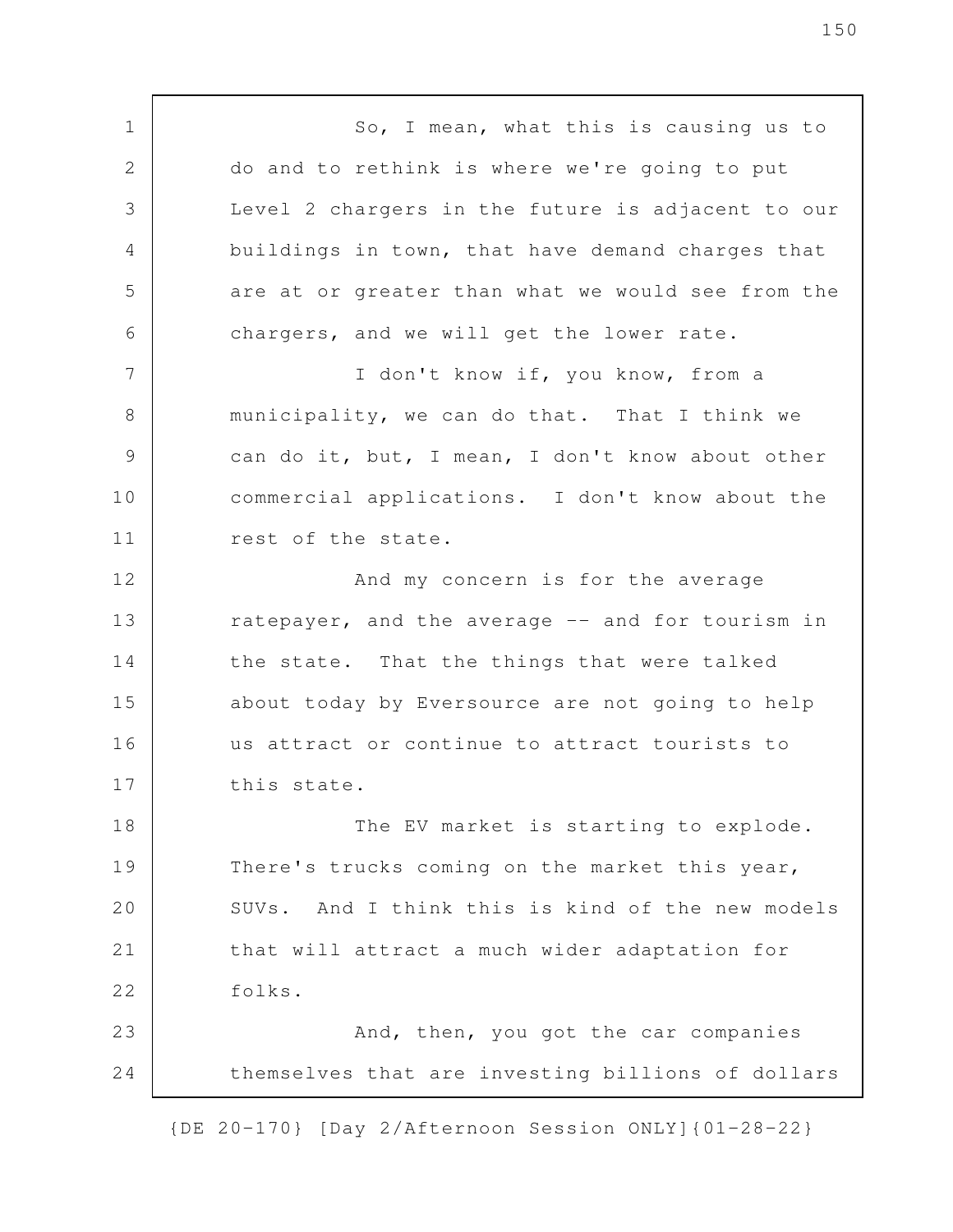to redo their product lines, to develop battery lines. And, so, the trend is coming. And we can either get ready for it, and embrace it, and have the right rate structure, or the people are going to go elsewhere. That's, basically, my comments. I'll take any questions. CHAIRMAN GOLDNER: Okay. Any questions for Mr. Moulton? *[No verbal response.]* CHAIRMAN GOLDNER: Any other public comment? MR. SKOGLUND: If I could ask a quick question of Mr. Moulton? This is Chris Skoglund, from Clean Energy New Hampshire. I appreciate the point that you are making about collocating the chargers with facilities that already had a certain amount of demand charge that had already been triggered. That kind of got to the point that Dr. Sergici had been speaking about in her own remarks. But something that we were seeing at the -- at the State, when I was there, was questions of "whether putting public charger or 1 2 3 4 5 6 7 8 9 10 11 12 13 14 15 16 17 18 19 20 21 22 23 24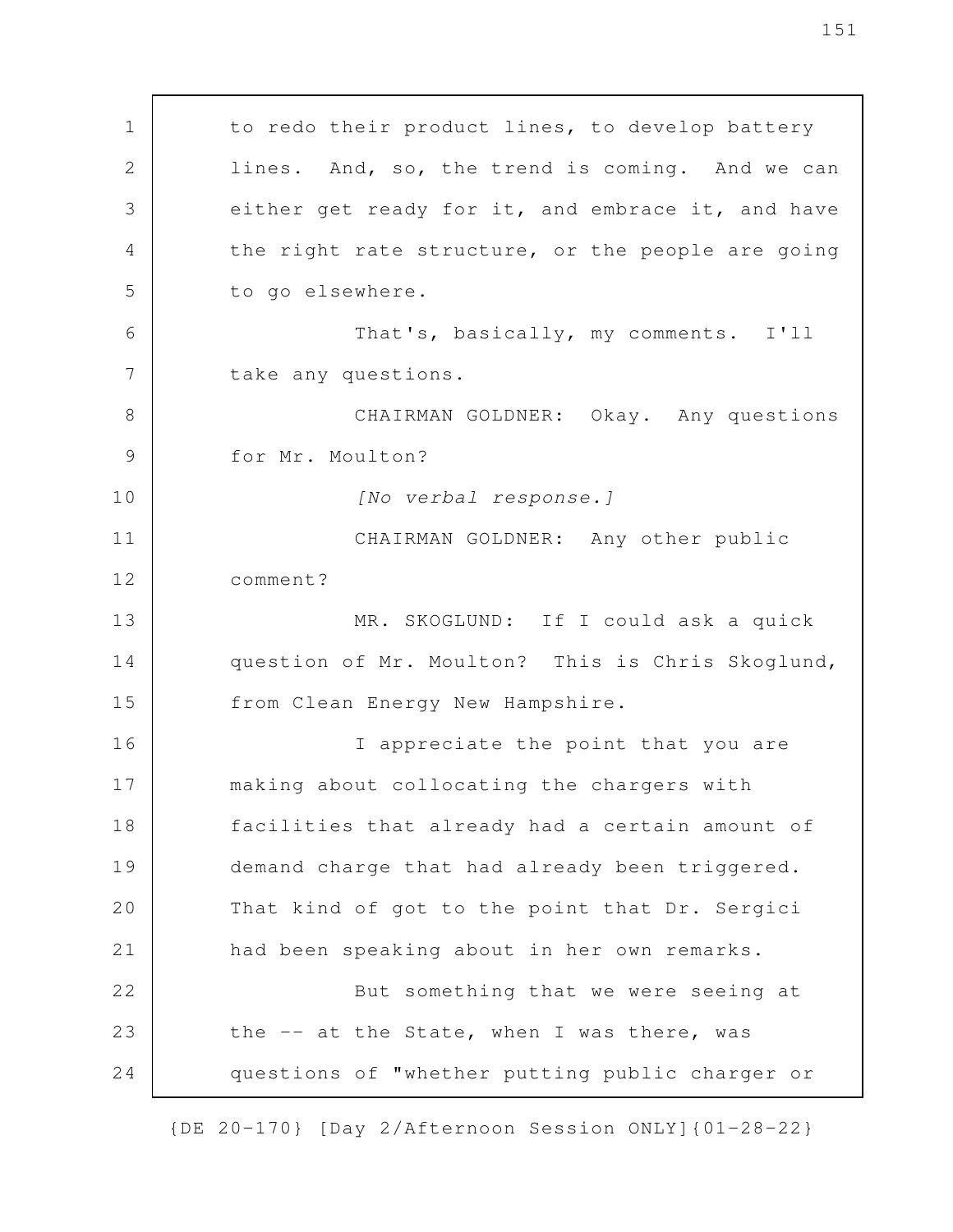even charging for State vehicles next to buildings, could that trigger buildings to see new demand charges or demand charges for the first time?" Is that something that you might have to factor in when you're looking at locating some of your buildings? So, it's not like we can just put them up next to any commercial facility and assume that demand charges won't apply. MR. MOULTON: Yes. We have waste and water works, where we have significant demand charges. So, we envision the Public Works' trucks and vehicles would be set up for charging in that area. The municipal building, a lot of the Police and Fire Department and other vehicles could be located there. And, then, even the Police Department has, we feel, enough demand on its current load that we could probably put in Level 2 chargers over there also. But, yes. It's not -- well, again, I mean, we really would prefer a separate meter. We'd like to see what's going on, we'd like to measure the usage, and, you know, know the economics. By putting it into the building 1 2 3 4 5 6 7 8 9 10 11 12 13 14 15 16 17 18 19 20 21 22 23 24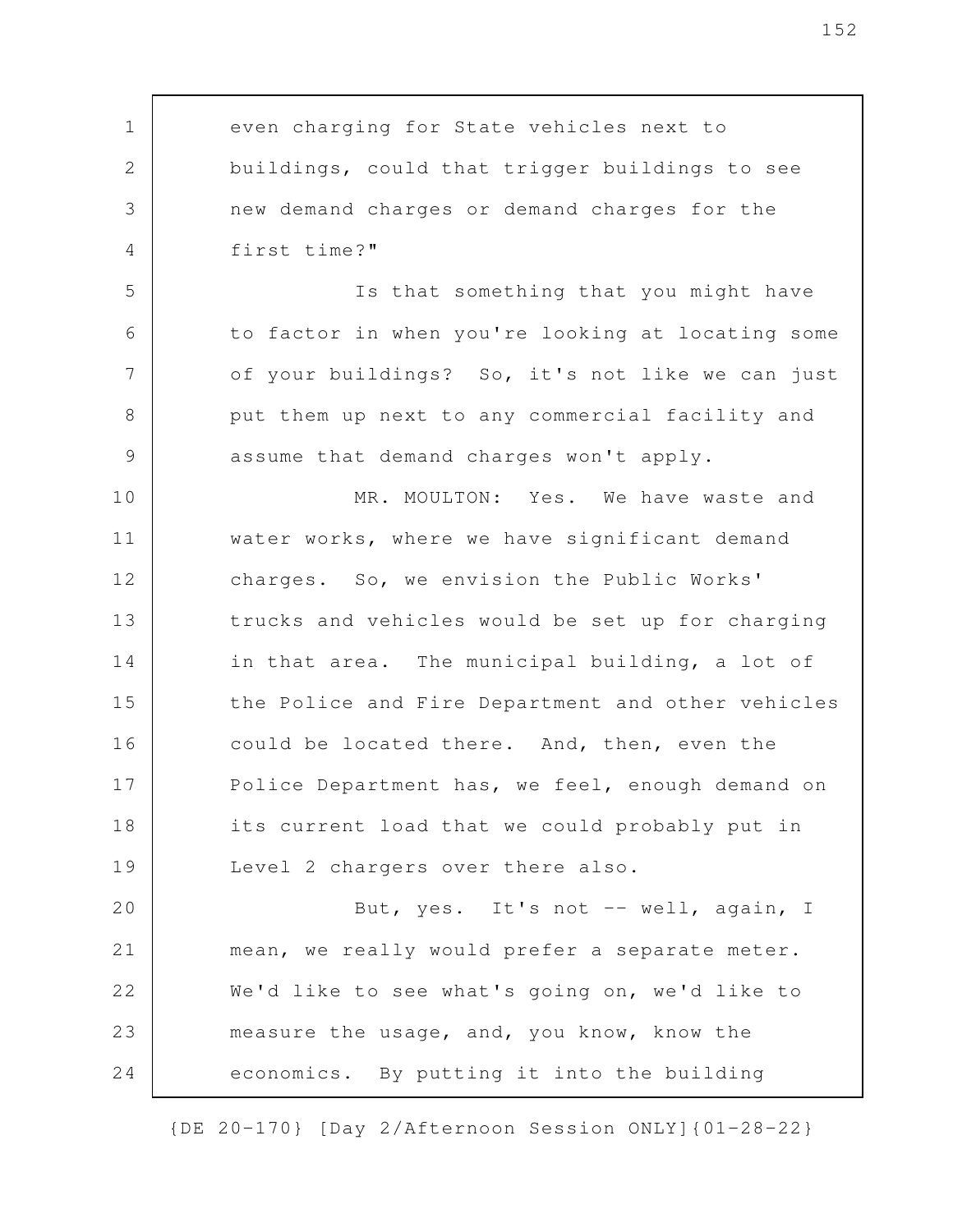meter, it kind of gets lost in the noise, and we won't be able to track the usage as much. But it's a trade-off, but -- MR. SKOGLUND: Sorry to interrupt. So, one of the points you were making, and that sounds like a really elegant use case for charging up municipal vehicles as they switch over to being electrified. But could you see an appetite for municipal staff having the public visit those sites, and kind of attracting, like, the -- having tourists that you were saying might bypass our state, would visiting municipal lots and occupying those sites, is that something that you could envision as being useful? MR. MOULTON: That was the original intent, was a dual purpose. And we weren't charging for it, at least we didn't plan to initially, to get folks to come in to our downtown area to help our local businesses. But the Town Council didn't feel that was an economical decision, when the demand charges got introduced. So, -- MR. SKOGLUND: Oh, yes. So, sorry to keep you on the spot, I do appreciate you 1 2 3 4 5 6 7 8 9 10 11 12 13 14 15 16 17 18 19 20 21 22 23 24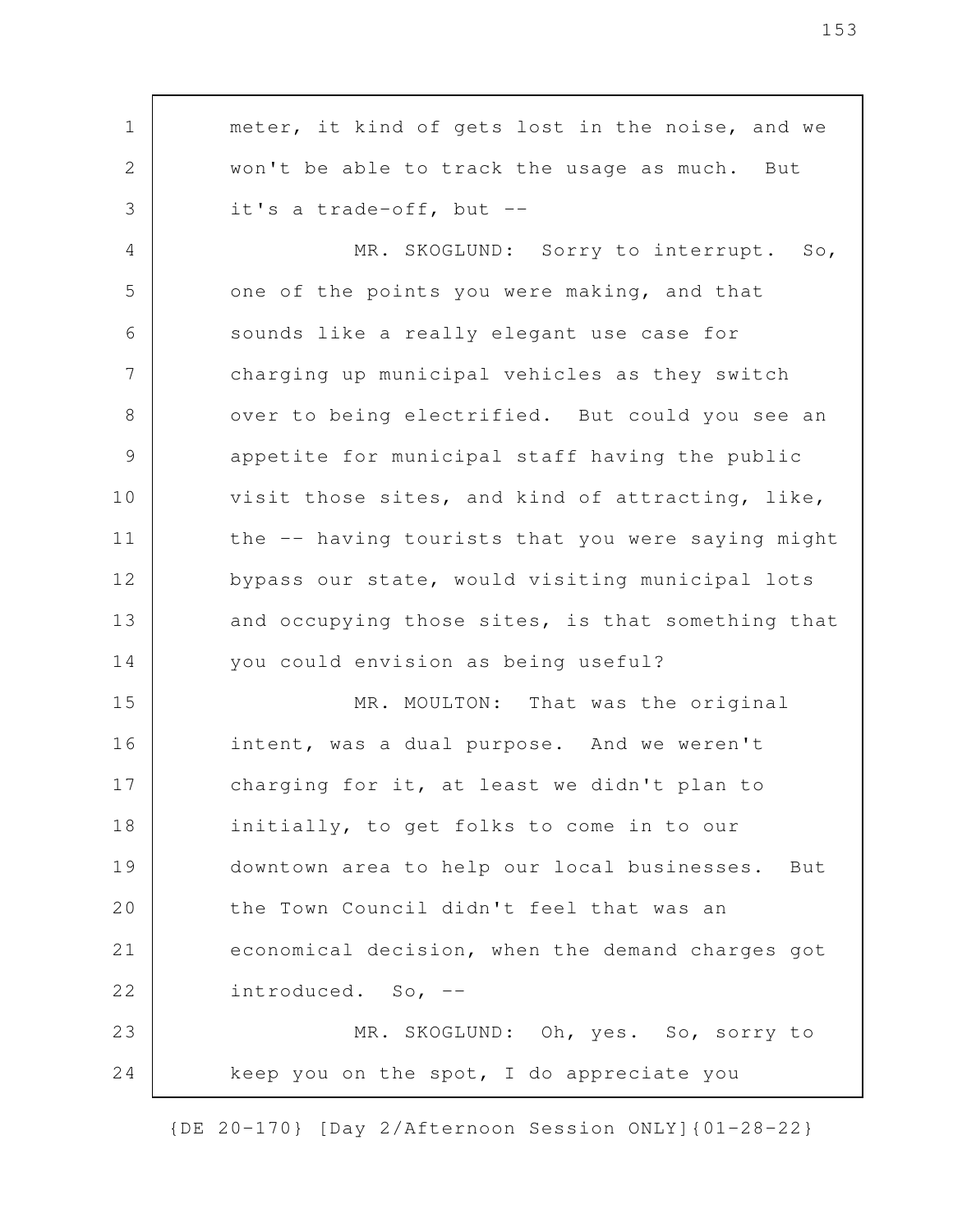providing the data that you got from your building. But what I, I may not have asked this clearly, but could you see the wastewater treatment facility, the drinking water facility, the fire station, or the police station, whichever site has significant demand charges and could host charging without incurring additional demand charges, could you see them being interested in also hosting sites where there's public charging? Where there would be visitors from out-of-town pulling up? Or, alternatively, would it even make sense for visitors to be charging at those locations, relative to commercial areas within your town? MR. MOULTON: Yes, I'm not sure how many people want to visit our waste and water plant, or even the Police Department. But the Municipal Building, and maybe a couple of the other buildings downtown, might be appropriate. But I'd say the majority of them are not appropriate for dual use. MR. SKOGLUND: Okay. All right. Thank you very much for your time. 1 2 3 4 5 6 7 8 9 10 11 12 13 14 15 16 17 18 19 20 21 22 23 24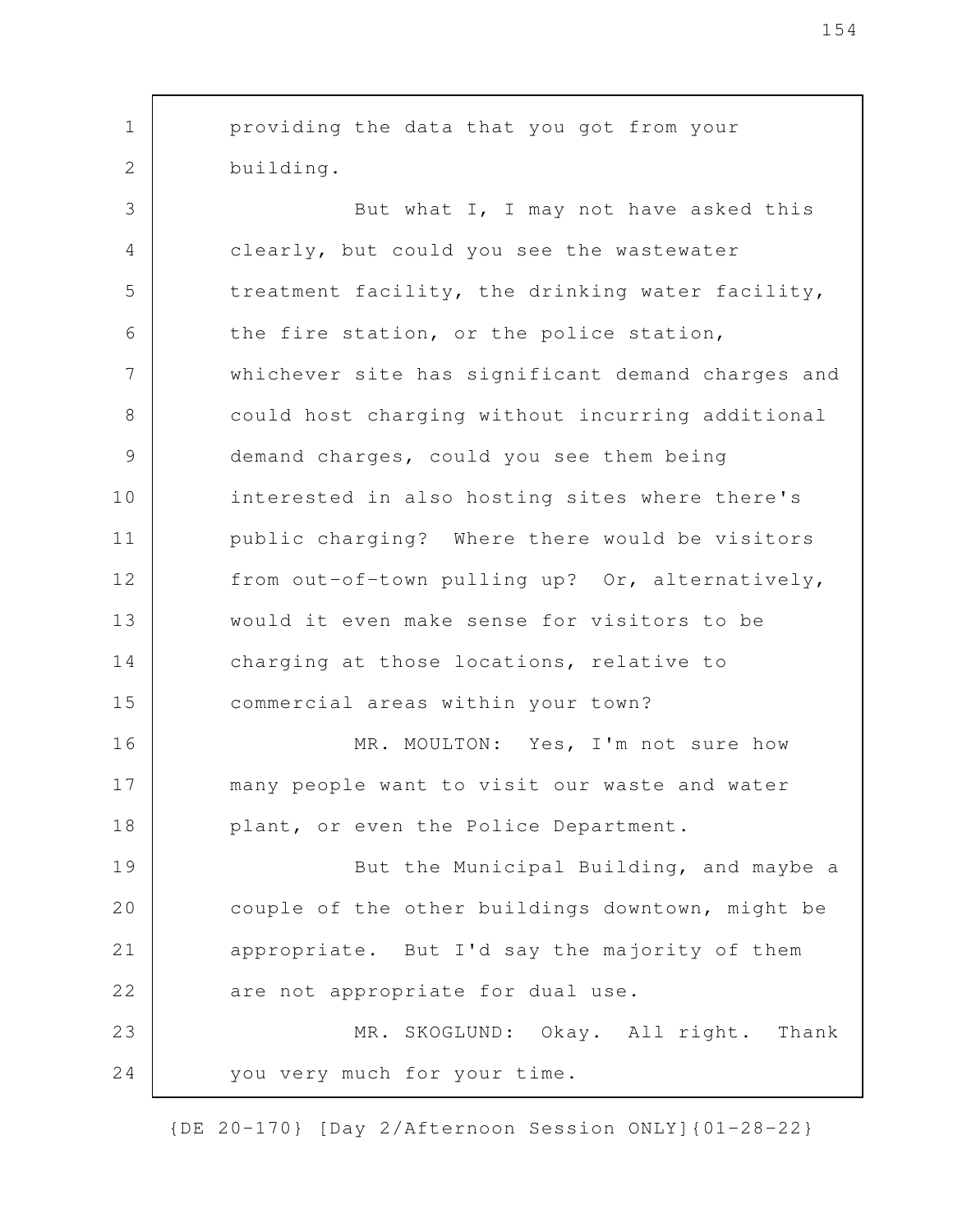MR. MOULTON: Sure. CHAIRMAN GOLDNER: Thank you, Mr. Skoglund. Thank you, Mr. Moulton. We'll move on to the exhibits. A couple of notes that I have here is that Carleton Simpson's testimony in Exhibit 2 was withdrawn by Unitil. That we'll take administrative notice of DE 16-576. *(Administrative notice taken of DE 16-576.)* CHAIRMAN GOLDNER: And, then, without objection, we'll strike ID on Exhibits 1 through 26, and admit them as full exhibits. And I'll make a couple of notes. And that is that Eversource filed a redline in Exhibit 11. Exhibit 12 was augmented by Exhibit 26, with the corrected Page 26, as it turns out. And, then, we have the late-filed exhibits from the Town of Lebanon, in Exhibit 25, and was it Exhibit 7? No. Mr. Below, the exhibits were 25, and I'm not seeing the other one? MR. BELOW: Exhibit 9 was my other, -- 1 2 3 4 5 6 7 8 9 10 11 12 13 14 15 16 17 18 19 20 21 22 23 24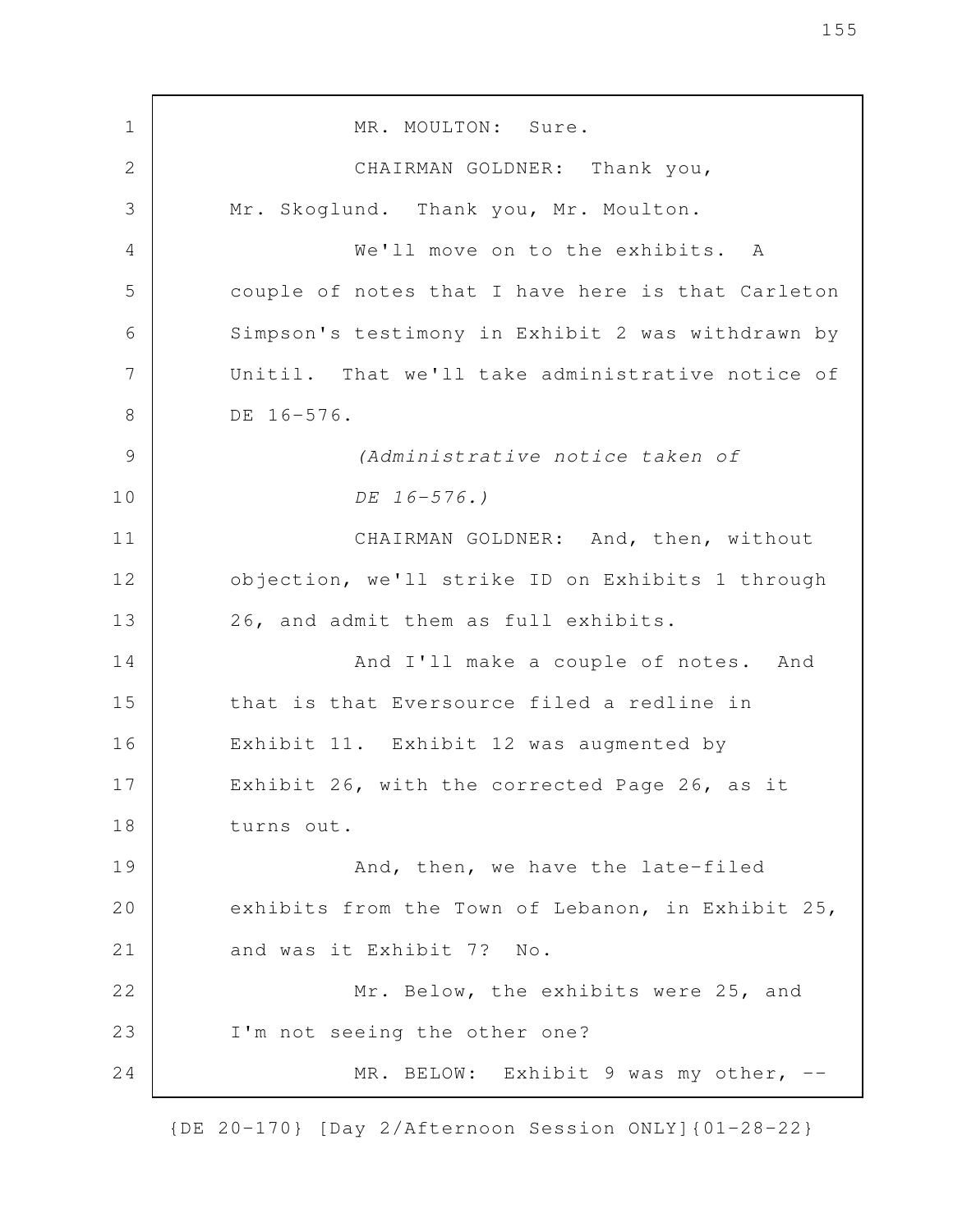CHAIRMAN GOLDNER: Nine. Thank you. MR. BELOW: -- was my testimony here. CHAIRMAN GOLDNER: Thank you. MR. BELOW: Yes. CHAIRMAN GOLDNER: So, we'll include those in the exhibits. So, without objection, we'll strike 1 through 26. MR. TAYLOR: Commissioner, just -- this is Patrick Taylor, from Unitil. I just had one point of clarification. You noted, I believe what I heard you say, was that "the Company had withdrawn the Testimony of Carleton Simpson." And, just to be clear, the Company withdrew Mr. Simpson as a witness, but the testimony itself, which was co-sponsored by Mr. Simpson, Cindy Carroll, and Carol Valianti, was adopted in its entirety by Cindy Carroll and Carol Valianti. So, the testimony itself, no portion of that testimony has been withdrawn. We just withdrew Mr. Simpson as a witness. CHAIRMAN GOLDNER: Okay. Thank you for the clarification. Any comments before we strike ID? 1 2 3 4 5 6 7 8 9 10 11 12 13 14 15 16 17 18 19 20 21 22 23 24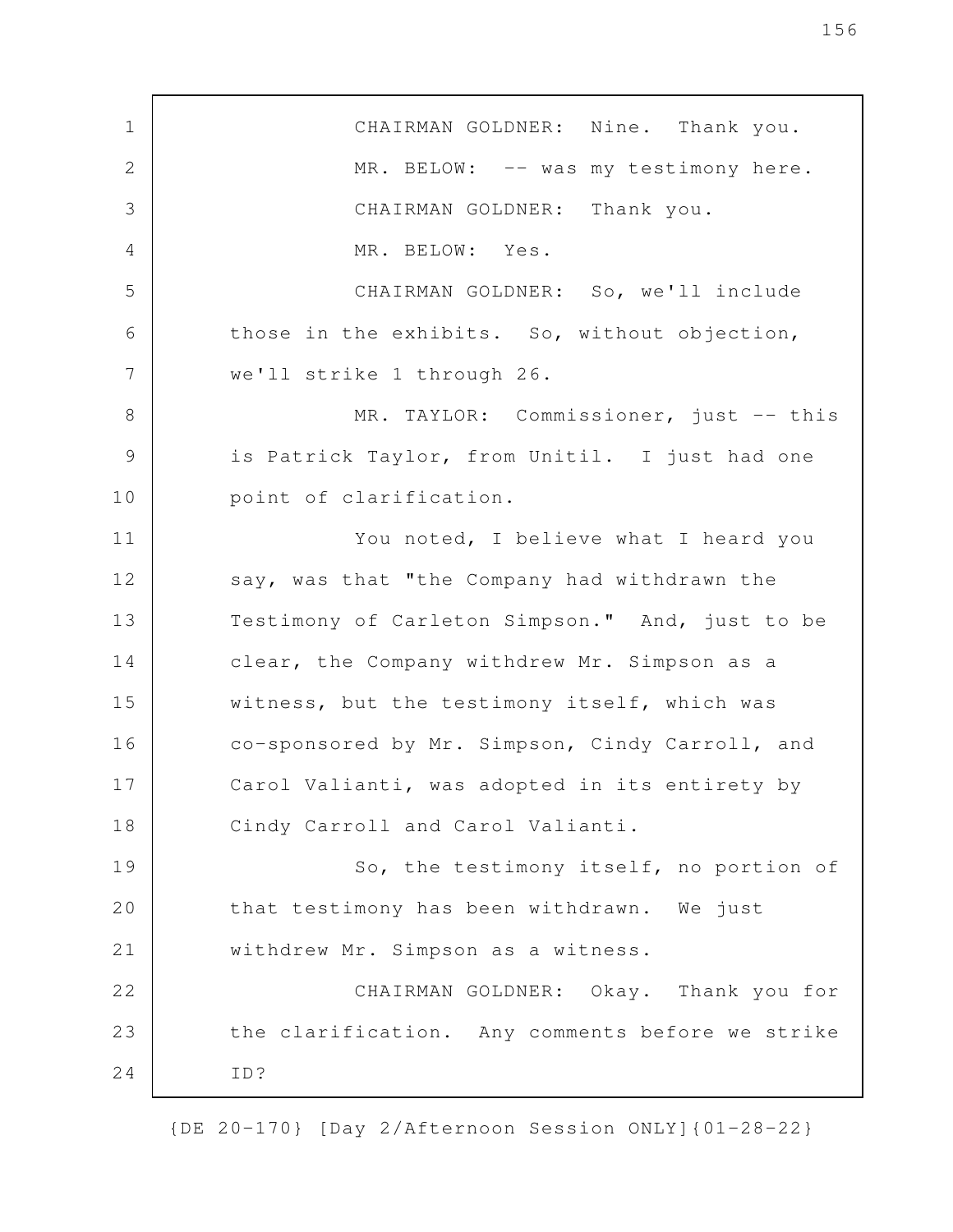| $\mathbf 1$  | [No verbal response.]                             |
|--------------|---------------------------------------------------|
| $\mathbf{2}$ | CHAIRMAN GOLDNER: Okay. Let's keep                |
| 3            | moving.                                           |
| 4            | So, we'll move on to the record                   |
| 5            | requests and redlines. So, I'm just going to      |
| 6            | read through the notes that we collected over the |
| 7            | last couple of days. Bear with me, it's a page.   |
| $8\,$        | So, I'll read slowly for the stenographer.        |
| 9            | So, I had, as the redlines, I had                 |
| 10           | Exhibit 24, Page 16. And the Commissioner had     |
| 11           | requested to provide the redline page after       |
| 12           | correcting the Summer Off-Peak Transmission       |
| 13           | component for both Unitil TOU-EV-D and Liberty    |
| 14           | D-12 EV classes.                                  |
| 15           | All right. The next redline was                   |
| 16           | Exhibit 24, Pages 20 and 21. And the redline was  |
| 17           | to submit the pages redlined with the corrections |
| 18           | to mid-peak, peak, and off-peak volumetric rates  |
| 19           | amended per the discussions in the hearing on     |
| 20           | $01/25$ .                                         |
| 21           | And the final redline was Exhibit 12,             |
| 22           | Bates Page 029. To provide the redlined page      |
| 23           | with the changes discussed in the hearing on      |
| 24           | $01/25$ .                                         |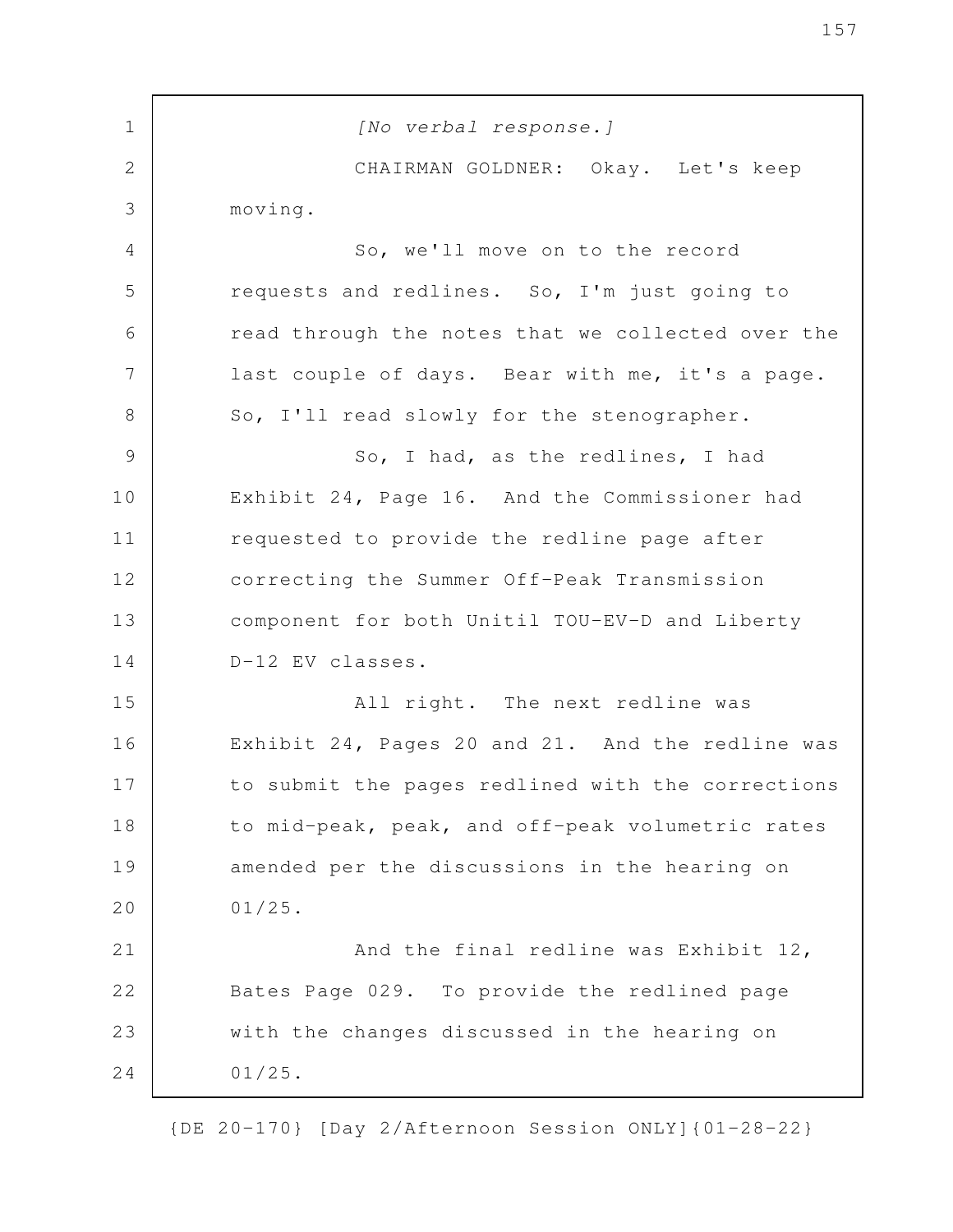Okay. That's it for the redlines. If there's no questions? *[No verbal response.]* CHAIRMAN GOLDNER: Okay. We'll move on to the record requests. Starting with Exhibit 27, which is based on Exhibit 24, Bates Pages 020, 021, and 022. For both Unitil and Liberty, maintaining revenue neutrality, please provide similar analyses of the volumetric rates for Commercial EV TOU classes for both summer and winter, assuming that 60 percent of the demand charges are recovered through volumetric rates, *ceteris paribus*. Provide the information in live Excel format, as well as summarize the TOU rates and demand charges in a tabular manner for the different classes, as appropriate. *(Exhibit 27 reserved.)* CHAIRMAN GOLDNER: Exhibit 28 is based on Exhibit 24, Bates Pages 020 through 022, so the same exhibit, same Bates pages. For both Unitil and Liberty, maintaining revenue neutrality, please provide similar analyses of the volumetric rates for Commercial EV TOU 1 2 3 4 5 6 7 8 9 10 11 12 13 14 15 16 17 18 19 20 21 22 23 24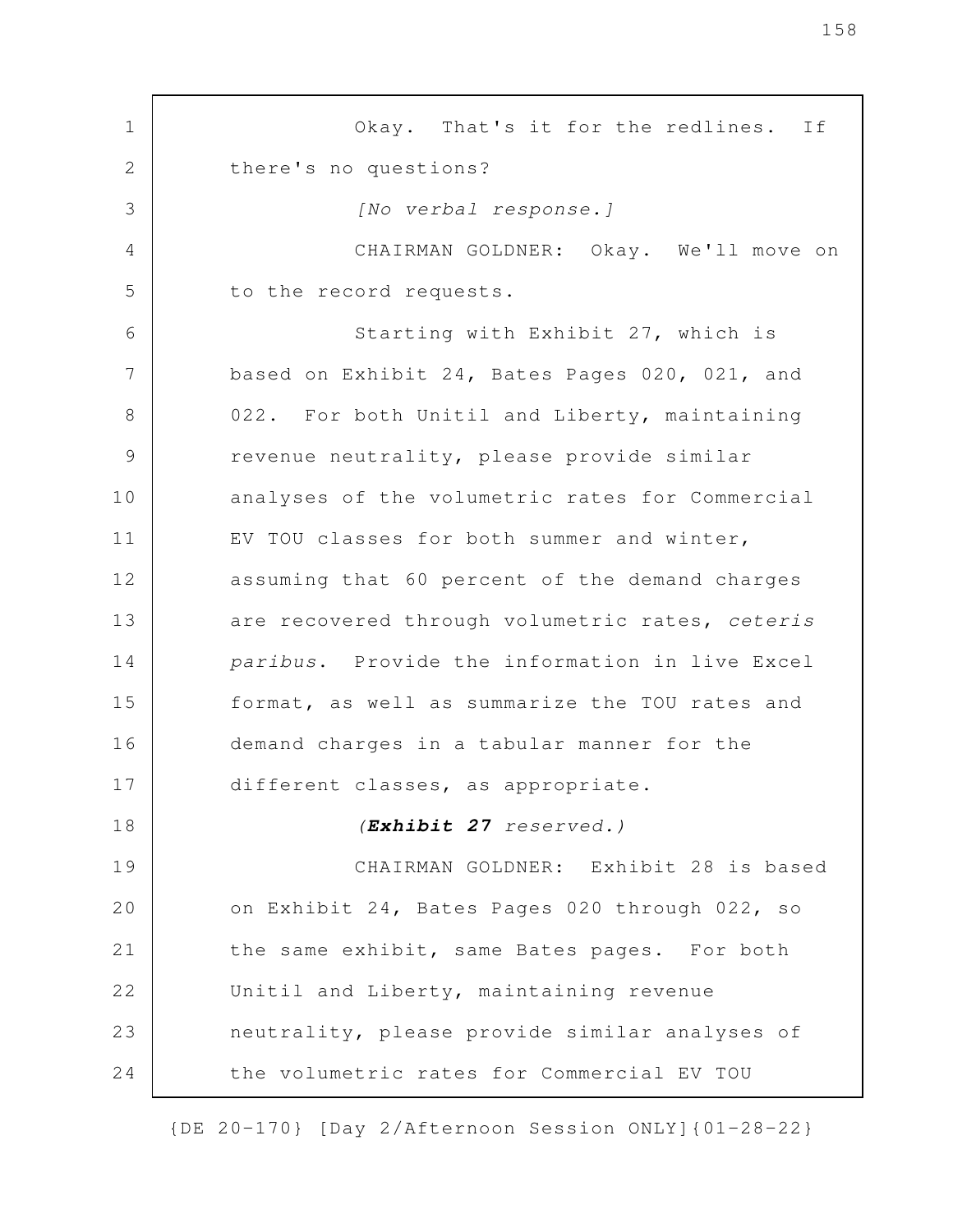classes for both summer and winter, assuming that 75 percent this time, 75 percent, not 60, of the demand charges are recovered from volumetric rates, *ceteris paribus*. So, a similar request, with 75 substituted for 60. Providing in live Excel format, and summarizing the TOU rates and demand charges in a tabular manner for different classes, as appropriate. So, 27 and 28 are the same request, with one, the first, was 60 percent and the second was 75 percent. *(Exhibit 28 reserved.)* CHAIRMAN GOLDNER: Okay. Moving to Exhibit 29 record request. So, this is for all utilities. And we're asking for here the utilities' physical implementation plans for any meter involved in EV charging. So, that's both residential and commercial. And the record request is to include a picture, description, spec sheet, cost, and capability for utility meter implementations in this docket. For implementations that use a customer-installed meter, providing the physical implementation with the diagrams, descriptions, cost, and capability 1 2 3 4 5 6 7 8 9 10 11 12 13 14 15 16 17 18 19 20 21 22 23 24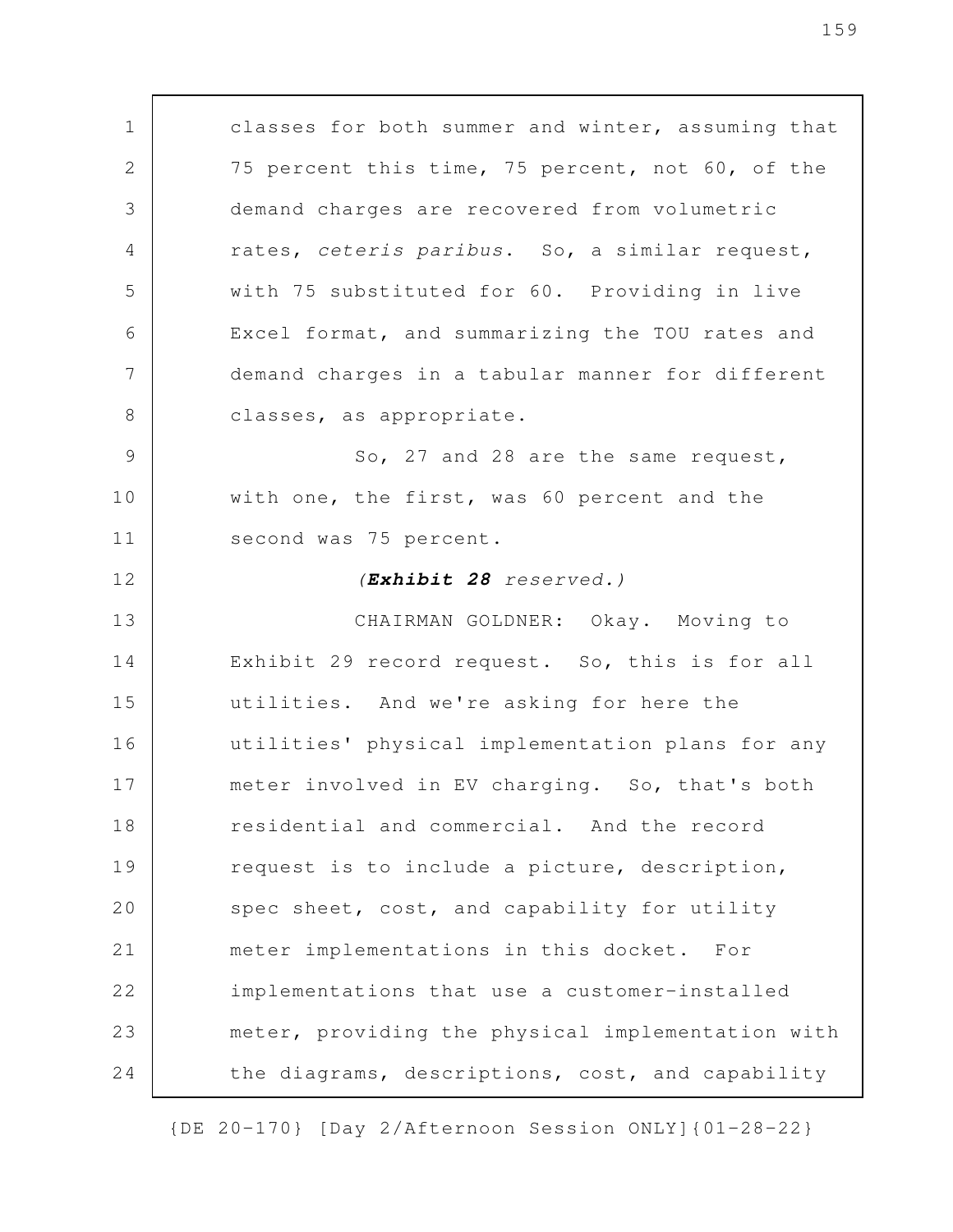summaries. Let me check my notes here. And this includes Eversource, if moving to TOU, for a two-period meter. So, obviously, that's a subject of this docket. *(Exhibit 29 reserved.)* CHAIRMAN GOLDNER: All right. Moving to Exhibit 30 record request, this is a record request for ChargePoint. Assuming the Settlement proposed rates for the two utilities for high-draw EV facilities, please conduct a payback period analysis for the most commonly used L2, L3, and DCFC charging devices, respectively, in live Excel format, and clearly list the assumptions in the underlying analyses. *(Exhibit 30 reserved.)* CHAIRMAN GOLDNER: We had talked about this earlier today, and we had aligned on a Tuesday target to complete this request. I'll just mention here that, for the rest of the requests here, we'll ask for a due date of February 4th, and this is in the spirit of providing the order as quickly as possible. There are additional record requests, 1 2 3 4 5 6 7 8 9 10 11 12 13 14 15 16 17 18 19 20 21 22 23 24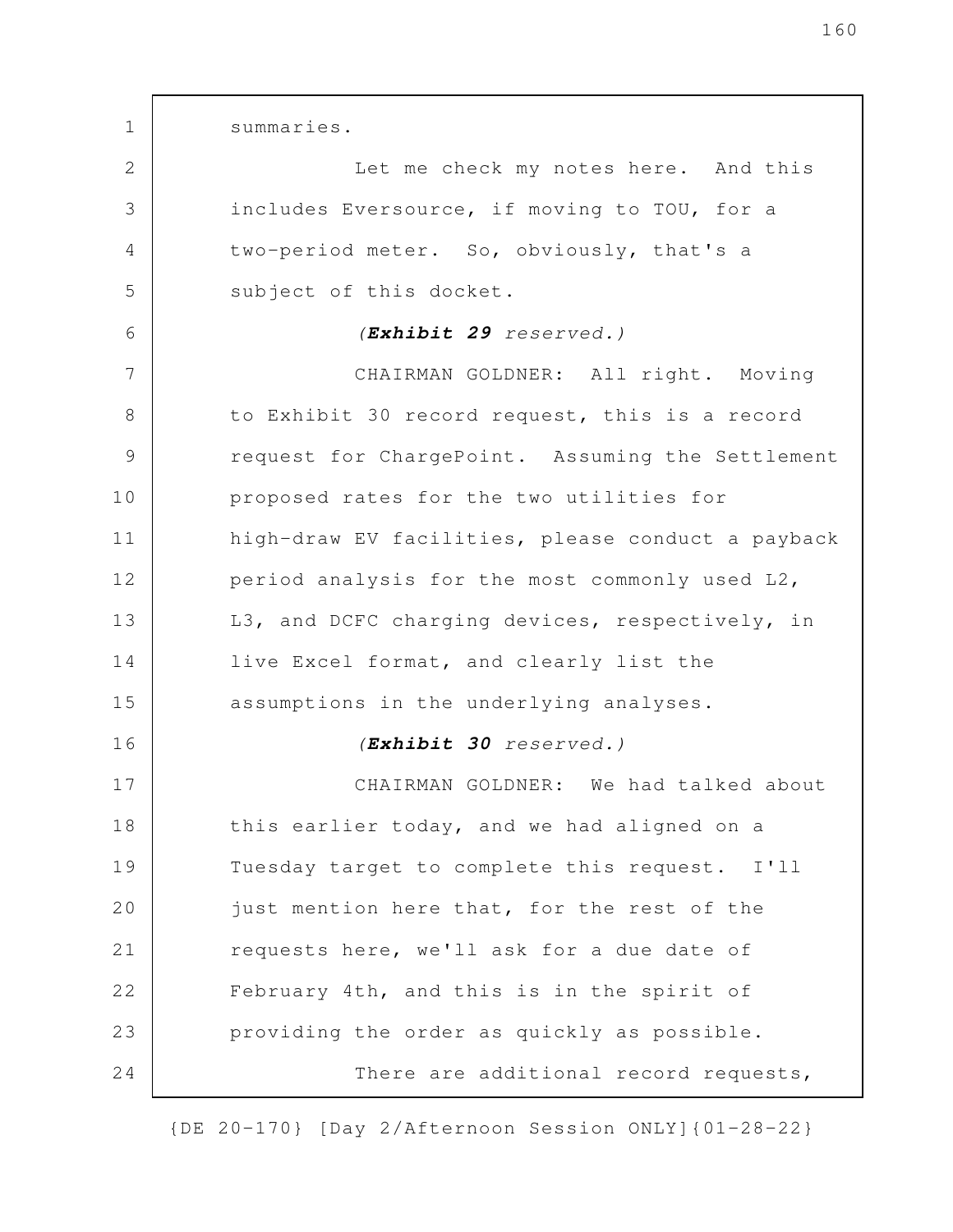though, that I captured today. Those were from the prior, for the most part, hearing. We're moving on to today's hearing. I have Exhibit 31, which I have down here as from the Town of Derry filing, to review the standard rates versus the TOU rates. Commissioner Chattopadhyay, do I have that correct? CMSR. CHATTOPADHYAY: Yes. *(Exhibit 31 reserved.)* CHAIRMAN GOLDNER: Okay. Exhibit 32, I have the annual enrollment for Massachusetts and Connecticut, the Load Management Programs and program descriptions. *(Exhibit 32 reserved.)* CHAIRMAN GOLDNER: For Exhibit 33, I have, again from Commissioner Chattopadhyay, the cost to implement Rate 7 TOU two-phase, the Rate OTOD, I'm calling it "two-phase" here, but, yes, "two-period", I should say, two periods, and then the New Hampshire time-variant Default Service, two-period. Those were all "two-period", not "two-phase". *(Exhibit 33 reserved.)* 1 2 3 4 5 6 7 8 9 10 11 12 13 14 15 16 17 18 19 20 21 22 23 24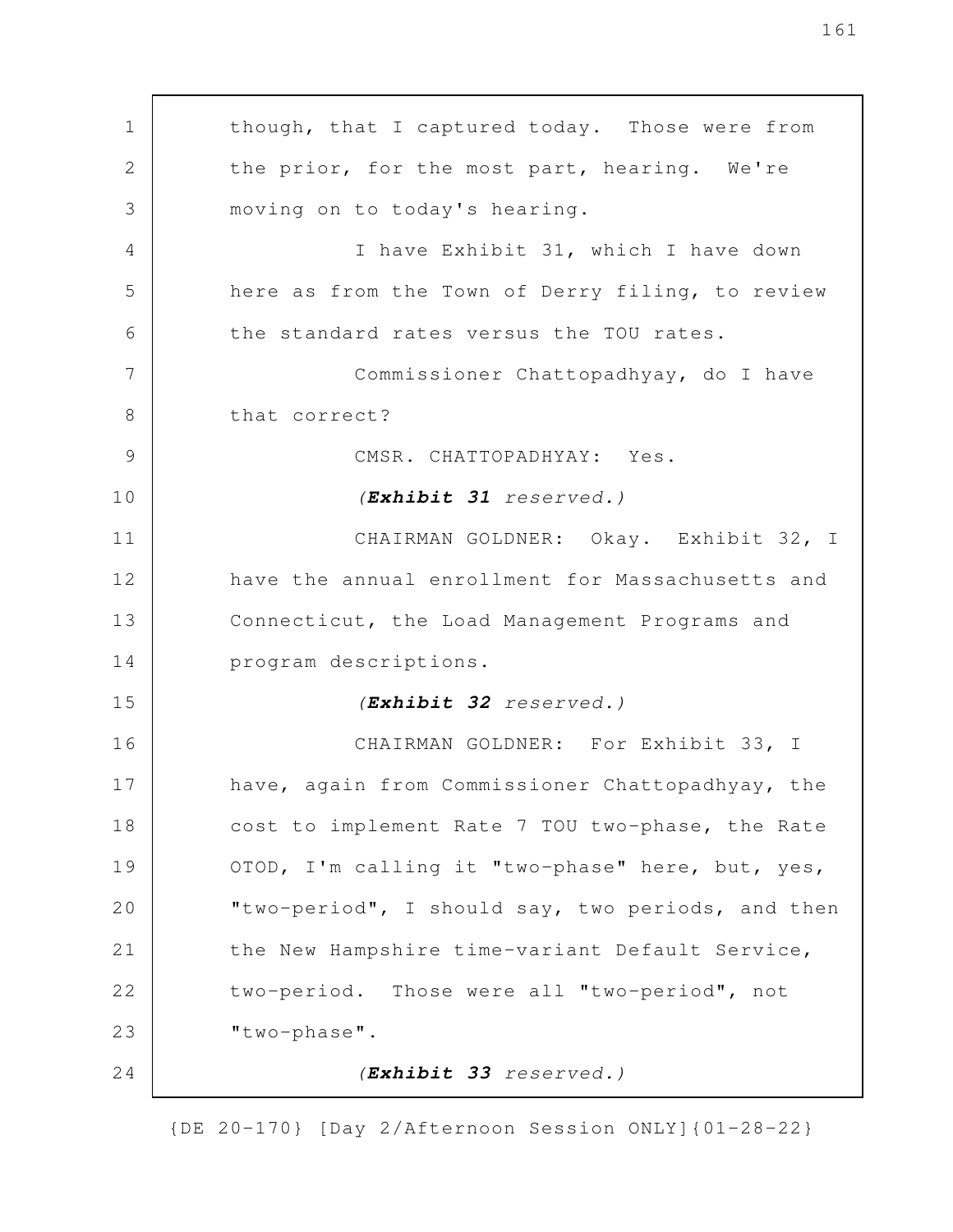CHAIRMAN GOLDNER: All right. We're getting to the finish line. I have -- I have an opening on 34. Commissioner Ross, Commissioner Chattopadhyay, did you catch one there before we got to the cost-benefit analysis on Exhibit 4? SPECIAL CMSR. ROSS: I did have the request for the -- we got the consumption, the average consumption, by rate, per customer, over the last five years. And the Company had also agreed to try to give a distribution as additional data on that five-year period. So, a customer distribution, in terms of load level, on customers. CMSR. CHATTOPADHYAY: How the -- if I may? I have how the distribution for residential customers has changed over the five years. And, so, give the data annually for the five years. CHAIRMAN GOLDNER: Thank you. *(Exhibit 34 reserved.)* CHAIRMAN GOLDNER: And the final record request was from the Chair, which was the -- in Exhibit 4, Bates 028, the table, to look at that cost-benefit analysis and scrub the administrative, software costs, reimbursement 1 2 3 4 5 6 7 8 9 10 11 12 13 14 15 16 17 18 19 20 21 22 23 24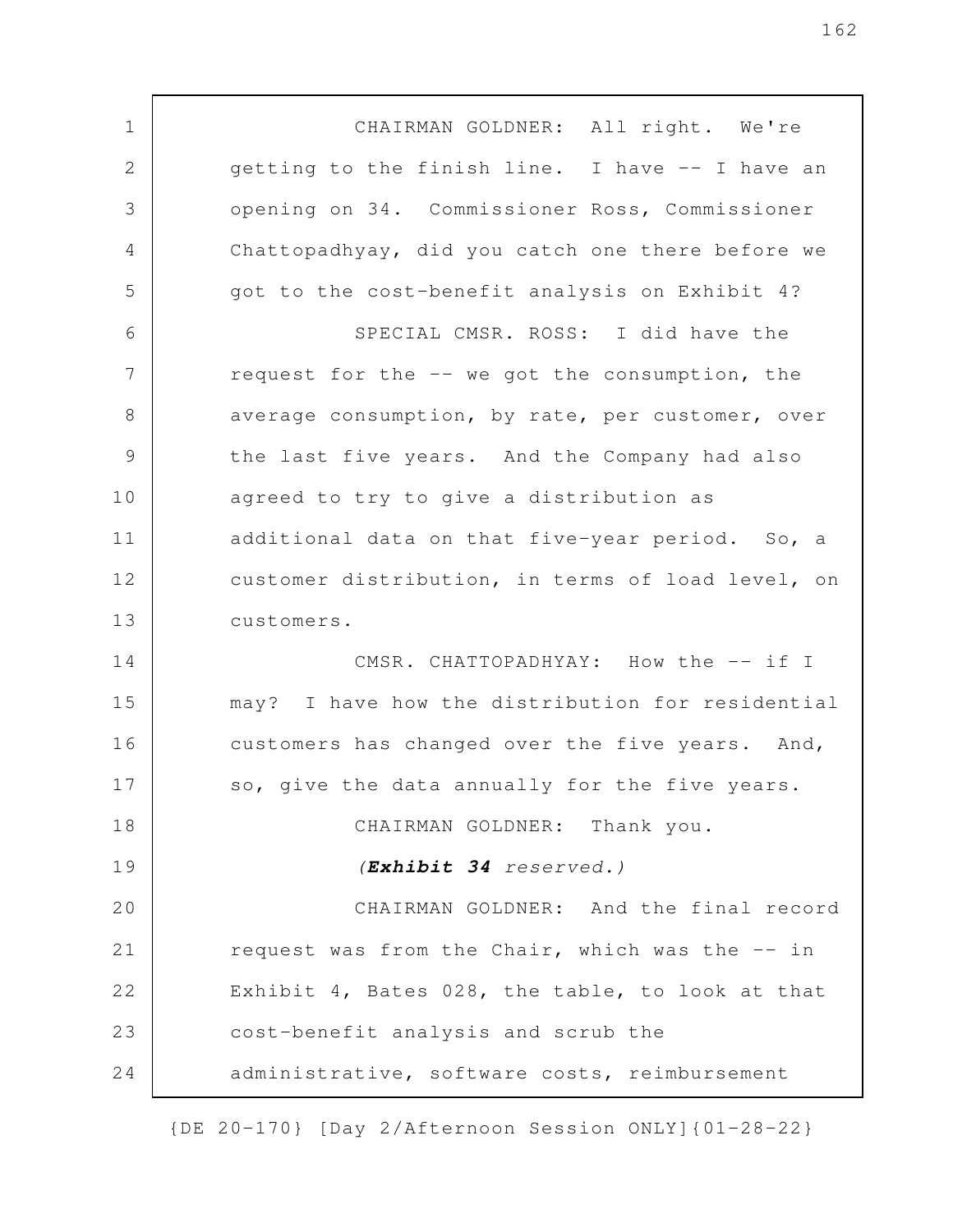costs, and provide feedback on what the cost would be with a fresh -- a fresh lense and a sharpened pencil. *(Exhibit 35 reserved.)* CHAIRMAN GOLDNER: So, I'll pause there and see if there's any questions on the exhibits? MS. CHIAVARA: Chair Goldner, that last one, that's Exhibit 35, and it's referencing Exhibit 4, Bates Page 028. Is that correct? CHAIRMAN GOLDNER: Correct. So, I'll just repeat that back. So, the Exhibit 35 is sourced from Exhibit 4, Bates 028. It's Table 1. MS. CHIAVARA: Thank you very much. CHAIRMAN GOLDNER: Uh-huh. Any other questions? *[No verbal response.]* CHAIRMAN GOLDNER: Okay. So, the only other item is that written closings will be due February 4th. So, one week from today. *(Brief off-the-record discussion with Chairman Goldner and the Court Reporter regarding receipt of transcripts.)* MS. CHIAVARA: And, Chair, how would you like those submitted? Should those be, I 1 2 3 4 5 6 7 8 9 10 11 12 13 14 15 16 17 18 19 20 21 22 23 24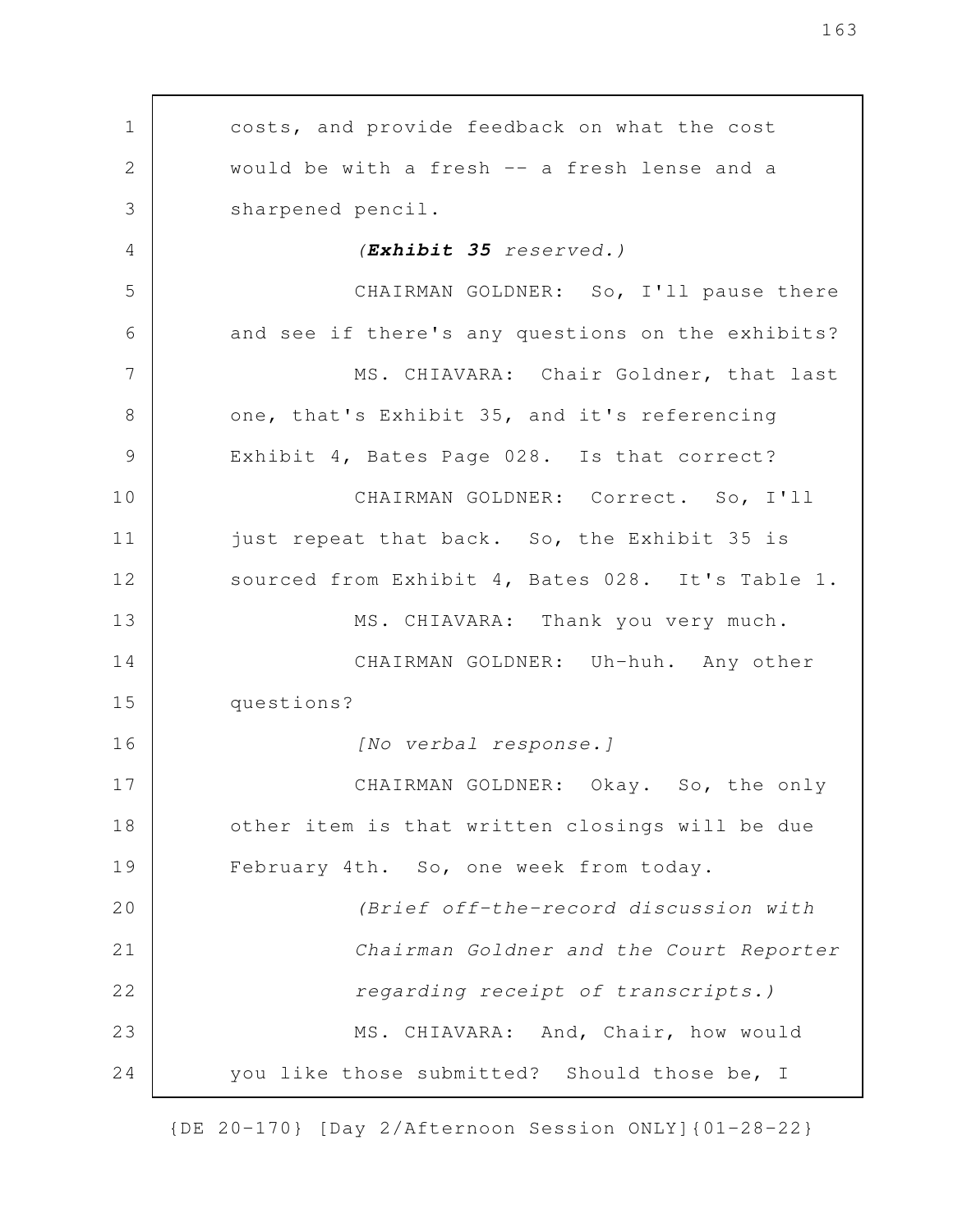| mean, just submit it to the docket? Or, would     |
|---------------------------------------------------|
| you like those to have exhibit numbers as well?   |
| CHAIRMAN GOLDNER: Just a moment.<br>Let           |
| me confer.                                        |
| [Chairman and Commissioners                       |
| conferring.]                                      |
| CHAIRMAN GOLDNER: They can just be                |
| submitted to the docket.                          |
| MS. CHIAVARA: Thank you.                          |
| MR. TAYLOR: Commissioner, another                 |
| item. ChargePoint has requested some extra time   |
| to submit their analysis. And, when we had        |
| spoken about this on Tuesday, we were going to    |
| have an opportunity to respond to those, to that  |
| analysis, if we had any comments on it, by the    |
| 4th.                                              |
| Should we still plan on doing that or             |
| will there be a corresponding extension of time   |
| to respond to those to the following Tuesday?     |
| CHAIRMAN GOLDNER: Yes. Let's make a               |
| corresponding extension. So, the following        |
| Tuesday, which I believe would be the 9th [8th?], |
| if I've done the math right.                      |
| Mr. Taylor, you can check my math.<br>Is          |
|                                                   |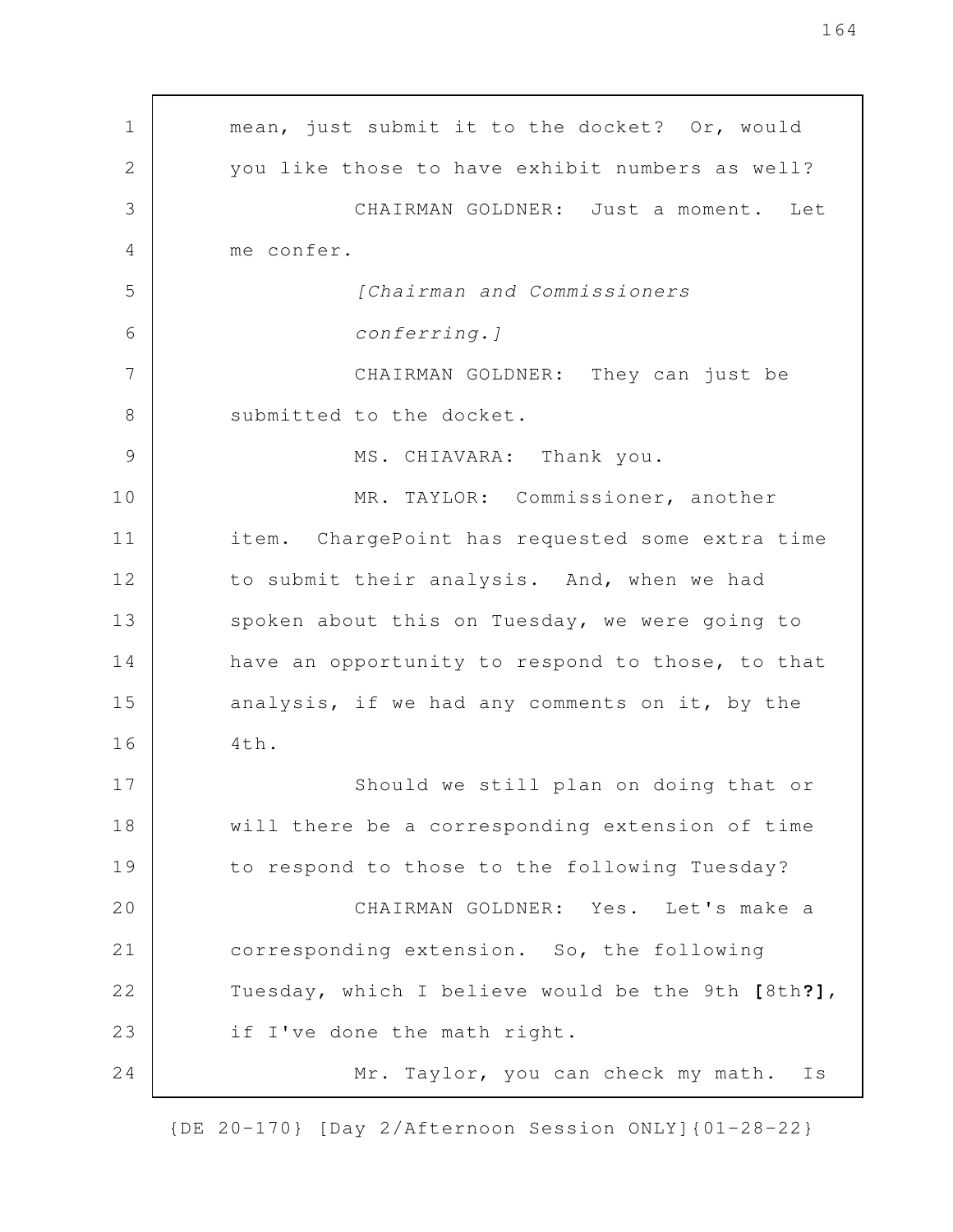that right? I think, yes, seven plus -- okay, yes. February 9th **[**8th**?]**, yes, the corresponding next Tuesday. MR. VIJAYKAR: Chair Goldner, this is Nikhil Vijaykar, on behalf of ChargePoint. Just a question, and this might be better directed to the Clerk's Office, and you can let me know if so. But is there a way to expedite the transcript availability in this proceeding? You know, to the extent that we're going to be using that for our written closings? CHAIRMAN GOLDNER: The stenographer is shaking his head "no". Let me pause for a second and confer. Hold on. *[Chairman, Commissioners, and the court reporter conferring regarding transcript turnaround time.]* CHAIRMAN GOLDNER: See, so, normally, I think we'd obviously be doing closings right now, at  $5:10$ . But, given that we  $-$  the Commission could be flexible with the timeframe. We were trying to be respectful of getting feedback as 1 2 3 4 5 6 7 8 9 10 11 12 13 14 15 16 17 18 19 20 21 22 23 24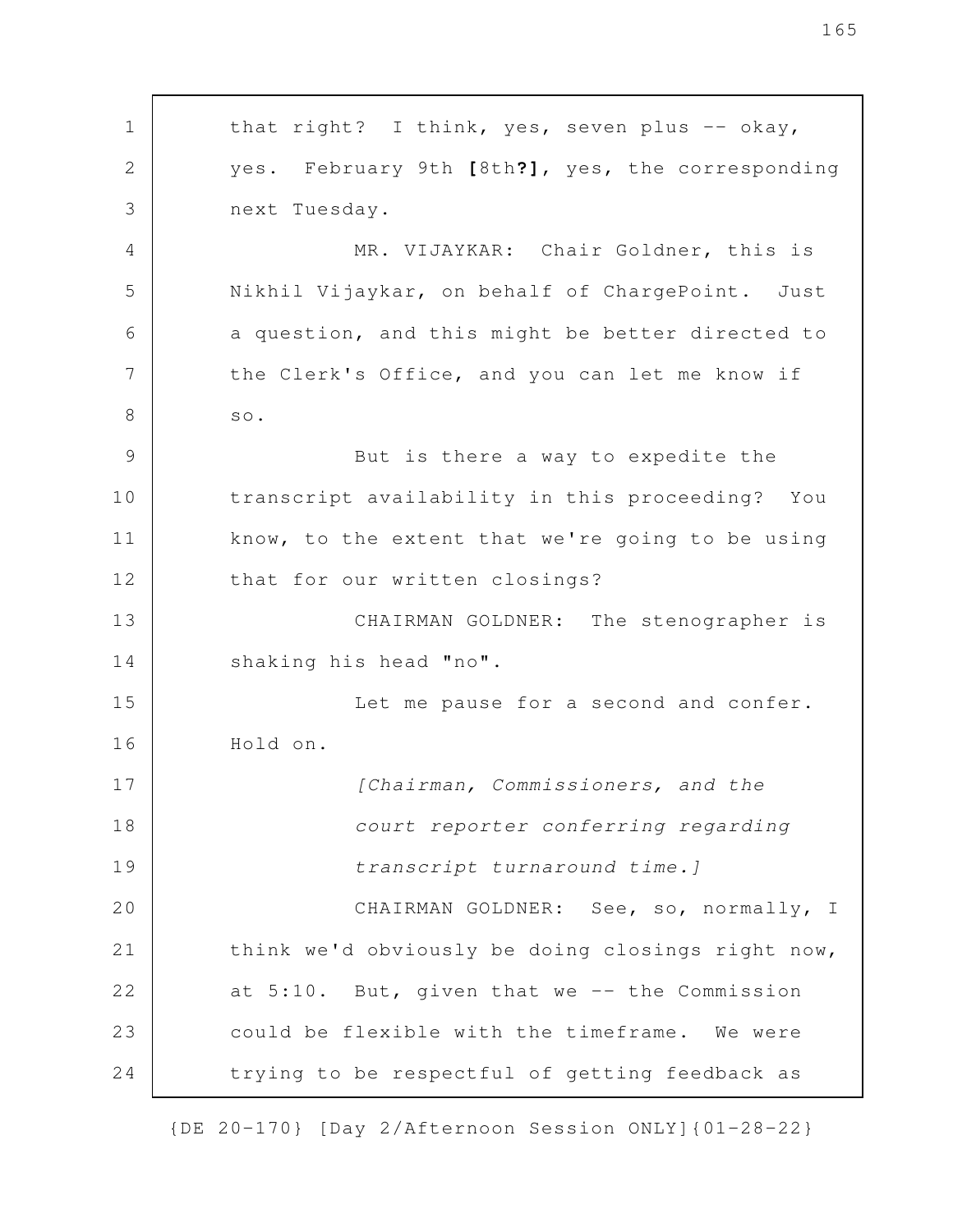quickly as possible. But, if the parties would prefer -- excuse me -- if the parties would prefer to wait for the transcript, and then provide closing, the Commission is open to that. Obviously, it pushes out the final order. So, we're open to that, though, if you'd like to confer or discuss. Oh, sorry. The stenographer mentioned it will be about three weeks before the transcript is available. MR. TAYLOR: Commissioner, this is Pat Taylor, from Unitil. I realize that we are but one voice among many in this proceeding. I will note that there was something of an unusual procedural posture in this case, in the way that it interacted with Unitil's pending rate case, in DE 21-030. And there was -- not to just sort of recap everything, but the PUC Staff, now the DOE, had sought to remove the EV TOU portion of the rate case over here. That motion was denied. But the procedural schedule in this case was configured such that this case would be resolved prior to the resolution of the rate case. The 1 2 3 4 5 6 7 8 9 10 11 12 13 14 15 16 17 18 19 20 21 22 23 24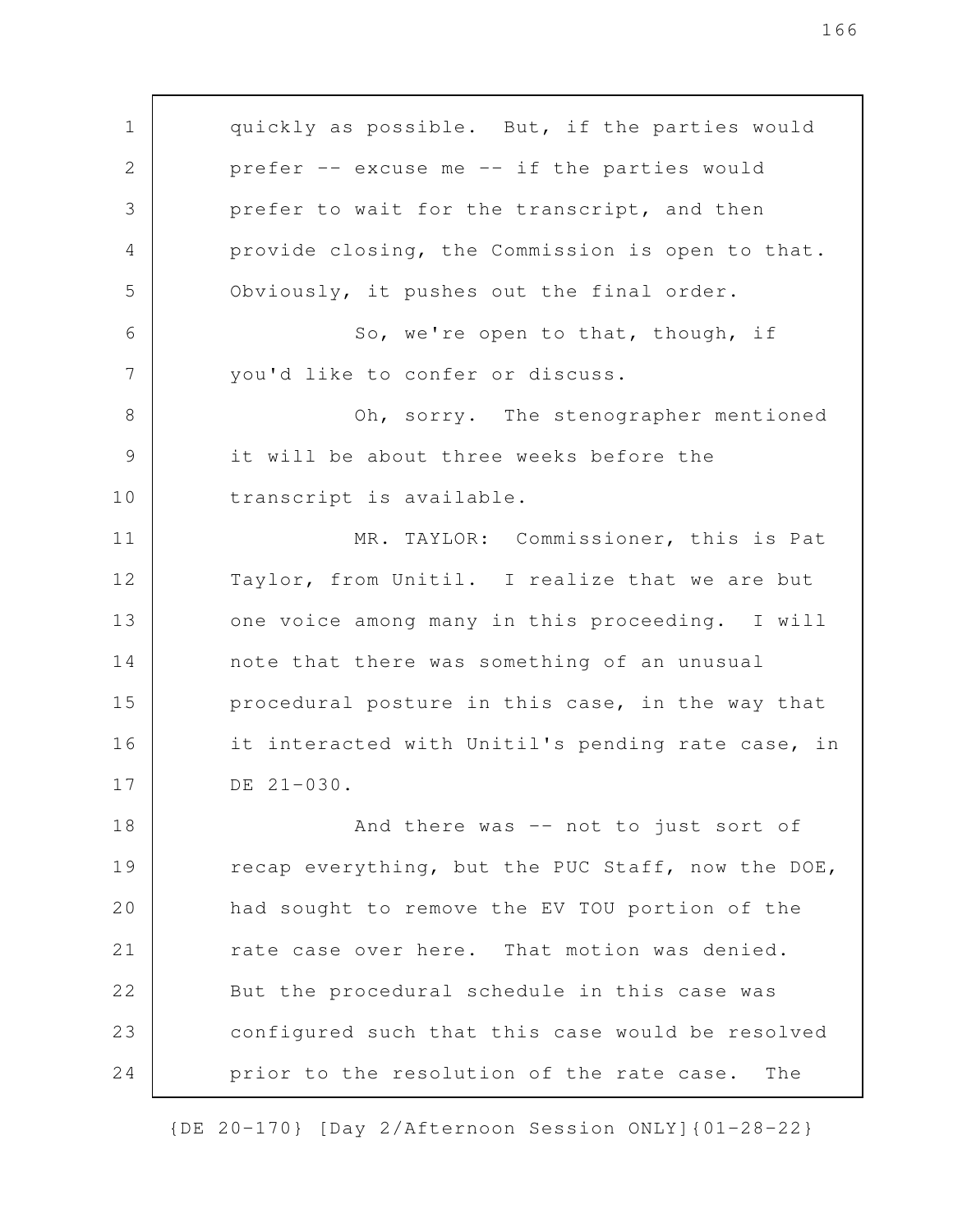idea being that the resolution of this case would inform the outcome of that case. And, so, I would have a concern about pushing it out too far, although I do see the value in having an opportunity to look at a transcript. So, that's my concern about pushing it out three weeks, plus another, you know, week or so for people to do comments, it could really stretch things out. CHAIRMAN GOLDNER: Mr. Buckley or Ms. Desmet? MS. DESMET: I come from the world that I don't have a benefit of a transcript when doing closing arguments. So, I'm happy to go with what the parties feel is best, but I could write something up without it. CHAIRMAN GOLDNER: Mr. Buckley? MR. BUCKLEY: And I am in kind of a funny position here, because I do think there is benefit in having the transcript. A lot has been said here today. That being said, this, today, is my last hearing at 21 South Fruit Street, after five 1 2 3 4 5 6 7 8 9 10 11 12 13 14 15 16 17 18 19 20 21 22 23 24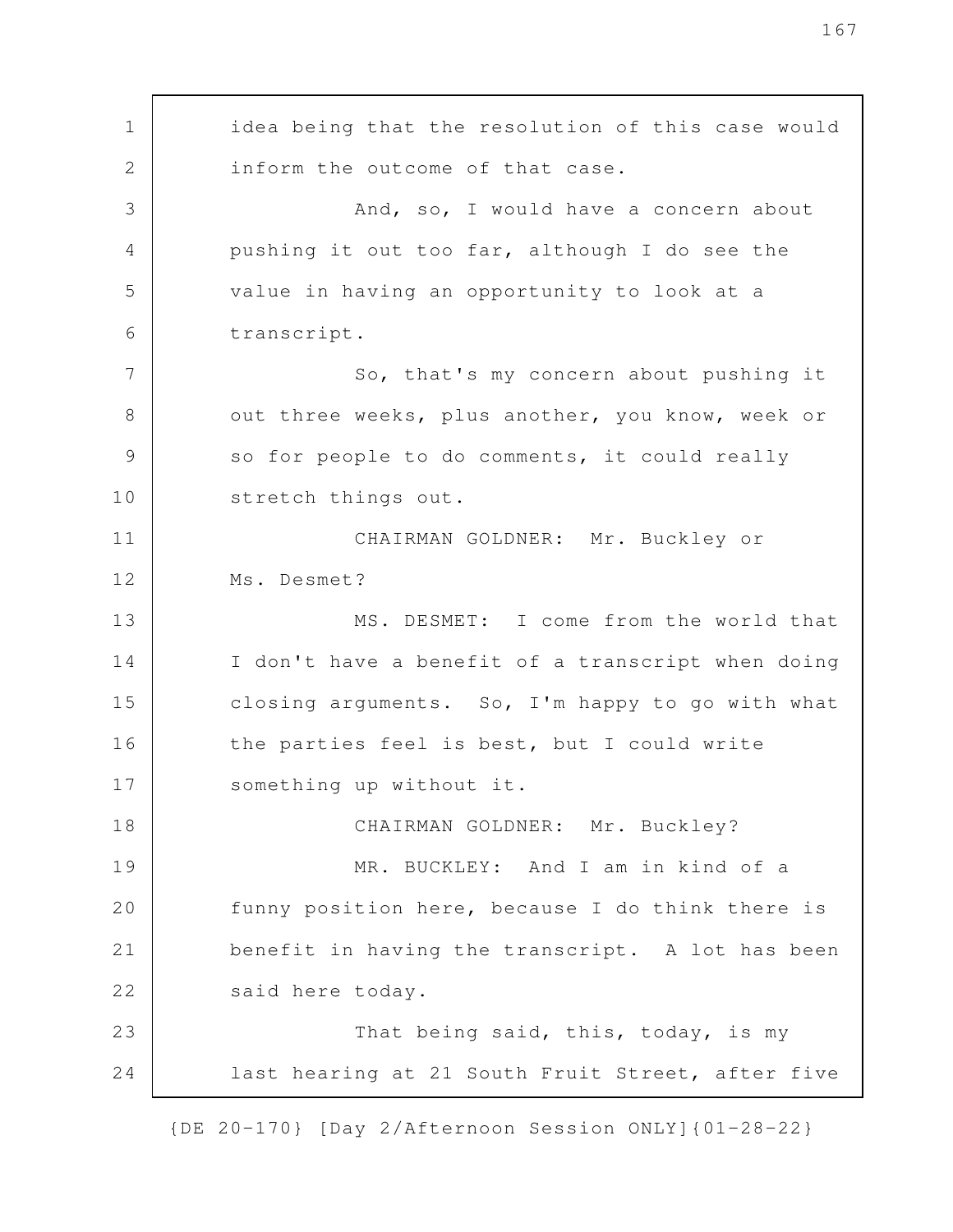years of hearings here. And, so, if I do wait until transcripts are available, it will actually be a colleague of mine writing up the closing statement of the Department of Energy. So, I think we would likely endeavor to complete some sort of a closing on the initially expressed timeframe, the February 4th. But maybe that is -- I do see the wisdom in waiting for transcripts to some degree. So, I can't give you a straight answer right now, is what I mean. CHAIRMAN GOLDNER: I think I see the wisdom in your answer, too. So, any other comments on the screen? MR. KRAKOFF: Yes, I would just like to make a comment, CLF. You know, I mean, closing statements are not evidence. And, so, I don't see the need for a transcript here. You know, I think we can all make a statement about, you know, how the Commission should decide without benefit of a transcript. And, also, I think Unitil raised a great point about their parallel Unitil docket. 1 2 3 4 5 6 7 8 9 10 11 12 13 14 15 16 17 18 19 20 21 22 23 24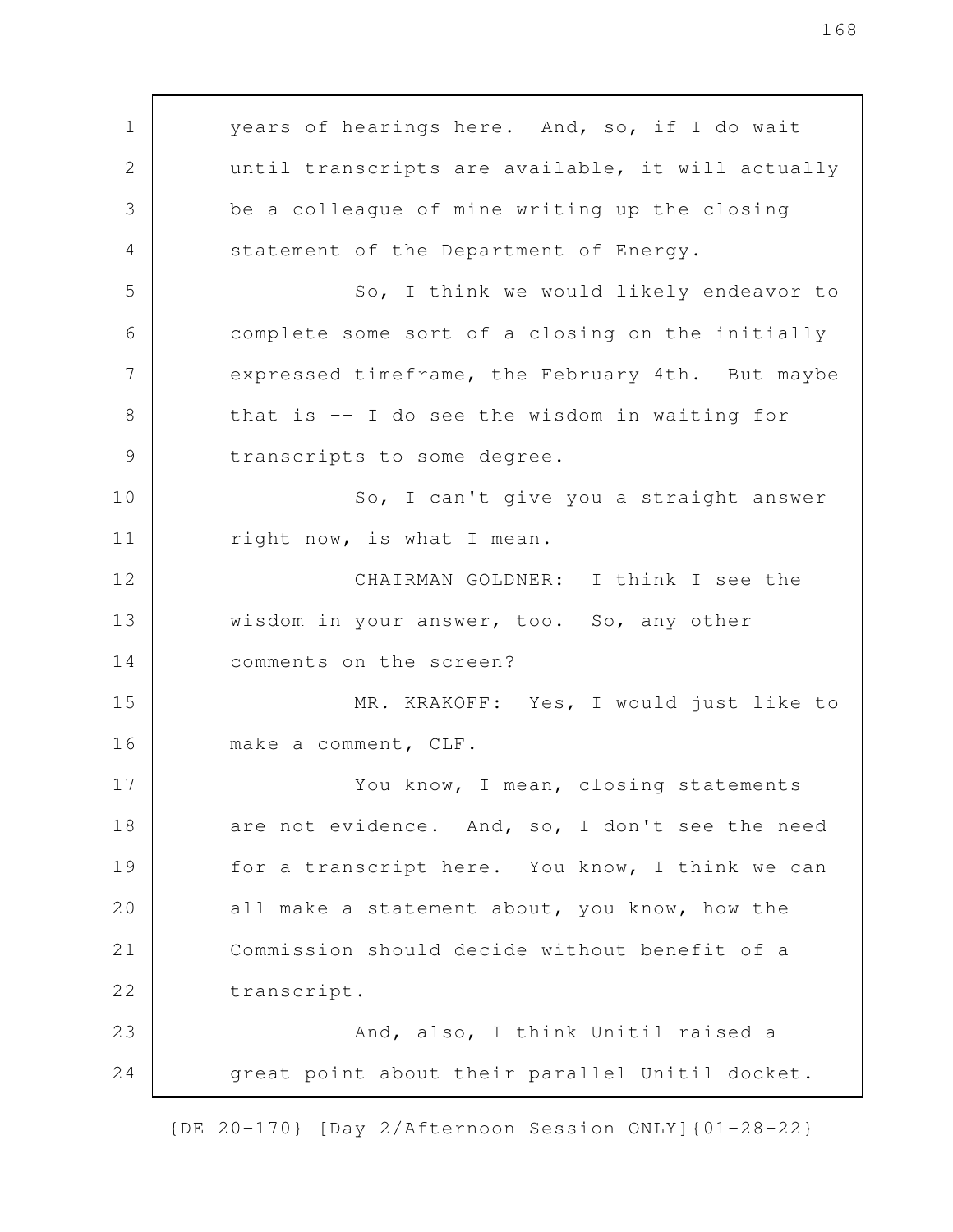CHAIRMAN GOLDNER: Okay. Any other comments? Sorry, Mr. Krakoff, you're both on the screen and in the room. *(Laughter.)* CHAIRMAN GOLDNER: So, my apologies. MR. VIJAYKAR: I guess I just have a question, Chair Goldner. And I understand the merits of not waiting, if it's going to be three weeks, not waiting until then to submit closings. But maybe this is just a procedural question in that regard. That, if the transcript were to be available in three weeks, does the Commission anticipate that there would be an opportunity for briefing in this docket or is that not something that the Commission anticipates? CHAIRMAN GOLDNER: Just a moment. *[Chairman and Commissioners conferring.]* CHAIRMAN GOLDNER: Okay. We're ready to rule on the transcripts -- or, on the closing statements. So, we can be flexible, if the parties need the weekend, but let's not wait for the 1 2 3 4 5 6 7 8 9 10 11 12 13 14 15 16 17 18 19 20 21 22 23 24